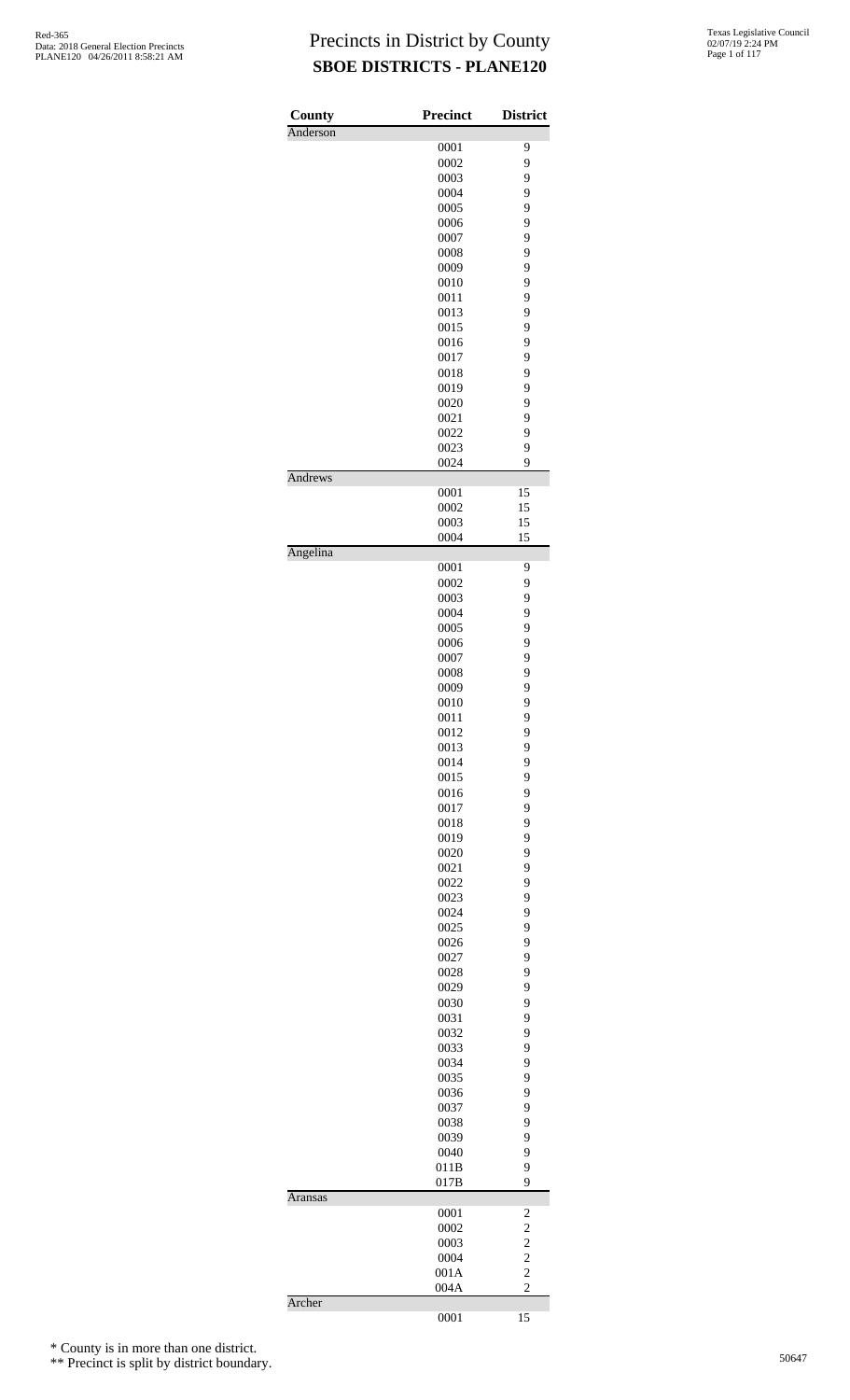| <b>County</b><br>Archer | <b>Precinct</b> | <b>District</b>              |
|-------------------------|-----------------|------------------------------|
|                         | 0002            | 15                           |
|                         | 0003            | 15                           |
|                         | 0004            | 15                           |
|                         | 0005            | 15                           |
|                         | 0006            | 15                           |
|                         | 0007            | 15                           |
|                         | 0008            | 15                           |
|                         | 0009            | 15                           |
|                         | 0010            | 15                           |
|                         | 0011            | 15                           |
| Armstrong               | 0101            | 15                           |
|                         | 0201            | 15                           |
|                         | 0202            | 15                           |
|                         | 0301            | 15                           |
|                         | 0303            | 15                           |
|                         | 0401            | 15                           |
|                         | 0402            | 15                           |
|                         | 0404            | 15                           |
| Atascosa                | 0001            | 1                            |
|                         | 0002            | $\mathbf{1}$                 |
|                         | 0003            | $\mathbf{1}$                 |
|                         | 0004            | 1                            |
|                         | 0005            | $\mathbf{1}$                 |
|                         | 0006            | $\mathbf{1}$                 |
|                         | 0007            | $\mathbf{1}$                 |
|                         | 0008            | $\mathbf{1}$                 |
|                         | 0009            | 1                            |
|                         | 0010            | $\mathbf{1}$                 |
|                         | 0011            | $\mathbf{1}$                 |
|                         | 0012            | $\mathbf{1}$                 |
|                         | 0013            | $\mathbf{1}$                 |
|                         | 0014            | 1                            |
|                         | 0015            | $\mathbf{1}$                 |
|                         | 0016            | $\mathbf{1}$                 |
|                         | 0017            | $\mathbf{1}$                 |
|                         | 0018            | $\mathbf{1}$                 |
|                         | 0019            | $\mathbf{1}$                 |
|                         | 0020            | $\mathbf{1}$                 |
|                         | 0021            | $\mathbf{1}$                 |
|                         | 0022<br>0023    | $\mathbf{1}$<br>$\mathbf{1}$ |
|                         | 0024            | $\mathbf{1}$                 |
| Austin                  |                 |                              |
|                         | 0101<br>0102    | 10<br>10                     |
|                         | 0103            | 10                           |
|                         | 0104            | 10                           |
|                         | 0205            | 10                           |
|                         | 0206            | 10                           |
|                         | 0207            | 10                           |
|                         | 0208            | 10                           |
|                         | 0209            | 10                           |
|                         | 0210            | 10                           |
|                         | 0211            | 10                           |
|                         | 0312            | 10                           |
|                         | 0313            | 10                           |
|                         | 0314            | 10                           |
|                         | 0415            | 10                           |
|                         | 0416            | 10                           |
|                         | 0417            | 10                           |
| Bailey                  | 0418            | 10                           |
|                         | 0001            | 15                           |
|                         | 0002            | 15                           |
|                         | 0003            | 15                           |
|                         | 0004            | 15                           |
| Bandera                 | 0101            | $\mathbf{1}$                 |
|                         | 0102            | $\mathbf{1}$                 |
|                         | 0203            | $\mathbf{1}$                 |
|                         | 0204            | $\mathbf{1}$                 |
|                         | 0305            | 1                            |
|                         | 0306            | $\mathbf{1}$                 |
|                         | 0407            | $\mathbf{1}$                 |
|                         | 0408            | $\mathbf{1}$                 |
|                         | 0409            | $\mathbf{1}$                 |
|                         | 0410            | 1                            |

\* County is in more than one district.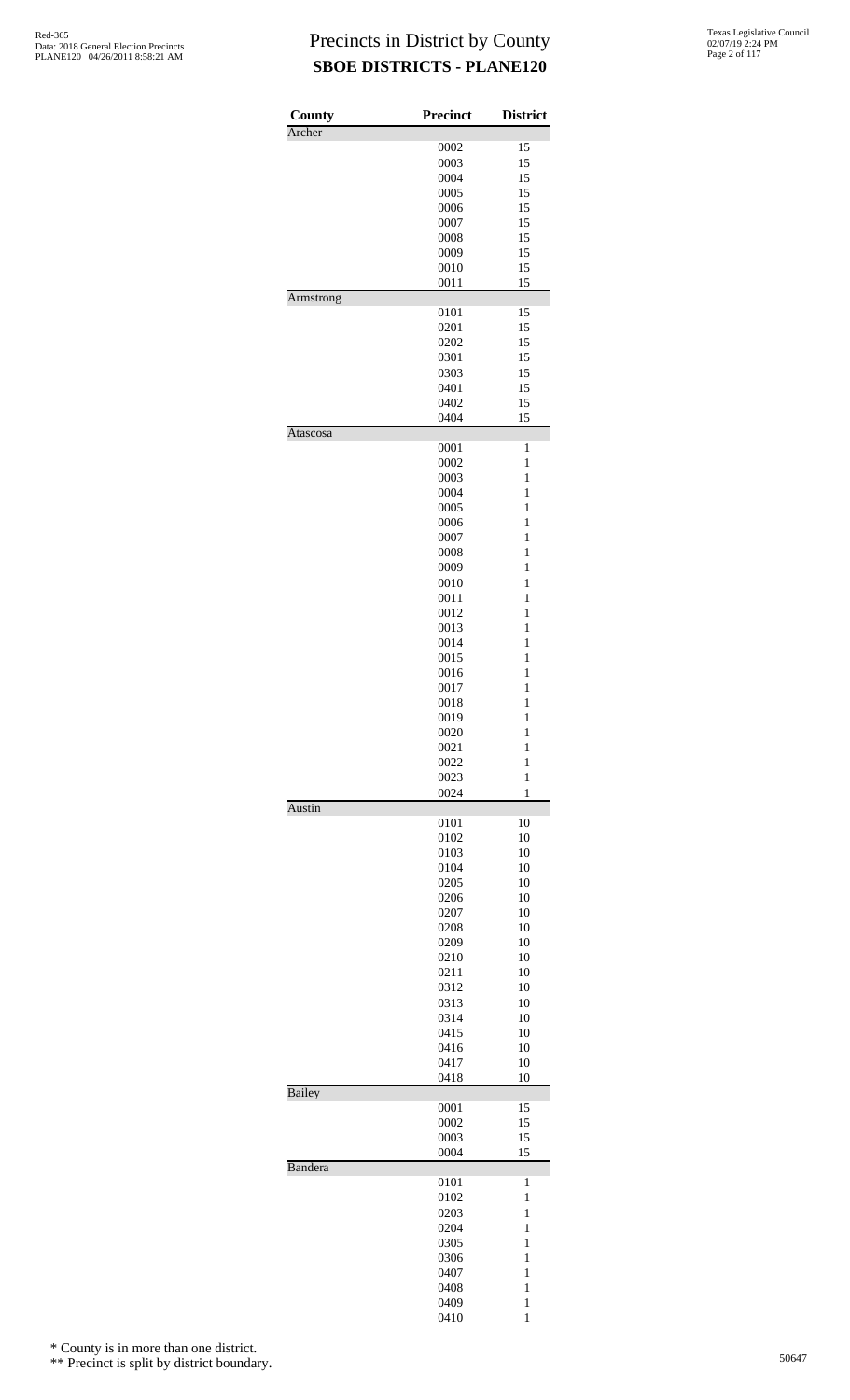| <b>County</b>  | <b>Precinct</b> | <b>District</b> |
|----------------|-----------------|-----------------|
| <b>Bastrop</b> | 1001            | 10              |
|                | 1002            | 10              |
|                | 1003            | 10              |
|                | 1004            | 10              |
|                | 2005            | 10              |
|                | 2006            | 10              |
|                | 2007            | 10              |
|                | 2008            | 10              |
|                | 2009            | 10<br>10        |
|                | 2010<br>2011    | 10              |
|                | 3012            | 10              |
|                | 3013            | 10              |
|                | 3014            | 10              |
|                | 3015            | 10              |
|                | 3016            | 10              |
|                | 4017            | 10              |
|                | 4018            | 10<br>10        |
|                | 4019<br>4020    | 10              |
|                | 4021            | 10              |
| <b>Baylor</b>  |                 |                 |
|                | 0001            | 15              |
|                | 0002            | 15              |
|                | 0003            | 15              |
| Bee            | 0004            | 15              |
|                | 0001            | 3               |
|                | 0002            | 3               |
|                | 0003            | 3               |
|                | 0004            | 3               |
|                | 0005            | 3               |
|                | 0006            | 3               |
|                | 0008            | 3               |
|                | 0009            | 3               |
|                | 0010<br>0011    | 3<br>3          |
|                | 0012            | 3               |
|                | 0013            | 3               |
|                | 0014            | 3               |
|                | 0016            | 3               |
|                | 0017            | 3               |
|                | 0018            | 3               |
| Bell           | 0019            | 3               |
|                | 0101            | 10              |
|                | 0102            | 10              |
|                | 0103            | 10              |
|                | 0104            | 10              |
|                | 0105            | 10              |
|                | 0106            | 10              |
|                | 0107            | 10<br>10        |
|                | 0108<br>0109    | 10              |
|                | 0110            | 10              |
|                | 0111            | 10              |
|                | 0113            | 10              |
|                | 0201            | 10              |
|                | 0202            | 10              |
|                | 0203            | 10              |
|                | 0204            | 10              |
|                | 0205<br>0206    | 10<br>10        |
|                | 0207            | 10              |
|                | 0208            | 10              |
|                | 0209            | 10              |
|                | 0210            | 10              |
|                | 0301            | 10              |
|                | 0302            | 10              |
|                | 0303            | 10              |
|                | 0304<br>0305    | 10<br>10        |
|                | 0306            | 10              |
|                | 0307            | 10              |
|                | 0308            | 10              |
|                | 0309            | 10              |
|                | 0310            | 10              |
|                | 0311            | 10              |

10

\* County is in more than one district.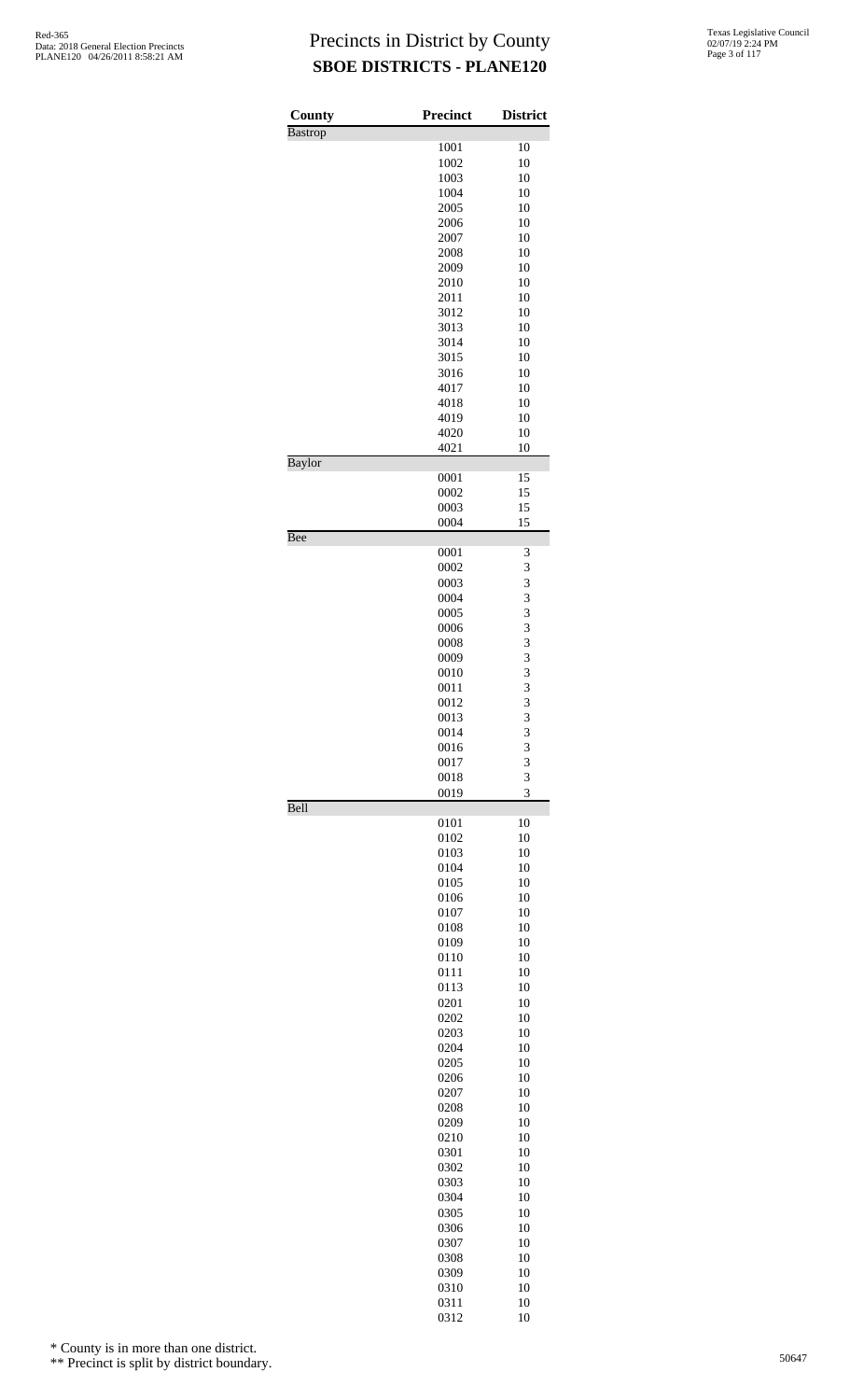| County             | <b>Precinct</b> | <b>District</b> |
|--------------------|-----------------|-----------------|
| Bell               | 0313            | 10              |
|                    | 0314            | 10              |
|                    | 0315            | 10              |
|                    | 0317            | 10              |
|                    | 0401<br>0402    | 10<br>10        |
|                    | 0404            | 10              |
|                    | 0405            | 10              |
|                    | 0406            | 10              |
|                    | 0408            | 10              |
|                    | 0409            | 10              |
|                    | 0410<br>0412    | 10<br>10        |
|                    | 0413            | 10              |
| Bexar <sup>*</sup> |                 |                 |
|                    | 1001<br>1002    | 3<br>3          |
|                    | 1003            | 3               |
|                    | 1004            | 3               |
|                    | 1005            | 3               |
|                    | 1006            | 3               |
|                    | 1007            | 3<br>3          |
|                    | 1008<br>1009    | 3               |
|                    | 1010            | 3               |
|                    | 1011            | 3               |
|                    | 1012            | 3               |
|                    | 1013            | 3               |
|                    | 1014<br>1015    | 3<br>3          |
|                    | 1016            | 3               |
|                    | 1017            | 3               |
|                    | 1018            | 3               |
|                    | 1019            | 3               |
|                    | 1020<br>1021    | 3               |
|                    | 1022            | 3<br>3          |
|                    | 1023            | 3               |
|                    | 1024            | 3               |
|                    | 1025            | 3               |
|                    | 1026            | 3               |
|                    | 1027<br>1028    | 3<br>3          |
|                    | 1029            | 3               |
|                    | 1030            | 3               |
|                    | 1031            | 3               |
|                    | 1032            | 3               |
|                    | 1033<br>1034    | 3<br>3          |
|                    | 1035            | 3               |
|                    | 1036            | 3               |
|                    | 1037            | 3               |
|                    | 1038            | 3               |
|                    | 1039<br>1040    | 3<br>3          |
|                    | 1041            | 3               |
|                    | 1042            | 3               |
|                    | 1043            | 3               |
|                    | 1044            | 3               |
|                    | 1045            | 3               |
|                    | 1046<br>1047    | 3<br>3          |
|                    | 1048            | 3               |
|                    | 1049            | 3               |
|                    | 1050            | 3               |
|                    | 1051            | 3               |
|                    | 1052            | 3<br>3          |
|                    | 1053<br>1054    | 3               |
|                    | 1055            | 3               |
|                    | 1056            | 3               |
|                    | 1057            | 3               |
|                    | 1058            | 3               |
|                    | 1059<br>1060    | 3<br>3          |
|                    | 1061            | 3               |
|                    | 1062            | 3               |
|                    | 1063            | 3               |

3

\* County is in more than one district.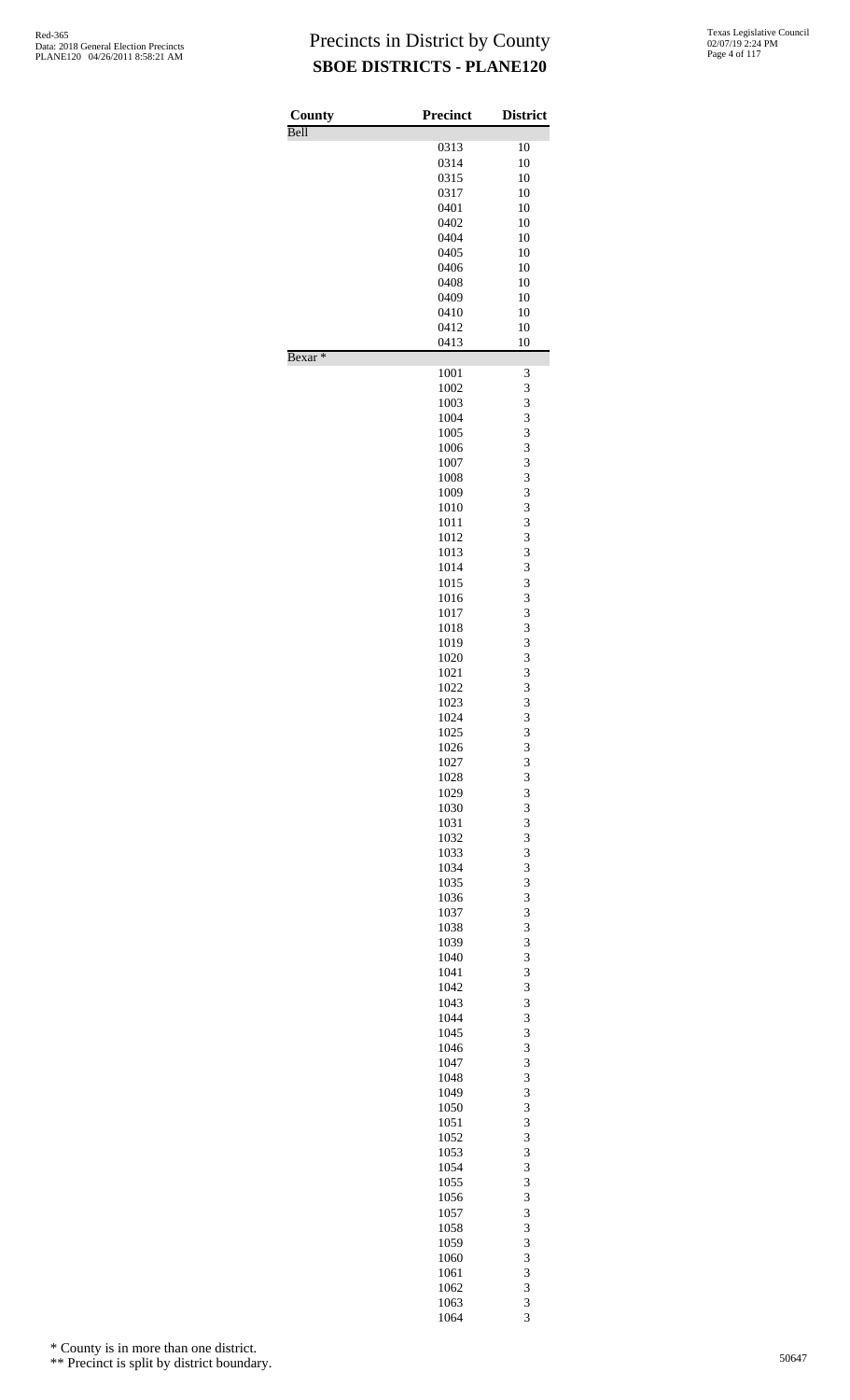| County             | <b>Precinct</b> | <b>District</b>         |
|--------------------|-----------------|-------------------------|
| Bexar <sup>*</sup> |                 |                         |
|                    | 1065            | 3                       |
|                    | 1066            | 3                       |
|                    | 1067            | 3                       |
|                    | 1068<br>1069    | 3<br>3                  |
|                    | 1070            | 3                       |
|                    | 1071            | 3                       |
|                    | 1072            | 3                       |
|                    | 1073            | 3                       |
|                    | 1074            | 3                       |
|                    | 1075            | 3                       |
|                    | 1076            | 3<br>3                  |
|                    | 1077<br>1078    | 3                       |
|                    | 1079            | 3                       |
|                    | 1080            | 3                       |
|                    | 1081            | 3                       |
|                    | 1082            | 3                       |
|                    | 1083            | 3                       |
|                    | 1084            | 3                       |
|                    | 1085            | 3                       |
|                    | 1086<br>1087    | 3<br>3                  |
|                    | 1088            | 3                       |
|                    | 1089            | 3                       |
|                    | 1090            | 3                       |
|                    | 1091            | 3                       |
|                    | 1092            | 3                       |
|                    | 1093            | 3                       |
|                    | 1094            | 3                       |
|                    | 1095<br>1096    | 3<br>3                  |
|                    | 1097            | 3                       |
|                    | 1098            | 3                       |
|                    | 1099            | 3                       |
|                    | 1100            | 3                       |
|                    | 1101            | 3                       |
|                    | 1102            | 3                       |
|                    | 1103            | $\overline{\mathbf{3}}$ |
|                    | 1104            | 3                       |
|                    | 1105<br>1106    | 3<br>3                  |
|                    | 1107            | 3                       |
|                    | 1108            | 3                       |
|                    | 1109            | 3                       |
|                    | 1110            | 3                       |
|                    | 1111            | 3                       |
|                    | 1112            | 3                       |
|                    | 1113            | 3                       |
|                    | 1114            | 3                       |
|                    | 1115<br>1116    | 3<br>3                  |
|                    | 1117            | 3                       |
|                    | 1118            | 3                       |
|                    | 1119            | 3                       |
|                    | 1120            | 3                       |
|                    | 1121            | 3                       |
|                    | 1122            | 3                       |
|                    | 1123<br>1124    | 3<br>3                  |
|                    | 1125            | 3                       |
|                    | 1126            | 3                       |
|                    | 1127            | 3                       |
|                    | 1128            | 3                       |
|                    | 1129            | 3                       |
|                    | 1130            | 3                       |
|                    | 1131            | 3                       |
|                    | 1132            | 3                       |
|                    | 1133<br>1134    | 3<br>3                  |
|                    | 1135            | 3                       |
|                    | 1136            | 3                       |
|                    | 1137            | 3                       |
|                    | 1138            | 3                       |
|                    | 1139            | 3                       |
|                    | 1140            | 3                       |
|                    | 1141            | 3                       |
|                    | 1142<br>1143    | 3<br>3                  |

\* County is in more than one district.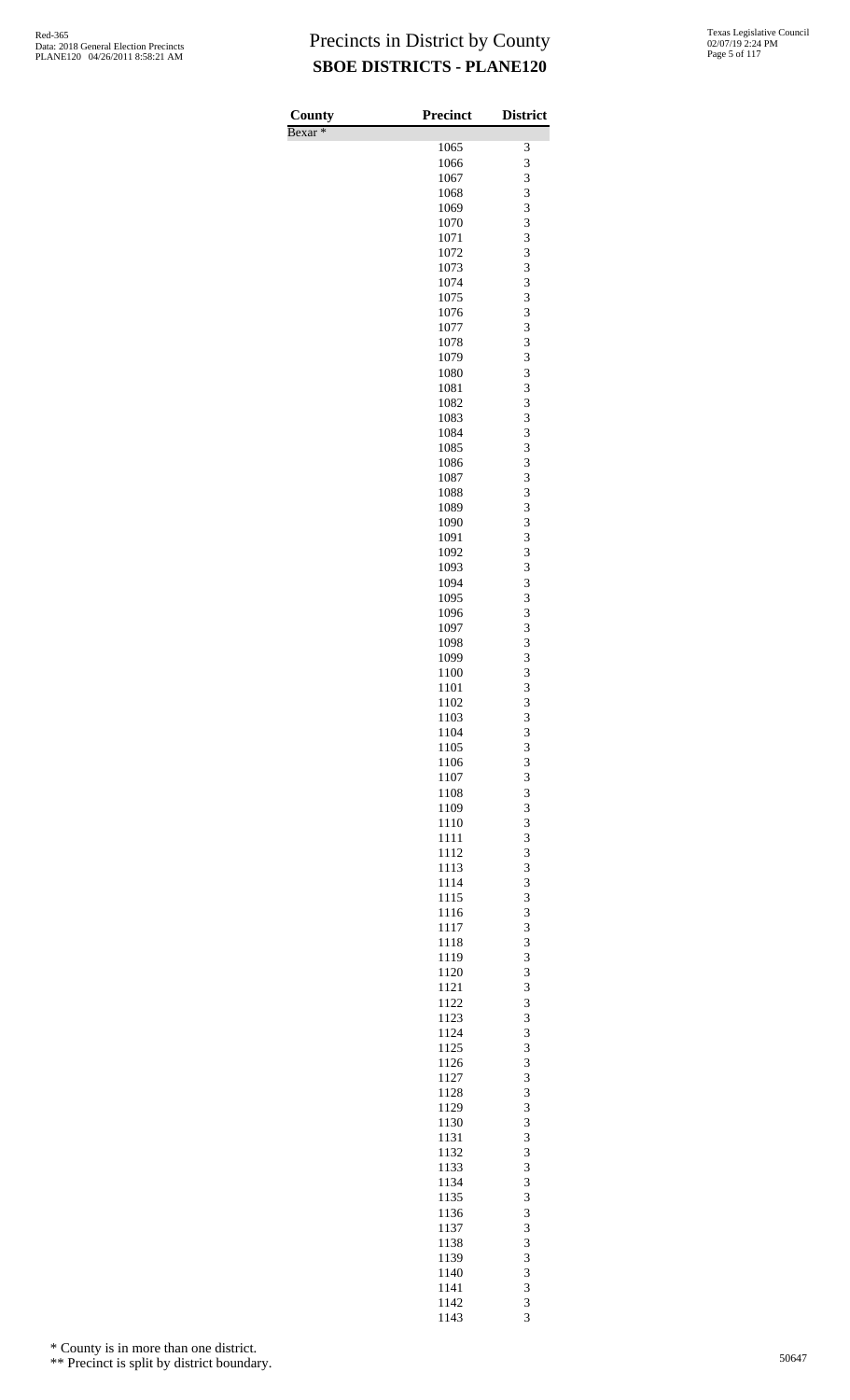| County<br>Bexar <sup>*</sup> | <b>Precinct</b> | <b>District</b>     |
|------------------------------|-----------------|---------------------|
|                              | 1144            | 3                   |
|                              | 1145            | 3                   |
|                              | 1146            | 3                   |
|                              | 2001            | 3                   |
|                              | 2002<br>2003    | 3<br>3              |
|                              | 2004            | 3                   |
|                              | 2005            | 3                   |
|                              | 2006            | 3                   |
|                              | 2007            | 3                   |
|                              | 2008<br>2009    | 3<br>3              |
|                              | 2010            | 3                   |
|                              | 2011            | 3                   |
|                              | 2012            | 3                   |
|                              | 2013            | 3                   |
|                              | 2014<br>2015    | 3<br>3              |
|                              | 2016            | 3                   |
|                              | 2017            | 3                   |
|                              | 2018            | 3                   |
|                              | 2019            | 3                   |
|                              | 2020<br>2021    | 3<br>3              |
|                              | 2022            | 3                   |
|                              | 2023            | 3                   |
|                              | 2024            | 3                   |
|                              | 2025            | 3                   |
|                              | 2026            | 3<br>3              |
|                              | 2027<br>2028    | 3                   |
|                              | 2029            | 3                   |
|                              | 2030            | 3                   |
|                              | 2031            | 3                   |
|                              | 2032            | 3<br>3              |
|                              | 2033<br>2034    | 3                   |
|                              | 2035            | 3                   |
|                              | 2036            | 3                   |
|                              | 2037            | 5                   |
|                              | 2038            | 3                   |
|                              | 2039<br>2040    | 3<br>3              |
|                              | 2041            | 3                   |
|                              | 2042            | 3                   |
|                              | 2043            | 3                   |
|                              | 2044            | 3                   |
|                              | 2045<br>2046    | 3<br>3              |
|                              | 2047            | 3                   |
|                              | 2048            | 3                   |
|                              | 2049            | 3                   |
|                              | 2050            | 3                   |
|                              | 2051<br>2052    | 3<br>3              |
|                              | 2053            | 3                   |
|                              | 2054            | 3                   |
|                              | 2055            | 3                   |
|                              | 2056            | 3<br>3              |
|                              | 2057<br>2058    | 3                   |
|                              | 2059            | 3                   |
|                              | 2060            | 3                   |
|                              | 2061            | 3                   |
|                              | 2062            | 3                   |
|                              | 2063<br>2064    | 5<br>3              |
|                              | 2065            | 3                   |
|                              | 2066            | 5                   |
|                              | 2067            | 3                   |
|                              | 2068            | 3                   |
|                              | 2069<br>2070    | 3<br>3              |
|                              | 2071            | 3                   |
|                              | 2072            | 3                   |
|                              | 2073            | 3                   |
|                              | 2074            | 3                   |
|                              | 2075<br>2076    | 3<br>$\overline{3}$ |
|                              |                 |                     |

\* County is in more than one district.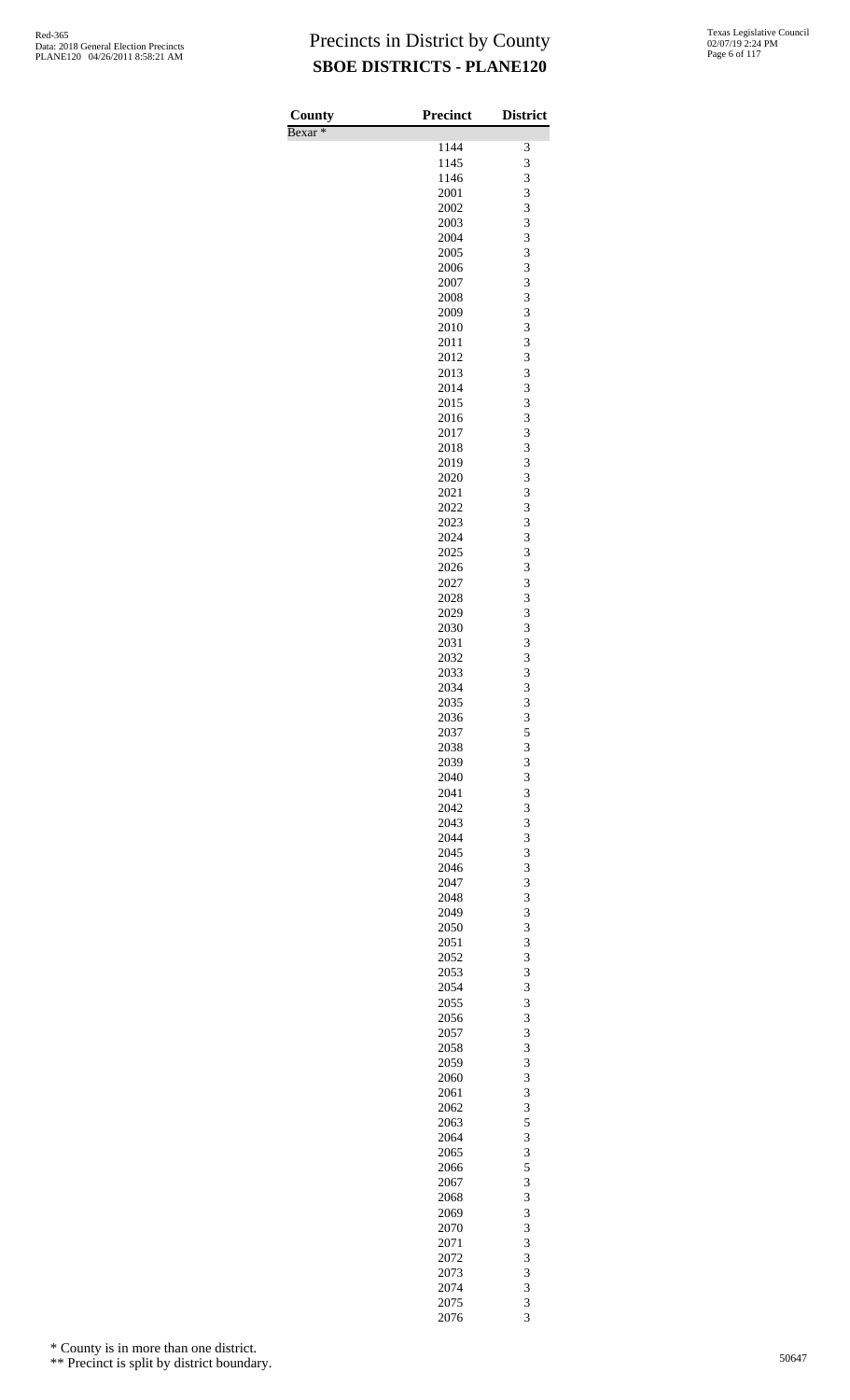Bexar \*

| County    | <b>Precinct</b> | <b>District</b> |
|-----------|-----------------|-----------------|
| $Bexar *$ |                 |                 |
|           | 2077            | 3               |
|           | 2078            | 3               |
|           | 2079            | 3               |
|           | 2080            | 3<br>3          |
|           | 2081            | 3               |
|           | 2082<br>2083    | 3               |
|           | 2084            |                 |
|           | 2085            | $\frac{5}{3}$   |
|           | 2086            | 3               |
|           | 2087            | 3               |
|           | 2088            | 3               |
|           | 2089            |                 |
|           | 2090            | $\frac{3}{3}$   |
|           | 2091            | 3               |
|           | 2092            | 5               |
|           | 2093            | 3               |
|           | 2094            | 5               |
|           | 2095            | 5               |
|           | 2096            | 3               |
|           | 2097            | 3               |
|           | 2098            | 3               |
|           | 2099            | $\frac{5}{3}$   |
|           | 2100            |                 |
|           | 2101            | 5               |
|           | 2102            | 3               |
|           | 2103            | 3               |
|           | 2104            | $\frac{3}{3}$   |
|           | 2105            | 3               |
|           | 2106            |                 |
|           | 2107<br>2108    | 3<br>5          |
|           | 2109            | 3               |
|           | 2110            | 3               |
|           | 2111            | 3               |
|           | 2112            | 3               |
|           | 2113            | $\overline{3}$  |
|           | 2114            | 3               |
|           | 2115            | 5               |
|           | 2116            | 3               |
|           | 2117            | 3               |
|           | 2118            | 3               |
|           | 2119            |                 |
|           | 2120            | $rac{3}{5}$     |
|           | 2121            | 3               |
|           | 2122            | 3               |
|           | 2123            | 5               |
|           | 2124            | $\frac{3}{3}$   |
|           | 2125            |                 |
|           | 2126            | 3               |
|           | 2127            | 3               |
|           | 2128            | 3               |
|           | 2129            | $\frac{3}{3}$   |
|           | 2130            |                 |
|           | 2131            | 3               |
|           | 2132<br>2133    | 3<br>3          |
|           | 2134            |                 |
|           | 2135            | $\frac{3}{3}$   |
|           | 2136            | 5               |
|           | 2137            | 3               |
|           | 2138            | 3               |
|           | 2139            |                 |
|           | 2140            | $\frac{3}{3}$   |
|           | 2141            | 3               |
|           | 2142            | 3               |
|           | 2143            | 3               |
|           | 2144            | $\frac{3}{3}$   |
|           | 2145            |                 |
|           | 2146            | 3               |
|           | 2147            | 3               |
|           | 2148            | 3               |
|           | 2149            | $\frac{3}{3}$   |
|           | 2150            |                 |
|           | 2151            | 3               |
|           | 2152            | 3               |
|           | 2153            | 3               |
|           | 2154            | $\frac{5}{3}$   |
|           | 2155            |                 |

\* County is in more than one district.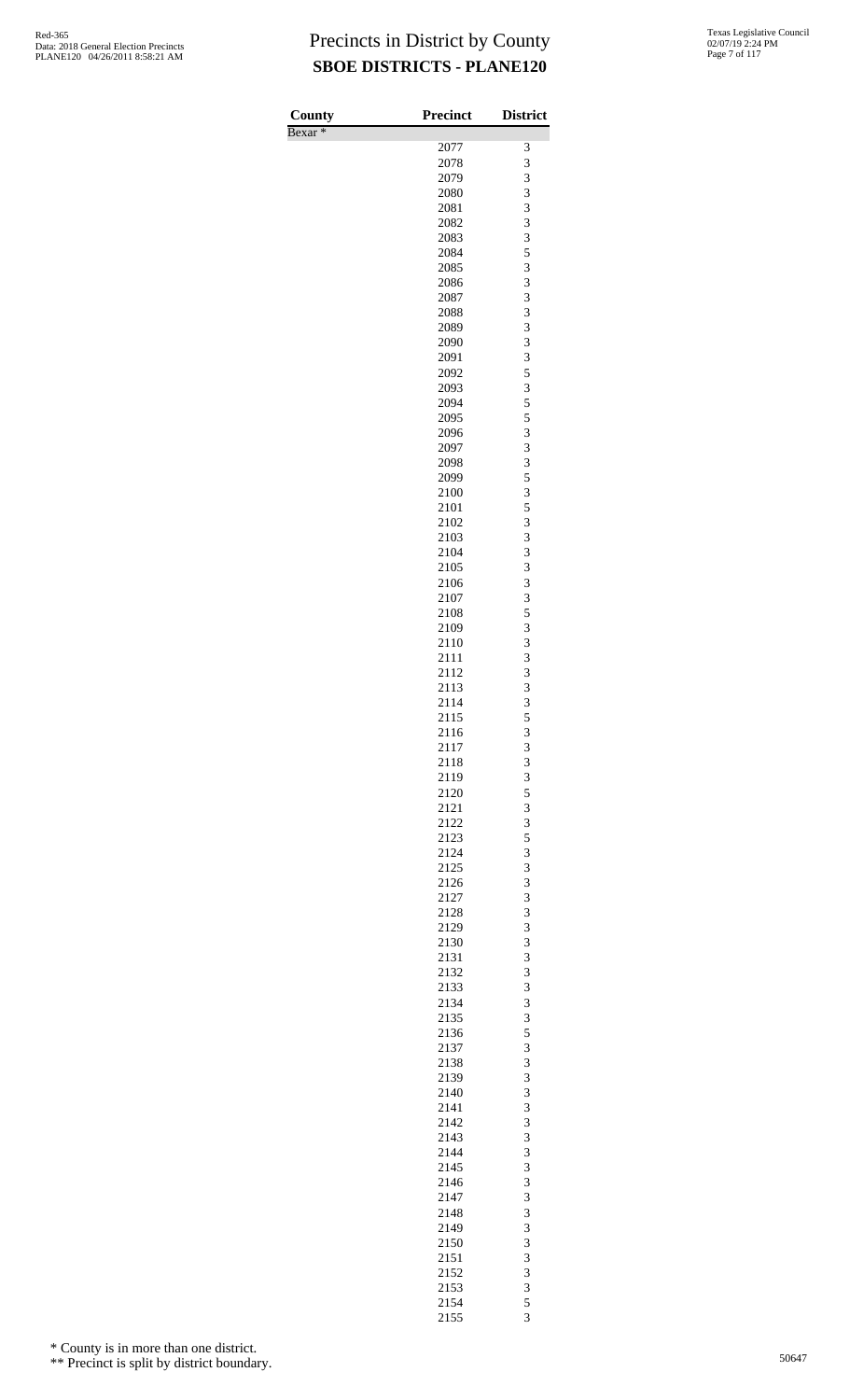| County<br>Bexar <sup>*</sup> | <b>Precinct</b> | <b>District</b> |
|------------------------------|-----------------|-----------------|
|                              | 2156            | 3               |
|                              | 2157            | 3               |
|                              | 2158            | 3               |
|                              | 2159            | 3               |
|                              | 2160            | 5               |
|                              | 3001            | 5               |
|                              | 3002            | 3               |
|                              | 3003<br>3004    | 3<br>5          |
|                              | 3005            | 5               |
|                              | 3006            | 5               |
|                              | 3007            | 5               |
|                              | 3008            | 5               |
|                              | 3009            | 5               |
|                              | 3010            | 3               |
|                              | 3011            | 5               |
|                              | 3012<br>3013    | 5<br>3          |
|                              | 3014            | 5               |
|                              | 3015            | 3               |
|                              | 3016            | 5               |
|                              | 3017            | 5               |
|                              | 3018            | 5               |
|                              | 3019            | 3               |
|                              | 3020            | 5               |
|                              | 3021<br>3022    | 5<br>5          |
|                              | 3023            | 3               |
|                              | 3024            | 5               |
|                              | 3025            | 5               |
|                              | 3026            | 5               |
|                              | 3027            | 5               |
|                              | 3028            | 5               |
|                              | 3029            | 3               |
|                              | 3030            | 5               |
|                              | 3031<br>3032    | 5<br>3          |
|                              | 3033            | 5               |
|                              | 3034            | 5               |
|                              | 3035            | 5               |
|                              | 3036            | 3               |
|                              | 3037            | 5               |
|                              | 3038            | 5               |
|                              | 3039            | 5               |
|                              | 3040<br>3041    | 5<br>5          |
|                              | 3042            | 5               |
|                              | 3043            | 5               |
|                              | 3044            | 5               |
|                              | 3045            | 5               |
|                              | 3046            | 5               |
|                              | 3047            | 5               |
|                              | 3048            | 5               |
|                              | 3049            | 5               |
|                              | 3050<br>3051    | 5<br>5          |
|                              | 3052            | 5               |
|                              | 3053            | 5               |
|                              | 3054            | 5               |
|                              | 3055            | 5               |
|                              | 3056            | 3               |
|                              | 3057            | 5               |
|                              | 3058            | 3               |
|                              | 3059<br>3060    | 5<br>5          |
|                              | 3061            | 5               |
|                              | 3062            | 5               |
|                              | 3063            | 5               |
|                              | 3064            | 5               |
|                              | 3065            | 3               |
|                              | 3066            | 5               |
|                              | 3067            | 5               |
|                              | 3068            | 5<br>5          |
|                              | 3069<br>3070    | 5               |
|                              | 3071            | 3               |
|                              | 3072            | 5               |
|                              | 3073            | 5               |
|                              | 3074            | 5               |

\* County is in more than one district.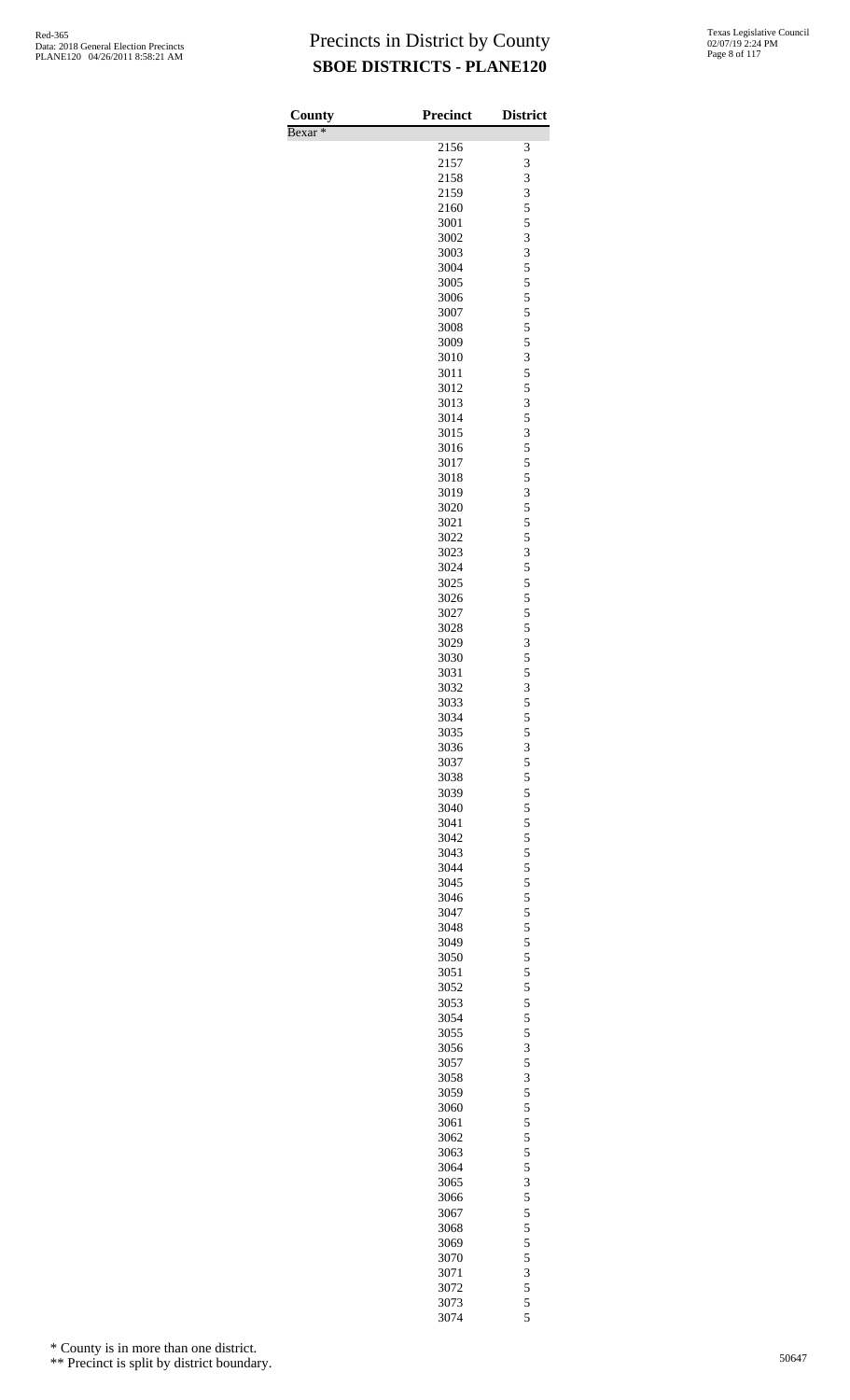| County             | Precinct     | <b>District</b>         |
|--------------------|--------------|-------------------------|
| Bexar <sup>*</sup> |              |                         |
|                    | 3075         | 5                       |
|                    | 3076         | 5                       |
|                    | 3077         | 5                       |
|                    | 3078         | 5<br>5                  |
|                    | 3079<br>3080 | 5                       |
|                    | 3081         | 5                       |
|                    | 3082         |                         |
|                    | 3083         | $\frac{5}{5}$           |
|                    | 3084         | 5                       |
|                    | 3085         | 5                       |
|                    | 3086         | 5                       |
|                    | 3087         |                         |
|                    | 3088         | $\frac{5}{5}$           |
|                    | 3089         | 5                       |
|                    | 3090         | 5                       |
|                    | 3091         | 5                       |
|                    | 3092         | 5                       |
|                    | 3093         | 5                       |
|                    | 3094         | 5                       |
|                    | 3095         | 3                       |
|                    | 3096         | 5                       |
|                    | 3097<br>3098 | $\frac{5}{5}$           |
|                    | 3099         | 5                       |
|                    | 3100         | 5                       |
|                    | 3101         | 5                       |
|                    | 3102         |                         |
|                    | 3103         | $\frac{5}{5}$           |
|                    | 3104         | 5                       |
|                    | 3105         | 5                       |
|                    | 3106         | 5                       |
|                    | 3107         | 3                       |
|                    | 3108         | 5                       |
|                    | 3109         | 3                       |
|                    | 3110         | 5                       |
|                    | 3111         | 5                       |
|                    | 3112         | $\overline{3}$          |
|                    | 3113         | 3                       |
|                    | 3114         | $\frac{5}{5}$           |
|                    | 3115         |                         |
|                    | 3116         | $\overline{\mathbf{3}}$ |
|                    | 3117<br>3118 | $\frac{5}{5}$           |
|                    | 3119         | 5                       |
|                    | 3120         | 5                       |
|                    | 3121         | 5                       |
|                    | 3122         |                         |
|                    | 3123         | $\frac{5}{5}$           |
|                    | 3124         | 5                       |
|                    | 3125         | 5                       |
|                    | 3126         | 5                       |
|                    | 3127         | $\frac{5}{5}$           |
|                    | 3128         |                         |
|                    | 3129         | 3                       |
|                    | 3130         | 5                       |
|                    | 3131         | 5                       |
|                    | 3132         | $\frac{5}{3}$           |
|                    | 3133         |                         |
|                    | 3134         | 5                       |
|                    | 3135         | 3<br>5                  |
|                    | 3136<br>3137 |                         |
|                    | 3138         | $\frac{5}{5}$           |
|                    | 3139         | 3                       |
|                    | 3140         | 3                       |
|                    | 3141         | 3                       |
|                    | 3142         |                         |
|                    | 3143         | $\frac{5}{3}$           |
|                    | 3144         | 5                       |
|                    | 3145         | 5                       |
|                    | 3146         | 3                       |
|                    | 3147         | $\frac{5}{5}$           |
|                    | 3148         |                         |
|                    | 3149         | 3                       |
|                    | 3150         | 5                       |
|                    | 3151         | 5                       |
|                    | 3152         | $\frac{3}{5}$           |
|                    | 3153         |                         |

\* County is in more than one district.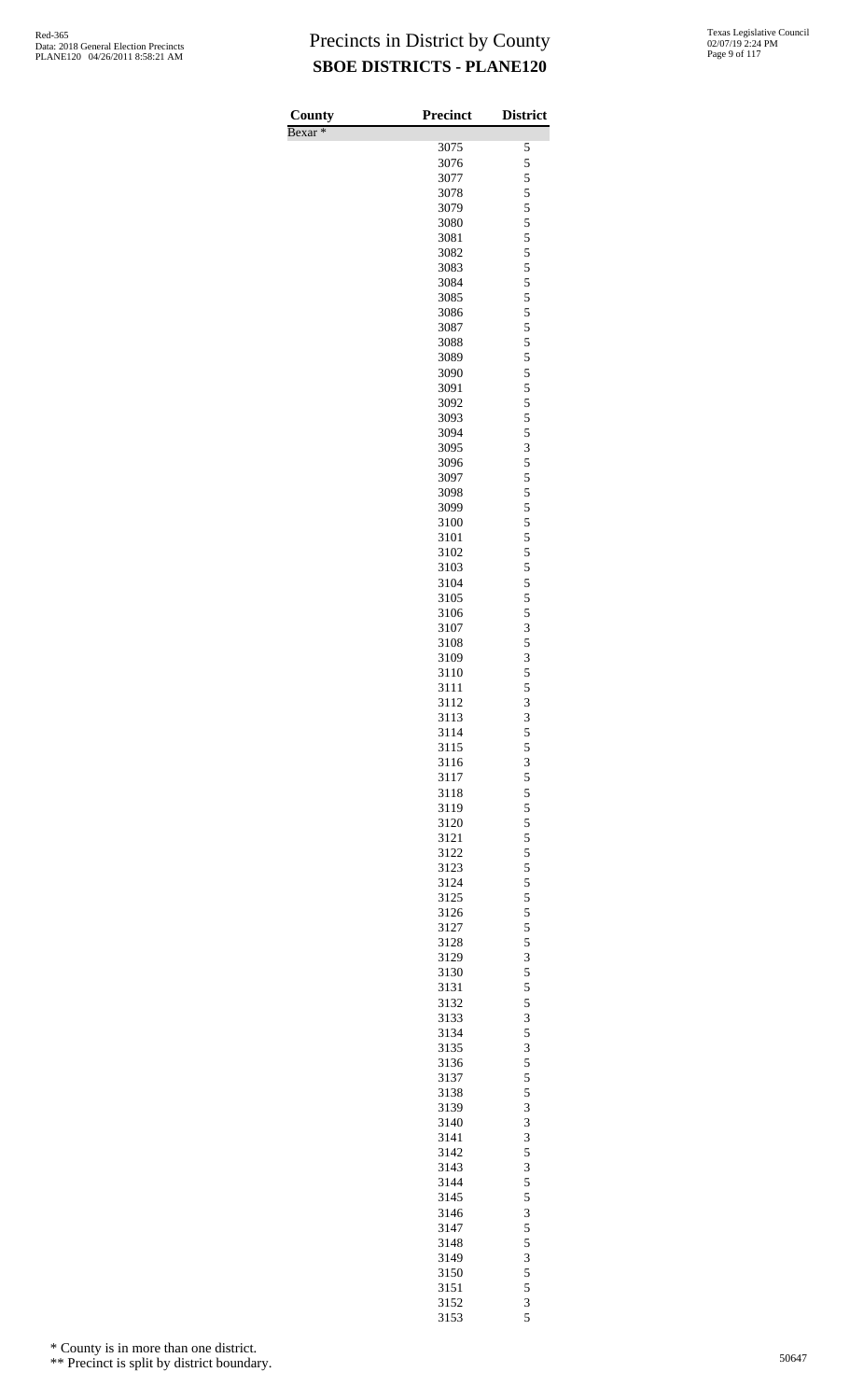| County             | <b>Precinct</b> | <b>District</b>              |
|--------------------|-----------------|------------------------------|
| Bexar <sup>*</sup> | 3154            | 5                            |
|                    | 3155            | 5                            |
|                    | 3156            | 3                            |
|                    | 3157            | 5                            |
|                    | 3158            | 5                            |
|                    | 3159            | $\overline{\mathbf{3}}$      |
|                    | 3160<br>3161    | 5<br>5                       |
|                    | 3162            | 5                            |
|                    | 3163            | 5                            |
|                    | 3164            | 5                            |
|                    | 3165            | 5                            |
|                    | 3166            | 5                            |
|                    | 3167            | 3                            |
|                    | 3168<br>3169    | 5<br>5                       |
|                    | 3170            | 5                            |
|                    | 3171            | 3                            |
|                    | 3172            | 3                            |
|                    | 3173            | 5                            |
|                    | 3174            | 5                            |
|                    | 3175            | 5                            |
|                    | 3176<br>3177    | 5<br>5                       |
|                    | 3178            | 5                            |
|                    | 3179            | 5                            |
|                    | 3180            | 5                            |
|                    | 3181            | 5                            |
|                    | 3182            | 5                            |
|                    | 3183            | 5                            |
|                    | 3184<br>3185    | 5<br>5                       |
|                    | 3186            | 5                            |
|                    | 3187            | 5                            |
|                    | 3188            | 5                            |
|                    | 3189            | 5                            |
|                    | 3190            | 5                            |
|                    | 3191            | 5<br>5                       |
|                    | 3192<br>3193    | 5                            |
|                    | 3194            | 5                            |
|                    | 3195            | 3                            |
|                    | 3196            | 5                            |
|                    | 3197            | 5                            |
|                    | 3198            | 5                            |
|                    | 3199            | 5<br>5                       |
|                    | 3200<br>3201    | 5                            |
|                    | 3202            | 5                            |
|                    | 3203            | 5                            |
|                    | 3204            | 3                            |
|                    | 3205            | 3                            |
|                    | 3206            | 3                            |
|                    | 3207            | 5<br>3                       |
|                    | 3208<br>4001    | 3                            |
|                    | 4002            | 3                            |
|                    | 4003            | 3                            |
|                    | 4004            | 3                            |
|                    | 4005            | 3                            |
|                    | 4006            | 3                            |
|                    | 4007            | 5                            |
|                    | 4008<br>4009    | 5<br>3                       |
|                    | 4010            | 3                            |
|                    | 4011            | 3                            |
|                    | 4012            | 3                            |
|                    | 4013            | 3                            |
|                    | 4014            | 3<br>3                       |
|                    | 4015<br>4016    | 3                            |
|                    | 4017            | 3                            |
|                    | 4018            | 3                            |
|                    | 4019            | 3                            |
|                    | 4020            | 3                            |
|                    | 4021            | 3                            |
|                    | 4022            | 5                            |
|                    | 4023<br>4024    | 3<br>$\overline{\mathbf{3}}$ |

\* County is in more than one district.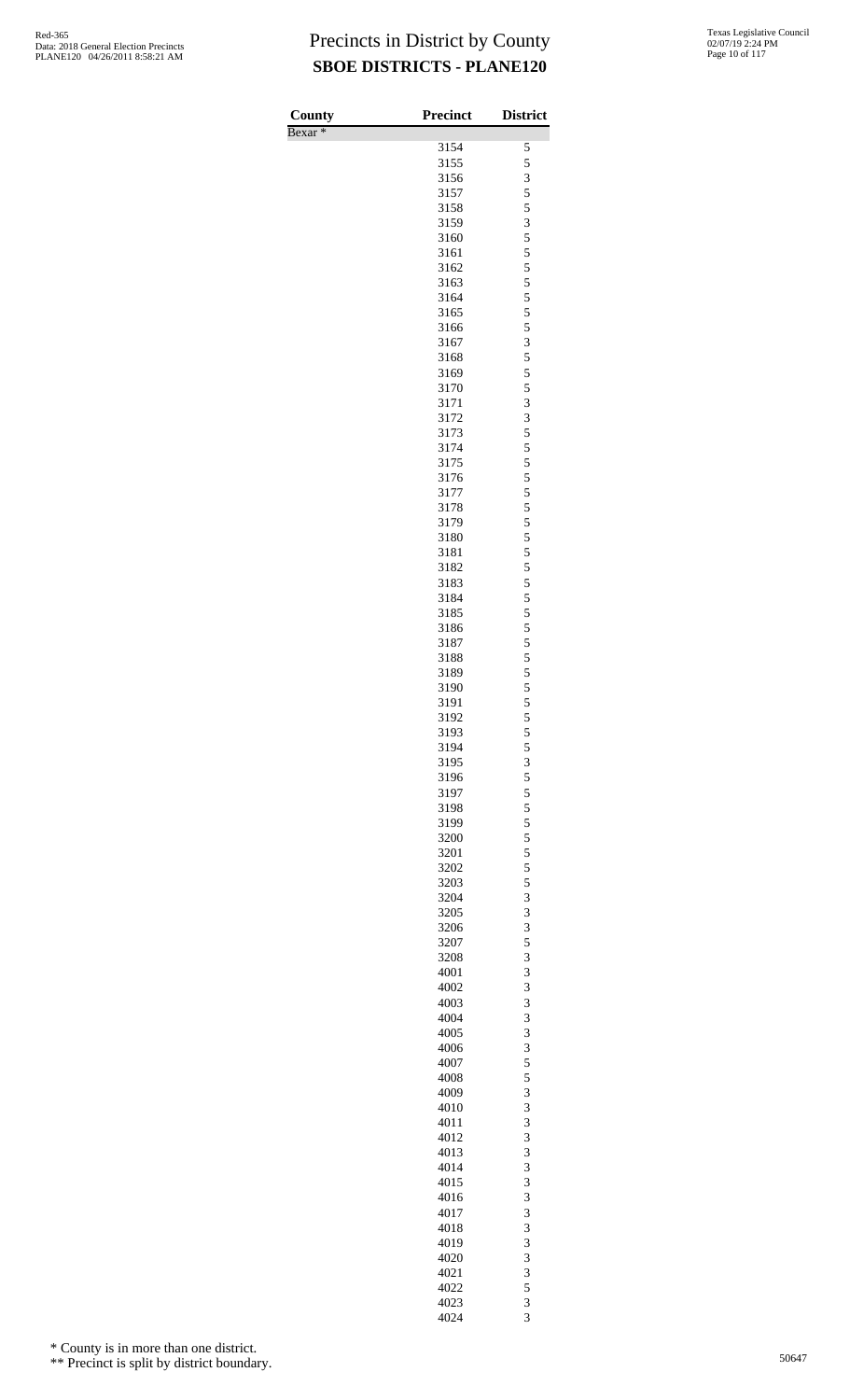| County             | Precinct     | <b>District</b> |
|--------------------|--------------|-----------------|
| Bexar <sup>*</sup> |              |                 |
|                    | 4025         | 3<br>3          |
|                    | 4026<br>4027 | 3               |
|                    | 4028         | 3               |
|                    | 4029         | 3               |
|                    | 4030         | 3               |
|                    | 4031         | 3<br>3          |
|                    | 4032<br>4033 | 3               |
|                    | 4034         | 3               |
|                    | 4035         | 3               |
|                    | 4036         | 3               |
|                    | 4037<br>4038 | 3<br>5          |
|                    | 4039         | 3               |
|                    | 4040         | 3               |
|                    | 4041         | 3               |
|                    | 4042         | 3               |
|                    | 4043         | 5               |
|                    | 4044<br>4045 | 3<br>3          |
|                    | 4046         | 5               |
|                    | 4047         | 3               |
|                    | 4048         | 3               |
|                    | 4049         | 3               |
|                    | 4050<br>4051 | 5<br>5          |
|                    | 4052         | 5               |
|                    | 4053         | 5               |
|                    | 4054         | 5               |
|                    | 4055         | 5               |
|                    | 4056<br>4057 | 5<br>5          |
|                    | 4058         | 5               |
|                    | 4059         | 5               |
|                    | 4060         | 3               |
|                    | 4061         | 3<br>3          |
|                    | 4062<br>4063 | 3               |
|                    | 4064         | 3               |
|                    | 4065         | 3               |
|                    | 4066         | 3               |
|                    | 4067         | 5               |
|                    | 4068<br>4069 | 5<br>5          |
|                    | 4070         | 3               |
|                    | 4071         | 5               |
|                    | 4072         | 5               |
|                    | 4073         | 5               |
|                    | 4074<br>4075 | 3<br>3          |
|                    | 4076         | 3               |
|                    | 4077         | 3               |
|                    | 4078         | 5               |
|                    | 4079         | 5               |
|                    | 4080<br>4081 | 3<br>5          |
|                    | 4082         | 3               |
|                    | 4083         | 5               |
|                    | 4084         | 3               |
|                    | 4085         | 5               |
|                    | 4086<br>4087 | 5<br>5          |
|                    | 4088         | 3               |
|                    | 4089         | 5               |
|                    | 4090         | 5               |
|                    | 4091         | 5               |
|                    | 4092<br>4093 | 5<br>5          |
|                    | 4094         | 5               |
|                    | 4095         | 5               |
|                    | 4096         | 3               |
|                    | 4097         | 5               |
|                    | 4098<br>4099 | 5<br>3          |
|                    | 4100         | 5               |
|                    | 4101         | 5               |
|                    | 4102         | 3               |
|                    | 4103         | 5               |

\* County is in more than one district.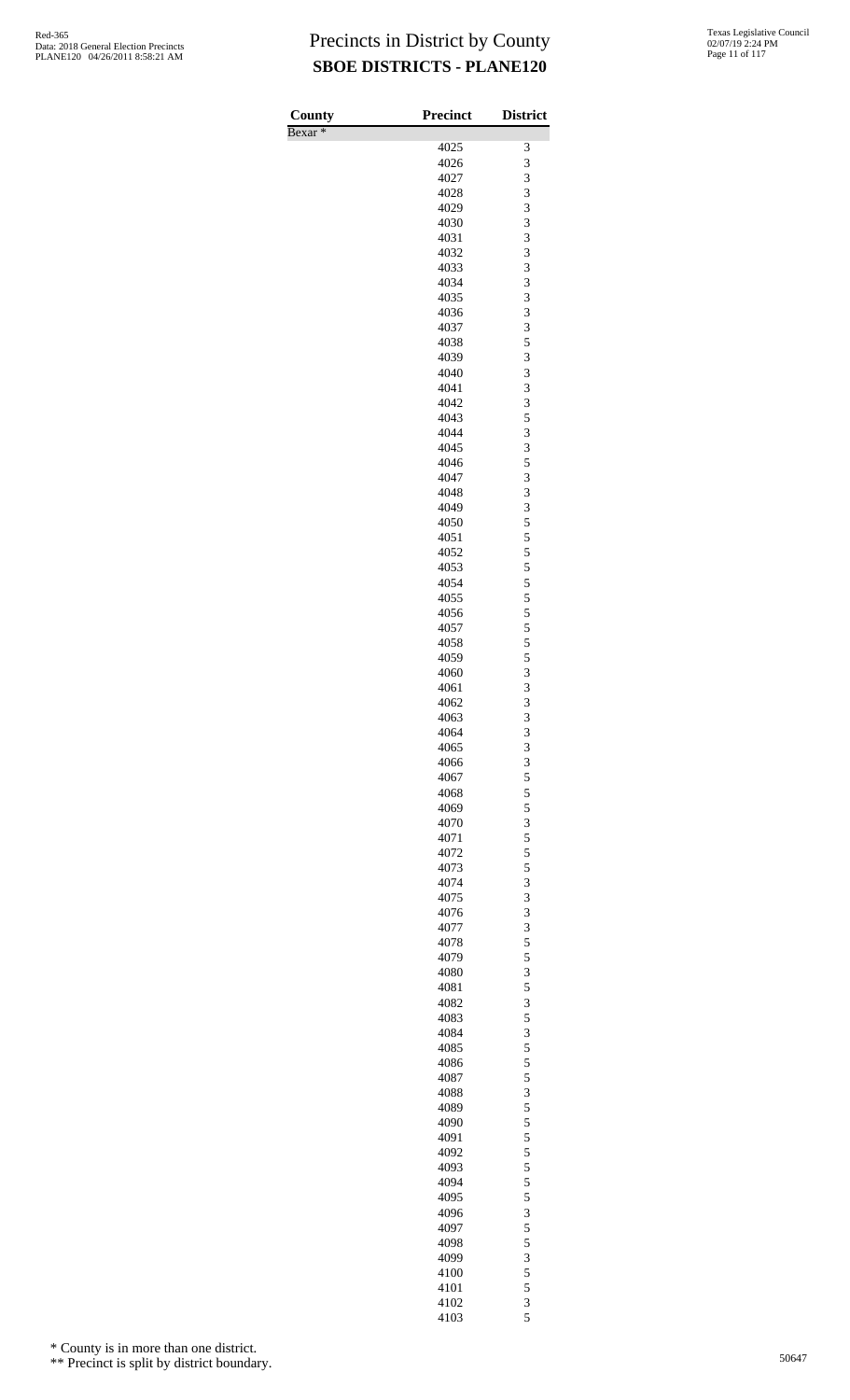| 4104<br>5<br>5<br>4105<br>3<br>4106<br>5<br>4107<br>5<br>4108<br>3<br>4109<br>3<br>4110<br>3<br>4111<br>5<br>4112<br>3<br>4113<br>3<br>4114<br>5<br>4115<br>5<br>4116<br>5<br>4117<br>5<br>4118<br>3<br>4119<br>5<br>4120<br>5<br>4121<br>5<br>4122<br>3<br>4123<br>3<br>4124<br>3<br>4125<br>5<br>4126<br>3<br>4127<br>3<br>4128<br>3<br>4129<br>5<br>4130<br>5<br>4131<br>5<br>4132<br>3<br>4133<br>5<br>4134<br>3<br>4135<br>5<br>4136<br>5<br>4137<br>5<br>4138<br>3<br>4139<br>5<br>4140<br>3<br>4141<br>3<br>4142<br>3<br>4143<br>5<br>4144<br>3<br>4145<br>3<br>4146<br>5<br>4147<br>5<br>4148<br>3<br>4149<br>3<br>4150<br>5<br>4151<br>3<br>4152<br>5<br>4153<br>3<br>4154<br>3<br>4155<br>3<br>4156<br>3<br>4157<br>5<br>4158<br>5<br>4159<br>3<br>4160<br>3<br>4161<br>5<br>4162<br>3<br>4163<br>5<br>4164<br>3<br>4165<br>3<br>4166<br>3<br>4167<br>3<br>4168<br>3<br>4169<br>5<br>4170<br>5<br>4171<br>5<br>4172<br>5<br>4173<br>3<br>4174<br>5<br>4175<br>5<br>4176<br>3<br>4177<br>3<br>4178<br>5<br>4179<br>3<br>4180<br>3<br>4181 | County             | <b>Precinct</b> | <b>District</b> |
|----------------------------------------------------------------------------------------------------------------------------------------------------------------------------------------------------------------------------------------------------------------------------------------------------------------------------------------------------------------------------------------------------------------------------------------------------------------------------------------------------------------------------------------------------------------------------------------------------------------------------------------------------------------------------------------------------------------------------------------------------------------------------------------------------------------------------------------------------------------------------------------------------------------------------------------------------------------------------------------------------------------------------------------------------|--------------------|-----------------|-----------------|
|                                                                                                                                                                                                                                                                                                                                                                                                                                                                                                                                                                                                                                                                                                                                                                                                                                                                                                                                                                                                                                                    | Bexar <sup>*</sup> |                 |                 |
|                                                                                                                                                                                                                                                                                                                                                                                                                                                                                                                                                                                                                                                                                                                                                                                                                                                                                                                                                                                                                                                    |                    |                 |                 |
|                                                                                                                                                                                                                                                                                                                                                                                                                                                                                                                                                                                                                                                                                                                                                                                                                                                                                                                                                                                                                                                    |                    |                 |                 |
|                                                                                                                                                                                                                                                                                                                                                                                                                                                                                                                                                                                                                                                                                                                                                                                                                                                                                                                                                                                                                                                    |                    |                 |                 |
|                                                                                                                                                                                                                                                                                                                                                                                                                                                                                                                                                                                                                                                                                                                                                                                                                                                                                                                                                                                                                                                    |                    |                 |                 |
|                                                                                                                                                                                                                                                                                                                                                                                                                                                                                                                                                                                                                                                                                                                                                                                                                                                                                                                                                                                                                                                    |                    |                 |                 |
|                                                                                                                                                                                                                                                                                                                                                                                                                                                                                                                                                                                                                                                                                                                                                                                                                                                                                                                                                                                                                                                    |                    |                 |                 |
|                                                                                                                                                                                                                                                                                                                                                                                                                                                                                                                                                                                                                                                                                                                                                                                                                                                                                                                                                                                                                                                    |                    |                 |                 |
|                                                                                                                                                                                                                                                                                                                                                                                                                                                                                                                                                                                                                                                                                                                                                                                                                                                                                                                                                                                                                                                    |                    |                 |                 |
|                                                                                                                                                                                                                                                                                                                                                                                                                                                                                                                                                                                                                                                                                                                                                                                                                                                                                                                                                                                                                                                    |                    |                 |                 |
|                                                                                                                                                                                                                                                                                                                                                                                                                                                                                                                                                                                                                                                                                                                                                                                                                                                                                                                                                                                                                                                    |                    |                 |                 |
|                                                                                                                                                                                                                                                                                                                                                                                                                                                                                                                                                                                                                                                                                                                                                                                                                                                                                                                                                                                                                                                    |                    |                 |                 |
|                                                                                                                                                                                                                                                                                                                                                                                                                                                                                                                                                                                                                                                                                                                                                                                                                                                                                                                                                                                                                                                    |                    |                 |                 |
|                                                                                                                                                                                                                                                                                                                                                                                                                                                                                                                                                                                                                                                                                                                                                                                                                                                                                                                                                                                                                                                    |                    |                 |                 |
|                                                                                                                                                                                                                                                                                                                                                                                                                                                                                                                                                                                                                                                                                                                                                                                                                                                                                                                                                                                                                                                    |                    |                 |                 |
|                                                                                                                                                                                                                                                                                                                                                                                                                                                                                                                                                                                                                                                                                                                                                                                                                                                                                                                                                                                                                                                    |                    |                 |                 |
|                                                                                                                                                                                                                                                                                                                                                                                                                                                                                                                                                                                                                                                                                                                                                                                                                                                                                                                                                                                                                                                    |                    |                 |                 |
|                                                                                                                                                                                                                                                                                                                                                                                                                                                                                                                                                                                                                                                                                                                                                                                                                                                                                                                                                                                                                                                    |                    |                 |                 |
|                                                                                                                                                                                                                                                                                                                                                                                                                                                                                                                                                                                                                                                                                                                                                                                                                                                                                                                                                                                                                                                    |                    |                 |                 |
|                                                                                                                                                                                                                                                                                                                                                                                                                                                                                                                                                                                                                                                                                                                                                                                                                                                                                                                                                                                                                                                    |                    |                 |                 |
|                                                                                                                                                                                                                                                                                                                                                                                                                                                                                                                                                                                                                                                                                                                                                                                                                                                                                                                                                                                                                                                    |                    |                 |                 |
|                                                                                                                                                                                                                                                                                                                                                                                                                                                                                                                                                                                                                                                                                                                                                                                                                                                                                                                                                                                                                                                    |                    |                 |                 |
|                                                                                                                                                                                                                                                                                                                                                                                                                                                                                                                                                                                                                                                                                                                                                                                                                                                                                                                                                                                                                                                    |                    |                 |                 |
|                                                                                                                                                                                                                                                                                                                                                                                                                                                                                                                                                                                                                                                                                                                                                                                                                                                                                                                                                                                                                                                    |                    |                 |                 |
|                                                                                                                                                                                                                                                                                                                                                                                                                                                                                                                                                                                                                                                                                                                                                                                                                                                                                                                                                                                                                                                    |                    |                 |                 |
|                                                                                                                                                                                                                                                                                                                                                                                                                                                                                                                                                                                                                                                                                                                                                                                                                                                                                                                                                                                                                                                    |                    |                 |                 |
|                                                                                                                                                                                                                                                                                                                                                                                                                                                                                                                                                                                                                                                                                                                                                                                                                                                                                                                                                                                                                                                    |                    |                 |                 |
|                                                                                                                                                                                                                                                                                                                                                                                                                                                                                                                                                                                                                                                                                                                                                                                                                                                                                                                                                                                                                                                    |                    |                 |                 |
|                                                                                                                                                                                                                                                                                                                                                                                                                                                                                                                                                                                                                                                                                                                                                                                                                                                                                                                                                                                                                                                    |                    |                 |                 |
|                                                                                                                                                                                                                                                                                                                                                                                                                                                                                                                                                                                                                                                                                                                                                                                                                                                                                                                                                                                                                                                    |                    |                 |                 |
|                                                                                                                                                                                                                                                                                                                                                                                                                                                                                                                                                                                                                                                                                                                                                                                                                                                                                                                                                                                                                                                    |                    |                 |                 |
|                                                                                                                                                                                                                                                                                                                                                                                                                                                                                                                                                                                                                                                                                                                                                                                                                                                                                                                                                                                                                                                    |                    |                 |                 |
|                                                                                                                                                                                                                                                                                                                                                                                                                                                                                                                                                                                                                                                                                                                                                                                                                                                                                                                                                                                                                                                    |                    |                 |                 |
|                                                                                                                                                                                                                                                                                                                                                                                                                                                                                                                                                                                                                                                                                                                                                                                                                                                                                                                                                                                                                                                    |                    |                 |                 |
|                                                                                                                                                                                                                                                                                                                                                                                                                                                                                                                                                                                                                                                                                                                                                                                                                                                                                                                                                                                                                                                    |                    |                 |                 |
|                                                                                                                                                                                                                                                                                                                                                                                                                                                                                                                                                                                                                                                                                                                                                                                                                                                                                                                                                                                                                                                    |                    |                 |                 |
|                                                                                                                                                                                                                                                                                                                                                                                                                                                                                                                                                                                                                                                                                                                                                                                                                                                                                                                                                                                                                                                    |                    |                 |                 |
|                                                                                                                                                                                                                                                                                                                                                                                                                                                                                                                                                                                                                                                                                                                                                                                                                                                                                                                                                                                                                                                    |                    |                 |                 |
|                                                                                                                                                                                                                                                                                                                                                                                                                                                                                                                                                                                                                                                                                                                                                                                                                                                                                                                                                                                                                                                    |                    |                 |                 |
|                                                                                                                                                                                                                                                                                                                                                                                                                                                                                                                                                                                                                                                                                                                                                                                                                                                                                                                                                                                                                                                    |                    |                 |                 |
|                                                                                                                                                                                                                                                                                                                                                                                                                                                                                                                                                                                                                                                                                                                                                                                                                                                                                                                                                                                                                                                    |                    |                 |                 |
|                                                                                                                                                                                                                                                                                                                                                                                                                                                                                                                                                                                                                                                                                                                                                                                                                                                                                                                                                                                                                                                    |                    |                 |                 |
|                                                                                                                                                                                                                                                                                                                                                                                                                                                                                                                                                                                                                                                                                                                                                                                                                                                                                                                                                                                                                                                    |                    |                 |                 |
|                                                                                                                                                                                                                                                                                                                                                                                                                                                                                                                                                                                                                                                                                                                                                                                                                                                                                                                                                                                                                                                    |                    |                 |                 |
|                                                                                                                                                                                                                                                                                                                                                                                                                                                                                                                                                                                                                                                                                                                                                                                                                                                                                                                                                                                                                                                    |                    |                 |                 |
|                                                                                                                                                                                                                                                                                                                                                                                                                                                                                                                                                                                                                                                                                                                                                                                                                                                                                                                                                                                                                                                    |                    |                 |                 |
|                                                                                                                                                                                                                                                                                                                                                                                                                                                                                                                                                                                                                                                                                                                                                                                                                                                                                                                                                                                                                                                    |                    |                 |                 |
|                                                                                                                                                                                                                                                                                                                                                                                                                                                                                                                                                                                                                                                                                                                                                                                                                                                                                                                                                                                                                                                    |                    |                 |                 |
|                                                                                                                                                                                                                                                                                                                                                                                                                                                                                                                                                                                                                                                                                                                                                                                                                                                                                                                                                                                                                                                    |                    |                 |                 |
|                                                                                                                                                                                                                                                                                                                                                                                                                                                                                                                                                                                                                                                                                                                                                                                                                                                                                                                                                                                                                                                    |                    |                 |                 |
|                                                                                                                                                                                                                                                                                                                                                                                                                                                                                                                                                                                                                                                                                                                                                                                                                                                                                                                                                                                                                                                    |                    |                 |                 |
|                                                                                                                                                                                                                                                                                                                                                                                                                                                                                                                                                                                                                                                                                                                                                                                                                                                                                                                                                                                                                                                    |                    |                 |                 |
|                                                                                                                                                                                                                                                                                                                                                                                                                                                                                                                                                                                                                                                                                                                                                                                                                                                                                                                                                                                                                                                    |                    |                 |                 |
|                                                                                                                                                                                                                                                                                                                                                                                                                                                                                                                                                                                                                                                                                                                                                                                                                                                                                                                                                                                                                                                    |                    |                 |                 |
|                                                                                                                                                                                                                                                                                                                                                                                                                                                                                                                                                                                                                                                                                                                                                                                                                                                                                                                                                                                                                                                    |                    |                 |                 |
|                                                                                                                                                                                                                                                                                                                                                                                                                                                                                                                                                                                                                                                                                                                                                                                                                                                                                                                                                                                                                                                    |                    |                 |                 |
|                                                                                                                                                                                                                                                                                                                                                                                                                                                                                                                                                                                                                                                                                                                                                                                                                                                                                                                                                                                                                                                    |                    |                 |                 |
|                                                                                                                                                                                                                                                                                                                                                                                                                                                                                                                                                                                                                                                                                                                                                                                                                                                                                                                                                                                                                                                    |                    |                 |                 |
|                                                                                                                                                                                                                                                                                                                                                                                                                                                                                                                                                                                                                                                                                                                                                                                                                                                                                                                                                                                                                                                    |                    |                 |                 |
|                                                                                                                                                                                                                                                                                                                                                                                                                                                                                                                                                                                                                                                                                                                                                                                                                                                                                                                                                                                                                                                    |                    |                 |                 |
|                                                                                                                                                                                                                                                                                                                                                                                                                                                                                                                                                                                                                                                                                                                                                                                                                                                                                                                                                                                                                                                    |                    |                 |                 |
|                                                                                                                                                                                                                                                                                                                                                                                                                                                                                                                                                                                                                                                                                                                                                                                                                                                                                                                                                                                                                                                    |                    |                 |                 |
|                                                                                                                                                                                                                                                                                                                                                                                                                                                                                                                                                                                                                                                                                                                                                                                                                                                                                                                                                                                                                                                    |                    |                 |                 |
|                                                                                                                                                                                                                                                                                                                                                                                                                                                                                                                                                                                                                                                                                                                                                                                                                                                                                                                                                                                                                                                    |                    |                 |                 |
|                                                                                                                                                                                                                                                                                                                                                                                                                                                                                                                                                                                                                                                                                                                                                                                                                                                                                                                                                                                                                                                    |                    |                 |                 |
|                                                                                                                                                                                                                                                                                                                                                                                                                                                                                                                                                                                                                                                                                                                                                                                                                                                                                                                                                                                                                                                    |                    | 4182            | 3               |

\* County is in more than one district.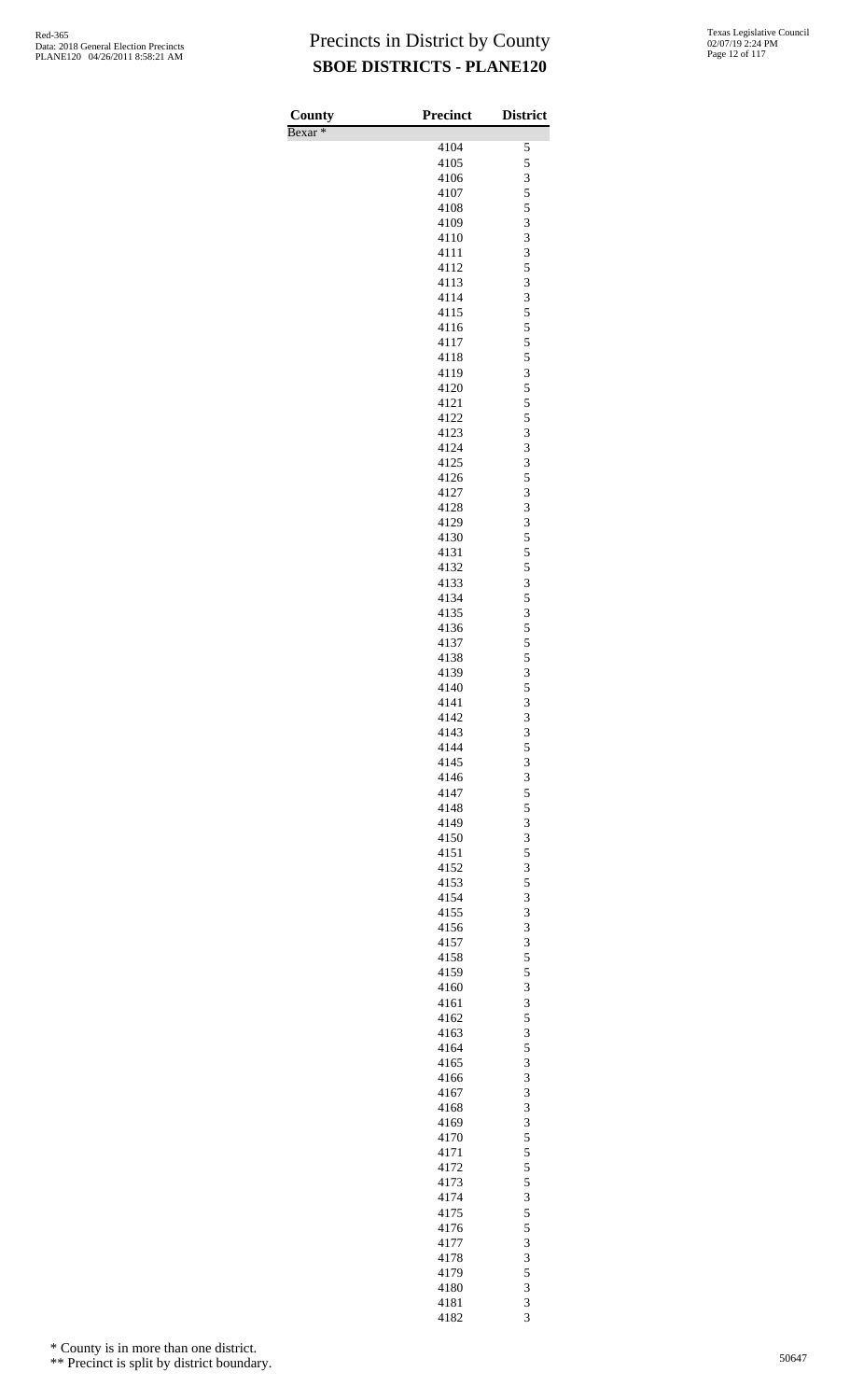| County             | <b>Precinct</b> | <b>District</b> |
|--------------------|-----------------|-----------------|
| Bexar <sup>*</sup> | 4183            | 3               |
|                    | 4184            | 3               |
|                    | 4185            | 5               |
|                    | 4186            | 3               |
|                    | 4187            | 5               |
|                    | 4188            | 5               |
|                    | 4189            | 3               |
|                    | 4190            | 3               |
|                    | 4191<br>4192    | 3<br>3          |
|                    | 4193            | 3               |
|                    | 4194            | 5               |
|                    | 4195            | 3               |
|                    | 4196            | 3               |
|                    | 4197            | 3               |
|                    | 4198            | 3               |
|                    | 4199            | 5               |
|                    | 4200<br>4201    | 3<br>5          |
|                    | 4202            | 3               |
|                    | 4203            | 3               |
|                    | 4204            | 3               |
|                    | 4205            | 3               |
|                    | 4206            | 5               |
|                    | 4207            | 5               |
|                    | 4208            | 5               |
|                    | 4209<br>4210    | 5<br>5          |
|                    | 4211            | 3               |
|                    | 4212            | 5               |
| <b>Blanco</b>      |                 |                 |
|                    | 0102            | 5               |
|                    | 0201            | 5               |
|                    | 0302            | 5               |
|                    | 0303<br>0304    | 5<br>5          |
|                    | 0401            | 5               |
| Borden             |                 |                 |
|                    | 0004            | 15              |
|                    | 001A            | 15              |
|                    | 001B            | 15              |
|                    | 002A            | 15              |
|                    | 002B<br>003A    | 15<br>15        |
|                    | 003B            | 15              |
| <b>Bosque</b>      |                 |                 |
|                    | 0001            | 14              |
|                    | 0002            | 14              |
|                    | 0003            | 14              |
|                    | 0004            | 14              |
|                    | 0005            | 14              |
|                    | 0006<br>0007    | 14<br>14        |
|                    | 0008            | 14              |
|                    | 0009            | 14              |
|                    | 0010            | 14              |
|                    | 0011            | 14              |
| <b>Bowie</b>       |                 |                 |
|                    | 0007<br>0009    | 9<br>9          |
|                    | 0010            | 9               |
|                    | 0011            | 9               |
|                    | 0012            | 9               |
|                    | 0013            | 9               |
|                    | 0014            | 9               |
|                    | 0015            | 9               |
|                    | 0016            | 9               |
|                    | 0017<br>0018    | 9<br>9          |
|                    | 0019            | 9               |
|                    | 001A            | 9               |
|                    | 001B            | 9               |
|                    | 0020            | 9               |
|                    | 0021            | 9               |
|                    | 0022            | 9               |
|                    | 0024            | 9               |
|                    | 0025<br>0027    | 9<br>9          |
|                    |                 |                 |

\* County is in more than one district.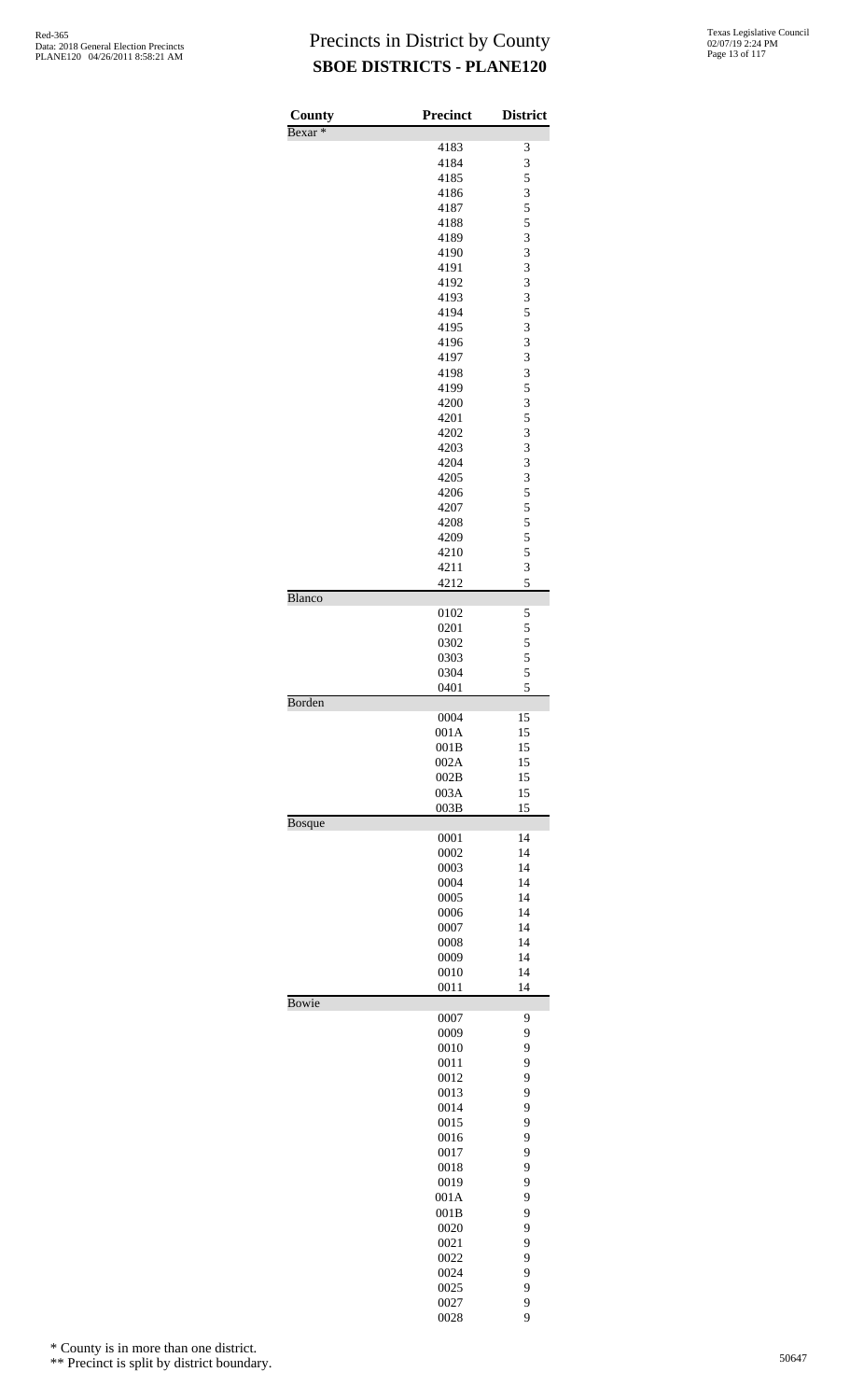| County<br>Bowie | <b>Precinct</b> | <b>District</b> |
|-----------------|-----------------|-----------------|
|                 | 0029            | 9               |
|                 | 002A            | 9               |
|                 | 002B            | 9               |
|                 | 002C            | 9               |
|                 | 002D            | 9               |
|                 |                 | 9               |
|                 | 0030<br>003A    | 9               |
|                 |                 |                 |
|                 | 003B<br>004A    | 9<br>9          |
|                 | 004B            | 9               |
|                 | 004C            | 9               |
|                 | 004D            | 9               |
|                 | 004E            | 9               |
|                 | 005A            | 9               |
|                 | 005B            | 9               |
|                 |                 | 9               |
|                 | 005C            |                 |
|                 | 006A            | 9               |
|                 | 006B            | 9               |
|                 | 008A            | 9               |
|                 | 008B            | 9               |
|                 | 008C            | 9               |
| Brazoria        |                 |                 |
|                 | 0001            | 7               |
|                 | 0002            | 7               |
|                 | 0003            | 7               |
|                 | 0004            | $\overline{7}$  |
|                 | 0005            | $\overline{7}$  |
|                 | 0006            | $\overline{7}$  |
|                 | 0007            | 7               |
|                 | 0008            | $\overline{7}$  |
|                 | 0009            | $\overline{7}$  |
|                 | 0010            | $\overline{7}$  |
|                 | 0011            | 7               |
|                 | 0012            | 7               |
|                 | 0013            | $\overline{7}$  |
|                 | 0014            | $\overline{7}$  |
|                 | 0015            | $\overline{7}$  |
|                 | 0016            | $\overline{7}$  |
|                 | 0017            | $\overline{7}$  |
|                 | 0019            | $\overline{7}$  |
|                 | 0020            | $\overline{7}$  |
|                 | 0021            | $\overline{7}$  |
|                 | 0022            | $\overline{7}$  |
|                 | 0023            | $\overline{7}$  |
|                 | 0024            | $\overline{7}$  |
|                 | 0025            | $\overline{7}$  |
|                 | 0026            | $\overline{7}$  |
|                 | 0027            | $\overline{7}$  |
|                 | 0028            | 7               |
|                 | 0029            | $\overline{7}$  |
|                 | 0030            | $\overline{7}$  |
|                 | 0031            | $\overline{7}$  |
|                 | 0032            | $\overline{7}$  |
|                 | 0033            | $\overline{7}$  |
|                 | 0034            | $\overline{7}$  |
|                 | 0035            | $\overline{7}$  |
|                 | 0036            | $\overline{7}$  |
|                 | 0038            | $\overline{7}$  |
|                 | 0039            | 7               |
|                 | 0040            | $\overline{7}$  |
|                 | 0042            | $\overline{7}$  |
|                 | 0043            | $\overline{7}$  |
|                 | 0044            | $\overline{7}$  |
|                 | 0045            | $\overline{7}$  |
|                 | 0046            | $\overline{7}$  |
|                 | 0047            | $\overline{7}$  |
|                 | 0048            | $\overline{7}$  |
|                 | 0049            | $\overline{7}$  |
|                 | 0050            | 7               |
|                 | 0051            | $\overline{7}$  |
|                 | 0052            | $\overline{7}$  |
|                 | 0053            | $\overline{7}$  |
|                 | 0054            | $\overline{7}$  |
|                 | 0055            | $\overline{7}$  |
|                 | 0056            | $\overline{7}$  |
|                 | 0057            | $\overline{7}$  |
|                 | 0058            | $\overline{7}$  |
|                 | 0059            | $\overline{7}$  |
|                 | 0060            | $\overline{7}$  |
|                 |                 |                 |

\* County is in more than one district.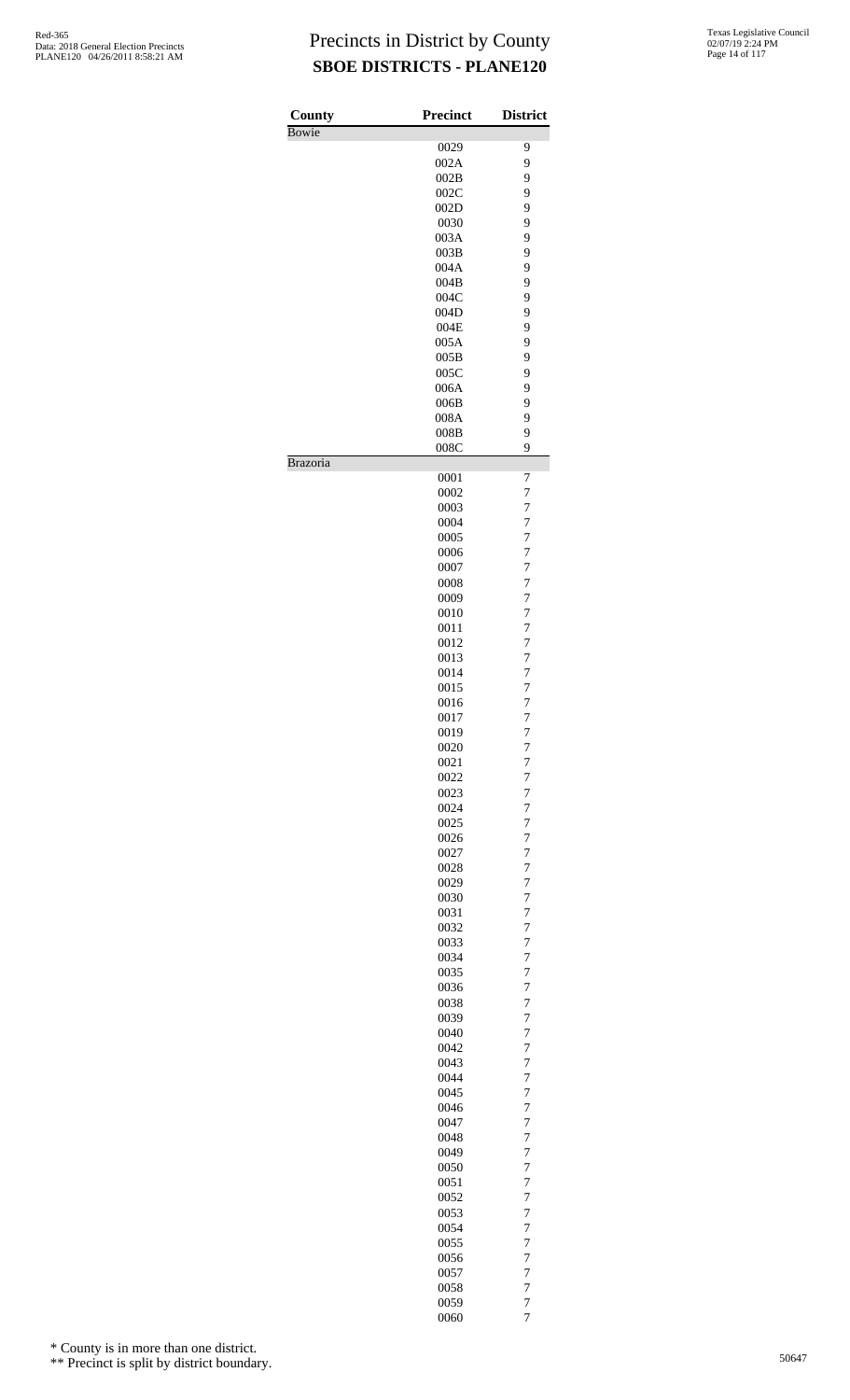| County          | <b>Precinct</b> | <b>District</b> |
|-----------------|-----------------|-----------------|
| <b>Brazoria</b> |                 |                 |
|                 | 0061            | 7               |
|                 | 0062            | 7               |
|                 | 0063            | 7               |
|                 | 0064            | 7               |
|                 | 0067            | $\overline{7}$  |
| <b>Brazos</b>   | 0068            | 7               |
|                 | 0001            | 8               |
|                 | 0002            | 8               |
|                 | 0003            | 8               |
|                 | 0004            | 8               |
|                 | 0005            | 8               |
|                 | 0006            | 8               |
|                 | 0007            | 8               |
|                 | 0008<br>0009    | 8<br>8          |
|                 | 0010            | 8               |
|                 | 0011            | 8               |
|                 | 0012            | 8               |
|                 | 0013            | 8               |
|                 | 0014            | 8               |
|                 | 0015            | 8               |
|                 | 0016            | 8               |
|                 | 0017            | 8               |
|                 | 0018            | 8               |
|                 | 0019            | 8               |
|                 | 0020            | 8               |
|                 | 0021            | 8               |
|                 | 0022            | 8               |
|                 | 0023            | 8               |
|                 | 0024            | 8               |
|                 | 0025            | 8               |
|                 | 0026            | 8               |
|                 | 0027            | 8               |
|                 | 0028            | 8               |
|                 | 0029            | 8               |
|                 | 0030            | 8               |
|                 | 0031            | 8               |
|                 | 0032            | 8               |
|                 | 0033<br>0034    | 8<br>8          |
|                 | 0035            | 8               |
|                 | 0036            | 8               |
|                 | 0037            | 8               |
|                 | 0038            | 8               |
|                 | 0039            | 8               |
|                 | 0040            | 8               |
|                 | 0041            | 8               |
|                 | 0042            | 8               |
|                 | 0043            | 8               |
|                 | 0044            | 8               |
|                 | 0045            | 8               |
|                 | 0046            | 8               |
|                 | 0047            | 8               |
|                 | 0048            | 8               |
|                 | 0049            | 8               |
|                 | 0050<br>0051    | 8<br>8          |
|                 | 0052            | 8               |
|                 | 0053            | 8               |
|                 | 0056            | 8               |
|                 | 0057            | 8               |
|                 | 0058            | 8               |
|                 | 0059            | 8               |
|                 | 0060            | 8               |
|                 | 0061            | 8               |
|                 | 0062            | 8               |
|                 | 0063            | 8               |
|                 | 0064            | 8               |
|                 | 0065            | 8               |
|                 | 0067            | 8               |
|                 | 0068            | 8               |
|                 | 0069            | 8               |
|                 | 0070            | 8               |
|                 | 0071<br>0072    | 8<br>8          |
|                 | 0074            | 8               |
|                 | 0077            | 8               |
|                 | 0078            | 8               |

\* County is in more than one district.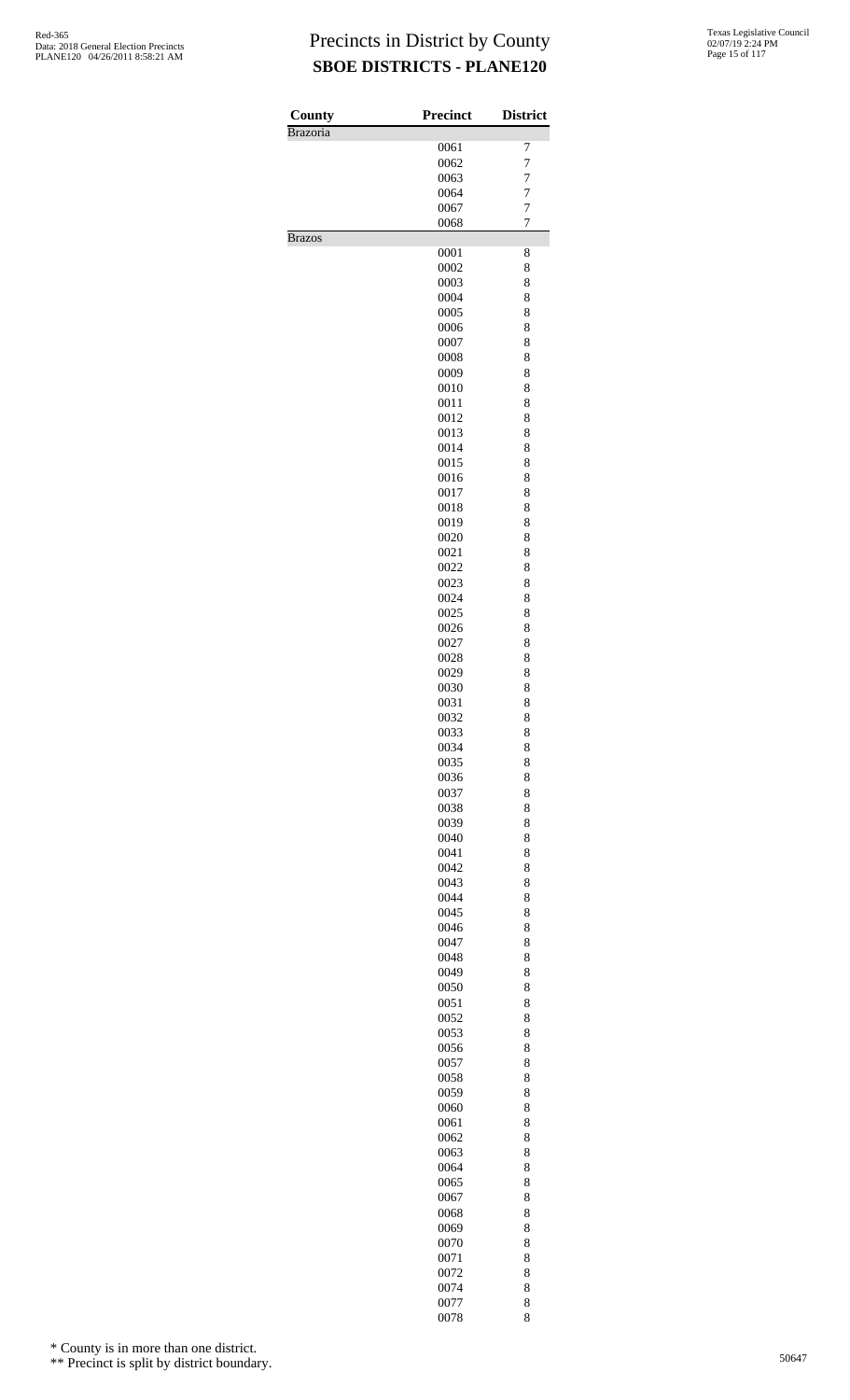| County<br><b>Brazos</b> | Precinct     | <b>District</b> |
|-------------------------|--------------|-----------------|
|                         | 0079         | 8               |
|                         | 0080         | 8               |
|                         | 0081         | 8               |
|                         | 0082         | 8               |
|                         | 0083         | 8               |
| <b>Brewster</b>         |              |                 |
|                         | 0001         | 1               |
|                         | 0002<br>0003 | 1<br>1          |
|                         | 0004         | 1               |
|                         | 0005         | 1               |
|                         | 0006         | 1               |
|                         | 0007         | 1               |
|                         | 0008         | $\mathbf{1}$    |
| <b>Briscoe</b>          |              |                 |
|                         | 0001         | 15              |
|                         | 0002<br>0003 | 15<br>15        |
|                         | 0004         | 15              |
|                         | 0006         | 15              |
| <b>Brooks</b>           |              |                 |
|                         | 0001         | 3               |
|                         | 0002         | 3               |
|                         | 0003         | 3               |
|                         | 0004         | 3               |
|                         | 0005<br>0006 | 3<br>3          |
|                         | 0007         | 3               |
|                         | 0008         | 3               |
|                         | 0009         | 3               |
| Brown                   |              |                 |
|                         | 0101         | 14              |
|                         | 0105         | 14              |
|                         | 0109         | 14<br>14        |
|                         | 0113<br>0202 | 14              |
|                         | 0204         | 14              |
|                         | 0212         | 14              |
|                         | 0214         | 14              |
|                         | 0215         | 14              |
|                         | 0303         | 14              |
|                         | 0306         | 14              |
|                         | 0307         | 14              |
|                         | 0308         | 14<br>14        |
|                         | 0316<br>0318 | 14              |
|                         | 0410         | 14              |
|                         | 0411         | 14              |
|                         | 0417         | 14              |
| <b>Burleson</b>         |              |                 |
|                         | 0113         | 10              |
|                         | 0114         | 10              |
|                         | 0203         | 10              |
|                         | 0204<br>0207 | 10<br>10        |
|                         | 0211         | 10              |
|                         | 0215         | 10              |
|                         | 0301         | 10              |
|                         | 0305         | 10              |
|                         | 0308         | 10              |
|                         | 0309<br>0406 | 10<br>10        |
|                         | 0410         | 10              |
| <b>Burnet</b>           |              |                 |
|                         | 0001         | 10              |
|                         | 0002         | 10              |
|                         | 0003         | 10              |
|                         | 0004         | 10              |
|                         | 0005<br>0006 | 10<br>10        |
|                         | 0007         | 10              |
|                         | 0008         | 10              |
|                         | 0009         | 10              |
|                         | 0010         | 10              |
|                         | 0011         | 10              |
|                         | 0012         | 10              |
|                         | 0013         | 10              |
|                         | 0014         | 10              |
|                         | 0015         | 10              |

\* County is in more than one district.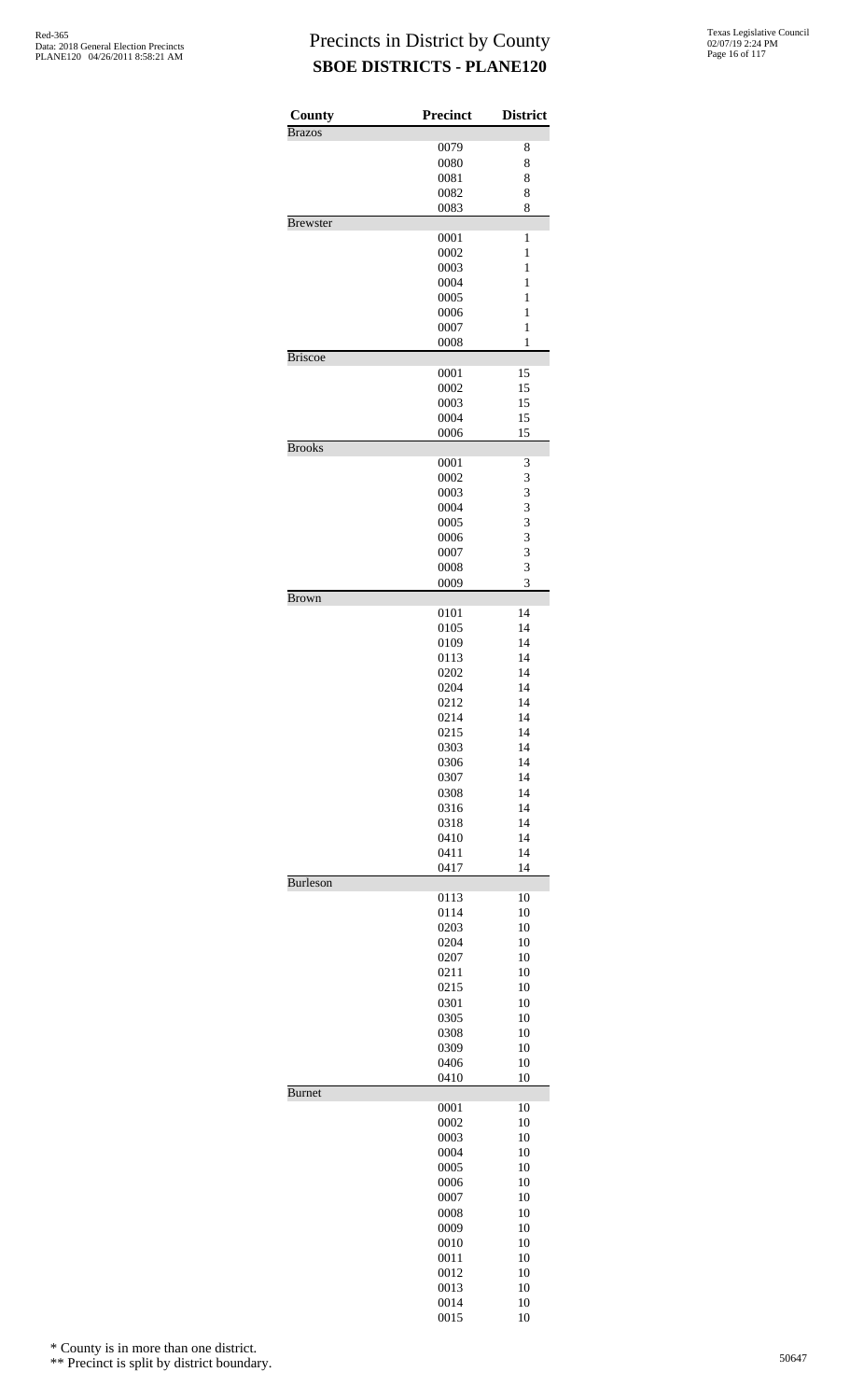| County<br>Burnet | <b>Precinct</b> | <b>District</b>                            |
|------------------|-----------------|--------------------------------------------|
|                  | 0016            | 10                                         |
|                  | 0017            | 10                                         |
|                  | 0018            | 10                                         |
|                  | 0019            | 10                                         |
|                  | 0020            | 10                                         |
| Caldwell         | 0100            | 5                                          |
|                  | 0101            | 5                                          |
|                  | 0102            | 5                                          |
|                  | 0103            | 5                                          |
|                  | 0104            | 5                                          |
|                  | 0105            | 5                                          |
|                  | 0107            | 5                                          |
|                  | 0108            | 5                                          |
|                  | 0109            | 5                                          |
|                  | 0110            | 5                                          |
|                  | 0111            | 5                                          |
|                  | 0112            | 5                                          |
|                  | 0113            | 5                                          |
|                  | 0114            | 5                                          |
|                  | 0115            | 5                                          |
|                  | 0116            | 5                                          |
|                  | 0117            | 5                                          |
|                  | 0118            | 5                                          |
|                  | 0201            | 5                                          |
|                  | 0202            | 5                                          |
|                  | 0203            | 5                                          |
|                  | 0204            | 5                                          |
|                  | 0205            | 5                                          |
|                  | 0206            | 5                                          |
|                  | 0301            | 5                                          |
|                  | 0302            | 5                                          |
|                  | 0303            | 5                                          |
|                  | 0305            | 5                                          |
|                  | 0306            | 5                                          |
|                  | 0307            | 5                                          |
|                  | 0400            | 5                                          |
|                  | 0401            | 5                                          |
|                  | 0402            | 5                                          |
|                  | 0404            | $\begin{array}{c} 5 \\ 5 \\ 5 \end{array}$ |
|                  | 0405            |                                            |
|                  | 0407            |                                            |
|                  | 0408            | $\frac{5}{5}$                              |
|                  | 0409            |                                            |
|                  | 0410            | 5                                          |
|                  | 0411<br>0412    | 5<br>5                                     |
| Calhoun          |                 |                                            |
|                  | 0001            | $\overline{\mathbf{c}}$                    |
|                  | 0002            | $\frac{2}{2}$                              |
|                  | 0003            |                                            |
|                  | 0004            |                                            |
|                  | 0005<br>0006    | $\begin{array}{c} 2 \\ 2 \\ 2 \end{array}$ |
|                  | 0007            |                                            |
|                  | 0008            | $\frac{2}{2}$                              |
|                  | 0009            |                                            |
|                  | 0010            | $\begin{array}{c} 2 \\ 2 \\ 2 \end{array}$ |
|                  | 0011            |                                            |
|                  | 0012            |                                            |
|                  | 0013            | $\frac{2}{2}$                              |
|                  | 0014            |                                            |
|                  | 0015            | $\begin{array}{c} 2 \\ 2 \\ 2 \end{array}$ |
|                  | 0016            |                                            |
|                  | 0017            |                                            |
|                  | 0018            | $\frac{2}{2}$                              |
|                  | 0019            |                                            |
|                  | 0020            | $\frac{2}{2}$                              |
|                  | 0021            | $\overline{c}$                             |
|                  | 0022            |                                            |
|                  | 0023            | $\frac{2}{2}$                              |
|                  | 0024            | $\overline{c}$                             |
|                  | 0025            | $\overline{c}$                             |
| Callahan         | 0001            | 15                                         |
|                  | 0002            | 15                                         |
|                  | 0003            | 15                                         |
|                  | 0004            | 15                                         |
|                  | 0005            | 15                                         |

\* County is in more than one district.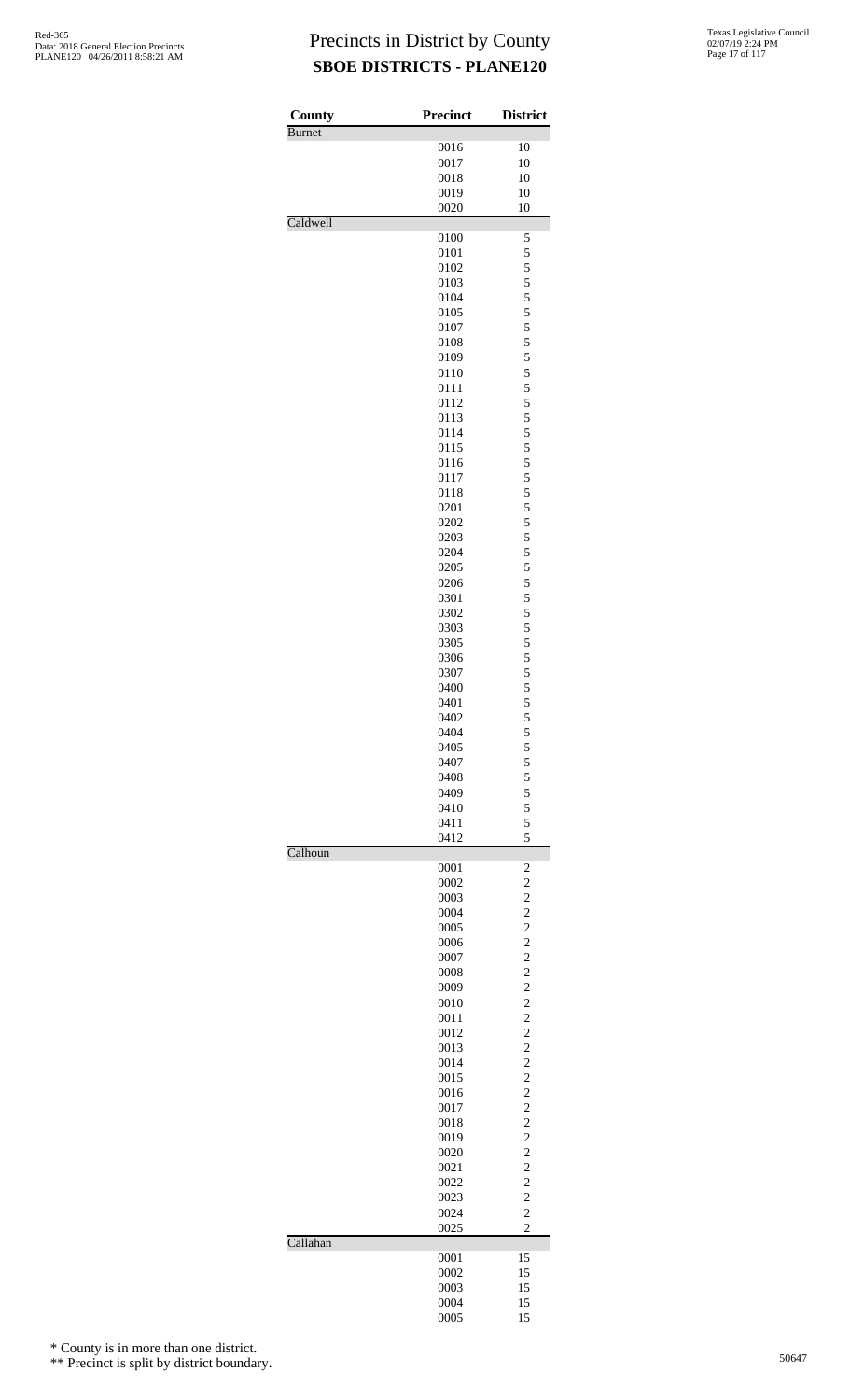| County   | <b>Precinct</b> | <b>District</b>                  |
|----------|-----------------|----------------------------------|
| Callahan |                 |                                  |
|          | 0006<br>0007    | 15<br>15                         |
| Cameron  |                 |                                  |
|          | 0001            | $\overline{\mathbf{c}}$          |
|          | 0002            | $\overline{\mathbf{c}}$          |
|          | 0003            | $\overline{c}$<br>$\overline{c}$ |
|          | 0004<br>0005    | $\overline{c}$                   |
|          | 0006            | $\overline{c}$                   |
|          | 0007            | $\overline{c}$                   |
|          | 0008            | $\overline{c}$                   |
|          | 0009            | $\overline{c}$                   |
|          | 0010<br>0011    | $\overline{c}$<br>$\overline{c}$ |
|          | 0012            | $\overline{c}$                   |
|          | 0013            | $\overline{c}$                   |
|          | 0014            | $\overline{c}$                   |
|          | 0015            | $\overline{c}$                   |
|          | 0016<br>0017    | $\overline{c}$<br>$\overline{c}$ |
|          | 0018            | $\overline{c}$                   |
|          | 0019            | $\overline{c}$                   |
|          | 0020            | $\overline{c}$                   |
|          | 0021            | $\overline{c}$                   |
|          | 0022            | $\overline{c}$                   |
|          | 0023<br>0024    | $\overline{c}$<br>$\overline{c}$ |
|          | 0025            | $\overline{c}$                   |
|          | 0026            | $\overline{c}$                   |
|          | 0027            | $\overline{c}$                   |
|          | 0028            | $\overline{c}$                   |
|          | 0029<br>0030    | $\overline{c}$<br>$\overline{c}$ |
|          | 0031            | $\overline{c}$                   |
|          | 0032            | $\overline{c}$                   |
|          | 0033            | $\overline{c}$                   |
|          | 0034            | $\overline{c}$                   |
|          | 0035<br>0036    | $\overline{c}$<br>$\overline{c}$ |
|          | 0037            | $\overline{\mathbf{c}}$          |
|          | 0038            | $\overline{c}$                   |
|          | 0039            | $\overline{c}$                   |
|          | 0040            | $\overline{c}$                   |
|          | 0041<br>0042    | $\overline{c}$<br>$\overline{c}$ |
|          | 0043            | $\overline{c}$                   |
|          | 0044            | $\overline{c}$                   |
|          | 0045            | $\overline{c}$                   |
|          | 0046            | $\overline{c}$                   |
|          | 0047<br>0048    | $\overline{c}$<br>$\overline{c}$ |
|          | 0049            | $\overline{c}$                   |
|          | 0050            | $\overline{c}$                   |
|          | 0051            | $\overline{c}$                   |
|          | 0052            | $\overline{c}$                   |
|          | 0053<br>0054    | $\overline{c}$<br>$\overline{c}$ |
|          | 0055            | $\overline{c}$                   |
|          | 0056            | $\overline{c}$                   |
|          | 0057            | $\overline{c}$                   |
|          | 0058            | $\overline{c}$                   |
|          | 0059<br>0060    | $\overline{c}$<br>$\overline{c}$ |
|          | 0061            | $\overline{c}$                   |
|          | 0062            | $\overline{c}$                   |
|          | 0063            | $\overline{c}$                   |
|          | 0064            | $\overline{c}$                   |
|          | 0065<br>0066    | $\overline{c}$<br>$\overline{c}$ |
|          | 0067            | $\overline{c}$                   |
|          | 0068            | $\overline{c}$                   |
|          | 0069            | $\overline{c}$                   |
|          | 0070            | $\overline{c}$                   |
|          | 0071<br>0072    | $\overline{c}$<br>$\overline{c}$ |
|          | 0073            | $\overline{c}$                   |
|          | 0074            | $\overline{c}$                   |
|          | 0075            | $\frac{2}{2}$                    |
|          | 0076            |                                  |

\* County is in more than one district.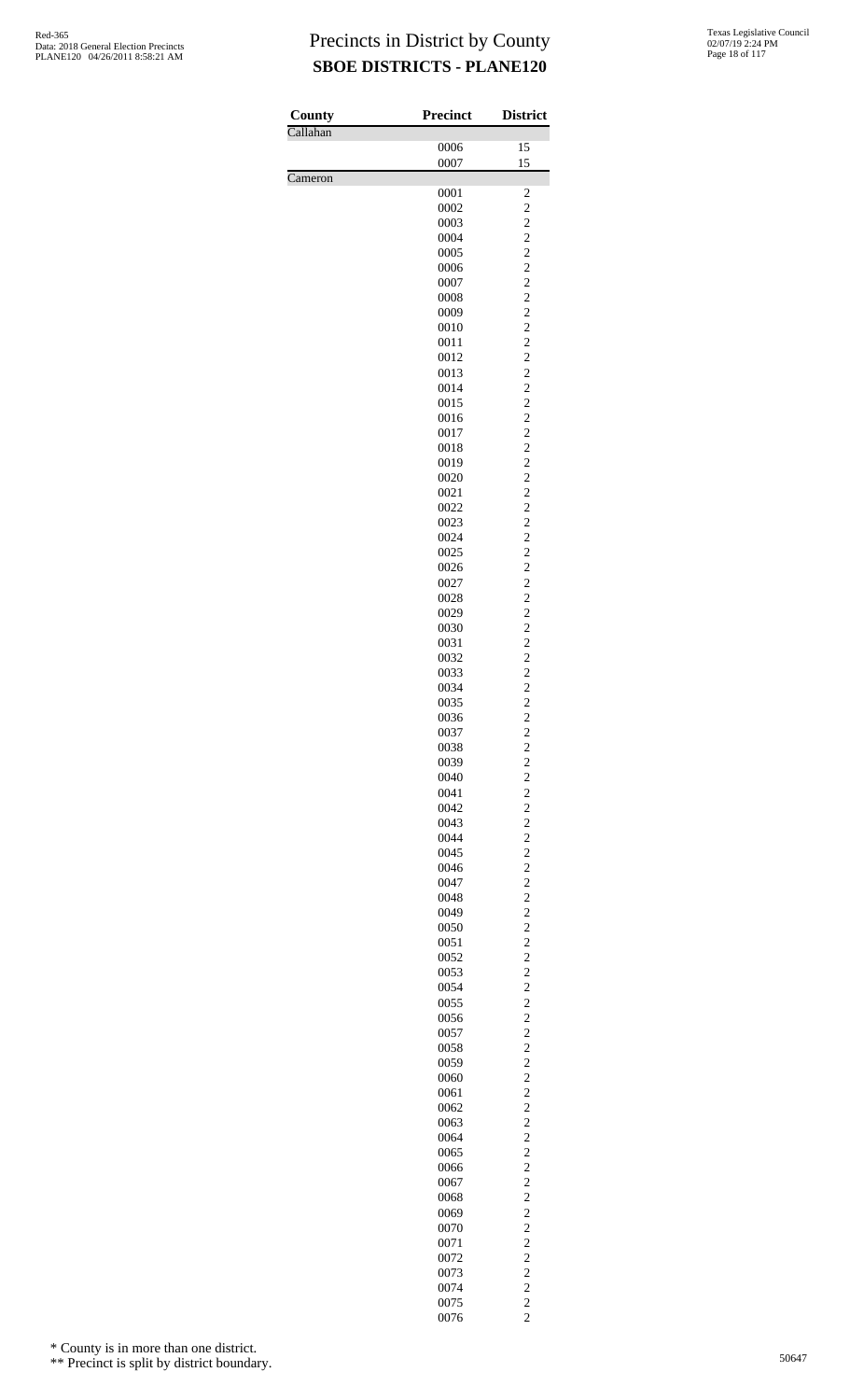| County                   | <b>Precinct</b> | <b>District</b>                           |
|--------------------------|-----------------|-------------------------------------------|
| Cameron                  | 0077            |                                           |
|                          | 0078            | $\overline{\mathbf{c}}$<br>$\overline{c}$ |
|                          | 0079            |                                           |
|                          | 0080            | $\frac{2}{2}$                             |
|                          | 0081            | $\overline{c}$                            |
|                          | 0082            | $\overline{c}$                            |
|                          | 0083            | $\overline{c}$                            |
|                          | 0084            | $\frac{2}{2}$                             |
|                          | 0085            |                                           |
|                          | 0086<br>0087    | $\overline{c}$<br>$\overline{c}$          |
|                          | 0095            | $\overline{c}$                            |
|                          | 0096            |                                           |
|                          | 0097            | $\frac{2}{2}$                             |
|                          | 0098            | $\overline{c}$                            |
|                          | 0099            | $\overline{\mathbf{c}}$                   |
|                          | 0100            | $\overline{c}$                            |
|                          | 0101            | $\frac{2}{2}$                             |
|                          | 0102            |                                           |
|                          | 0103<br>0104    | $\overline{c}$<br>$\overline{\mathbf{c}}$ |
|                          | 0105            | $\overline{c}$                            |
|                          | 0106            |                                           |
|                          | 0107            | $\frac{2}{2}$                             |
|                          | 0108            | $\overline{c}$                            |
|                          | 0109            | $\overline{c}$                            |
| $\overline{\text{Camp}}$ | 1001            | 9                                         |
|                          | 2002            | 9                                         |
|                          | 3003            | 9                                         |
| Carson                   | 4004            | 9                                         |
|                          | 0101            | 15                                        |
|                          | 0102            | 15                                        |
|                          | 0103            | 15                                        |
|                          | 0201            | 15                                        |
|                          | 0301            | 15                                        |
|                          | 0302            | 15                                        |
|                          | 0401            | 15                                        |
| Cass                     | 0402            | 15                                        |
|                          | 0001            | 9                                         |
|                          | 0002            | 9                                         |
|                          | 0004            | 9                                         |
|                          | 0005            | 9                                         |
|                          | 0006            | 9                                         |
|                          | 0007<br>0009    | 9<br>9                                    |
|                          | 0011            | 9                                         |
|                          | 0012            | 9                                         |
|                          | 0014            | 9                                         |
|                          | 0015            | 9                                         |
|                          | 0016            | 9                                         |
|                          | 0017            | 9                                         |
|                          | 0018            | 9                                         |
|                          | 0019<br>0021    | 9<br>9                                    |
|                          | 013T            | 9                                         |
|                          | 020E            | 9                                         |
| Castro                   |                 |                                           |
|                          | 0101            | 15                                        |
|                          | 0105<br>0201    | 15<br>15                                  |
|                          | 0206            | 15                                        |
|                          | 0301            | 15                                        |
|                          | 0307            | 15                                        |
|                          | 0401            | 15                                        |
| Chambers                 | 0408            | 15                                        |
|                          | 0001            | 7                                         |
|                          | 0002            | 7                                         |
|                          | 0003            | 7                                         |
|                          | 0004            | $\overline{7}$<br>7                       |
|                          | 0005<br>0006    | $\overline{7}$                            |
|                          | 0007            | $\overline{7}$                            |
|                          | 0008            | 7                                         |
|                          | 0009            | $\overline{7}$                            |
|                          | 0010            | 7                                         |

\* County is in more than one district.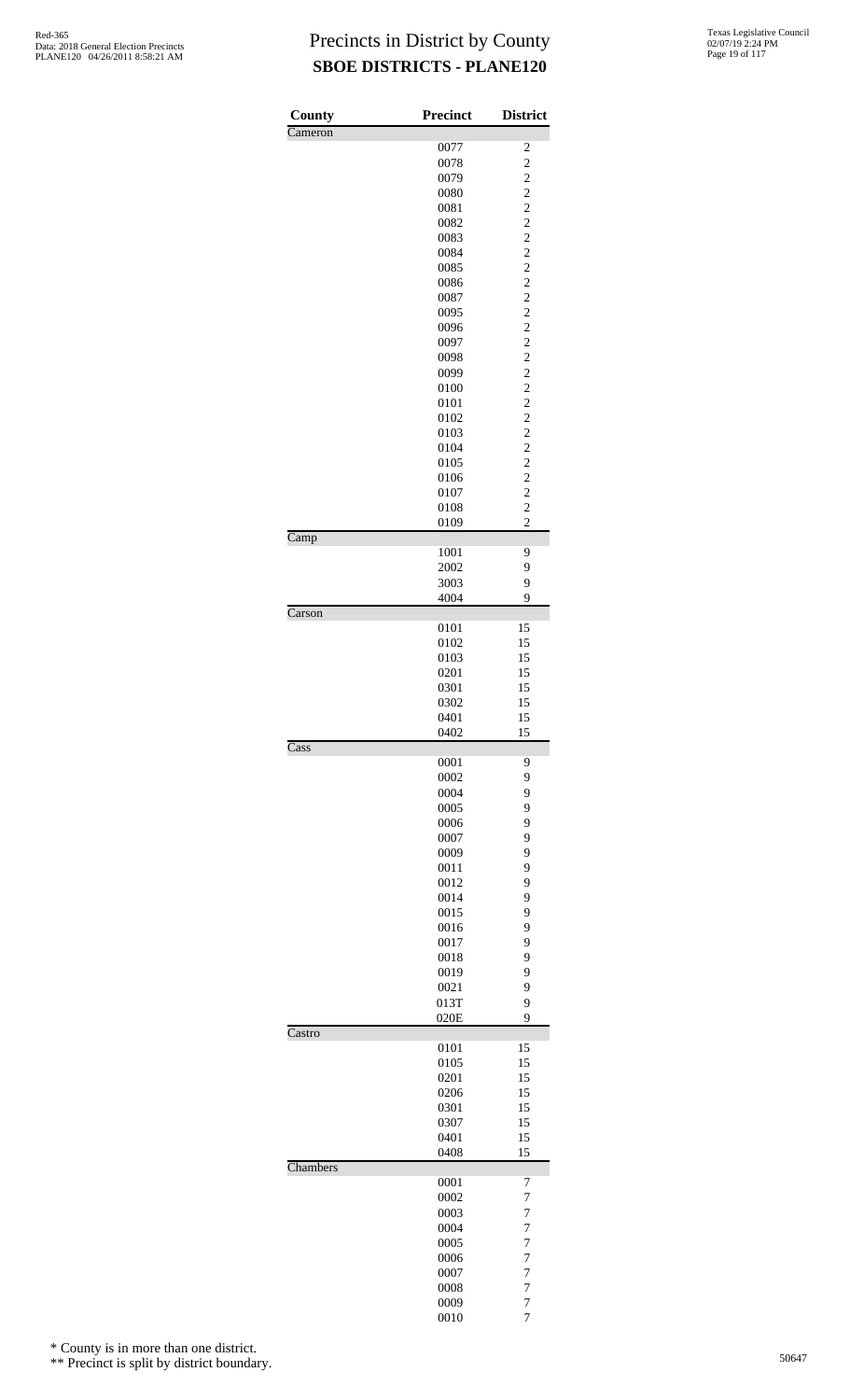| County    | Precinct     | <b>District</b> |
|-----------|--------------|-----------------|
| Chambers  |              |                 |
|           | 0011         | $\overline{7}$  |
|           | 0012         | $\overline{7}$  |
|           | 0013         | 7               |
|           | 0014         | $\overline{7}$  |
| Cherokee  | 0015         | 7               |
|           | 0012         | 9               |
|           | 0013         | 9               |
|           | 0014         | 9               |
|           | 0015         | 9               |
|           | 0022         | 9               |
|           | 0023         | 9               |
|           | 0024         | 9               |
|           | 0025         | 9               |
|           | 0026         | 9               |
|           | 0027         | 9               |
|           | 0028         | 9               |
|           | 0032         | 9               |
|           | 0033         | 9               |
|           | 0034         | 9               |
|           | 0035         | 9               |
|           | 0036         | 9               |
|           | 0037<br>0038 | 9<br>9          |
|           | 0042         | 9               |
|           | 0043         | 9               |
|           | 0044         | 9               |
|           | 0045         | 9               |
|           | 0046         | 9               |
|           | 0047         | 9               |
|           | 0048         | 9               |
| Childress |              |                 |
|           | 0101         | 15              |
|           | 0201         | 15              |
|           | 0301         | 15              |
| Clay      | 0401         | 15              |
|           | 0001         | 15              |
|           | 0006         | 15              |
|           | 0008         | 15              |
|           | 0009         | 15              |
|           | 0010         | 15              |
|           | 0011         | 15              |
|           | 0012         | 15              |
|           | 0013         | 15              |
|           | 0014         | 15              |
|           | 0015         | 15              |
|           | 0017         | 15              |
|           | 0020<br>0024 | 15<br>15        |
|           | 0026         | 15              |
|           | 0027         | 15              |
|           | 0032         | 15              |
| Cochran   |              |                 |
|           | 0101         | 15              |
|           | 0202         | 15              |
|           | 0303         | 15              |
|           | 0306         | 15              |
|           | 0404         | 15              |
| Coke      |              | 15              |
|           | 0001<br>0002 | 15              |
|           | 0003         | 15              |
|           | 0004         | 15              |
| Coleman   |              |                 |
|           | 0001         | 15              |
|           | 0002         | 15              |
|           | 0003         | 15              |
|           | 0004         | 15              |
|           | 002E         | 15              |
| Collin    |              |                 |
|           | 0001<br>0002 | 12<br>12        |
|           | 0003         | 12              |
|           | 0004         | 12              |
|           | 0005         | 12              |
|           | 0006         | 12              |
|           | 0007         | 12              |
|           | 0008         | 12              |

\* County is in more than one district.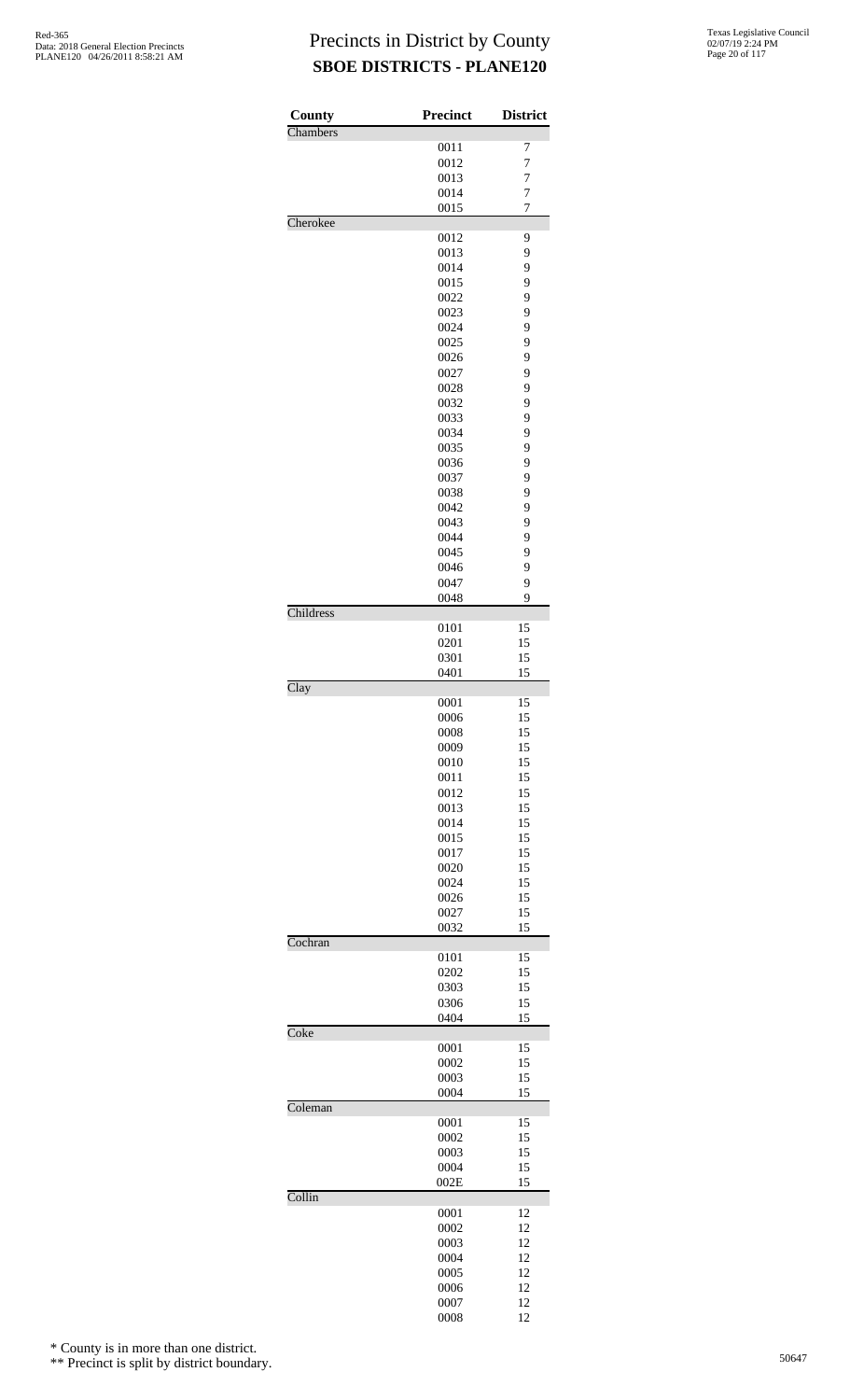Collin

| County | <b>Precinct</b> | <b>District</b> |
|--------|-----------------|-----------------|
| Collin |                 |                 |
|        | 0009<br>0010    | 12<br>12        |
|        | 0011            | 12              |
|        | 0012            | 12              |
|        | 0013            | 12              |
|        | 0014            | 12<br>12        |
|        | 0015<br>0016    | 12              |
|        | 0017            | 12              |
|        | 0018            | 12              |
|        | 0019            | 12              |
|        | 0020            | 12              |
|        | 0021<br>0022    | 12<br>12        |
|        | 0023            | 12              |
|        | 0024            | 12              |
|        | 0025            | 12              |
|        | 0026            | 12<br>12        |
|        | 0027<br>0028    | 12              |
|        | 0029            | 12              |
|        | 0030            | 12              |
|        | 0031            | 12              |
|        | 0032            | 12              |
|        | 0033<br>0034    | 12<br>12        |
|        | 0035            | 12              |
|        | 0036            | 12              |
|        | 0037            | 12              |
|        | 0038            | 12              |
|        | 0039<br>0040    | 12<br>12        |
|        | 0041            | 12              |
|        | 0042            | 12              |
|        | 0043            | 12              |
|        | 0044            | 12              |
|        | 0045<br>0046    | 12<br>12        |
|        | 0047            | 12              |
|        | 0048            | 12              |
|        | 0049            | 12              |
|        | 0050            | 12              |
|        | 0051<br>0052    | 12<br>12        |
|        | 0053            | 12              |
|        | 0054            | 12              |
|        | 0055            | 12              |
|        | 0056            | 12              |
|        | 0057<br>0058    | 12<br>12        |
|        | 0059            | 12              |
|        | 0060            | 12              |
|        | 0061            | 12              |
|        | 0062            | 12              |
|        | 0063<br>0064    | 12<br>12        |
|        | 0065            | 12              |
|        | 0066            | 12              |
|        | 0067            | 12              |
|        | 0068            | 12              |
|        | 0069<br>0070    | 12<br>12        |
|        | 0071            | 12              |
|        | 0072            | 12              |
|        | 0073            | 12              |
|        | 0074            | 12              |
|        | 0075<br>0076    | 12<br>12        |
|        | 0077            | 12              |
|        | 0078            | 12              |
|        | 0079            | 12              |
|        | 0080            | 12              |
|        | 0081            | 12              |
|        | 0082<br>0083    | 12<br>12        |
|        | 0084            | 12              |
|        | 0085            | 12              |
|        | 0086            | 12              |
|        | 0087            | 12              |

\* County is in more than one district.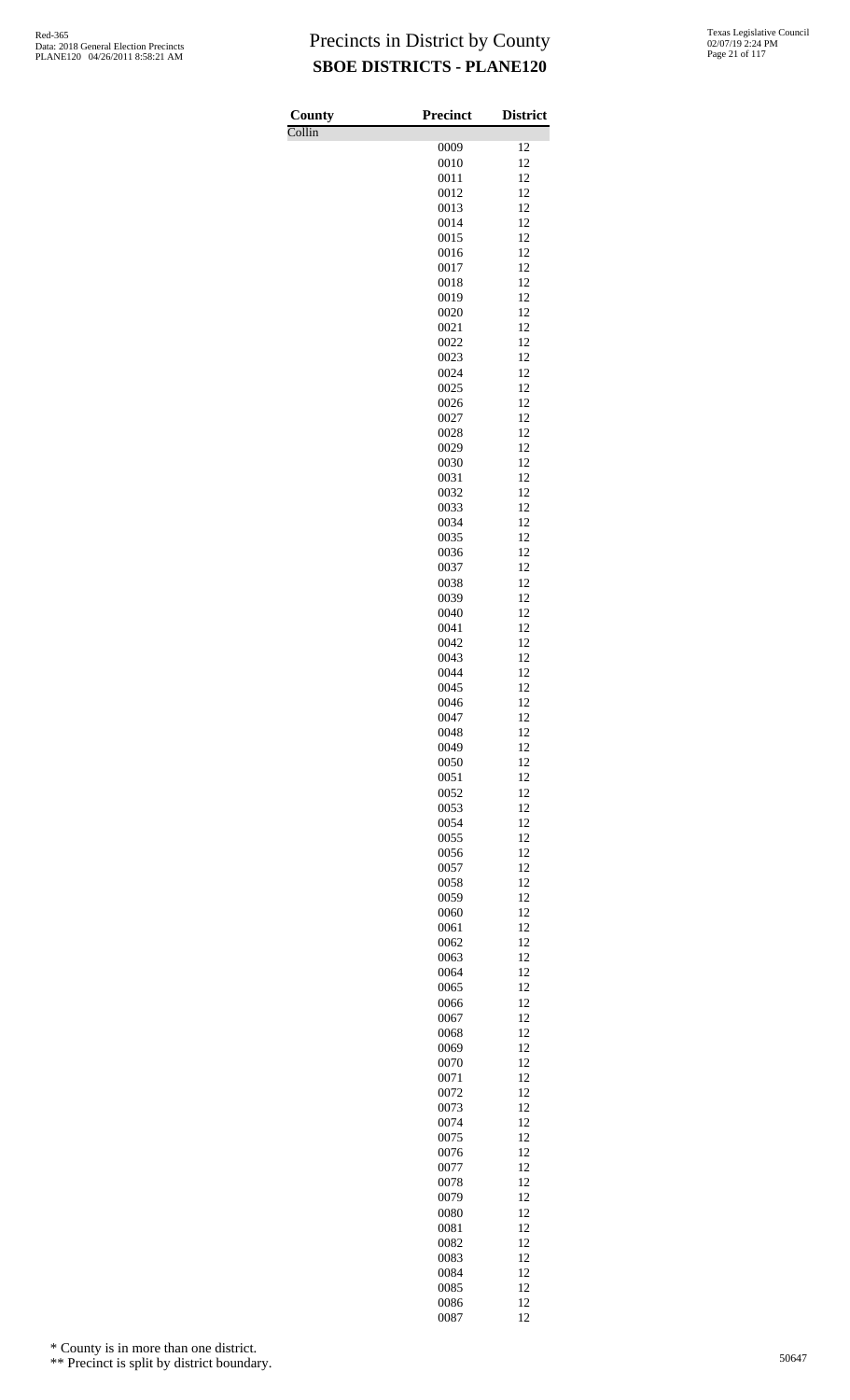Collin

| County                     | <b>Precinct</b> | <b>District</b> |
|----------------------------|-----------------|-----------------|
| $\overline{\text{Collin}}$ |                 |                 |
|                            | 0088            | 12              |
|                            | 0089<br>0090    | 12<br>12        |
|                            | 0091            | 12              |
|                            | 0092            | 12              |
|                            | 0093            | 12              |
|                            | 0094            | 12              |
|                            | 0095            | 12              |
|                            | 0096            | 12              |
|                            | 0097            | 12              |
|                            | 0098            | 12              |
|                            | 0099            | 12              |
|                            | 0100<br>0101    | 12<br>12        |
|                            | 0102            | 12              |
|                            | 0103            | 12              |
|                            | 0104            | 12              |
|                            | 0105            | 12              |
|                            | 0106            | 12              |
|                            | 0107            | 12              |
|                            | 0108            | 12              |
|                            | 0109            | 12              |
|                            | 0110            | 12              |
|                            | 0111<br>0112    | 12<br>12        |
|                            | 0113            | 12              |
|                            | 0114            | 12              |
|                            | 0115            | 12              |
|                            | 0116            | 12              |
|                            | 0117            | 12              |
|                            | 0118            | 12              |
|                            | 0119            | 12              |
|                            | 0120            | 12              |
|                            | 0121<br>0122    | 12<br>12        |
|                            | 0123            | 12              |
|                            | 0124            | 12              |
|                            | 0125            | 12              |
|                            | 0126            | 12              |
|                            | 0127            | 12              |
|                            | 0128            | 12              |
|                            | 0129            | 12              |
|                            | 0130            | 12<br>12        |
|                            | 0131<br>0132    | 12              |
|                            | 0133            | 12              |
|                            | 0134            | 12              |
|                            | 0135            | 12              |
|                            | 0136            | 12              |
|                            | 0137            | 12              |
|                            | 0138            | 12              |
|                            | 0139            | 12              |
|                            | 0140            | 12              |
|                            | 0141<br>0142    | 12<br>12        |
|                            | 0143            | 12              |
|                            | 0144            | 12              |
|                            | 0145            | 12              |
|                            | 0146            | 12              |
|                            | 0147            | 12              |
|                            | 0148            | 12              |
|                            | 0149            | 12              |
|                            | 0150            | 12              |
|                            | 0151<br>0152    | 12<br>12        |
|                            | 0153            | 12              |
|                            | 0154            | 12              |
|                            | 0155            | 12              |
|                            | 0156            | 12              |
|                            | 0157            | 12              |
|                            | 0158            | 12              |
|                            | 0159            | 12              |
|                            | 0160            | 12              |
|                            | 0161            | 12              |
|                            | 0162<br>0163    | 12<br>12        |
|                            | 0164            | 12              |
|                            | 0165            | 12              |
|                            | 0166            | 12              |

\* County is in more than one district.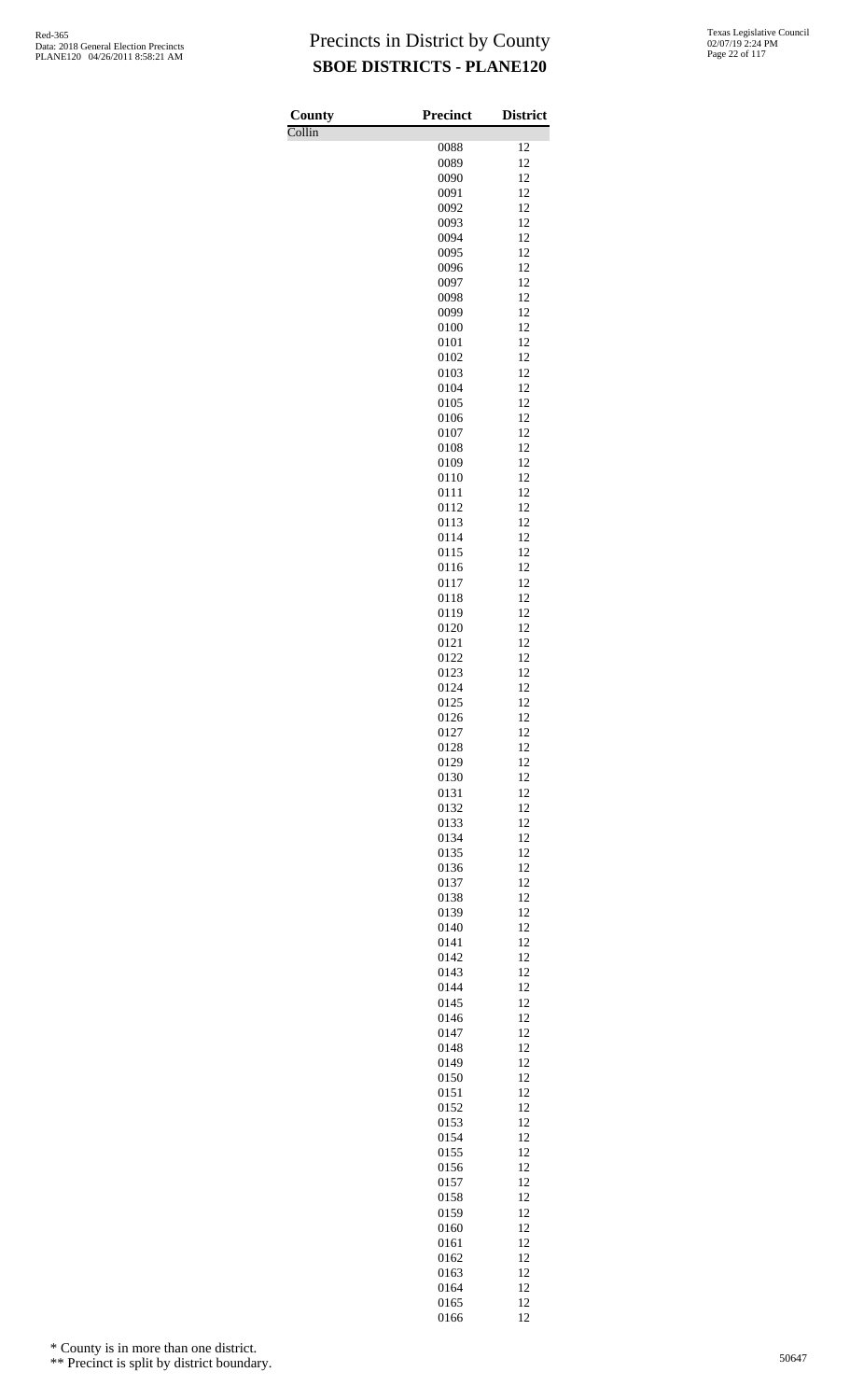| Texas Legislative Council |
|---------------------------|
| 02/07/19 2:24 PM          |
| Page 23 of 117            |

| County        | <b>Precinct</b> | <b>District</b>                  |
|---------------|-----------------|----------------------------------|
| Collin        | 0167            | 12                               |
|               | 0168            | 12                               |
|               | 0169            | 12                               |
|               | 0170            | 12                               |
|               | 0171<br>0172    | 12<br>12                         |
|               | 0173            | 12                               |
|               | 0174            | 12                               |
|               | 0175            | 12                               |
|               | 0176            | 12                               |
|               | 0177<br>0178    | 12<br>12                         |
|               | 0179            | 12                               |
|               | 0180            | 12                               |
|               | 0181            | 12                               |
|               | 0182            | 12                               |
|               | 0183<br>0184    | 12<br>12                         |
|               | 0185            | 12                               |
|               | 0186            | 12                               |
|               | 0187            | 12                               |
|               | 0188            | 12                               |
|               | 0189<br>0190    | 12<br>12                         |
|               | 0191            | 12                               |
|               | 0192            | 12                               |
|               | 0193            | 12                               |
|               | 0194            | 12                               |
|               | 0195<br>0196    | 12<br>12                         |
|               | 0197            | 12                               |
|               | 0198            | 12                               |
|               | 0199            | 12                               |
|               | 0200            | 12                               |
|               | 0201<br>0202    | 12<br>12                         |
|               | 0203            | 12                               |
|               | 0204            | 12                               |
|               | 0205            | 12                               |
|               | 0206            | 12                               |
|               | 0207<br>0208    | 12<br>12                         |
|               | 0209            | 12                               |
|               | 0210            | 12                               |
|               | 0211            | 12                               |
|               | 0212            | 12                               |
|               | 0213            | 12                               |
|               | 0214<br>0215    | 12<br>12                         |
|               | 0216            | 12                               |
|               | 0217            | 12                               |
|               | 0218            | 12                               |
|               | 0219            | 12<br>12                         |
|               | 0220<br>0221    | 12                               |
|               | 0222            | 12                               |
|               | 0223            | 12                               |
|               | 0224            | 12                               |
|               | 0225<br>0226    | 12<br>12                         |
| Collingsworth |                 |                                  |
|               | 0101            | 15                               |
|               | 0201            | 15                               |
|               | 0202            | 15<br>15                         |
|               | 0301<br>0302    | 15                               |
|               | 0401            | 15                               |
|               | 0402            | 15                               |
| Colorado      |                 |                                  |
|               | 0101<br>0102    | 2<br>$\overline{c}$              |
|               | 0103            | $\overline{c}$                   |
|               | 0201            | $\overline{c}$                   |
|               | 0202            | $\overline{c}$                   |
|               | 0302            | $\overline{c}$                   |
|               | 0303<br>0304    | $\overline{c}$<br>$\overline{c}$ |
|               | 0305            | $\overline{c}$                   |
|               | 0401            | $\overline{c}$                   |

\* County is in more than one district.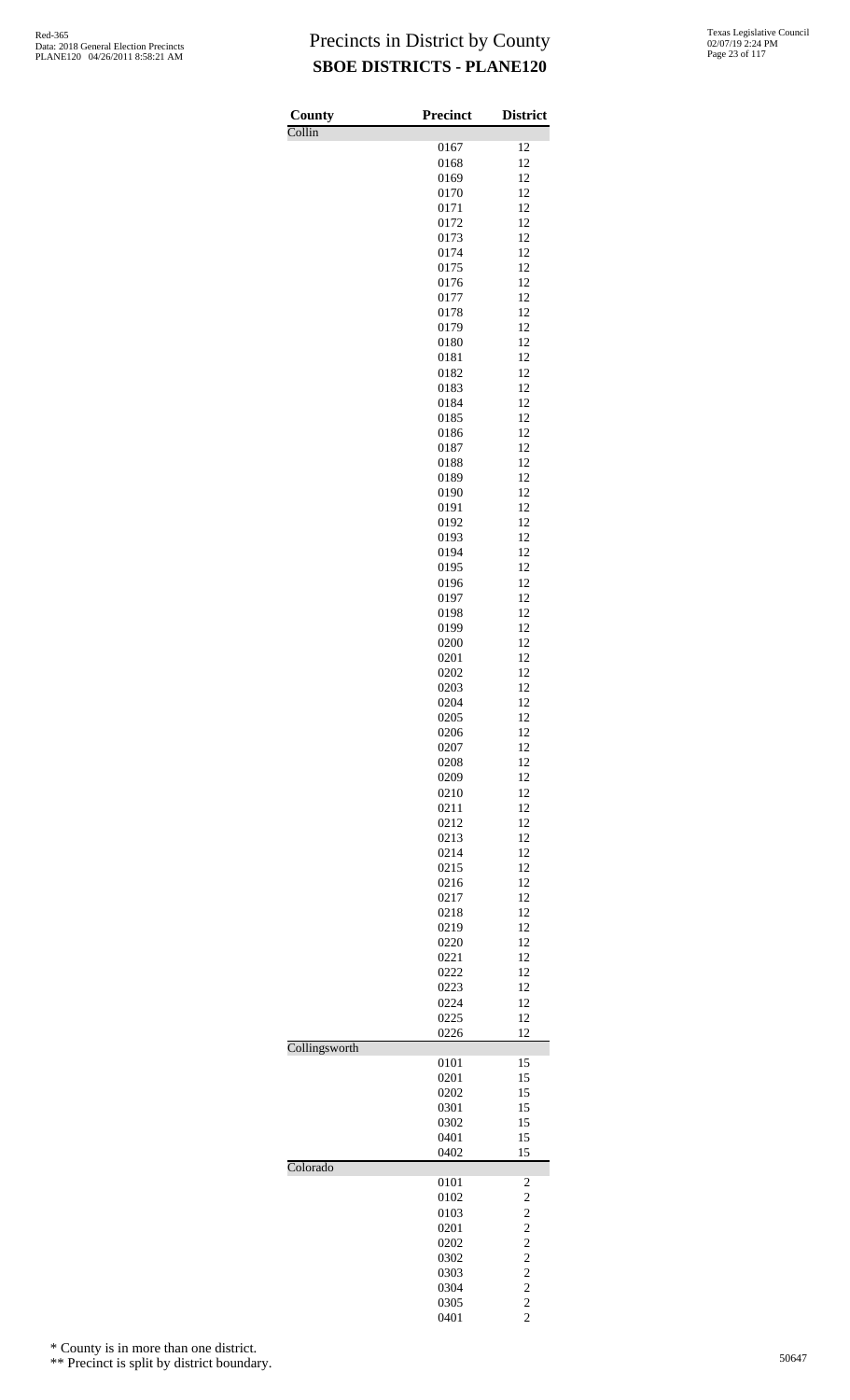| County   | <b>Precinct</b> | <b>District</b>   |
|----------|-----------------|-------------------|
| Colorado |                 |                   |
| Comal    | 0402            | $\overline{c}$    |
|          | 0101            | 5                 |
|          | 0102            | 5                 |
|          | 0103<br>0104    | $\frac{5}{5}$     |
|          | 0105            | 5                 |
|          | 0106            | 5                 |
|          | 0107<br>0201    | 5<br>5            |
|          | 0202            | 5                 |
|          | 0203            | 5                 |
|          | 0204            | 5                 |
|          | 0205<br>0206    | 5                 |
|          | 0207            | $\frac{5}{5}$     |
|          | 0208            | 5                 |
|          | 0301            | $\frac{5}{5}$     |
|          | 0302<br>0303    |                   |
|          | 0304            | $\frac{5}{5}$     |
|          | 0305            | 5                 |
|          | 0306            | 5                 |
|          | 0401<br>0402    | 5<br>5            |
|          | 0403            | 5                 |
|          | 0404            | 5                 |
|          | 0405            | 5                 |
|          | 0406<br>0407    | 5<br>5            |
| Comanche |                 |                   |
|          | 0001            | 14                |
|          | 0002<br>0004    | 14<br>14          |
|          | 0005            | 14                |
|          | 0006            | 14                |
|          | 0007            | 14                |
|          | 0009            | 14<br>14          |
|          | 0010<br>0011    | 14                |
|          | 0012            | 14                |
|          | 0013            | 14                |
|          | 0014            | 14                |
|          | 0015<br>0016    | 14<br>14          |
| Concho   |                 |                   |
|          | 0101<br>0102    | 1<br>$\mathbf{1}$ |
|          | 0203            | $\mathbf{1}$      |
|          | 0204            | $\mathbf{1}$      |
|          | 0205            | 1                 |
|          | 0306<br>0407    | 1<br>$\mathbf{1}$ |
|          | 0408            | $\mathbf{1}$      |
| Cooke    |                 |                   |
|          | 0001<br>0002    | 15<br>15          |
|          | 0003            | 15                |
|          | 0004            | 15                |
|          | 0005            | 15                |
|          | 0006<br>0007    | 15<br>15          |
|          | 0008            | 15                |
|          | 0009            | 15                |
|          | 0010            | 15                |
|          | 0011<br>0012    | 15<br>15          |
|          | 0014            | 15                |
|          | 0015            | 15                |
|          | 0017            | 15                |
|          | 0018<br>0019    | 15<br>15          |
|          | 0020            | 15                |
|          | 0021            | 15                |
|          | 0022            | 15                |
|          | 0026<br>0027    | 15<br>15          |
|          | 0028            | 15                |
|          | 0030            | 15                |

\* County is in more than one district.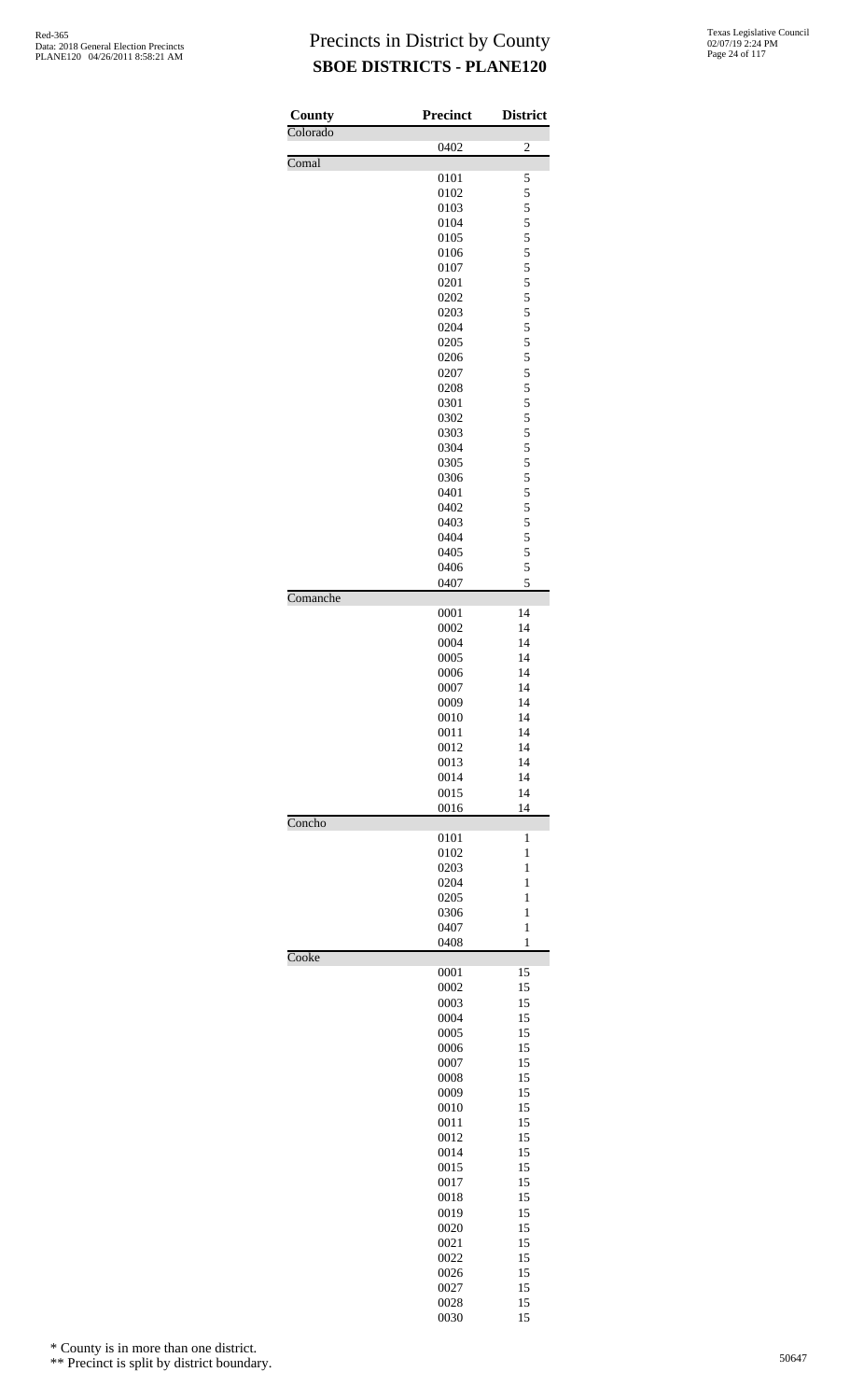| County              | <b>Precinct</b> | <b>District</b>   |
|---------------------|-----------------|-------------------|
| Cooke               | 0031            | 15                |
|                     | 0033            | 15                |
|                     | 0034            | 15                |
|                     | 0035            | 15                |
|                     | 0037            | 15                |
| Coryell             |                 |                   |
|                     | 0101<br>0102    | 14<br>14          |
|                     | 0103            | 14                |
|                     | 0104            | 14                |
|                     | 0205            | 14                |
|                     | 0206            | 14                |
|                     | 0207            | 14                |
|                     | 0308            | 14                |
|                     | 0309            | 14                |
|                     | 0310            | 14                |
|                     | 0311            | 14                |
|                     | 0412<br>0413    | 14<br>14          |
|                     | 0414            | 14                |
|                     | 0415            | 14                |
|                     | 0416            | 14                |
| Cottle              |                 |                   |
|                     | 0101            | 15<br>15          |
|                     | 0201<br>0301    | 15                |
|                     | 0401            | 15                |
| Crane               |                 |                   |
|                     | 0001            | 1                 |
|                     | 0002            | 1                 |
|                     | 0003<br>0004    | $\mathbf{1}$<br>1 |
| Crockett            |                 |                   |
|                     | 0001            | 1                 |
|                     | 0002            | 1                 |
|                     | 0003            | $\mathbf{1}$      |
| Crosby              | 0004            | 1                 |
|                     | 0011            | 15                |
|                     | 0027            | 15                |
|                     | 0039            | 15                |
| Culberson           | 0044            | 15                |
|                     | 0001            | 1                 |
|                     | 0002            | 1                 |
|                     | 0004            | $\mathbf{1}$      |
|                     | $03 - 3$        | $\mathbf{1}$      |
| Dallam              | $03 - 5$        | $\mathbf{1}$      |
|                     | 0001            | 15                |
|                     | 0002            | 15                |
|                     | 0003            | 15                |
|                     | 0004            | 15                |
|                     | 0005            | 15                |
|                     | 0006            | 15                |
|                     | 0007            | 15<br>15          |
|                     | 0008<br>0009    | 15                |
| Dallas <sup>*</sup> |                 |                   |
|                     | 1000            | 12                |
|                     | 1001            | 12                |
|                     | 1002<br>1003    | 12<br>12          |
|                     | 1004            | 12                |
|                     | 1005            | 12                |
|                     | 1006            | 12                |
|                     | 1007            | 12                |
|                     | 1008            | 12                |
|                     | 1009            | 12                |
|                     | 1010            | 12                |
|                     | 1011<br>1012    | 12<br>12          |
|                     | 1013            | 12                |
|                     | 1014            | 13                |
|                     | 1015            | 13                |
|                     | 1016            | 12                |
|                     | 1017            | 12                |
|                     | 1018            | 13                |
|                     | 1019            | 12                |

\* County is in more than one district.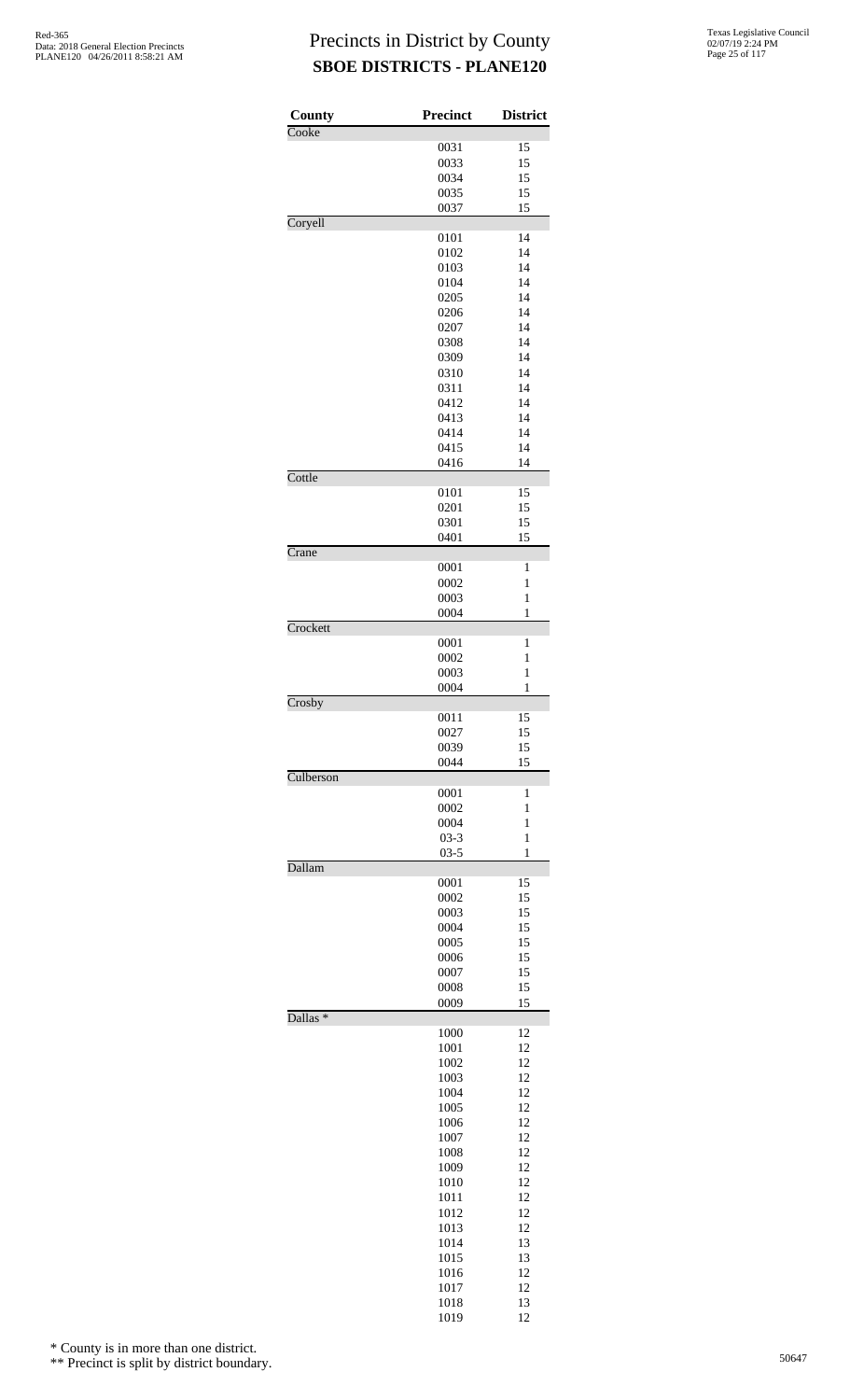Dallas \*

| County<br>$\overline{\text{Dallas}}$ * | <b>Precinct</b>          | <b>District</b> |
|----------------------------------------|--------------------------|-----------------|
|                                        | 1020                     | 12              |
|                                        | 1021                     | 12              |
|                                        | 1022                     | 12              |
|                                        | 1023                     | 12<br>12        |
|                                        | 1026<br>1027             | 12              |
|                                        | 1028                     | 12              |
|                                        | 1029                     | 12              |
|                                        | 1030                     | 12              |
|                                        | 1032                     | 12              |
|                                        | 1033<br>1035             | 12<br>12        |
|                                        | 1036                     | 12              |
|                                        | 1037                     | 12              |
|                                        | 1038                     | 12              |
|                                        | 1039                     | 12              |
|                                        | 1040<br>1041             | 12<br>12        |
|                                        | 1042                     | 12              |
|                                        | 1043                     | 12              |
|                                        | 1044                     | 12              |
|                                        | 1045                     | 12              |
|                                        | 1046<br>1047             | 12<br>12        |
|                                        | 1048                     | 12              |
|                                        | 1049                     | 12              |
|                                        | 1050                     | 12              |
|                                        | 1051                     | 12              |
|                                        | 1052<br>1054             | 12<br>13        |
|                                        | 1055                     | 13              |
|                                        | 1056                     | 13              |
|                                        | 1057                     | 13              |
|                                        | 1058                     | 12              |
|                                        | 1059<br>1060             | 12<br>12        |
|                                        | 1061                     | 12              |
|                                        | 1062                     | 12              |
|                                        | 1063                     | 13              |
|                                        | 1064                     | 13              |
|                                        | **<br>1065<br>**<br>1065 | 12<br>13        |
|                                        | 1067                     | 12              |
|                                        | 1068                     | 12              |
|                                        | 1069                     | 12              |
|                                        | 1070                     | 13              |
|                                        | **<br>1071<br>**<br>1071 | 12<br>13        |
|                                        | 1073                     | 13              |
|                                        | 1074                     | 13              |
|                                        | 1075                     | 13              |
|                                        | 1076                     | 12              |
|                                        | 1077                     | 13              |
|                                        | 1078<br>1079             | 13<br>13        |
|                                        | 1080                     | 13              |
|                                        | 1081                     | 13              |
|                                        | 1082                     | 13              |
|                                        | 1083                     | 13<br>13        |
|                                        | 1084<br>1085             | 13              |
|                                        | 1086                     | 13              |
|                                        | **<br>1087               | 12              |
|                                        | **<br>1087               | 13              |
|                                        | 1088                     | 13              |
|                                        | 1089<br>1090             | 13<br>13        |
|                                        | 1091                     | 13              |
|                                        | 1092                     | 13              |
|                                        | 1093                     | 13              |
|                                        | 1094                     | 13              |
|                                        | 1095<br>1096             | 13<br>13        |
|                                        | 1097                     | 13              |
|                                        | 1098                     | 13              |
|                                        | 1099                     | 13              |
|                                        | 1100                     | 13              |
|                                        | 1101<br>1102             | 13<br>13        |
|                                        |                          |                 |

\* County is in more than one district.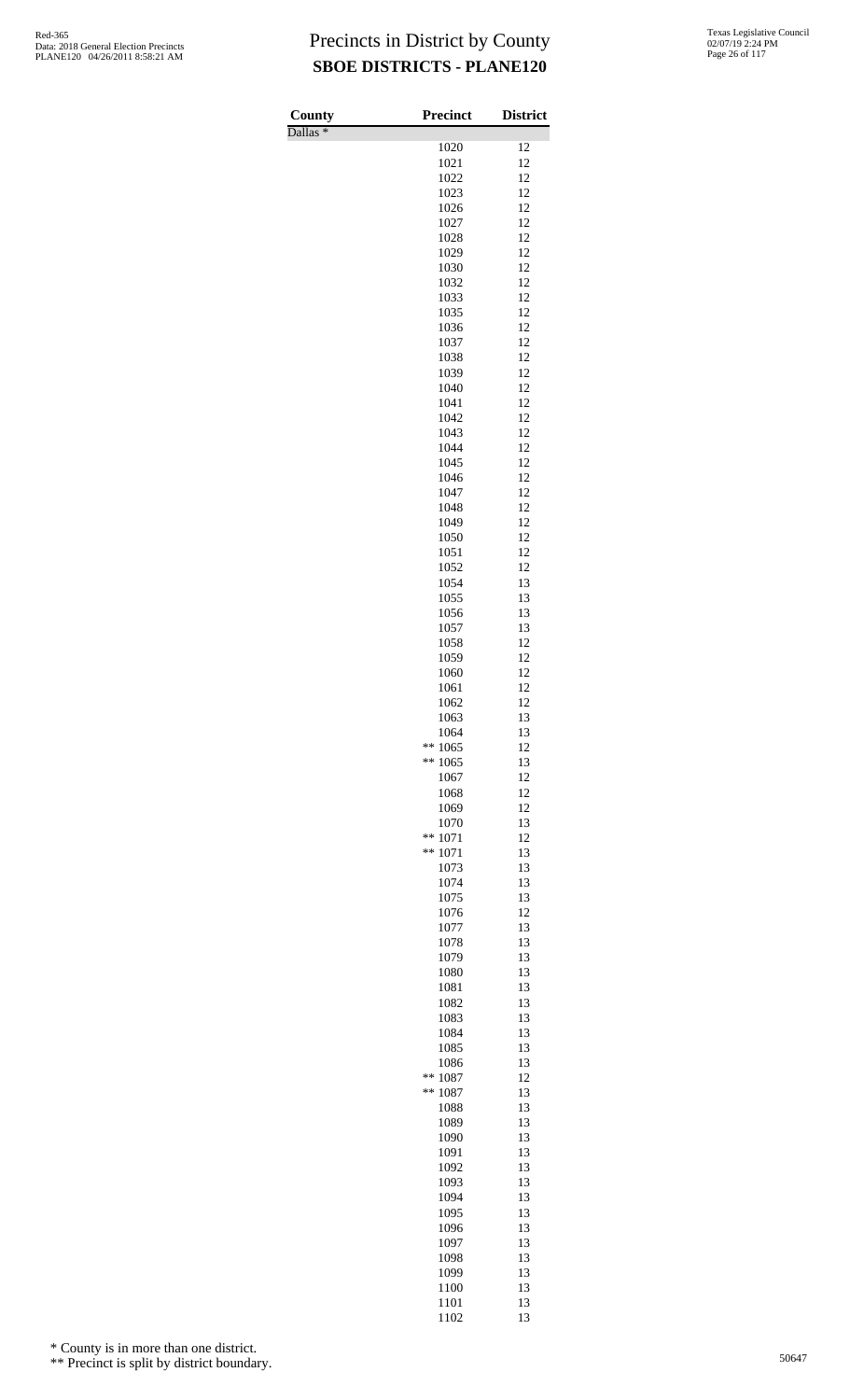Dallas \*

| County<br>$\overline{\text{Dallas}}$ * | Precinct     | <b>District</b> |
|----------------------------------------|--------------|-----------------|
|                                        | 1103         | 13              |
|                                        | 1104         | 13              |
|                                        | 1105         | 13              |
|                                        | 1106         | 13              |
|                                        | 1107<br>1108 | 13<br>13        |
|                                        | 1109         | 13              |
|                                        | 1110         | 13              |
|                                        | 1111         | 13              |
|                                        | 1112         | 13              |
|                                        | 1113<br>1114 | 13<br>13        |
|                                        | 1115         | 13              |
|                                        | 1116         | 13              |
|                                        | 1117         | 12              |
|                                        | 1118<br>1119 | 13<br>13        |
|                                        | 1120         | 13              |
|                                        | 1121         | 13              |
|                                        | 1122         | 12              |
|                                        | 1124         | 13              |
|                                        | 1125<br>1126 | 13<br>12        |
|                                        | 1127         | 12              |
|                                        | 1128         | 12              |
|                                        | 1129         | 12              |
|                                        | 1130         | 13              |
|                                        | 1131<br>1132 | 13<br>13        |
|                                        | 1133         | 13              |
|                                        | 1134         | 13              |
|                                        | 1135         | 13              |
|                                        | 1136         | 13              |
|                                        | 1137<br>1138 | 13<br>13        |
|                                        | 1139         | 12              |
|                                        | 1140         | 13              |
|                                        | 1141         | 13              |
|                                        | 1300         | 12              |
|                                        | 1301<br>1302 | 12<br>12        |
|                                        | 1303         | 13              |
|                                        | 1304         | 12              |
|                                        | 1305         | 12              |
|                                        | 1307         | 13              |
|                                        | 1308<br>1309 | 12<br>13        |
|                                        | 1310         | 12              |
|                                        | 1311         | 12              |
|                                        | 1312         | 12              |
|                                        | 1313         | 13              |
|                                        | 1314<br>1315 | 13<br>13        |
|                                        | 1316         | 12              |
|                                        | 1317         | 13              |
|                                        | 1500         | 12              |
|                                        | 1501         | 12              |
|                                        | 1502<br>1503 | 12<br>12        |
|                                        | 1504         | 12              |
|                                        | 1700         | 12              |
|                                        | 1701         | 12              |
|                                        | 1702         | 12              |
|                                        | 1703<br>1704 | 12<br>12        |
|                                        | 1705         | 12              |
|                                        | 1706         | 12              |
|                                        | 1707         | 12              |
|                                        | 1708         | 12<br>12        |
|                                        | 1709<br>1710 | 12              |
|                                        | 1711         | 12              |
|                                        | 1712         | 12              |
|                                        | 1713         | 12              |
|                                        | 1714<br>1715 | 12              |
|                                        | 1716         | 12<br>12        |
|                                        | 1717         | 12              |
|                                        | 1718         | 12              |

\* County is in more than one district.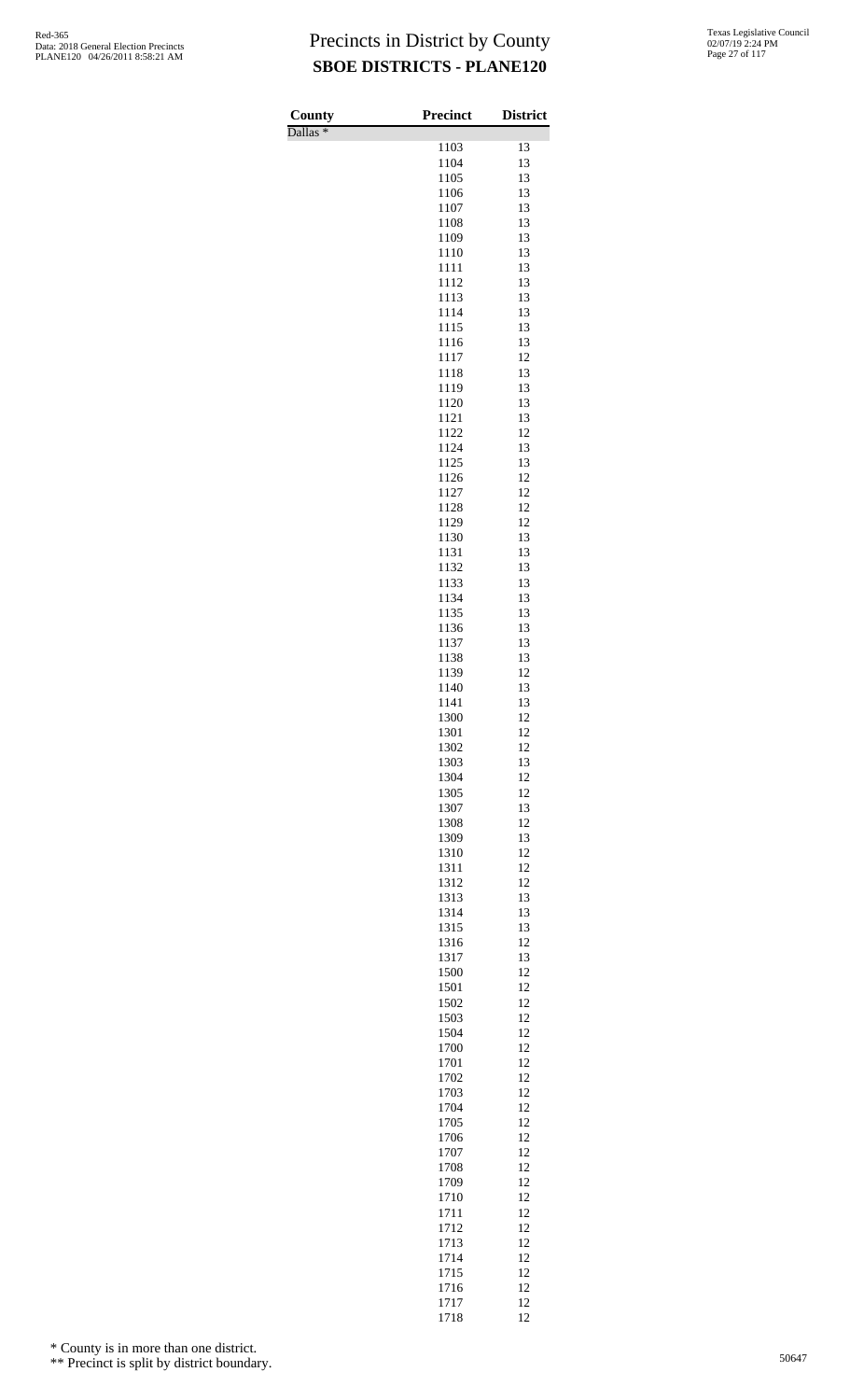Dallas \*

| County<br>$\overline{\mathrm{Dallas}}$ * | <b>Precinct</b> | <b>District</b> |
|------------------------------------------|-----------------|-----------------|
|                                          | 1719            | 12              |
|                                          | 1720            | 12              |
|                                          | 1721            | 12              |
|                                          | 1722<br>1723    | 12<br>12        |
|                                          | 1724            | 12              |
|                                          | 1725            | 12              |
|                                          | 1726            | 12              |
|                                          | 1727            | 12              |
|                                          | 1728<br>1729    | 12<br>12        |
|                                          | 1730            | 12              |
|                                          | 1731            | 12              |
|                                          | 2000            | 13              |
|                                          | 2001            | 11              |
|                                          | 2002<br>2003    | 11<br>11        |
|                                          | 2004            | 11              |
|                                          | 2005            | 11              |
|                                          | 2006            | 11              |
|                                          | 2007            | 11              |
|                                          | 2008<br>2009    | 12<br>12        |
|                                          | 2010            | 12              |
|                                          | 2011            | 12              |
|                                          | 2012            | 12              |
|                                          | 2013            | 12              |
|                                          | 2014<br>2015    | 12<br>11        |
|                                          | 2016            | 12              |
|                                          | 2017            | 12              |
|                                          | 2018            | 12              |
|                                          | 2019            | 12              |
|                                          | 2020<br>2021    | 12<br>12        |
|                                          | 2022            | 12              |
|                                          | 2023            | 12              |
|                                          | 2024            | 12              |
|                                          | 2025            | 12              |
|                                          | 2026<br>2027    | 12<br>12        |
|                                          | 2028            | 11              |
|                                          | 2029            | 12              |
|                                          | 2030            | 12              |
|                                          | 2031            | 12              |
|                                          | 2032            | 12              |
|                                          | 2033<br>2034    | 12<br>12        |
|                                          | 2035            | 12              |
|                                          | 2036            | 12              |
|                                          | 2037            | 12              |
|                                          | 2038            | 12              |
|                                          | 2039<br>2040    | 12<br>12        |
|                                          | 2041            | 11              |
|                                          | 2042            | 12              |
|                                          | 2043            | 12              |
|                                          | 2044            | 12              |
|                                          | 2045<br>2046    | 12<br>12        |
|                                          | 2047            | 12              |
|                                          | 2048            | 11              |
|                                          | 2049            | 12              |
|                                          | 2050            | 12              |
|                                          | 2051<br>2052    | 12<br>12        |
|                                          | 2053            | 11              |
|                                          | 2054            | 11              |
|                                          | 2055            | 11              |
|                                          | 2056            | 12              |
|                                          | 2057<br>2058    | 12<br>12        |
|                                          | 2059            | 12              |
|                                          | 2060            | 12              |
|                                          | 2061            | 12              |
|                                          | 2062            | 12              |
|                                          | 2063<br>2064    | 12<br>12        |
|                                          | 2065            | 12              |

\* County is in more than one district.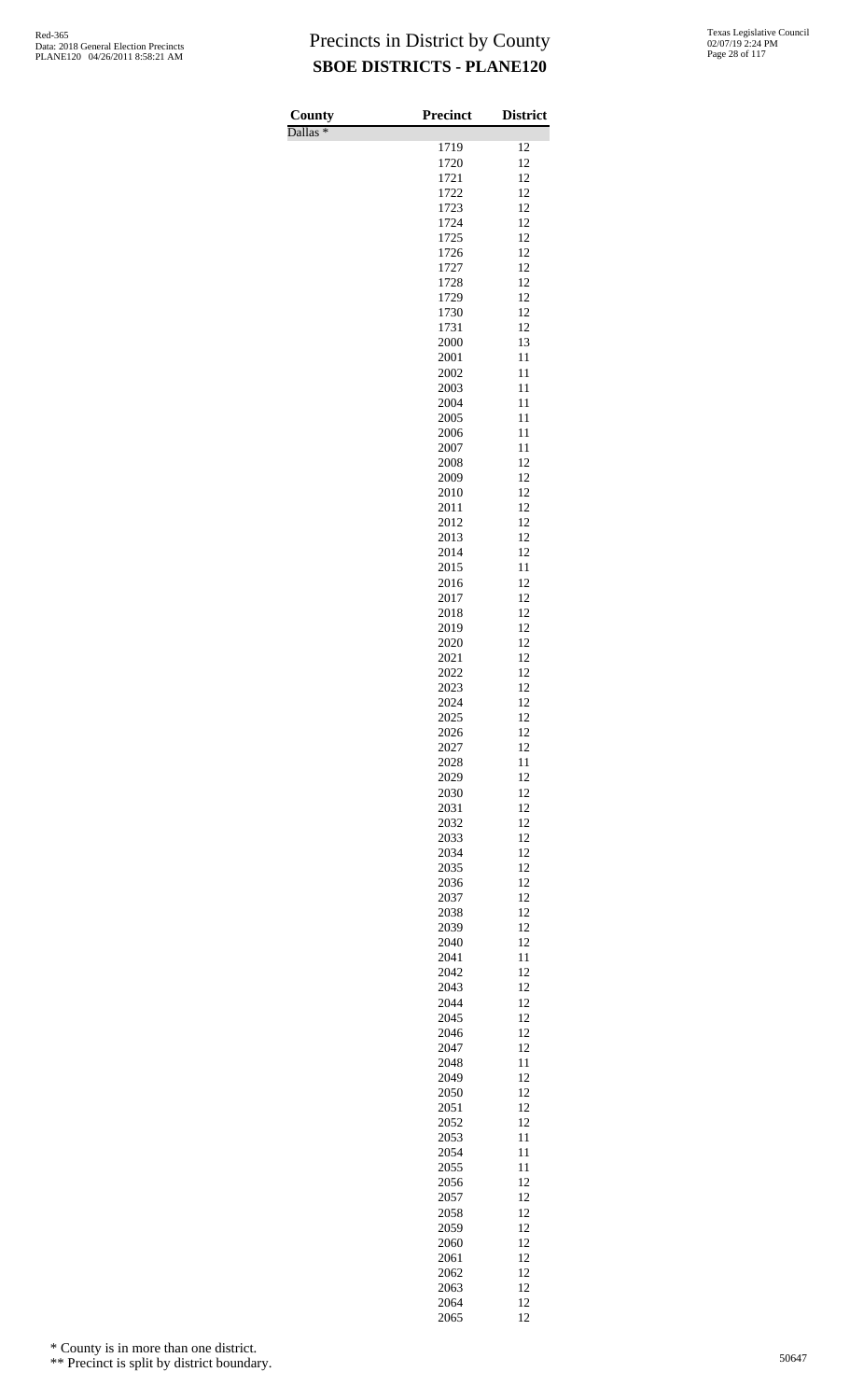Dallas \*

| County              | <b>Precinct</b> | <b>District</b> |
|---------------------|-----------------|-----------------|
| Dallas <sup>*</sup> | 2066            | 12              |
|                     | 2067            | 12              |
|                     | 2068            | 12              |
|                     | 2069            | 12              |
|                     | 2070            | 12              |
|                     | 2071<br>2072    | 12<br>12        |
|                     | 2073            | 12              |
|                     | 2074            | 11              |
|                     | 2076            | 13              |
|                     | 2077            | 11              |
|                     | 2078<br>2079    | 11<br>11        |
|                     | 2200            | 12              |
|                     | 2201            | 12              |
|                     | 2202            | 12              |
|                     | 2203            | 12              |
|                     | 2220<br>2221    | 12<br>12        |
|                     | 2222            | 12              |
|                     | 2223            | 12              |
|                     | 2224            | 12              |
|                     | 2225            | 12              |
|                     | 2226<br>2300    | 12<br>11        |
|                     | 2301            | 11              |
|                     | 2302            | 11              |
|                     | 2303            | 11              |
|                     | 2305            | 11              |
|                     | 2306<br>2307    | 11<br>11        |
|                     | 2308            | 11              |
|                     | 2309            | 13              |
|                     | 2310            | 11              |
|                     | 2311            | 11              |
|                     | 2312<br>2400    | 11<br>11        |
|                     | 2401            | 11              |
|                     | 2402            | 11              |
|                     | 2403            | 11              |
|                     | 2404            | 11              |
|                     | 2405<br>2406    | 11<br>11        |
|                     | 2407            | 11              |
|                     | 2408            | 11              |
|                     | 2409            | 11              |
|                     | 2410            | 11              |
|                     | 2411            | 11              |
|                     | 2500<br>2501    | 12<br>12        |
|                     | 2502            | 12              |
|                     | 2503            | 12              |
|                     | 2504            | 12              |
|                     | 2505            | 12<br>12        |
|                     | 2506<br>2507    | 12              |
|                     | 2508            | 12              |
|                     | 2509            | 12              |
|                     | 2510            | 12              |
|                     | 2511            | 12              |
|                     | 2512<br>2513    | 12<br>12        |
|                     | 2514            | 12              |
|                     | 2601            | 11              |
|                     | 2602            | 11              |
|                     | 2603            | 11              |
|                     | 2604<br>2605    | 11<br>11        |
|                     | 2606            | 11              |
|                     | 2700            | 12              |
|                     | 2701            | 12              |
|                     | 2702            | 12              |
|                     | 2703<br>2704    | 12<br>12        |
|                     | 2705            | 12              |
|                     | 2706            | 12              |
|                     | 2707            | 12              |
|                     | 2708            | 12              |
|                     | 2709            | 12              |

\* County is in more than one district.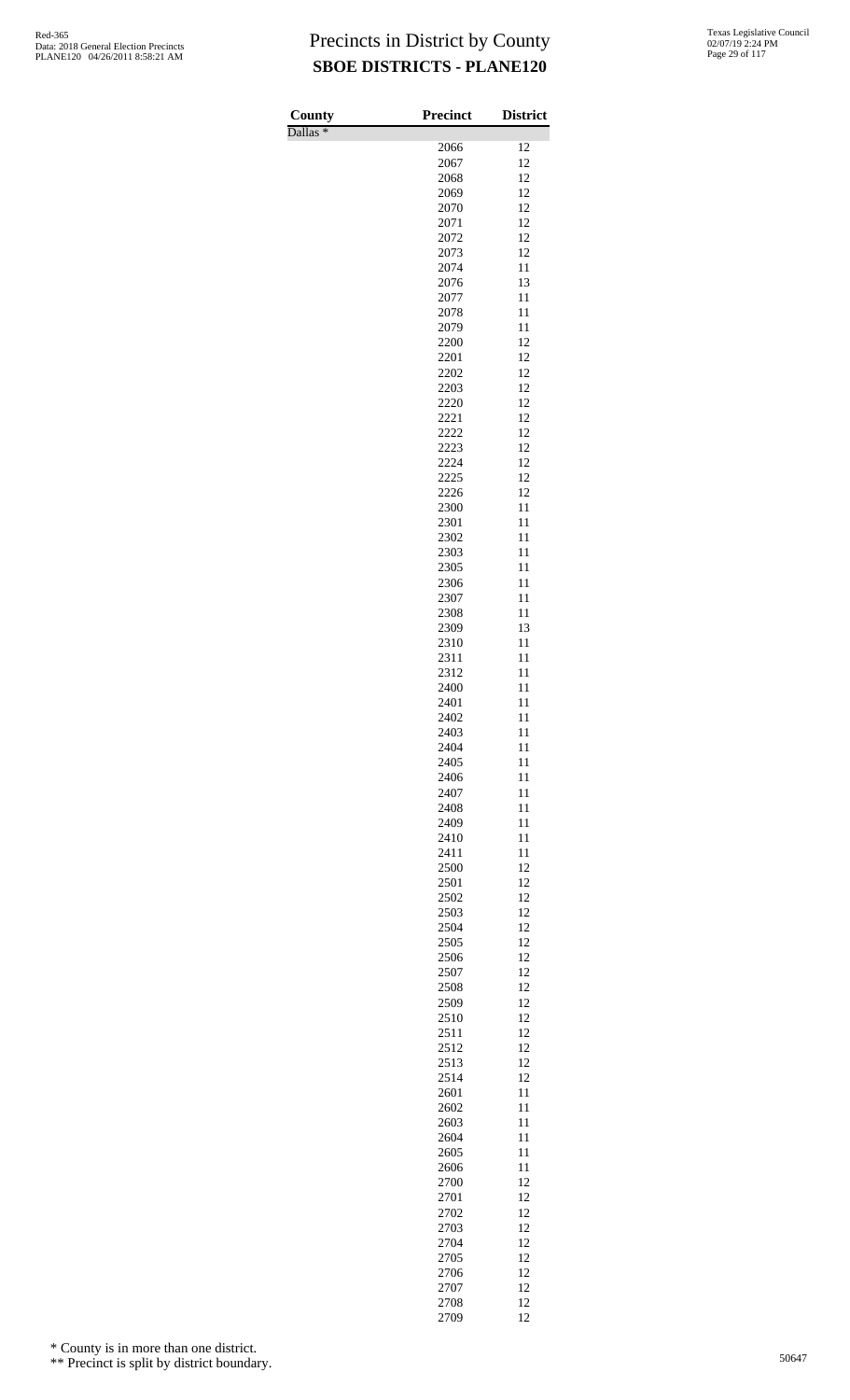Dallas \*

| County<br>Dallas <sup>*</sup> | <b>Precinct</b> | <b>District</b> |
|-------------------------------|-----------------|-----------------|
|                               | 2710            | 12              |
|                               | 2711            | 12              |
|                               | 2712            | 12              |
|                               | 2713            | 12              |
|                               | 2714            | 12              |
|                               | 2715<br>2716    | 12<br>12        |
|                               | 2717            | 12              |
|                               | 2800            | 11              |
|                               | 2801            | 11              |
|                               | 2802            | 11              |
|                               | 2803            | 11              |
|                               | 2804            | 11              |
|                               | 2805<br>2806    | 11<br>11        |
|                               | 2807            | 11              |
|                               | 2808            | 11              |
|                               | 2809            | 11              |
|                               | 2810            | 11              |
|                               | 2900            | 11              |
|                               | 2901            | 11              |
|                               | 2902            | 11<br>11        |
|                               | 2903<br>2904    | 11              |
|                               | 2905            | 11              |
|                               | 2910            | 11              |
|                               | 2911            | 11              |
|                               | 2920            | 12              |
|                               | 2921            | 12              |
|                               | 2922            | 12<br>12        |
|                               | 2923<br>2924    | 12              |
|                               | 2925            | 12              |
|                               | 2926            | 12              |
|                               | 2927            | 12              |
|                               | 2928            | 12              |
|                               | 2929            | 12              |
|                               | 2940<br>2941    | 12<br>12        |
|                               | 2942            | 12              |
|                               | 3000            | 12              |
|                               | 3001            | 13              |
|                               | 3002            | 13              |
|                               | 3003            | 13              |
|                               | 3004            | 13              |
|                               | 3005<br>3006    | 13<br>12        |
|                               | 3007            | 12              |
|                               | ** 3008         | 12              |
|                               | ** 3008         | 13              |
|                               | 3009            | 12              |
|                               | 3010            | 12              |
|                               | 3011<br>3012    | 12<br>13        |
|                               | 3013            | 12              |
|                               | 3014            | 12              |
|                               | 3015            | 12              |
|                               | ** 3016         | 12              |
|                               | ** 3016         | 13              |
|                               | 3017            | 13              |
|                               | 3018<br>3019    | 13<br>13        |
|                               | 3020            | 13              |
|                               | 3021            | 13              |
|                               | 3022            | 13              |
|                               | 3023            | 13              |
|                               | 3024            | 13              |
|                               | 3025<br>3026    | 13<br>13        |
|                               | 3027            | 13              |
|                               | 3028            | 13              |
|                               | 3029            | 13              |
|                               | 3030            | 13              |
|                               | 3031            | 12              |
|                               | 3032            | 13              |
|                               | 3033            | 13<br>13        |
|                               | 3034<br>3035    | 13              |
|                               | 3036            | 13              |

\* County is in more than one district.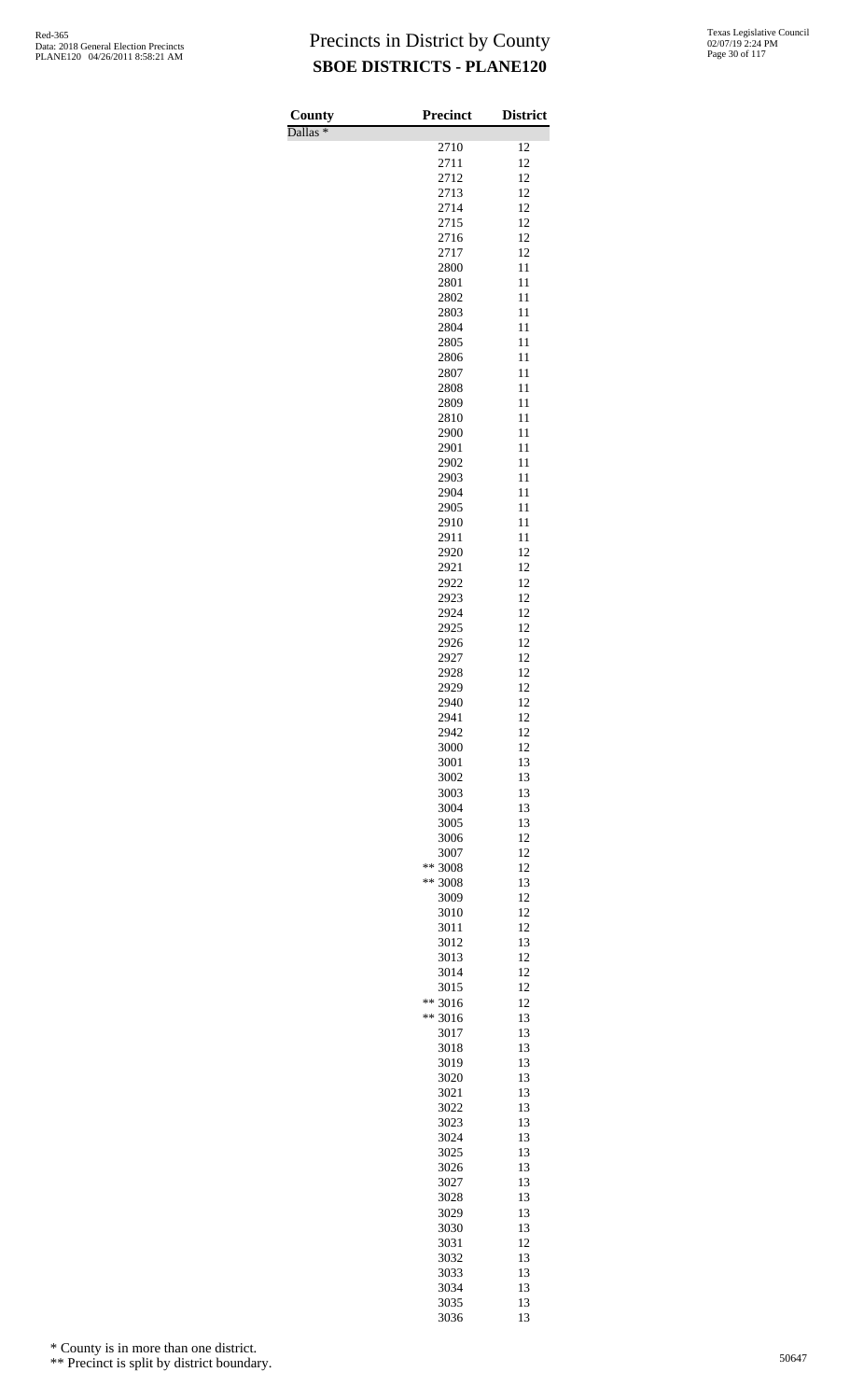Dallas \*

| County<br>$\overline{\text{Dallas}}$ * | <b>Precinct</b> | <b>District</b> |
|----------------------------------------|-----------------|-----------------|
|                                        | 3037            | 13              |
|                                        | 3038            | 13              |
|                                        | 3039            | 13              |
|                                        | 3040            | 13              |
|                                        | 3041            | 13<br>13        |
|                                        | 3042<br>3043    | 13              |
|                                        | 3044            | 13              |
|                                        | 3045            | 13              |
|                                        | 3046            | 13              |
|                                        | 3047            | 13              |
|                                        | 3048            | 13              |
|                                        | 3049<br>3050    | 13<br>13        |
|                                        | 3051            | 13              |
|                                        | 3052            | 13              |
|                                        | 3053            | 13              |
|                                        | 3054            | 13              |
|                                        | 3055            | 13              |
|                                        | 3056<br>3057    | 13<br>13        |
|                                        | 3058            | 13              |
|                                        | 3059            | 13              |
|                                        | 3060            | 13              |
|                                        | 3061            | 13              |
|                                        | 3062            | 13              |
|                                        | 3063<br>3064    | 13<br>13        |
|                                        | 3065            | 13              |
|                                        | 3066            | 13              |
|                                        | 3067            | 13              |
|                                        | 3068            | 13              |
|                                        | 3069            | 13              |
|                                        | 3070            | 13<br>13        |
|                                        | 3071<br>3072    | 13              |
|                                        | 3073            | 13              |
|                                        | 3074            | 13              |
|                                        | 3075            | 13              |
|                                        | 3076            | 13              |
|                                        | 3077<br>3078    | 13<br>13        |
|                                        | 3079            | 12              |
|                                        | 3080            | 12              |
|                                        | 3081            | 12              |
|                                        | 3082            | 13              |
|                                        | 3083            | 13              |
|                                        | 3084<br>3086    | 13<br>12        |
|                                        | 3087            | 13              |
|                                        | 3088            | 13              |
|                                        | 3089            | 13              |
|                                        | 3090            | 12              |
|                                        | 3091            | 13<br>13        |
|                                        | 3092<br>3093    | 13              |
|                                        | 3094            | 13              |
|                                        | 3095            | 13              |
|                                        | 3096            | 13              |
|                                        | 3097            | 13              |
|                                        | 3098            | 13              |
|                                        | 3099<br>3100    | 13<br>13        |
|                                        | 3101            | 13              |
|                                        | 3102            | 13              |
|                                        | 3103            | 13              |
|                                        | 3104            | 13              |
|                                        | 3105            | 13              |
|                                        | 3106<br>3107    | 13<br>13        |
|                                        | 3108            | 13              |
|                                        | 3109            | 13              |
|                                        | 3110            | 13              |
|                                        | 3111            | 13              |
|                                        | 3112            | 13              |
|                                        | 3113<br>3200    | 13<br>13        |
|                                        | 3201            | 13              |
|                                        | 3202            | 13              |

\* County is in more than one district.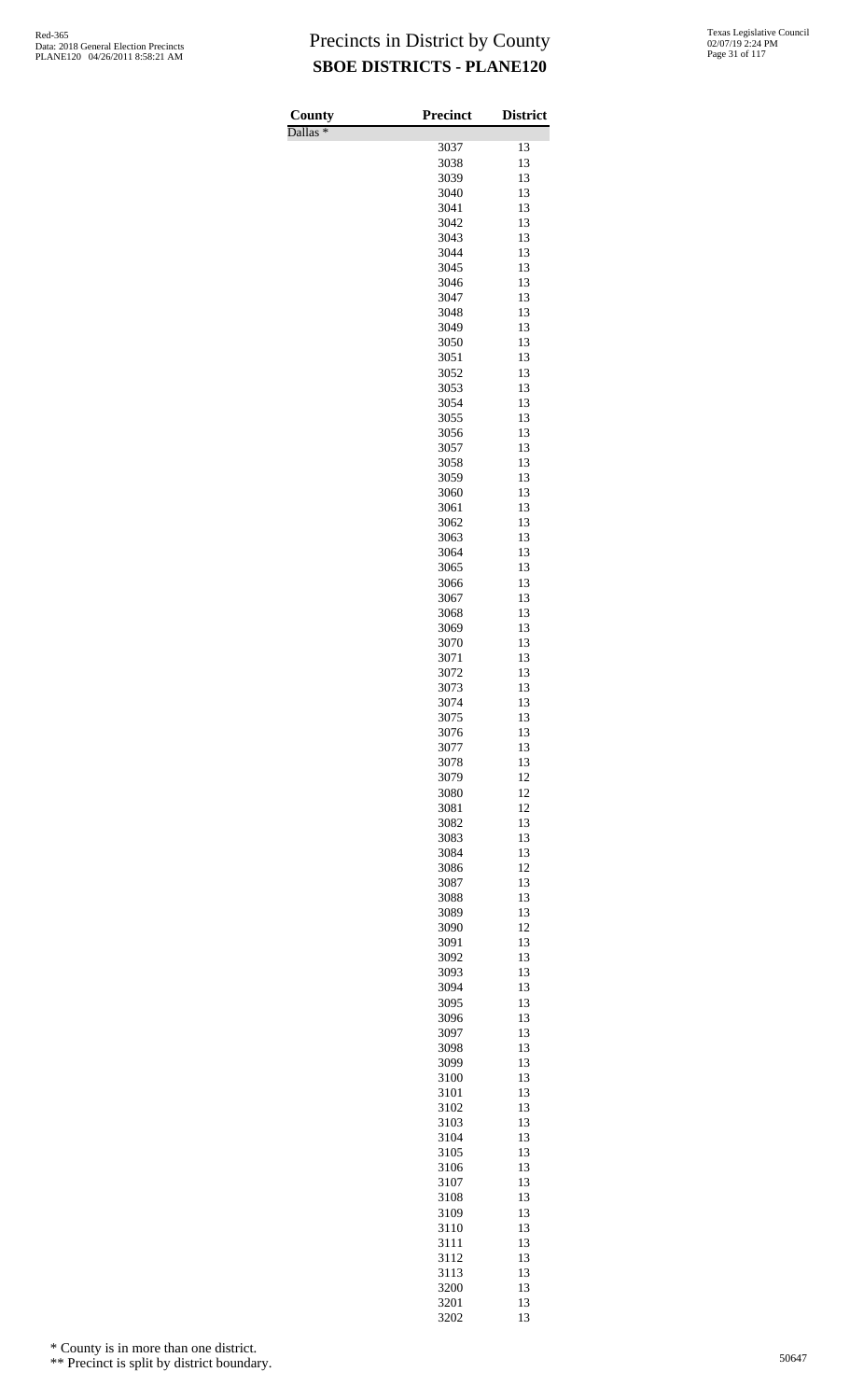Dallas \*

| County<br>$\overline{\text{Dallas}}$ $*$ | Precinct     | <b>District</b> |
|------------------------------------------|--------------|-----------------|
|                                          | 3203         | 13              |
|                                          | 3204         | 13              |
|                                          | 3205         | 13              |
|                                          | 3206         | 13              |
|                                          | 3207         | 13<br>13        |
|                                          | 3208<br>3209 | 13              |
|                                          | 3210         | 13              |
|                                          | 3211         | 13              |
|                                          | 3300         | 12              |
|                                          | 3301         | 12              |
|                                          | 3302<br>3303 | 12<br>12        |
|                                          | 3304         | 12              |
|                                          | 3305         | 12              |
|                                          | 3306         | 12              |
|                                          | 3307         | 12              |
|                                          | 3308         | 12              |
|                                          | 3309<br>3310 | 12<br>12        |
|                                          | 3311         | 12              |
|                                          | 3312         | 12              |
|                                          | 3313         | 12              |
|                                          | 3314         | 12              |
|                                          | 3315         | 12              |
|                                          | 3316<br>3317 | 12<br>12        |
|                                          | 3318         | 12              |
|                                          | 3400         | 12              |
|                                          | 3401         | 13              |
|                                          | 3402         | 13              |
|                                          | 3404<br>3405 | 13<br>12        |
|                                          | 3406         | 12              |
|                                          | 3407         | 13              |
|                                          | 3408         | 13              |
|                                          | 3409         | 13              |
|                                          | 3410<br>3411 | 13<br>13        |
|                                          | 3500         | 12              |
|                                          | 3501         | 12              |
|                                          | 3600         | 13              |
|                                          | 3601         | 13              |
|                                          | 3602<br>3603 | 13<br>13        |
|                                          | 3604         | 13              |
|                                          | 3605         | 13              |
|                                          | 3606         | 13              |
|                                          | 3607         | 13              |
|                                          | 3608         | 13              |
|                                          | 3609<br>3610 | 13<br>13        |
|                                          | 3611         | 13              |
|                                          | 3612         | 13              |
|                                          | 3613         | 13              |
|                                          | 3614<br>3615 | 13<br>13        |
|                                          | 3616         | 13              |
|                                          | 3617         | 13              |
|                                          | 3618         | 13              |
|                                          | 3619         | 13              |
|                                          | 3620         | 13<br>13        |
|                                          | 3621<br>3700 | 12              |
|                                          | 3701         | 12              |
|                                          | 3702         | 12              |
|                                          | 3703         | 12              |
|                                          | 3800<br>3801 | 13<br>13        |
|                                          | 3802         | 13              |
|                                          | 3803         | 13              |
|                                          | 3805         | 13              |
|                                          | 3806         | 13              |
|                                          | 3807<br>3808 | 13<br>13        |
|                                          | 3809         | 13              |
|                                          | 3900         | 13              |
|                                          | 3920         | 12              |
|                                          | 3921         | 12              |

\* County is in more than one district.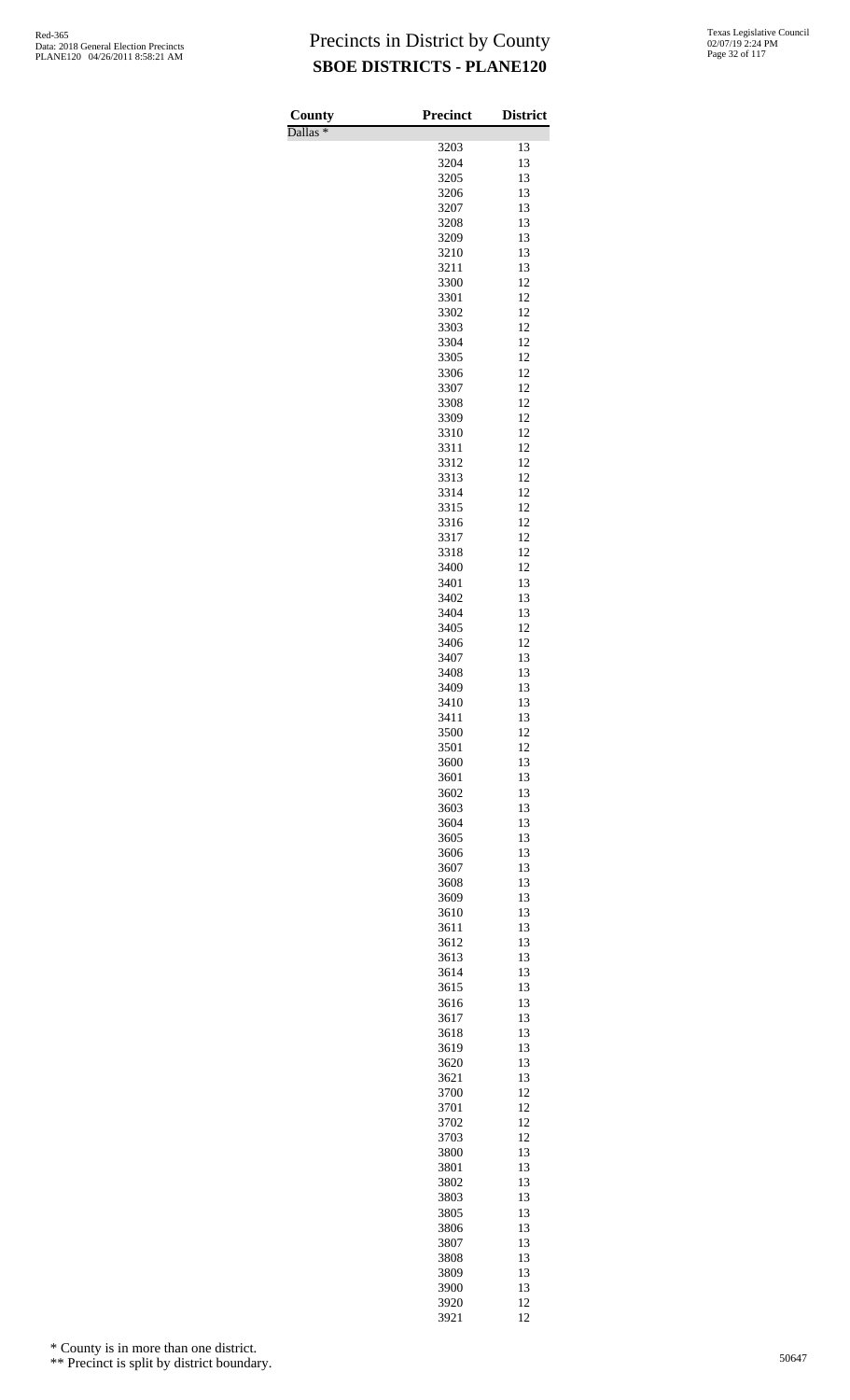Dallas \*

| County<br>Dallas $*$ | <b>Precinct</b>    | <b>District</b> |
|----------------------|--------------------|-----------------|
|                      | 3922               | 12              |
|                      | 3940               | 13              |
|                      | 3950               | 13              |
|                      | 4000               | 13<br>13        |
|                      | 4001<br>4002       | 13              |
|                      | ** 4003            | 11              |
|                      | ** 4003            | 13              |
|                      | 4004               | 13              |
|                      | 4005               | 11              |
|                      | ** 4006<br>** 4006 | 11<br>13        |
|                      | 4007               | 12              |
|                      | 4008               | 13              |
|                      | ** 4009            | 12              |
|                      | ** 4009            | 13              |
|                      | 4010<br>4011       | 13<br>13        |
|                      | 4012               | 13              |
|                      | 4013               | 12              |
|                      | 4014               | 12              |
|                      | 4015               | 13<br>13        |
|                      | 4016<br>4017       | 12              |
|                      | 4018               | 12              |
|                      | 4019               | 13              |
|                      | 4020               | 13              |
|                      | 4021               | 13              |
|                      | 4022<br>4023       | 13<br>13        |
|                      | 4024               | 13              |
|                      | 4025               | 13              |
|                      | 4026               | 13              |
|                      | 4027               | 13              |
|                      | 4028<br>4029       | 13<br>13        |
|                      | 4030               | 13              |
|                      | 4031               | 13              |
|                      | 4032               | 13              |
|                      | 4033               | 13              |
|                      | 4035<br>4036       | 13<br>13        |
|                      | 4037               | 13              |
|                      | 4038               | 13              |
|                      | 4039               | 13              |
|                      | 4040               | 13              |
|                      | 4041<br>4043       | 13<br>13        |
|                      | 4044               | 13              |
|                      | 4046               | 13              |
|                      | 4047               | 13              |
|                      | 4048               | 13              |
|                      | 4049<br>4050       | 13<br>13        |
|                      | 4051               | 13              |
|                      | 4052               | 13              |
|                      | 4053               | 13              |
|                      | 4054               | 13              |
|                      | 4055<br>4056       | 13<br>13        |
|                      | 4057               | 13              |
|                      | 4058               | 13              |
|                      | 4059               | 13              |
|                      | 4060               | 13              |
|                      | 4061<br>4062       | 13<br>13        |
|                      | 4063               | 13              |
|                      | 4065               | 13              |
|                      | 4066               | 13              |
|                      | 4067               | 13              |
|                      | 4068<br>4069       | 13<br>13        |
|                      | 4070               | 13              |
|                      | 4071               | 13              |
|                      | 4072               | 13              |
|                      | 4073               | 13              |
|                      | 4074<br>4075       | 13<br>13        |
|                      | 4076               | 13              |

\* County is in more than one district.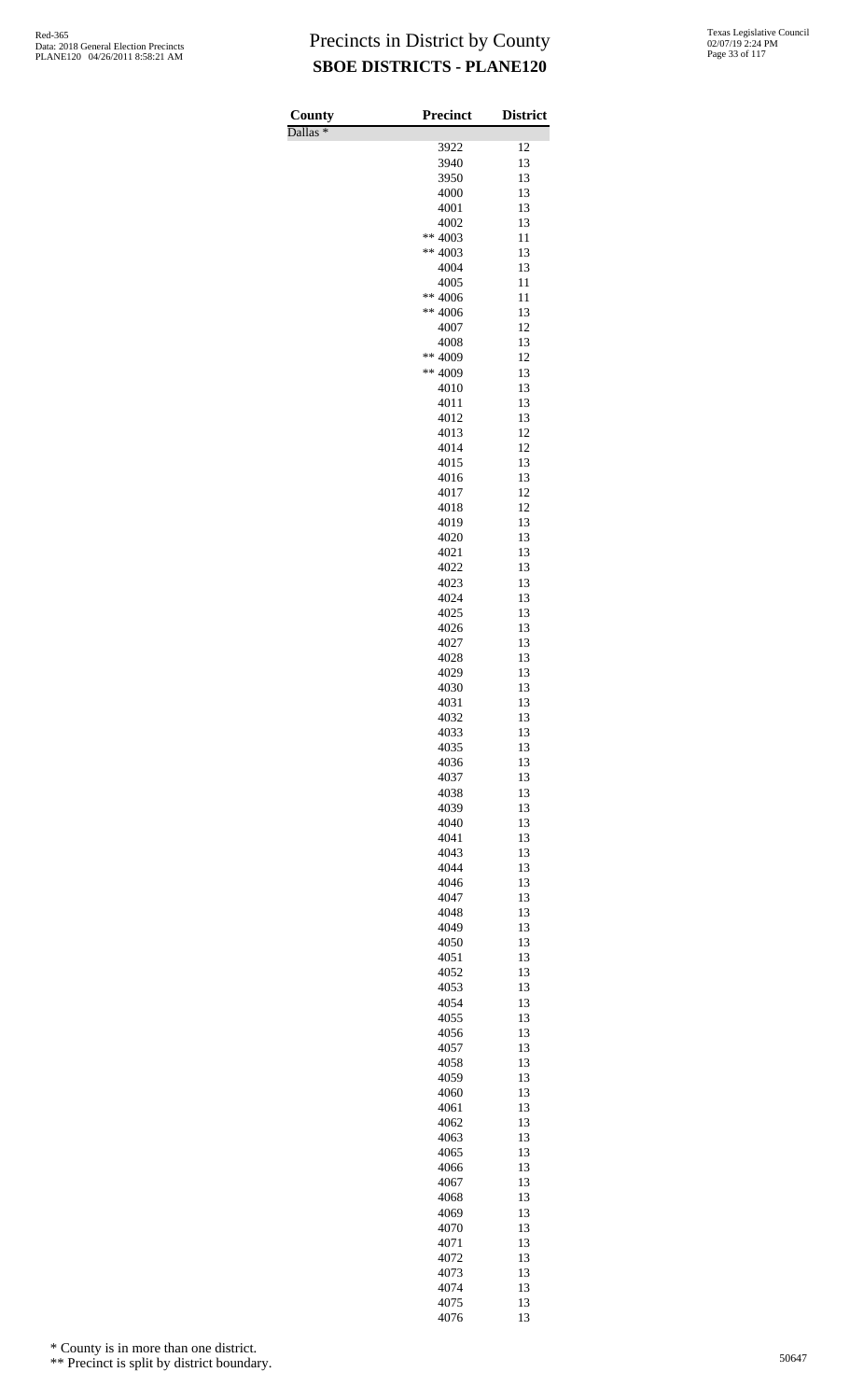Dallas \*

| County              | <b>Precinct</b> | <b>District</b> |
|---------------------|-----------------|-----------------|
| Dallas <sup>*</sup> | 4077            | 13              |
|                     | 4078            | 13              |
|                     | 4079            | 13              |
|                     | 4080            | 13              |
|                     | 4081<br>4082    | 13<br>13        |
|                     | 4083            | 13              |
|                     | 4084            | 13              |
|                     | 4085            | 13              |
|                     | 4086            | 13              |
|                     | 4087<br>4088    | 13<br>13        |
|                     | 4090            | 13              |
|                     | 4091            | 13              |
|                     | 4092            | 12              |
|                     | 4093            | 13              |
|                     | 4094            | 11<br>11        |
|                     | 4095<br>4096    | 11              |
|                     | ** 4097         | 12              |
|                     | ** 4097         | 13              |
|                     | 4098            | 13              |
|                     | 4099            | 12              |
|                     | 4100<br>4101    | 13<br>13        |
|                     | 4102            | 13              |
|                     | 4103            | 13              |
|                     | 4104            | 13              |
|                     | 4105            | 13              |
|                     | 4106<br>4107    | 13<br>13        |
|                     | 4108            | 13              |
|                     | 4109            | 13              |
|                     | 4110            | 13              |
|                     | 4111            | 13              |
|                     | 4112<br>4113    | 13<br>13        |
|                     | 4114            | 13              |
|                     | 4115            | 13              |
|                     | 4116            | 13              |
|                     | 4117            | 13              |
|                     | 4118<br>4119    | 13<br>13        |
|                     | 4120            | 13              |
|                     | 4121            | 11              |
|                     | 4122            | 13              |
|                     | 4123            | 13              |
|                     | 4124<br>4125    | 13<br>12        |
|                     | 4300            | 13              |
|                     | 4500            | 13              |
|                     | 4501            | 13              |
|                     | 4502            | 13              |
|                     | 4503<br>4504    | 13<br>13        |
|                     | 4505            | 13              |
|                     | 4506            | 13              |
|                     | 4507            | 13              |
|                     | 4508            | 13              |
|                     | 4509<br>4510    | 13<br>13        |
|                     | 4511            | 13              |
|                     | 4512            | 13              |
|                     | 4513            | 13              |
|                     | 4514            | 13              |
|                     | 4515<br>4516    | 13<br>13        |
|                     | 4517            | 13              |
|                     | 4518            | 13              |
|                     | 4519            | 13              |
|                     | 4520            | 13              |
|                     | 4521            | 13              |
|                     | 4522<br>4523    | 13<br>13        |
|                     | 4525            | 13              |
|                     | 4527            | 13              |
|                     | 4528            | 13              |
|                     | 4529<br>4530    | 13<br>13        |
|                     |                 |                 |

\* County is in more than one district.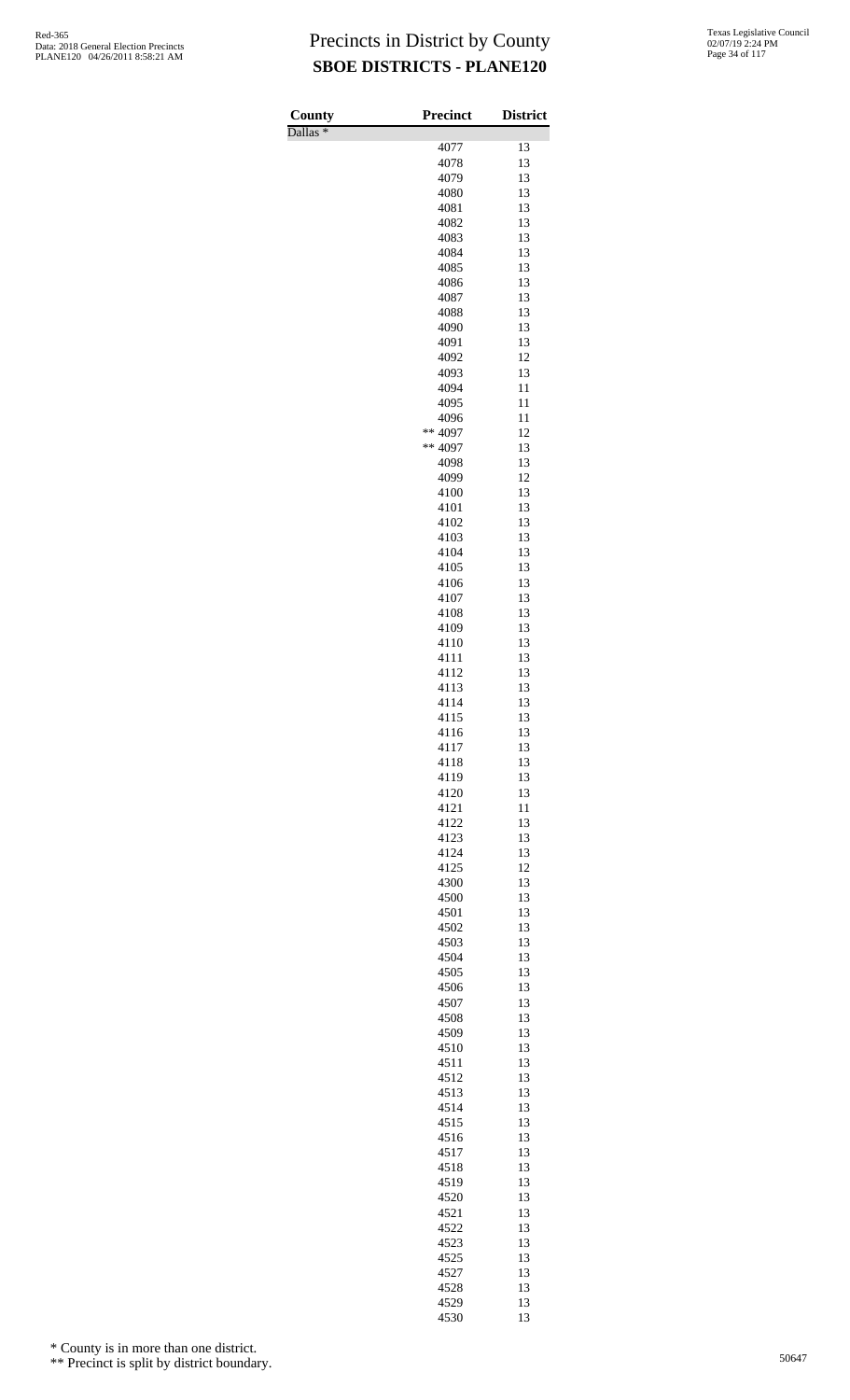| County              | Precinct     | <b>District</b> |
|---------------------|--------------|-----------------|
| Dallas <sup>*</sup> |              |                 |
|                     | 4531         | 13              |
|                     | 4532<br>4533 | 13<br>13        |
|                     | 4534         | 13              |
|                     | 4535         | 13              |
|                     | 4536         | 13              |
|                     | 4537         | 13              |
|                     | 4538         | 13              |
|                     | 4539<br>4540 | 13<br>13        |
|                     | 4541         | 13              |
|                     | 4542         | 13              |
|                     | 4600         | 13              |
|                     | 4601         | 13<br>13        |
|                     | 4602<br>4603 | 13              |
|                     | 4604         | 13              |
|                     | 4605         | 13              |
|                     | 4606         | 13              |
|                     | 4607         | 13              |
|                     | 4608<br>4609 | 13<br>13        |
|                     | 4610         | 13              |
|                     | 4611         | 13              |
|                     | 4612         | 13              |
|                     | 4613         | 13              |
|                     | 4614<br>4615 | 11<br>13        |
|                     | 4616         | 13              |
|                     | 4617         | 13              |
|                     | 4618         | 11              |
|                     | 4619<br>4620 | 11<br>11        |
|                     | 4621         | 11              |
|                     | 4622         | 11              |
|                     | 4623         | 11              |
|                     | 4624         | 11              |
|                     | 4625<br>4626 | 11<br>11        |
|                     | 4627         | 11              |
|                     | 4628         | 11              |
|                     | 4629         | 11              |
|                     | 4630<br>4631 | 11<br>11        |
|                     | 4632         | 11              |
|                     | 4633         | 11              |
|                     | 4634         | 11              |
|                     | 4635<br>4636 | 11<br>11        |
|                     | 4637         | 11              |
|                     | 4639         | 11              |
|                     | 4640         | 11              |
|                     | 4641<br>4642 | 11<br>11        |
|                     | 4644         | 11              |
|                     | 4645         | 11              |
|                     | 4646         | 13              |
|                     | 4647         | 11              |
|                     | 4648<br>4649 | 11<br>13        |
|                     | 4650         | 13              |
|                     | 4651         | 13              |
|                     | 4652         | 13              |
|                     | 4653<br>4654 | 13<br>13        |
|                     | 4655         | 13              |
|                     | 4656         | 13              |
|                     | 4657         | 13              |
|                     | 4658<br>4659 | 11<br>11        |
|                     | 4660         | 11              |
|                     | 4661         | 11              |
|                     | 4662         | 13              |
|                     | 4663<br>4664 | 13<br>11        |
| Dawson              |              |                 |
|                     | 0001         | 15              |
|                     | 0002<br>0003 | 15<br>15        |
|                     |              |                 |

\* County is in more than one district.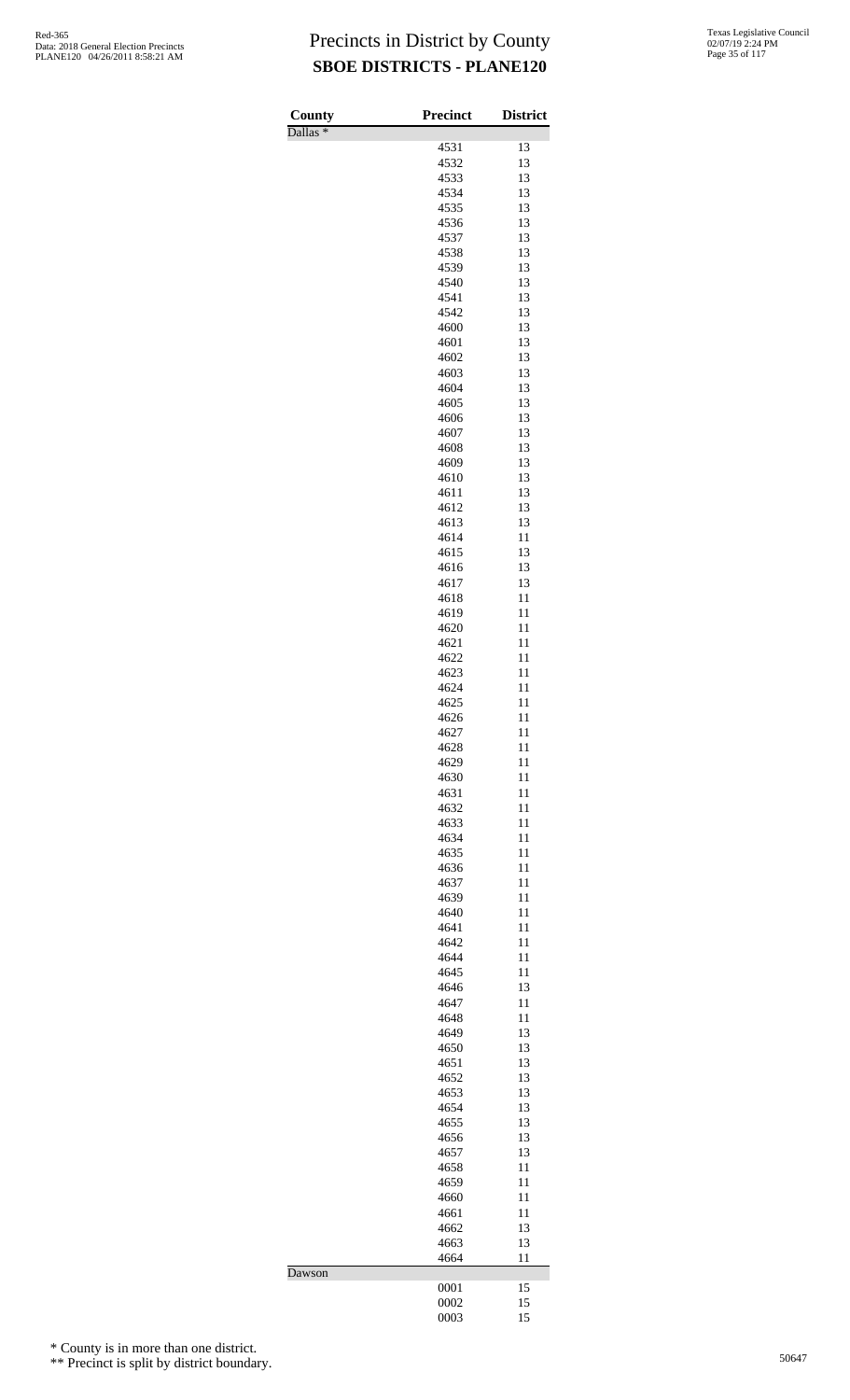| County     | <b>Precinct</b> | <b>District</b>         |
|------------|-----------------|-------------------------|
| Dawson     |                 |                         |
|            | 0004            | 15                      |
|            | 0005            | 15                      |
|            | 0011            | 15                      |
|            | 0012            | 15                      |
|            | 0013            | 15                      |
| De Witt    | 0017            | 15                      |
|            | 0101            | $\overline{c}$          |
|            | 0102            | $\overline{c}$          |
|            | 0201            | $\overline{\mathbf{c}}$ |
|            | 0202            | $\overline{c}$          |
|            | 0203            | $\overline{c}$          |
|            | 0301            | $\overline{c}$          |
|            | 0302            | $\overline{c}$          |
|            | 0303            | $\overline{\mathbf{c}}$ |
|            | 0401            | $\overline{c}$          |
|            | 0402            | $\overline{c}$          |
| Deaf Smith |                 |                         |
|            | 0001            | 15                      |
|            | 0002<br>0003    | 15<br>15                |
|            | 0004            | 15                      |
| Delta      |                 |                         |
|            | 0001            | 9                       |
|            | 0003            | 9                       |
|            | 0004            | 9                       |
|            | 0005            | 9                       |
|            | 0007            | 9                       |
|            | 0009            | 9                       |
| Denton     | 0010            | 9                       |
|            | 1000            | 14                      |
|            | 1001            | 14                      |
|            | 1002            | 14                      |
|            | 1003            | 14                      |
|            | 1004            | 14                      |
|            | 1005            | 14                      |
|            | 1006            | 14                      |
|            | 1007            | 14                      |
|            | 1008            | 14                      |
|            | 1009            | 14                      |
|            | 1010            | 14                      |
|            | 1011            | 14                      |
|            | 1012            | 14                      |
|            | 1013            | 14                      |
|            | 1014<br>1015    | 14<br>14                |
|            | 1016            | 14                      |
|            | 1017            | 14                      |
|            | 1018            | 14                      |
|            | 1019            | 14                      |
|            | 1020            | 14                      |
|            | 1021            | 14                      |
|            | 1022            | 14                      |
|            | 1023            | 14                      |
|            | 1024            | 14                      |
|            | 1025            | 14                      |
|            | 1026            | 14                      |
|            | 1027            | 14                      |
|            | 1028            | 14                      |
|            | 1029<br>1030    | 14<br>14                |
|            | 1031            | 14                      |
|            | 1032            | 14                      |
|            | 1033            | 14                      |
|            | 1034            | 14                      |
|            | 1035            | 14                      |
|            | 1036            | 14                      |
|            | 1037            | 14                      |
|            | 1038            | 14                      |
|            | 1039            | 14                      |
|            | 1040            | 14                      |
|            | 1041            | 14                      |
|            | 1042<br>1043    | 14<br>14                |
|            | 1044            | 14                      |
|            | 1045            | 14                      |
|            | 1046            | 14                      |
|            | 1047            | 14                      |

\* County is in more than one district.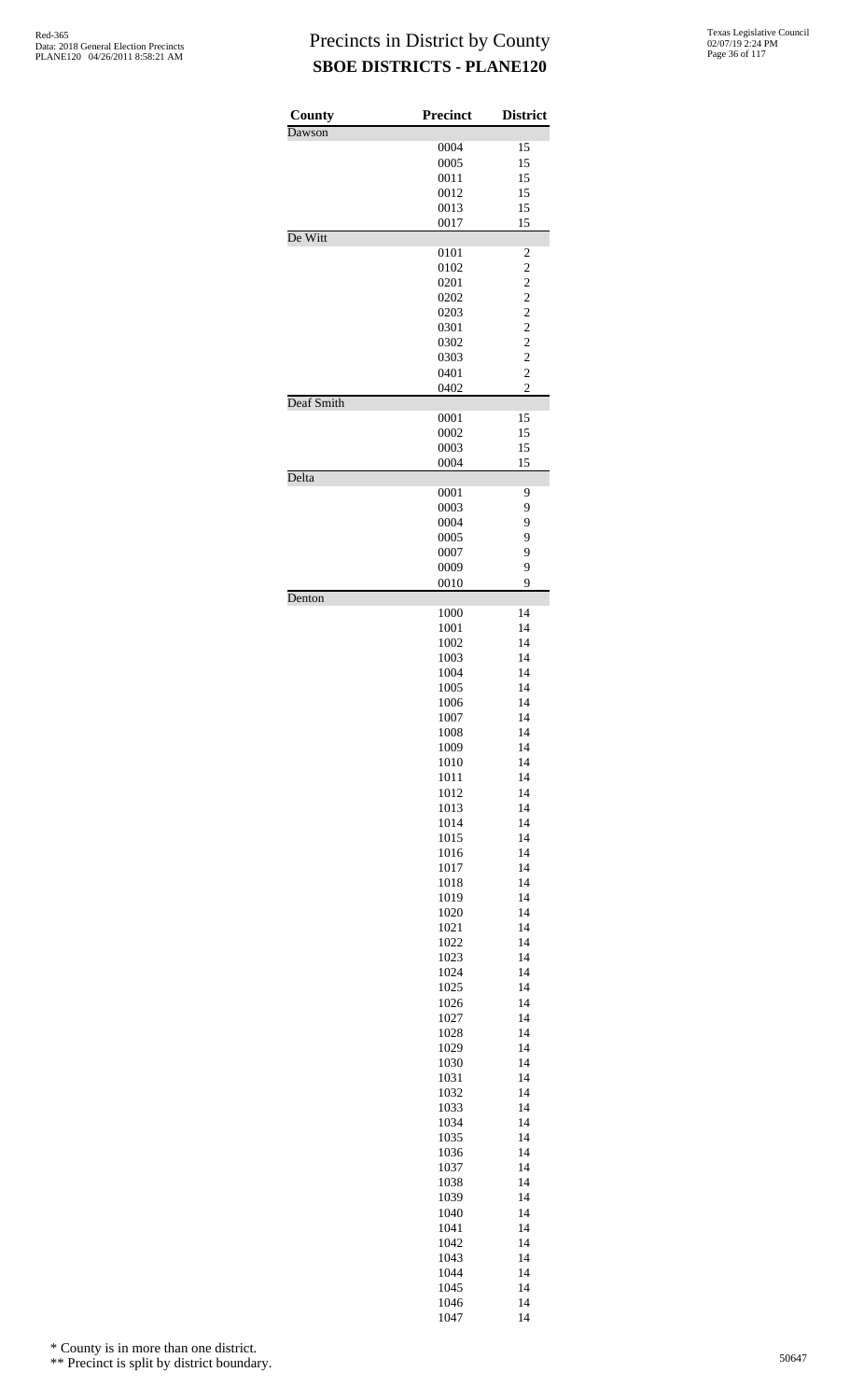Denton

| County | <b>Precinct</b> | <b>District</b> |
|--------|-----------------|-----------------|
| Denton | 1048            | 14              |
|        | 1049            | 14              |
|        | 1050            | 14              |
|        | 1051            | 14              |
|        | 1052            | 14              |
|        | 2000            | 14              |
|        | 2001            | 14              |
|        | 2002            | 14<br>14        |
|        | 2003<br>2004    | 14              |
|        | 2005            | 14              |
|        | 2006            | 14              |
|        | 2007            | 14              |
|        | 2008            | 14              |
|        | 2009            | 14              |
|        | 2010            | 14              |
|        | 2011<br>2012    | 14<br>14        |
|        | 2013            | 14              |
|        | 2014            | 14              |
|        | 2015            | 14              |
|        | 2016            | 14              |
|        | 2017            | 14              |
|        | 2018            | 14              |
|        | 2019            | 14              |
|        | 2020            | 14              |
|        | 2021<br>2022    | 14<br>14        |
|        | 2023            | 14              |
|        | 2024            | 14              |
|        | 2025            | 14              |
|        | 2026            | 14              |
|        | 2027            | 14              |
|        | 2028            | 14              |
|        | 2029            | 14              |
|        | 2030<br>2031    | 14<br>14        |
|        | 2032            | 14              |
|        | 2033            | 14              |
|        | 2034            | 14              |
|        | 2035            | 14              |
|        | 2096            | 14              |
|        | 2097            | 14              |
|        | 2098            | 14              |
|        | 2099            | 14              |
|        | 3000<br>3001    | 14<br>14        |
|        | 3002            | 14              |
|        | 3003            | 14              |
|        | 3004            | 14              |
|        | 3005            | 14              |
|        | 3006            | 14              |
|        | 3007            | 14              |
|        | 3008            | 14              |
|        | 3009            | 14              |
|        | 3010<br>3011    | 14<br>14        |
|        | 3012            | 14              |
|        | 3013            | 14              |
|        | 3014            | 14              |
|        | 3015            | 14              |
|        | 3016            | 14              |
|        | 3017            | 14              |
|        | 3018            | 14              |
|        | 3019<br>3020    | 14<br>14        |
|        | 3021            | 14              |
|        | 3022            | 14              |
|        | 3023            | 14              |
|        | 3024            | 14              |
|        | 3025            | 14              |
|        | 3026            | 14              |
|        | 3027            | 14              |
|        | 3028<br>3029    | 14<br>14        |
|        | 3030            | 14              |
|        | 3031            | 14              |
|        | 3032            | 14              |
|        | 3033            | 14              |

\* County is in more than one district.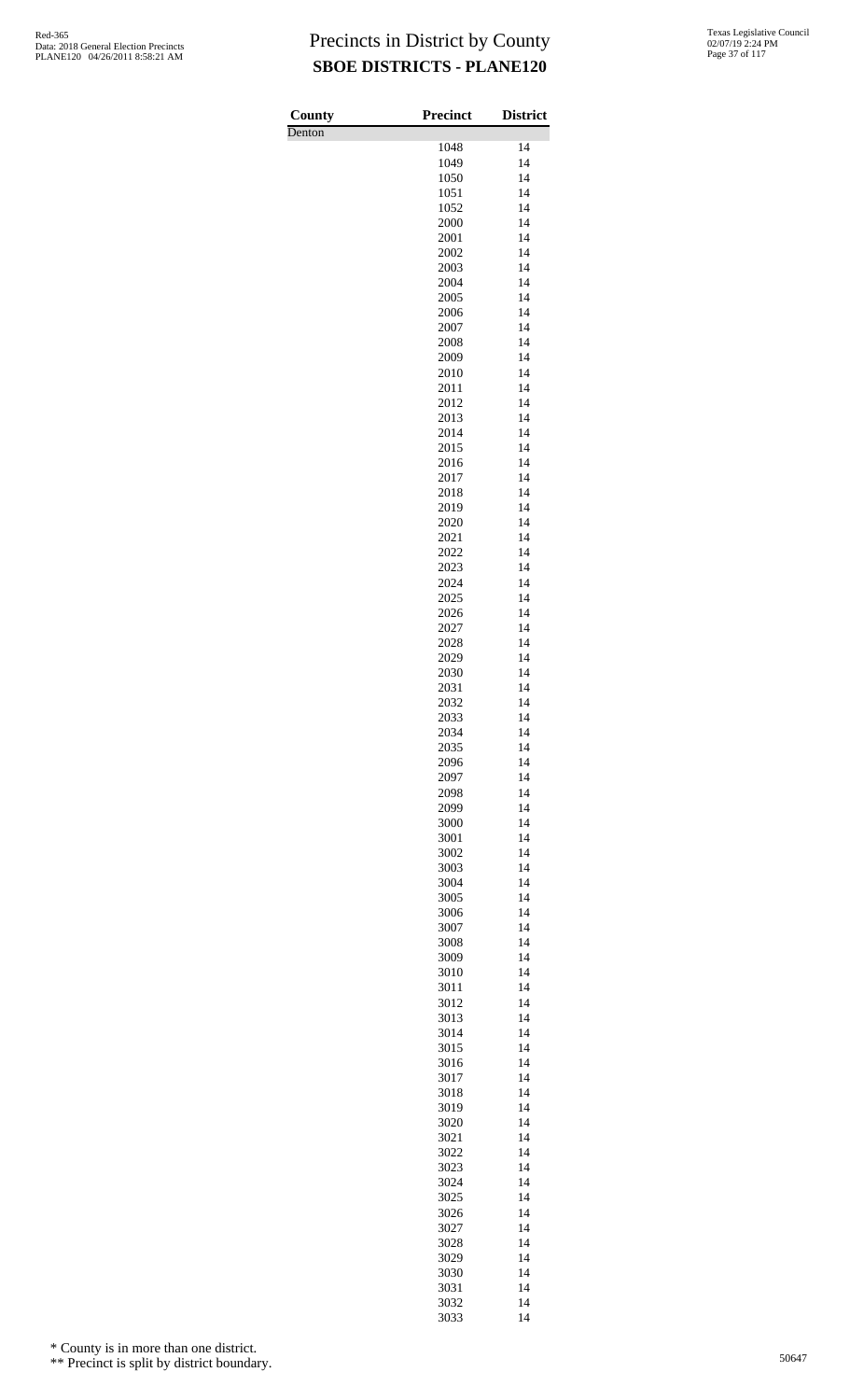| County  | Precinct     | <b>District</b> |
|---------|--------------|-----------------|
| Denton  |              |                 |
|         | 3098         | 14              |
|         | 3099<br>4000 | 14<br>14        |
|         | 4001         | 14              |
|         | 4002         | 14              |
|         | 4003         | 14              |
|         | 4004         | 14              |
|         | 4005         | 14              |
|         | 4006<br>4007 | 14<br>14        |
|         | 4008         | 14              |
|         | 4009         | 14              |
|         | 4010         | 14              |
|         | 4011         | 14              |
|         | 4012         | 14              |
|         | 4013<br>4014 | 14<br>14        |
|         | 4015         | 14              |
|         | 4016         | 14              |
|         | 4017         | 14              |
|         | 4018         | 14              |
|         | 4019         | 14              |
|         | 4020<br>4021 | 14<br>14        |
|         | 4022         | 14              |
|         | 4023         | 14              |
|         | 4024         | 14              |
|         | 4025         | 14              |
|         | 4026         | 14              |
|         | 4027<br>4028 | 14<br>14        |
|         | 4029         | 14              |
|         | 4030         | 14              |
|         | 4031         | 14              |
|         | 4032         | 14              |
|         | 4033         | 14<br>14        |
|         | 4034<br>4035 | 14              |
|         | 4036         | 14              |
|         | 4037         | 14              |
|         | 4038         | 14              |
|         | 4039<br>4040 | 14<br>14        |
|         | 4041         | 14              |
|         | 4042         | 14              |
|         | 4043         | 14              |
|         | 4044         | 14              |
|         | 4045         | 14              |
|         | 4046<br>4047 | 14<br>14        |
|         | 4048         | 14              |
|         | 4049         | 14              |
| Dickens |              |                 |
|         | 0001<br>0002 | 15<br>15        |
|         | 0003         | 15              |
|         | 0004         | 15              |
|         | 0005         | 15              |
| Dimmit  | 0006         | 15              |
|         | 0001         | 1               |
|         | 0002         | 1               |
|         | 0003         | 1               |
|         | 0004         | 1               |
|         | 0005<br>0006 | 1<br>1          |
|         | 0007         | $\mathbf{1}$    |
| Donley  |              |                 |
|         | 0101         | 15              |
|         | 0102<br>0201 | 15<br>15        |
|         | 0301         | 15              |
|         | 0303         | 15              |
|         | 0401         | 15              |
| Duval   | 0001         | 3               |
|         | 0002         | 3               |
|         | 0003         | 3               |
|         | 0004         | 3               |

\* County is in more than one district.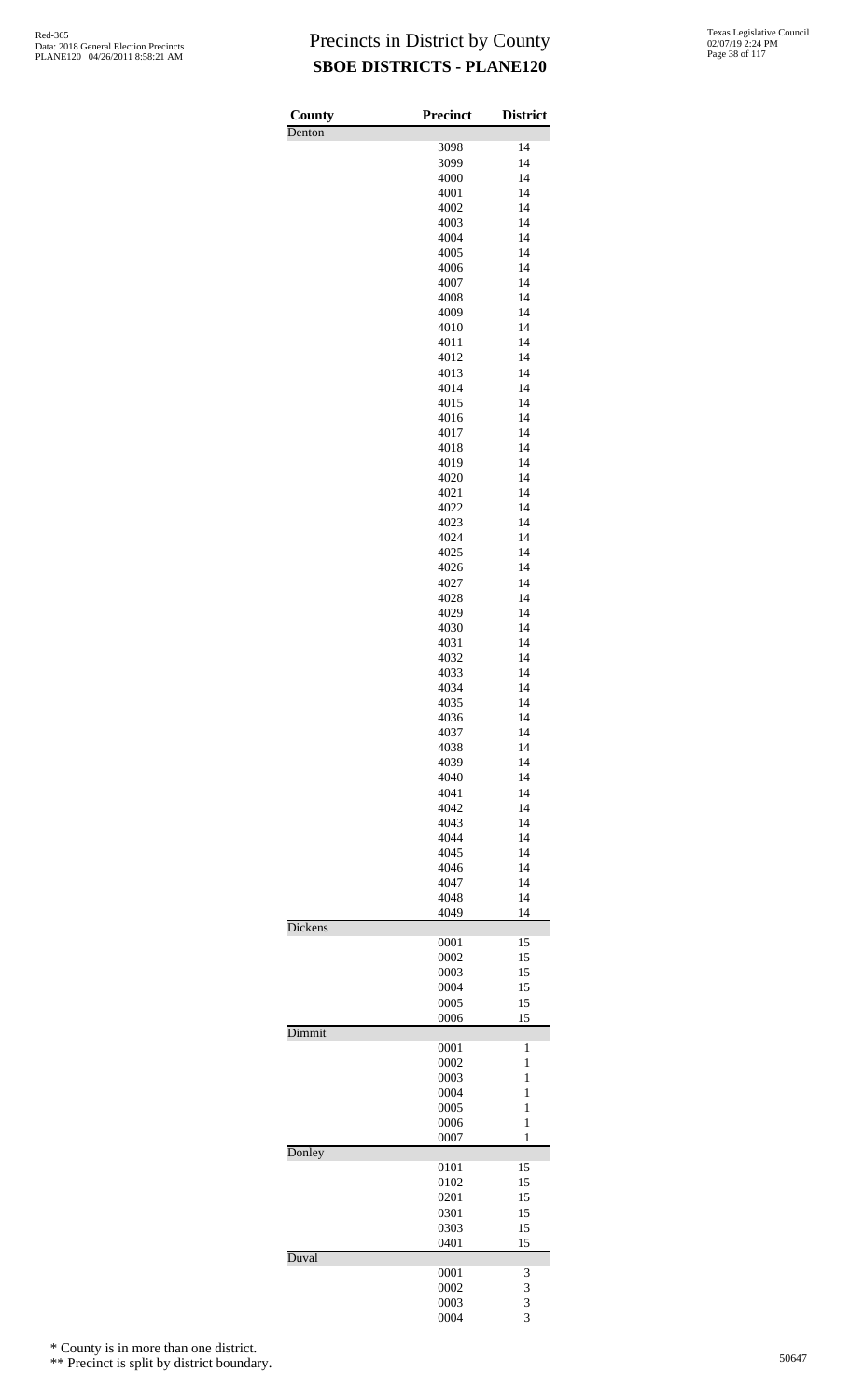| <b>County</b> | <b>Precinct</b> | <b>District</b>   |
|---------------|-----------------|-------------------|
| Duval         | 0005            | 3                 |
|               | 0006            | 3                 |
|               | 0007            | 3                 |
|               | 0008            | 3                 |
|               | 0009            | 3                 |
| Eastland      |                 |                   |
|               | 0001            | 14                |
|               | 0002            | 14<br>14          |
|               | 0003<br>0004    | 14                |
|               | 0005            | 14                |
|               | 0006            | 14                |
|               | 0007            | 14                |
|               | 0008            | 14                |
|               | 0009            | 14                |
| Ector         |                 |                   |
|               | 0101            | $\mathbf{1}$      |
|               | 0102<br>0103    | $\mathbf{1}$<br>1 |
|               | 0104            | $\mathbf{1}$      |
|               | 0106            | $\mathbf{1}$      |
|               | 0107            | 1                 |
|               | 0108            | 1                 |
|               | 0109            | 1                 |
|               | 0110            | $\mathbf{1}$      |
|               | 0111            | $\mathbf{1}$      |
|               | 0201            | $\mathbf{1}$      |
|               | 0202            | 1<br>1            |
|               | 0203<br>0204    | $\mathbf{1}$      |
|               | 0205            | $\mathbf{1}$      |
|               | 0206            | 1                 |
|               | 0207            | 1                 |
|               | 0208            | 1                 |
|               | 0209            | $\mathbf{1}$      |
|               | 0301            | $\mathbf{1}$      |
|               | 0302            | $\mathbf{1}$      |
|               | 0303            | $\mathbf{1}$      |
|               | 0304<br>0305    | 1<br>$\mathbf{1}$ |
|               | 0306            | $\mathbf{1}$      |
|               | 0307            | 1                 |
|               | 0308            | 1                 |
|               | 0309            | 1                 |
|               | 0311            | $\mathbf{1}$      |
|               | 0312            | $\mathbf{1}$      |
|               | 0401            | 1                 |
|               | 0402<br>0403    | 1<br>1            |
|               | 0404            | $\mathbf{1}$      |
|               | 0405            | $\mathbf{1}$      |
|               | 0406            | 1                 |
|               | 0407            | 1                 |
|               | 0408            | 1                 |
|               | 0409            | $\mathbf{1}$      |
| Edwards       | 0412            | $\mathbf{1}$      |
|               | 0001            | 1                 |
|               | 0002            | $\mathbf{1}$      |
|               | 0003            | $\mathbf{1}$      |
|               | 0004            | $\mathbf{1}$      |
| El Paso       |                 |                   |
|               | 0001<br>0002    | 1<br>1            |
|               | 0003            | $\mathbf{1}$      |
|               | 0004            | 1                 |
|               | 0005            | 1                 |
|               | 0006            | 1                 |
|               | 0007            | 1                 |
|               | 0008            | $\mathbf{1}$      |
|               | 0009            | $\mathbf{1}$      |
|               | 0010<br>0011    | 1<br>1            |
|               | 0012            | 1                 |
|               | 0013            | $\mathbf{1}$      |
|               | 0014            | $\mathbf{1}$      |
|               | 0015            | $\mathbf{1}$      |
|               | 0016            | $\mathbf{1}$      |
|               | 0017            | $\mathbf{1}$      |

\* County is in more than one district.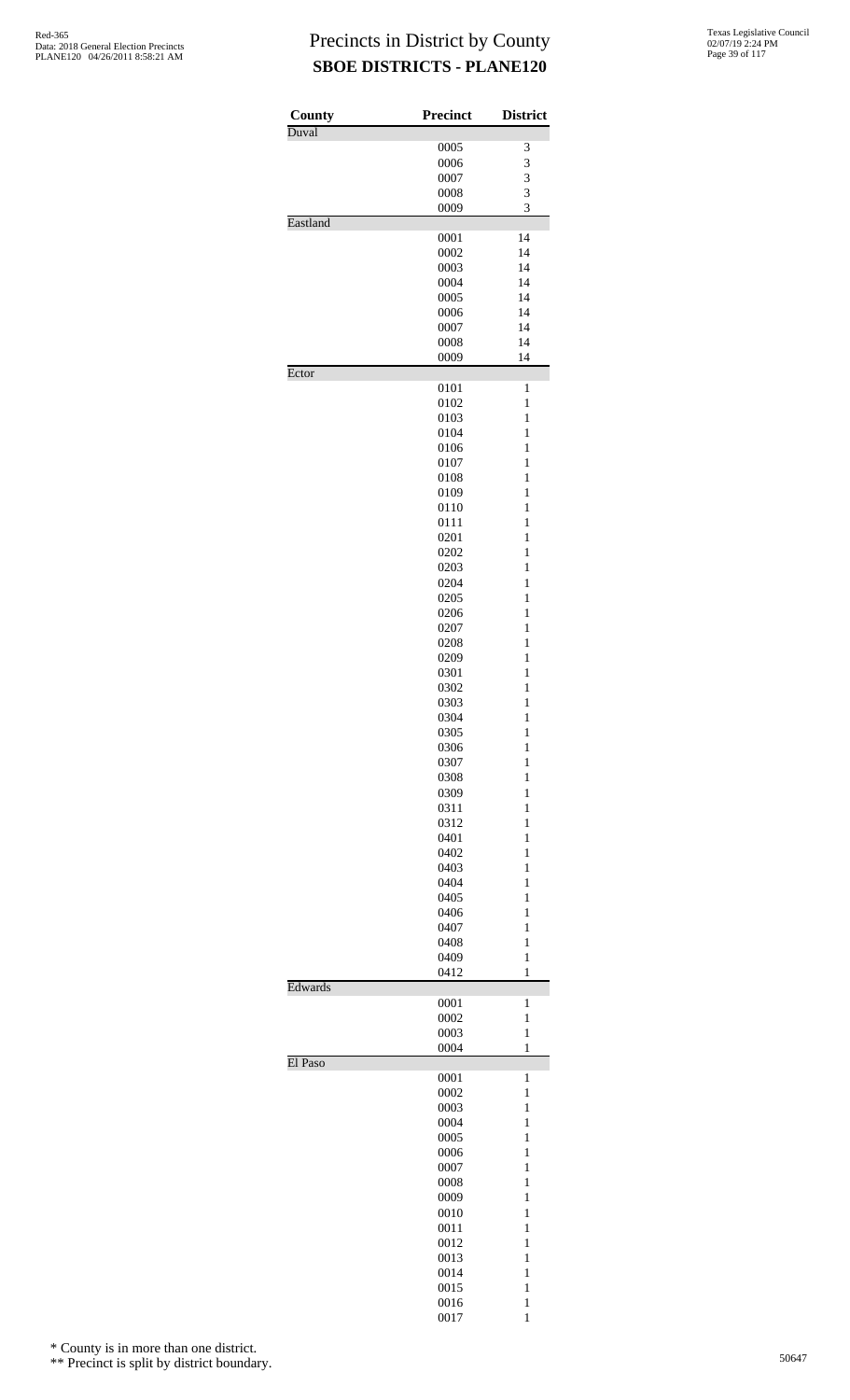| County  | <b>Precinct</b> | <b>District</b>              |
|---------|-----------------|------------------------------|
| El Paso |                 |                              |
|         | 0018            | 1                            |
|         | 0019            | $\mathbf{1}$                 |
|         | 0020            | $\mathbf{1}$                 |
|         | 0021<br>0022    | $\mathbf{1}$<br>$\mathbf{1}$ |
|         | 0023            | $\mathbf{1}$                 |
|         | 0024            | $\mathbf{1}$                 |
|         | 0025            | $\mathbf{1}$                 |
|         | 0026            | $\mathbf{1}$                 |
|         | 0027            | $\mathbf{1}$                 |
|         | 0028            | $\mathbf{1}$                 |
|         | 0029            | $\mathbf{1}$                 |
|         | 0030            | $\mathbf{1}$<br>$\mathbf{1}$ |
|         | 0031<br>0032    | $\mathbf{1}$                 |
|         | 0033            | $\mathbf{1}$                 |
|         | 0034            | $\mathbf{1}$                 |
|         | 0035            | $\mathbf{1}$                 |
|         | 0036            | $\mathbf{1}$                 |
|         | 0037            | $\mathbf{1}$                 |
|         | 0038            | $\mathbf{1}$                 |
|         | 0039            | $\mathbf{1}$                 |
|         | 0040<br>0041    | $\mathbf{1}$<br>$\mathbf{1}$ |
|         | 0042            | $\mathbf{1}$                 |
|         | 0043            | $\mathbf{1}$                 |
|         | 0044            | $\mathbf{1}$                 |
|         | 0045            | $\mathbf{1}$                 |
|         | 0046            | $\mathbf{1}$                 |
|         | 0047            | $\mathbf{1}$                 |
|         | 0048            | $\mathbf{1}$                 |
|         | 0049            | $\mathbf{1}$                 |
|         | 0050<br>0051    | $\mathbf{1}$<br>$\mathbf{1}$ |
|         | 0052            | $\mathbf{1}$                 |
|         | 0053            | $\mathbf{1}$                 |
|         | 0054            | $\mathbf{1}$                 |
|         | 0055            | $\mathbf{1}$                 |
|         | 0056            | 1                            |
|         | 0057            | 1                            |
|         | 0058<br>0059    | $\mathbf{1}$<br>$\mathbf{1}$ |
|         | 0060            | $\mathbf{1}$                 |
|         | 0061            | $\mathbf{1}$                 |
|         | 0062            | $\mathbf{1}$                 |
|         | 0063            | $\mathbf{1}$                 |
|         | 0064            | $\mathbf{1}$                 |
|         | 0065            | $\mathbf{1}$                 |
|         | 0066            | $\mathbf{1}$                 |
|         | 0067            | $\mathbf{1}$                 |
|         | 0068<br>0069    | $\mathbf{1}$<br>$\mathbf{1}$ |
|         | 0070            | $\mathbf{1}$                 |
|         | 0071            | $\mathbf{1}$                 |
|         | 0072            | $\mathbf{1}$                 |
|         | 0073            | $\mathbf{1}$                 |
|         | 0074            | $\mathbf{1}$                 |
|         | 0075            | $\mathbf{1}$                 |
|         | 0076            | $\mathbf{1}$                 |
|         | 0077            | $\mathbf{1}$                 |
|         | 0078<br>0079    | $\mathbf{1}$<br>$\mathbf{1}$ |
|         | 0080            | $\mathbf{1}$                 |
|         | 0081            | $\mathbf{1}$                 |
|         | 0082            | $\mathbf{1}$                 |
|         | 0083            | $\mathbf{1}$                 |
|         | 0084            | $\mathbf{1}$                 |
|         | 0085            | $\mathbf{1}$                 |
|         | 0086            | $\mathbf{1}$                 |
|         | 0087            | $\mathbf{1}$<br>$\mathbf{1}$ |
|         | 0088<br>0089    | $\mathbf{1}$                 |
|         | 0090            | $\mathbf{1}$                 |
|         | 0091            | $\mathbf{1}$                 |
|         | 0092            | $\mathbf{1}$                 |
|         | 0093            | $\mathbf{1}$                 |
|         | 0094            | $\mathbf{1}$                 |
|         | 0095            | $\mathbf{1}$                 |
|         | 0096            | $\mathbf{1}$                 |

\* County is in more than one district.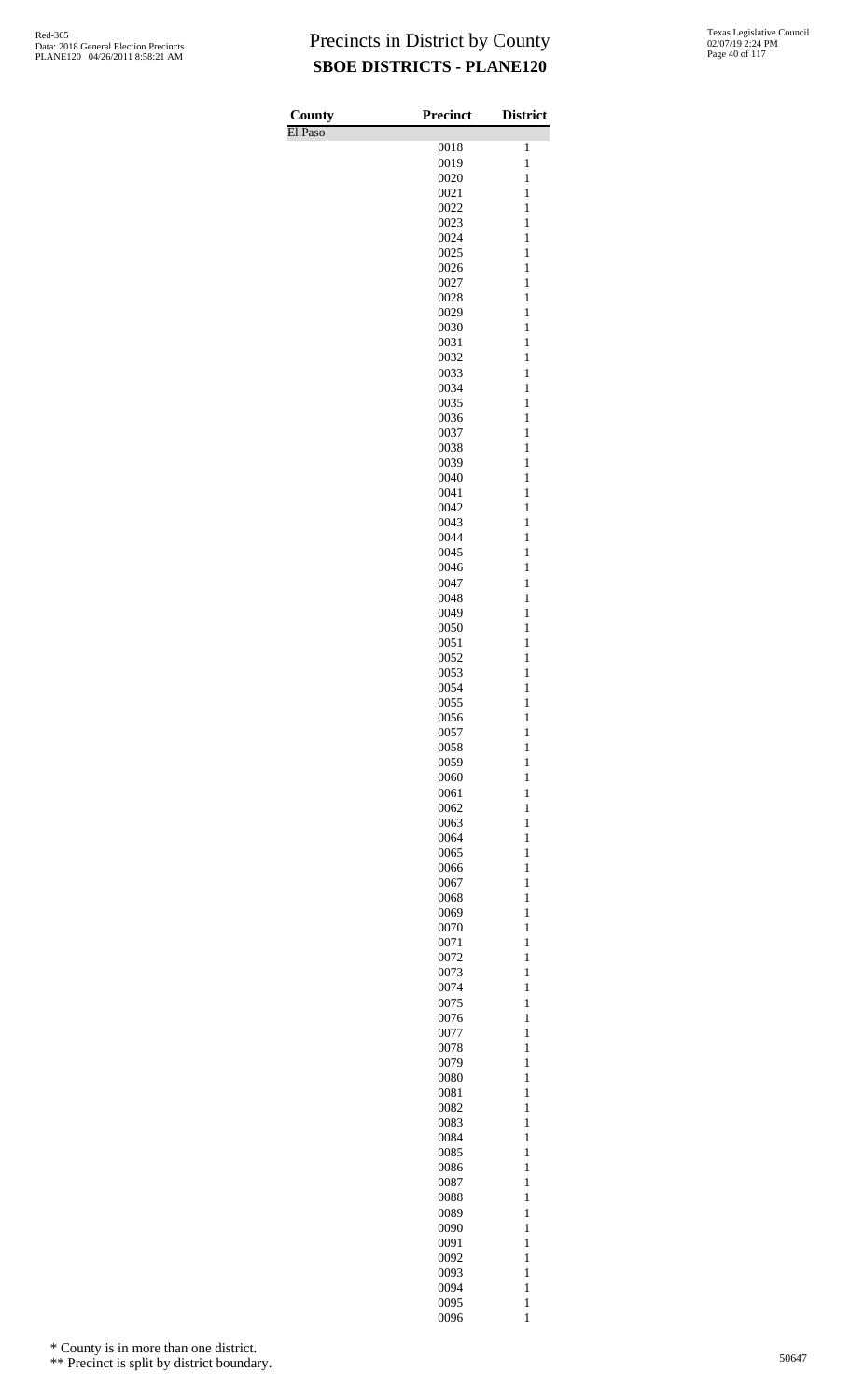| County  | Precinct     | <b>District</b>              |
|---------|--------------|------------------------------|
| El Paso |              |                              |
|         | 0097<br>0098 | 1<br>$\mathbf{1}$            |
|         | 0099         | $\mathbf{1}$                 |
|         | 0100         | $\mathbf{1}$                 |
|         | 0101         | $\mathbf{1}$                 |
|         | 0102         | $\mathbf{1}$                 |
|         | 0103         | $\mathbf{1}$                 |
|         | 0104         | $\mathbf{1}$                 |
|         | 0105<br>0106 | $\mathbf{1}$<br>$\mathbf{1}$ |
|         | 0107         | 1                            |
|         | 0108         | $\mathbf{1}$                 |
|         | 0109         | $\mathbf{1}$                 |
|         | 0110         | $\mathbf{1}$                 |
|         | 0111         | $\mathbf{1}$                 |
|         | 0112         | $\mathbf{1}$                 |
|         | 0113<br>0114 | $\mathbf{1}$<br>$\mathbf{1}$ |
|         | 0115         | $\mathbf{1}$                 |
|         | 0116         | $\mathbf{1}$                 |
|         | 0117         | 1                            |
|         | 0118         | $\mathbf{1}$                 |
|         | 0119         | $\mathbf{1}$                 |
|         | 0120         | $\mathbf{1}$                 |
|         | 0121         | $\mathbf{1}$                 |
|         | 0122<br>0123 | $\mathbf{1}$<br>$\mathbf{1}$ |
|         | 0124         | $\mathbf{1}$                 |
|         | 0125         | $\mathbf{1}$                 |
|         | 0126         | $\mathbf{1}$                 |
|         | 0127         | 1                            |
|         | 0128         | $\mathbf{1}$                 |
|         | 0129         | $\mathbf{1}$                 |
|         | 0130         | $\mathbf{1}$                 |
|         | 0131         | $\mathbf{1}$                 |
|         | 0132<br>0133 | $\mathbf{1}$<br>$\mathbf{1}$ |
|         | 0134         | $\mathbf{1}$                 |
|         | 0135         | $\mathbf{1}$                 |
|         | 0136         | $\mathbf{1}$                 |
|         | 0137         | $\mathbf{1}$                 |
|         | 0138         | $\mathbf{1}$                 |
|         | 0139         | $\mathbf{1}$                 |
|         | 0140         | $\mathbf{1}$                 |
|         | 0141<br>0142 | $\mathbf{1}$<br>$\mathbf{1}$ |
|         | 0143         | $\mathbf{1}$                 |
|         | 0144         | $\mathbf{1}$                 |
|         | 0145         | $\mathbf{1}$                 |
|         | 0146         | $\mathbf{1}$                 |
|         | 0147         | $\mathbf{1}$                 |
|         | 0148         | $\mathbf{1}$                 |
|         | 0149         | $\mathbf{1}$                 |
|         | 0150<br>0151 | $\mathbf{1}$<br>$\mathbf{1}$ |
|         | 0152         | $\mathbf{1}$                 |
|         | 0153         | $\mathbf{1}$                 |
|         | 0154         | $\mathbf{1}$                 |
|         | 0155         | $\mathbf{1}$                 |
|         | 0156         | $\mathbf{1}$                 |
|         | 0157         | $\mathbf{1}$                 |
|         | 0158         | $\mathbf{1}$                 |
|         | 0159         | $\mathbf{1}$                 |
|         | 0160<br>0161 | $\mathbf{1}$<br>$\mathbf{1}$ |
|         | 0162         | $\mathbf{1}$                 |
|         | 0163         | $\mathbf{1}$                 |
|         | 0164         | $\mathbf{1}$                 |
|         | 0165         | $\mathbf{1}$                 |
|         | 0166         | $\mathbf{1}$                 |
|         | 0167         | $\mathbf{1}$                 |
|         | 0168         | $\mathbf{1}$                 |
|         | 0169<br>0170 | $\mathbf{1}$<br>$\mathbf{1}$ |
|         | 0171         | $\mathbf{1}$                 |
|         | 0172         | $\mathbf{1}$                 |
|         | 0173         | $\mathbf{1}$                 |
|         | 0174         | $\mathbf{1}$                 |
|         | 0175         | $\mathbf 1$                  |

\* County is in more than one district.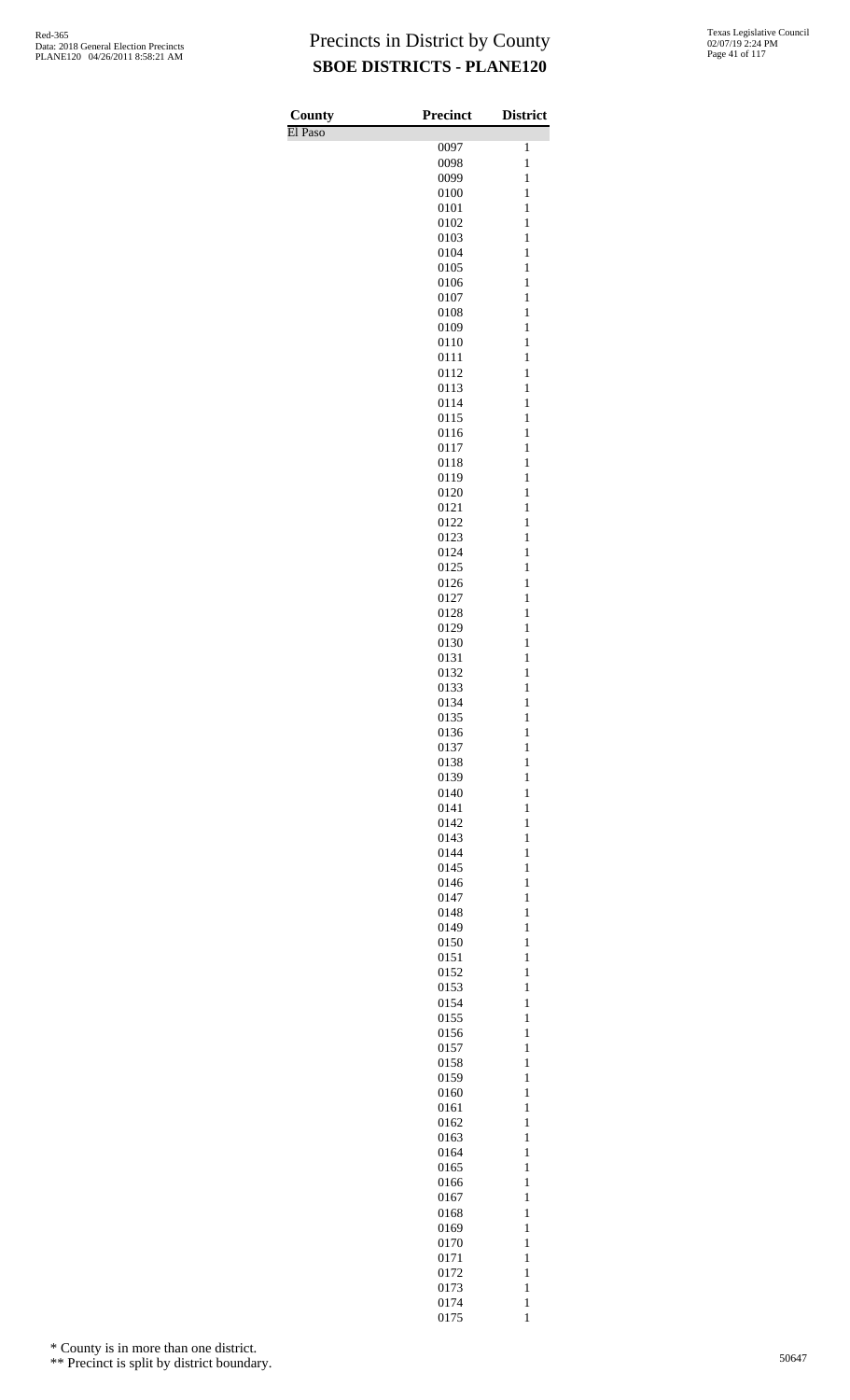| County  | <b>Precinct</b> | <b>District</b>              |
|---------|-----------------|------------------------------|
| El Paso | 0176            | $\mathbf{1}$                 |
|         | 0177            | $\mathbf{1}$                 |
|         | 0178            | $\mathbf{1}$                 |
|         | 0179            | $\mathbf{1}$                 |
|         | 0180            | $\mathbf{1}$                 |
|         | 0181            | $\mathbf{1}$                 |
|         | 0182            | $\mathbf{1}$                 |
|         | 0183<br>0184    | $\mathbf{1}$<br>$\mathbf{1}$ |
|         | 0185            | $\mathbf{1}$                 |
|         | 0186            | $\mathbf{1}$                 |
|         | 0187            | $\mathbf{1}$                 |
|         | 0188            | $\mathbf{1}$                 |
|         | 0189            | $\mathbf{1}$                 |
|         | 0190            | $\mathbf{1}$                 |
| Ellis   | 0191            | $\mathbf{1}$                 |
|         | 0101            | 14                           |
|         | 0102<br>0103    | 14<br>14                     |
|         | 0104            | 14                           |
|         | 0105            | 14                           |
|         | 0106            | 14                           |
|         | 0107            | 14                           |
|         | 0108            | 14                           |
|         | 0109            | 14                           |
|         | 0110            | 14                           |
|         | 0111<br>0112    | 14<br>14                     |
|         | 0113            | 14                           |
|         | 0114            | 14                           |
|         | 0115            | 14                           |
|         | 0116            | 14                           |
|         | 0117            | 14                           |
|         | 0118            | 14                           |
|         | 0119<br>0120    | 14<br>14                     |
|         | 0121            | 14                           |
|         | 0122            | 14                           |
|         | 0123            | 14                           |
|         | 0124            | 14                           |
|         | 0125            | 14                           |
|         | 0126            | 14                           |
|         | 0127            | 14                           |
|         | 0128<br>0129    | 14<br>14                     |
|         | 0130            | 14                           |
|         | 0131            | 14                           |
|         | 0132            | 14                           |
|         | 0133            | 14                           |
|         | 0134            | 14                           |
|         | 0135            | 14                           |
|         | 0136            | 14                           |
|         | 0137<br>0138    | 14<br>14                     |
|         | 0139            | 14                           |
|         | 0140            | 14                           |
|         | 0141            | 14                           |
|         | 0142            | 14                           |
|         | 0143            | 14                           |
|         | 0144            | 14                           |
|         | 0145            | 14                           |
|         | 0146<br>0147    | 14<br>14                     |
|         | 0148            | 14                           |
|         | 0149            | 14                           |
| Erath   | 0010            | 14                           |
|         | 0011            | 14                           |
|         | 0012            | 14                           |
|         | 0018            | 14                           |
|         | 0019            | 14                           |
|         | 0020            | 14                           |
|         | 0021<br>0023    | 14<br>14                     |
|         | 0024            | 14                           |
|         | 0025            | 14                           |
|         | 0030            | 14                           |
|         | 0031            | 14                           |

\* County is in more than one district.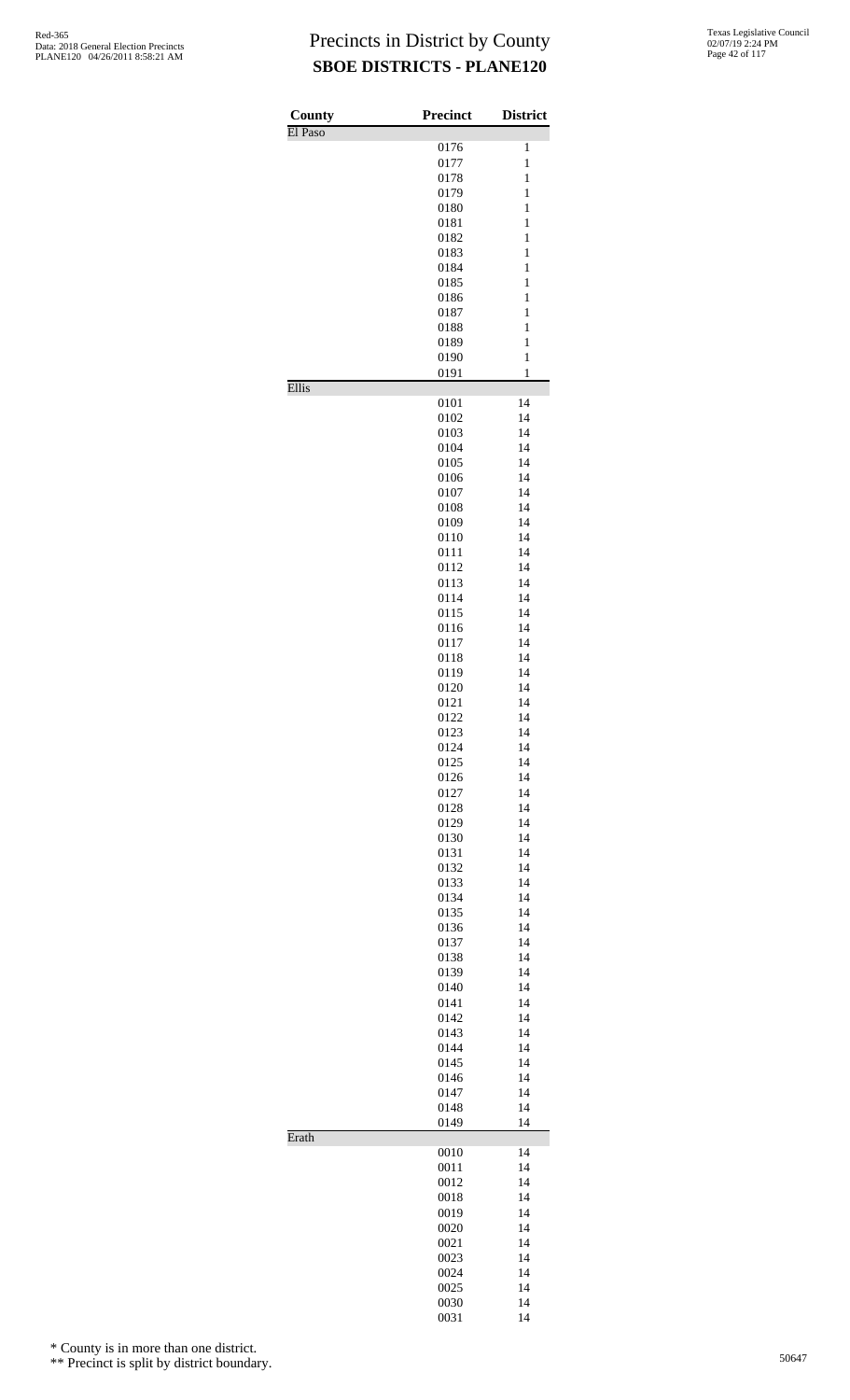| County  | Precinct     | <b>District</b> |
|---------|--------------|-----------------|
| Erath   |              |                 |
|         | 0032<br>0033 | 14<br>14        |
|         | 0034         | 14              |
|         | 0035         | 14              |
|         | 0041         | 14              |
|         | 0044         | 14              |
|         | 0045         | 14              |
|         | 0046         | 14              |
|         | 0047         | 14              |
| Falls   |              |                 |
|         | 0101         | 10              |
|         | 0104         | 10              |
|         | 0105         | 10              |
|         | 0201         | 10              |
|         | 0203         | 10              |
|         | 0204         | 10              |
|         | 0301         | 10              |
|         | 0302         | 10              |
|         | 0303         | 10              |
|         | 0304         | 10              |
|         | 0403         | 10              |
|         | 0404<br>0405 | 10<br>10        |
| Fannin  |              |                 |
|         | 0001         | 9               |
|         | 0002         | 9               |
|         | 0003         | 9               |
|         | 0004         | 9               |
|         | 0005         | 9               |
|         | 0006         | 9               |
|         | 0007         | 9               |
|         | 0009         | 9               |
|         | 0010         | 9               |
|         | 0011         | 9               |
|         | 0012         | 9               |
|         | 0013         | 9               |
|         | 0015         | 9               |
|         | 0016         | 9               |
|         | 0018<br>0019 | 9<br>9          |
| Fayette |              |                 |
|         | 0002         | 10              |
|         | 0003         | 10              |
|         | 0004         | 10              |
|         | 0005         | 10              |
|         | 0006         | 10              |
|         | 0007         | 10              |
|         | 0008         | 10              |
|         | 0009         | 10              |
|         | 0010         | 10              |
|         | 0011         | 10              |
|         | 0012         | 10              |
|         | 0013         | 10              |
|         | 0014         | 10              |
|         | 0015         | 10              |
|         | 0016         | 10              |
|         | 0017         | 10              |
|         | 001E         | 10              |
|         | 001N         | 10              |
|         | 001W<br>0020 | 10<br>10        |
|         | 0021         | 10              |
|         | 0022         | 10              |
|         | 0023         | 10              |
|         | 0024         | 10              |
|         | 0025         | 10              |
|         | 0026         | 10              |
| Fisher  | 0001         | 15              |
|         | 0004         | 15              |
|         | 0010         | 15              |
|         | 0012         | 15              |
| Floyd   |              |                 |
|         | 0001<br>0009 | 15<br>15        |
|         | 0018         | 15              |
|         | 0023         | 15              |
|         | 0024         | 15              |
|         | 024B         | 15              |

\* County is in more than one district.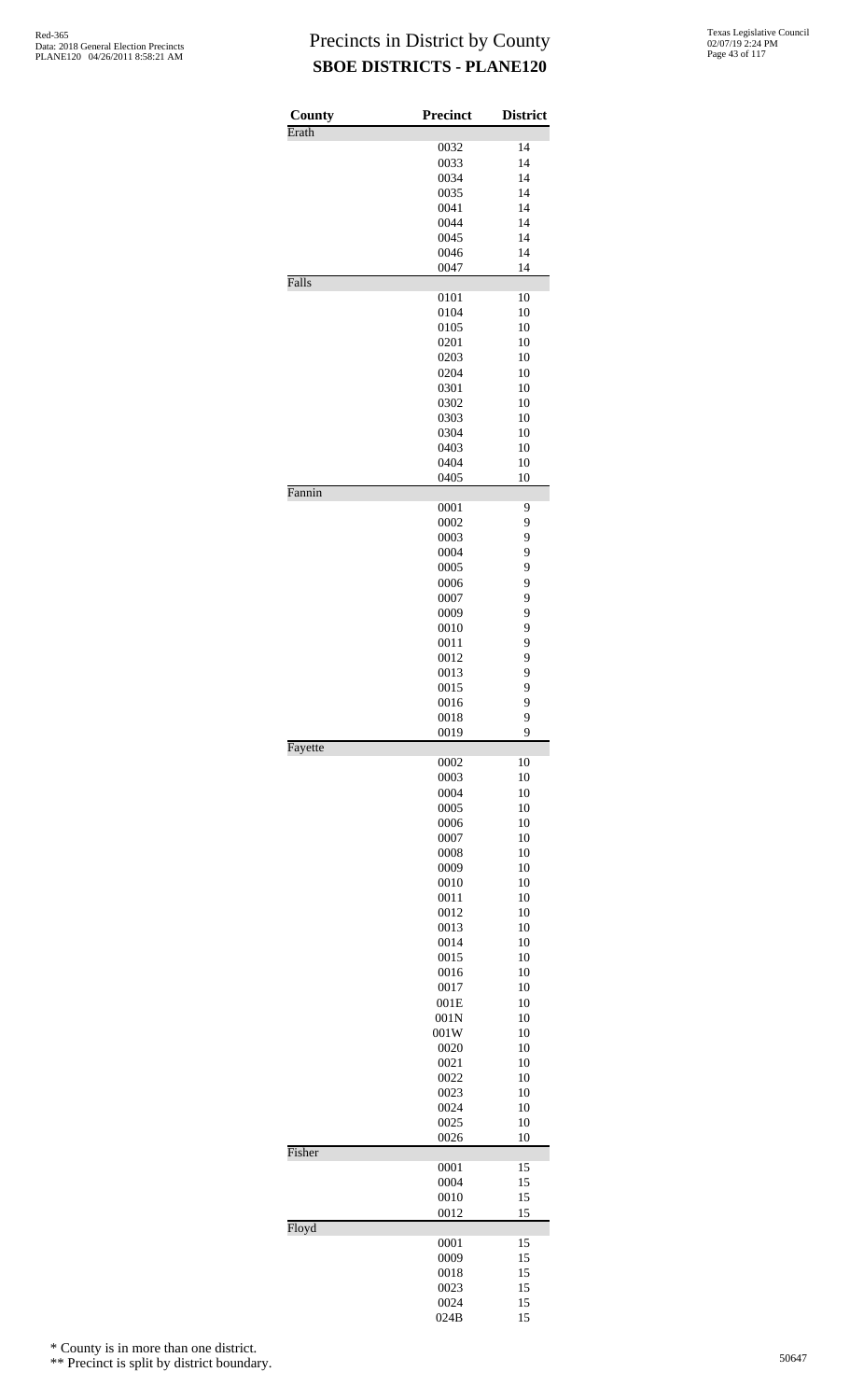| County                 | <b>Precinct</b> | <b>District</b>                                      |
|------------------------|-----------------|------------------------------------------------------|
| Foard                  |                 |                                                      |
|                        | 0101            | 15                                                   |
|                        | 0201<br>0301    | 15<br>15                                             |
|                        | 0401            | 15                                                   |
| Fort Bend <sup>*</sup> |                 |                                                      |
|                        | 1001            | 7                                                    |
|                        | 1002            | 7                                                    |
|                        | 1003            | $\overline{4}$                                       |
|                        | 1007            | 7<br>7                                               |
|                        | 1008<br>1010    | 7                                                    |
|                        | 1012            | 7                                                    |
|                        | 1013            | 7                                                    |
|                        | 1015            | $\overline{7}$                                       |
|                        | 1018            | 7                                                    |
|                        | 1021            | 7                                                    |
|                        | 1024            | 7                                                    |
|                        | 1025            | 7                                                    |
|                        | 1037            | $\overline{7}$                                       |
|                        | 1040            | 7                                                    |
|                        | 1048<br>1054    | 7<br>7                                               |
|                        | 1058            | 7                                                    |
|                        | 1067            | $\overline{7}$                                       |
|                        | 1068            | 7                                                    |
|                        | 1072            | 7                                                    |
|                        | 1073            | 7                                                    |
|                        | 1074            | 7                                                    |
|                        | 1076            | $\overline{7}$                                       |
|                        | 1085            | 7                                                    |
|                        | 1087            | 7                                                    |
|                        | 1094            | $\overline{4}$                                       |
|                        | 1097            | 7<br>$\overline{7}$                                  |
|                        | 1103<br>1109    | 7                                                    |
|                        | 1114            | $\overline{4}$                                       |
|                        | 1118            | 7                                                    |
|                        | 1120            | 7                                                    |
|                        | 1128            | $\overline{7}$                                       |
|                        | 1134            | 4                                                    |
|                        | 1141            | $\overline{7}$                                       |
|                        | 1152            | $\overline{7}$                                       |
|                        | 1153            | $\overline{\mathbf{4}}$                              |
|                        | 1154            | $\overline{7}$                                       |
|                        | 2016<br>2017    | $\overline{7}$<br>$\overline{\mathcal{L}}$           |
|                        | 2022            | 7                                                    |
|                        | 2023            | $\overline{\mathbf{4}}$                              |
|                        | 2031            | $\overline{4}$                                       |
|                        | 2033            | $\overline{\mathbf{4}}$                              |
|                        | 2034            | $\overline{\mathcal{L}}$                             |
|                        | 2036            | $\overline{\mathcal{L}}$                             |
|                        | 2043            | 7                                                    |
|                        | 2050            | $\overline{4}$                                       |
|                        | 2051            | $\overline{4}$                                       |
|                        | 2052            | $\overline{4}$                                       |
|                        | 2055            | $\overline{\mathcal{L}}$                             |
|                        | 2056<br>2059    | $\overline{\mathbf{4}}$<br>$\overline{4}$            |
|                        | 2060            | 7                                                    |
|                        | 2061            | $\overline{7}$                                       |
|                        | 2066            | 7                                                    |
|                        | 2070            | $\overline{\mathbf{4}}$                              |
|                        | 2075            | $\overline{4}$                                       |
|                        | 2077            | $\overline{4}$                                       |
|                        | 2078            | $\overline{7}$                                       |
|                        | 2081            | $\overline{\mathcal{L}}$                             |
|                        | 2088            | $\overline{\mathbf{4}}$                              |
|                        | 2089            | $\overline{4}$                                       |
|                        | 2090<br>2091    | $\overline{\mathcal{L}}$<br>$\overline{\mathcal{L}}$ |
|                        | 2092            | 7                                                    |
|                        | 2093            | $\overline{7}$                                       |
|                        | 2096            | $\overline{7}$                                       |
|                        | 2099            | $\overline{7}$                                       |
|                        | 2100            | $\overline{7}$                                       |
|                        | 2101            | $\overline{7}$                                       |
|                        | 2106            | $\overline{7}$                                       |
|                        | 2108            | $\overline{\mathcal{L}}$                             |

\* County is in more than one district.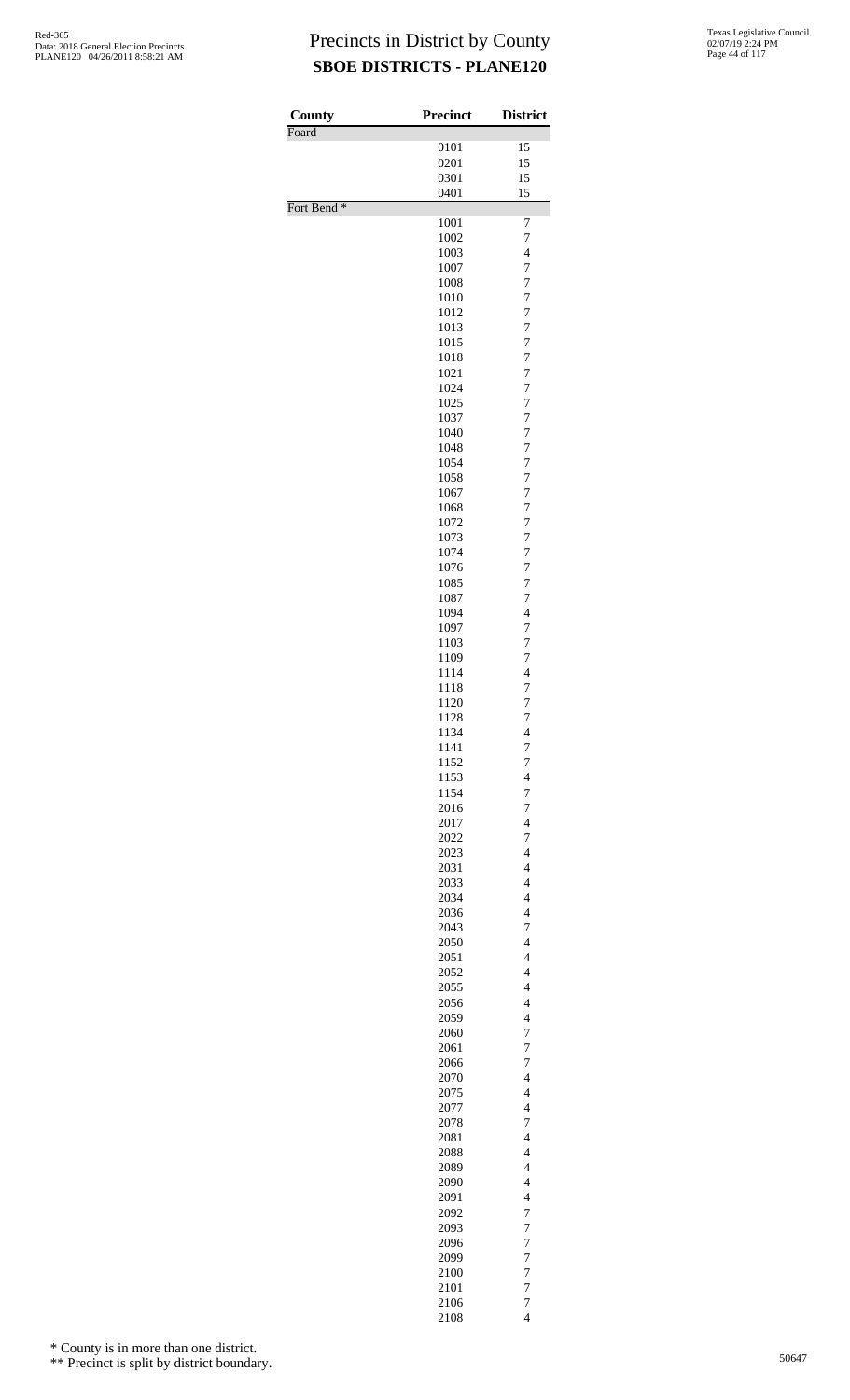| County                 | Precinct     | <b>District</b>                            |
|------------------------|--------------|--------------------------------------------|
| Fort Bend <sup>*</sup> | 2112         | $\overline{\mathcal{L}}$                   |
|                        | 2115         | $\overline{4}$                             |
|                        | 2116         | $\overline{4}$                             |
|                        | 2123         | $\overline{4}$<br>$\overline{\mathcal{L}}$ |
|                        | 2136<br>2137 | 7                                          |
|                        | 2138         | $\overline{4}$                             |
|                        | 2139         | 7                                          |
|                        | 2151<br>2157 | $\overline{7}$<br>$\boldsymbol{7}$         |
|                        | 3004         | $\overline{7}$                             |
|                        | 3005         | $\overline{7}$                             |
|                        | 3006         | $\overline{7}$                             |
|                        | 3009<br>3014 | $\overline{7}$<br>$\overline{7}$           |
|                        | 3019         | $\overline{7}$                             |
|                        | 3032         | $\boldsymbol{7}$                           |
|                        | 3038<br>3041 | $\overline{7}$<br>$\overline{7}$           |
|                        | 3053         | $\boldsymbol{7}$                           |
|                        | 3057         | $\overline{7}$                             |
|                        | 3063         | $\overline{7}$                             |
|                        | 3069<br>3083 | $\overline{7}$<br>$\overline{7}$           |
|                        | 3095         | $\overline{7}$                             |
|                        | 3098         | $\overline{7}$                             |
|                        | 3104         | $\boldsymbol{7}$                           |
|                        | 3113<br>3122 | 7<br>$\overline{7}$                        |
|                        | 3130         | $\boldsymbol{7}$                           |
|                        | 3132         | $\overline{7}$                             |
|                        | 3133<br>3142 | 7<br>7                                     |
|                        | 3143         | $\overline{7}$                             |
|                        | 3144         | 7                                          |
|                        | 3145         | $\overline{7}$                             |
|                        | 3146<br>3148 | 7<br>$\overline{7}$                        |
|                        | 3149         | $\overline{7}$                             |
|                        | 3150         | 7                                          |
|                        | 3156<br>3159 | $\overline{7}$<br>7                        |
|                        | 3160         | 7                                          |
|                        | 4011         | $\overline{7}$                             |
|                        | 4020         | 7                                          |
|                        | 4026<br>4027 | $\overline{7}$<br>7                        |
|                        | 4028         | 7                                          |
|                        | 4029         | $\overline{7}$                             |
|                        | 4030<br>4035 | $\overline{7}$<br>$\overline{7}$           |
|                        | 4039         | 7                                          |
|                        | 4042         | 7                                          |
|                        | 4044         | $\overline{7}$                             |
|                        | 4045<br>4046 | $\overline{7}$<br>$\overline{7}$           |
|                        | 4047         | 7                                          |
|                        | 4049         | 7                                          |
|                        | 4062         | $\overline{7}$                             |
|                        | 4064<br>4065 | $\overline{7}$<br>$\overline{7}$           |
|                        | 4071         | 7                                          |
|                        | 4079         | 7                                          |
|                        | 4080<br>4082 | $\overline{7}$<br>$\overline{7}$           |
|                        | 4084         | $\overline{7}$                             |
|                        | 4086         | 7                                          |
|                        | 4102         | 7                                          |
|                        | 4105<br>4107 | $\overline{7}$<br>$\overline{7}$           |
|                        | 4110         | $\overline{7}$                             |
|                        | 4111         | 7                                          |
|                        | 4117         | 7                                          |
|                        | 4119<br>4121 | $\overline{7}$<br>$\overline{7}$           |
|                        | 4124         | $\overline{7}$                             |
|                        | 4125         | $\overline{7}$                             |
|                        | 4126<br>4127 | $\overline{7}$<br>$\overline{7}$           |

\* County is in more than one district.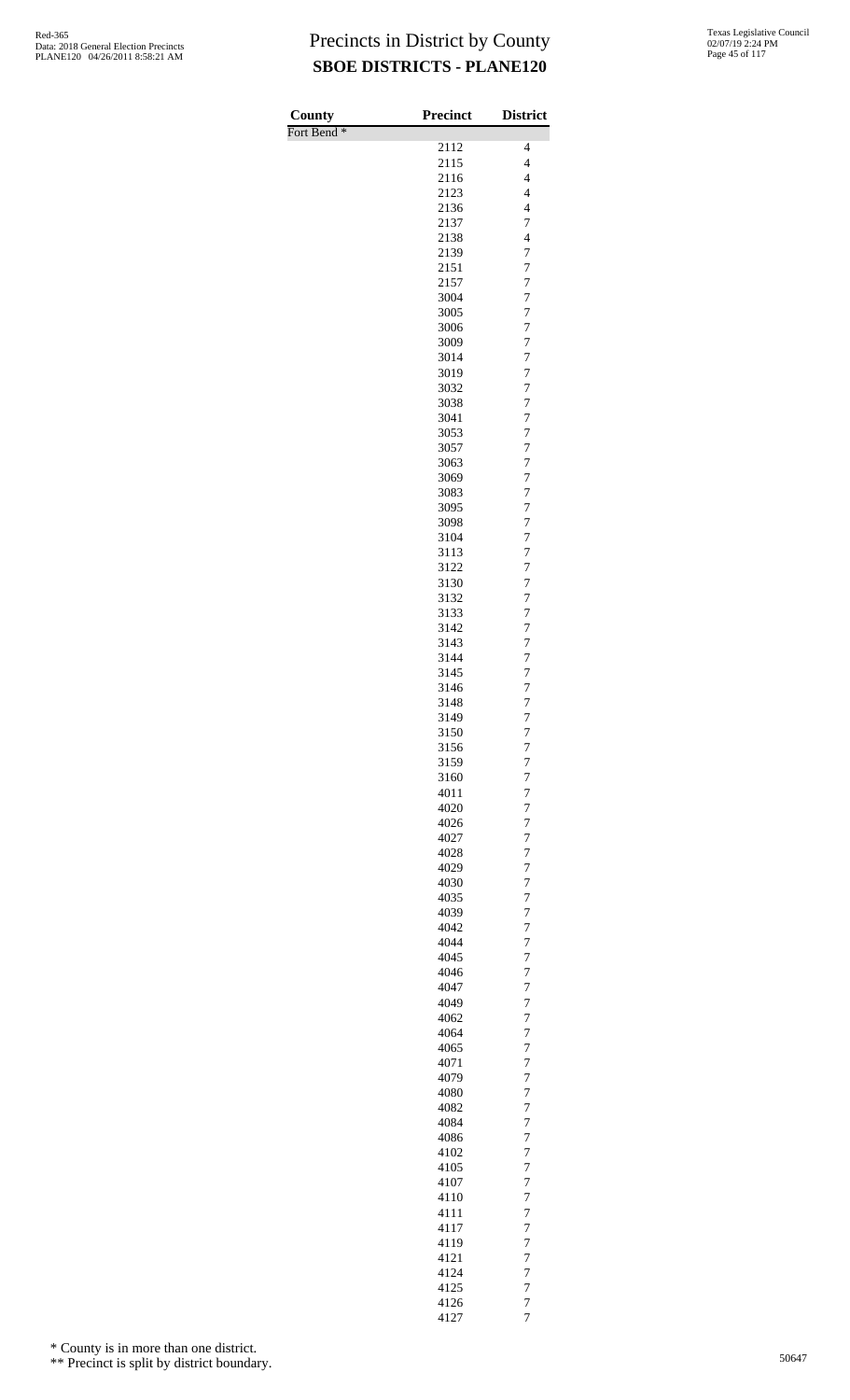| County                 | <b>Precinct</b> | <b>District</b>                  |
|------------------------|-----------------|----------------------------------|
| Fort Bend <sup>*</sup> |                 |                                  |
|                        | 4129<br>4131    | 7<br>$\overline{7}$              |
|                        | 4135            | $\overline{7}$                   |
|                        | 4140            | 7                                |
|                        | 4147            | $\overline{7}$                   |
|                        | 4155            | $\overline{7}$                   |
|                        | 4158            | $\overline{7}$                   |
| Franklin               |                 |                                  |
|                        | 0101            | 9                                |
|                        | 0102            | 9                                |
|                        | 0201            | 9                                |
|                        | 0202            | 9                                |
|                        | 0301            | 9                                |
|                        | 0302            | 9                                |
|                        | 0401<br>0402    | 9<br>9                           |
| Freestone              |                 |                                  |
|                        | 0001            | 10                               |
|                        | 0002            | 10                               |
|                        | 0003            | 10                               |
|                        | 0004            | 10                               |
|                        | 0005            | 10                               |
|                        | 0006            | 10                               |
|                        | 0007            | 10                               |
|                        | 0008            | 10                               |
|                        | 0009            | 10                               |
|                        | 0010            | 10                               |
|                        | 0011            | 10                               |
|                        | 0012            | 10                               |
|                        | 0013            | 10                               |
|                        | 0014<br>0015    | 10<br>10                         |
| Frio                   |                 |                                  |
|                        | 0001            | 1                                |
|                        | 0002            | $\mathbf{1}$                     |
|                        | 0003            | $\mathbf{1}$                     |
|                        | 0004            | $\mathbf{1}$                     |
|                        | 0005            | $\mathbf{1}$                     |
|                        | 0006            | $\mathbf{1}$                     |
|                        | 0008            | $\mathbf{1}$                     |
|                        | 0009<br>0010    | $\mathbf{1}$<br>$\mathbf{1}$     |
| Gaines                 |                 |                                  |
|                        | 0002            | 15                               |
|                        | 0003            | 15                               |
|                        | 0004            | 15                               |
|                        | 0005            | 15                               |
|                        | 0006            | 15                               |
|                        | 0007            | 15                               |
|                        | 0008            | 15                               |
| Galveston              | 0009            | 15                               |
|                        | 0103            | 7                                |
|                        | 0104            | $\overline{7}$                   |
|                        | 0105            | $\overline{7}$                   |
|                        | 0142            | $\overline{7}$                   |
|                        | 0144            | $\overline{7}$                   |
|                        | 0146            | $\overline{7}$                   |
|                        | 0148            | $\overline{7}$                   |
|                        | 0150            | $\overline{7}$                   |
|                        | 0151            | $\overline{7}$                   |
|                        | 0152<br>0159    | $\overline{7}$<br>7              |
|                        | 0165            | $\overline{7}$                   |
|                        | 0166            | $\overline{7}$                   |
|                        | 0167            | $\overline{7}$                   |
|                        | 0168            | $\overline{7}$                   |
|                        | 0169            | $\overline{7}$                   |
|                        | 0170            | $\overline{7}$                   |
|                        | 0172            | $\overline{7}$                   |
|                        | 0192            | $\overline{7}$                   |
|                        | 0193            | $\overline{7}$                   |
|                        | 0197            | 7                                |
|                        | 0218            | $\overline{7}$                   |
|                        | 0219            | $\overline{7}$                   |
|                        | 0220            | $\overline{7}$                   |
|                        | 0221<br>0223    | $\overline{7}$<br>$\overline{7}$ |
|                        | 0224            | $\overline{7}$                   |

\* County is in more than one district.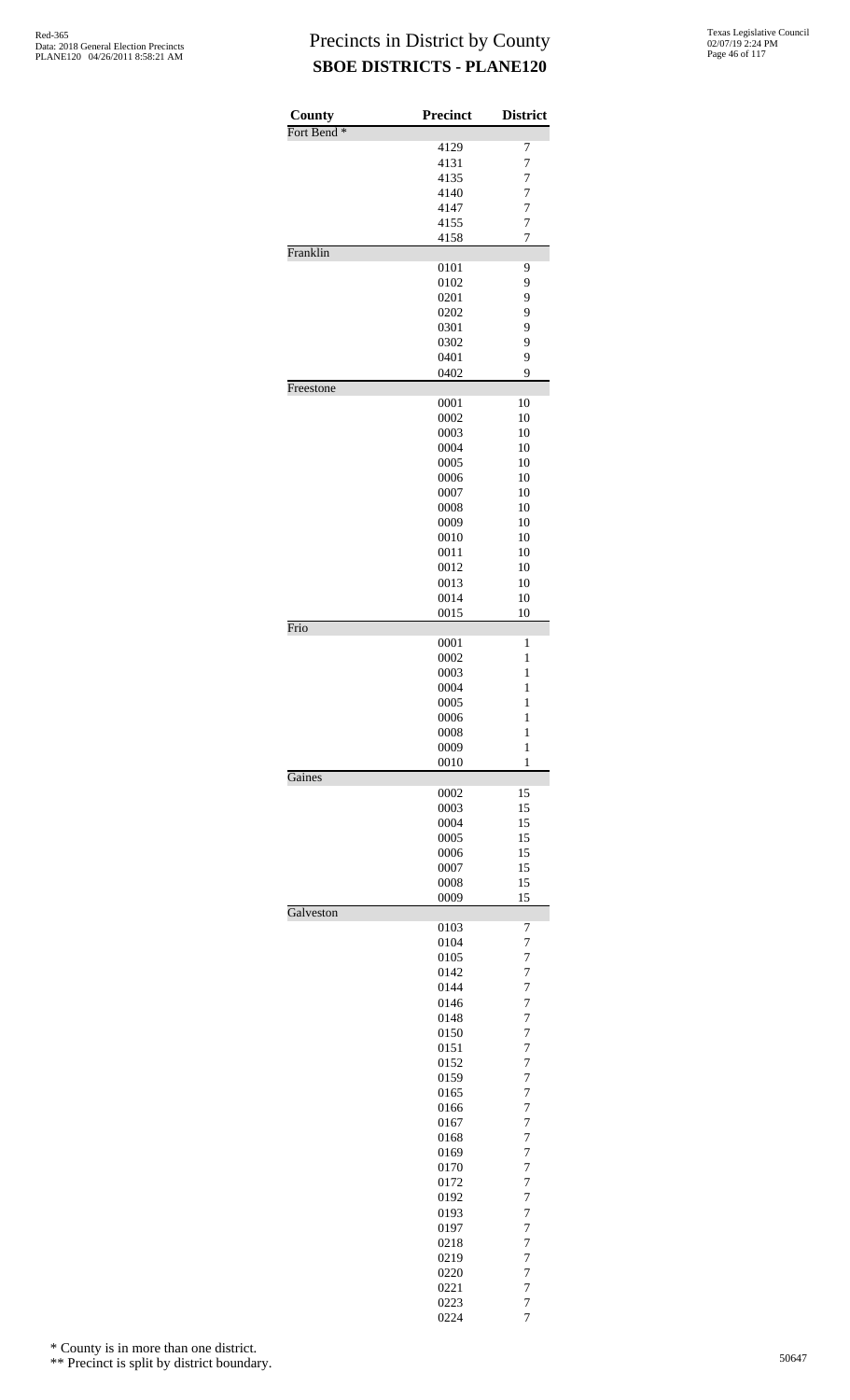| County    | <b>Precinct</b> | <b>District</b>     |
|-----------|-----------------|---------------------|
| Galveston |                 |                     |
|           | 0225            | 7                   |
|           | 0226<br>0227    | $\overline{7}$<br>7 |
|           | 0228            | $\overline{7}$      |
|           | 0232            | 7                   |
|           | 0258            | 7                   |
|           | 0263            | $\overline{7}$      |
|           | 0274            | 7                   |
|           | 0275<br>0276    | $\overline{7}$<br>7 |
|           | 0277            | 7                   |
|           | 0278            | $\overline{7}$      |
|           | 0279            | 7                   |
|           | 0280            | $\overline{7}$      |
|           | 0281<br>0283    | 7<br>7              |
|           | 0301            | $\overline{7}$      |
|           | 0306            | 7                   |
|           | 0309            | $\overline{7}$      |
|           | 0311            | 7                   |
|           | 0312            | 7<br>$\overline{7}$ |
|           | 0314<br>0315    | 7                   |
|           | 0316            | $\overline{7}$      |
|           | 0330            | 7                   |
|           | 0331            | 7                   |
|           | 0334            | $\overline{7}$      |
|           | 0336<br>0338    | 7<br>$\overline{7}$ |
|           | 0340            | 7                   |
|           | 0341            | 7                   |
|           | 0343            | $\overline{7}$      |
|           | 0345<br>0347    | 7<br>$\overline{7}$ |
|           | 0389            | 7                   |
|           | 0391            | 7                   |
|           | 0394            | $\overline{7}$      |
|           | 0398            | 7<br>$\overline{7}$ |
|           | 0399<br>0401    | 7                   |
|           | 0439            | $\overline{7}$      |
|           | 0453            | $\overline{7}$      |
|           | 0454            | 7                   |
|           | 0455<br>0456    | $\overline{7}$<br>7 |
|           | 0457            | 7                   |
|           | 0460            | 7                   |
|           | 0461            | 7                   |
|           | 0462            | $\overline{7}$      |
|           | 0464<br>0471    | 7<br>7              |
|           | 0482            | 7                   |
|           | 0487            | 7                   |
|           | 0488            | $\overline{7}$      |
|           | 0490<br>1051    | 7<br>7              |
|           | 1651            | 7                   |
|           | 2321            | 7                   |
|           | 2322            | $\overline{7}$      |
|           | 2323<br>2801    | 7<br>7              |
|           | 3061            | 7                   |
|           | 3301            | 7                   |
|           | 3311            | $\overline{7}$      |
| Garza     | 4391            | 7                   |
|           | 0001            | 15                  |
|           | 0002            | 15                  |
|           | 0003            | 15                  |
|           | 0004<br>0005    | 15<br>15            |
|           | 0006            | 15                  |
| Gillespie |                 |                     |
|           | 0001            | 5                   |
|           | 0002<br>0003    | 5<br>5              |
|           | 0004            | 5                   |
|           | 0005            | 5                   |
|           | 0006            | 5                   |

\* County is in more than one district.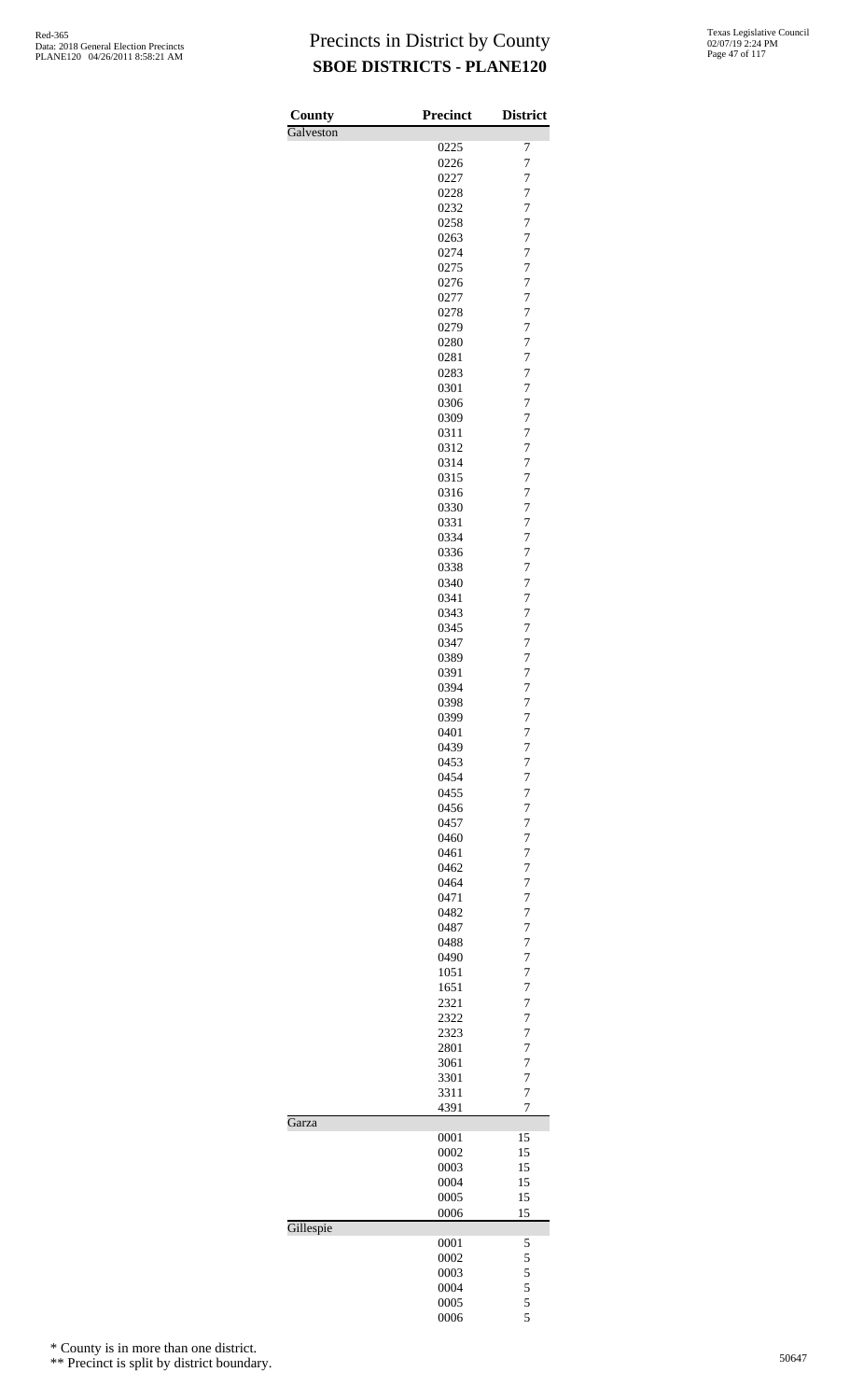| County    | <b>Precinct</b> | <b>District</b>                  |
|-----------|-----------------|----------------------------------|
| Gillespie | 0007            | 5                                |
|           | 0008            | 5                                |
|           | 0009            | 5                                |
|           | 0010            | 5                                |
|           | 0012            | 5                                |
|           | 0013            | 5                                |
|           | 0015            | 5                                |
| Glasscock |                 |                                  |
|           | 0001            | $\mathbf{1}$                     |
|           | 0002            | $\mathbf{1}$                     |
|           | 0003<br>0004    | $\mathbf{1}$<br>$\mathbf{1}$     |
| Goliad    |                 |                                  |
|           | 0011            | $\overline{\mathbf{c}}$          |
|           | 0012            | $\overline{c}$                   |
|           | 0021            | $\overline{\mathbf{c}}$          |
|           | 0022            | $\overline{c}$                   |
|           | 0031            | $\frac{2}{2}$                    |
|           | 0032            |                                  |
|           | 0041            | $\overline{c}$                   |
|           | 0042            | $\overline{c}$<br>$\overline{c}$ |
| Gonzales  | 0043            |                                  |
|           | 0001            | 3                                |
|           | 0002            | 3                                |
|           | 0003            | 3                                |
|           | 0005            | 3                                |
|           | 0007            | 3                                |
|           | 0008            | 3                                |
|           | 0009            | 3                                |
|           | 0010            | 3                                |
|           | 0011            | 3                                |
|           | 0012            | 3                                |
|           | 0013<br>0014    | 3<br>3                           |
|           | 0015            | 3                                |
|           | 04/6            | 3                                |
| Gray      |                 |                                  |
|           | 0001            | 15                               |
|           | 0002            | 15                               |
|           | 0003            | 15                               |
|           | 0004            | 15                               |
|           | 0005            | 15                               |
|           | 0006<br>0007    | 15<br>15                         |
| Grayson   |                 |                                  |
|           | 0101            | 9                                |
|           | 0102            | 9                                |
|           | 0103            | 9                                |
|           | 0104            | 9                                |
|           | 0105            | 9                                |
|           | 0106            | 9                                |
|           | 0107            | 9                                |
|           | 0108<br>0201    | 9<br>9                           |
|           | 0202            | 9                                |
|           | 0203            | 9                                |
|           | 0204            | 9                                |
|           | 0205            | 9                                |
|           | 0206            | 9                                |
|           | 0207            | 9                                |
|           | 0208            | 9                                |
|           | 0209            | 9                                |
|           | 0210            | 9                                |
|           | 0301            | 9                                |
|           | 0302<br>0303    | 9<br>9                           |
|           | 0304            | 9                                |
|           | 0305            | 9                                |
|           | 0306            | 9                                |
|           | 0307            | 9                                |
|           | 0308            | 9                                |
|           | 0309            | 9                                |
|           | 0401            | 9                                |
|           | 0402            | 9                                |
|           | 0403            | 9                                |
|           | 0404            | 9                                |
|           | 0405            | 9                                |

9

\* County is in more than one district.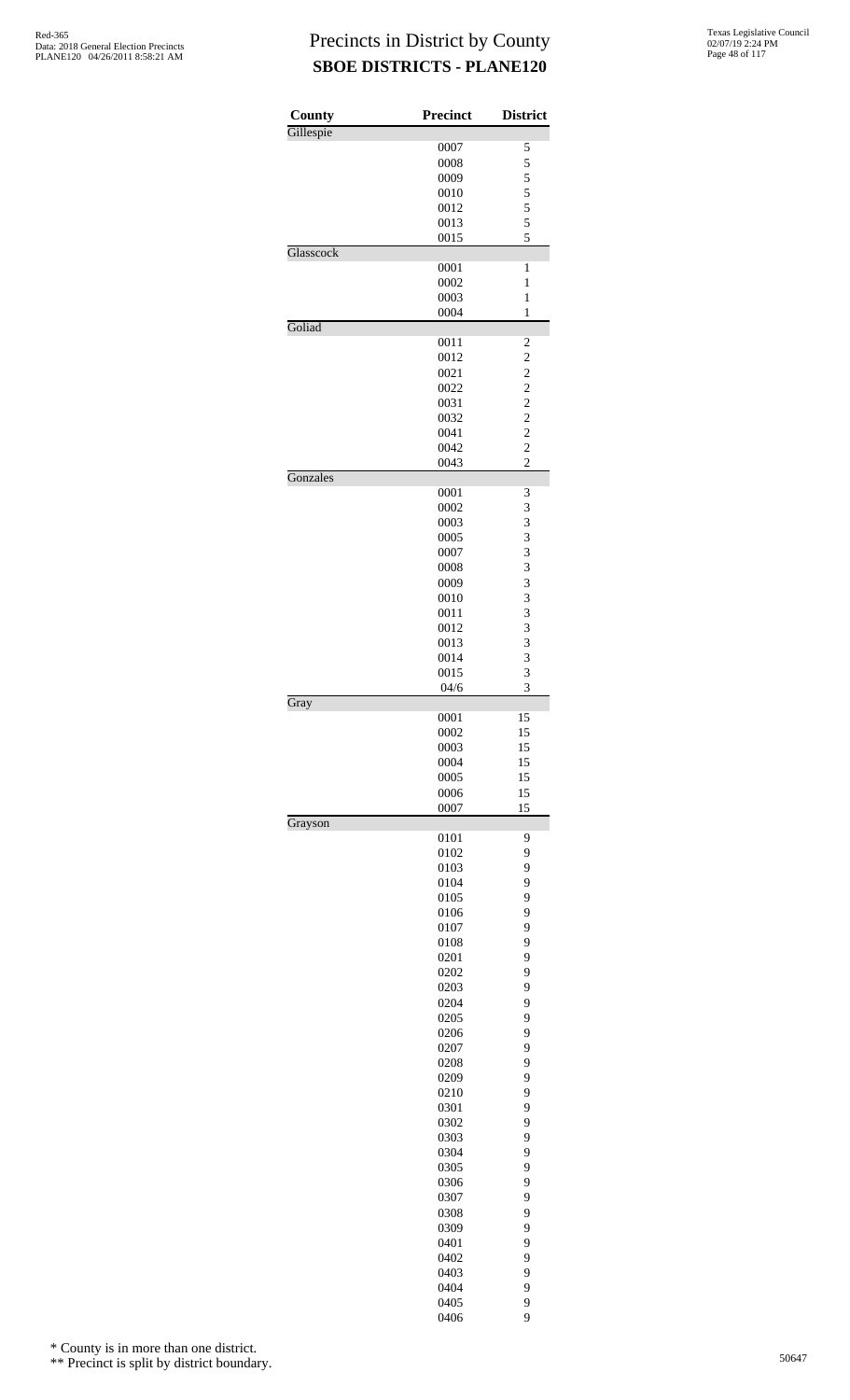| County    | <b>Precinct</b> | <b>District</b> |
|-----------|-----------------|-----------------|
| Grayson   |                 |                 |
|           | 0407            | 9               |
|           | 0408            | 9               |
| Gregg     | 0409            | 9               |
|           | 0001            | 9               |
|           | 0002            | 9               |
|           | 0003            | 9               |
|           | 0004            | 9               |
|           | 0005<br>0006    | 9<br>9          |
|           | 0007            | 9               |
|           | 0008            | 9               |
|           | 0009            | 9               |
|           | 0010            | 9               |
|           | 0011            | 9               |
|           | 0012            | 9               |
|           | 0013            | 9               |
|           | 0014            | 9<br>9          |
|           | 0015<br>0016    | 9               |
|           | 0017            | 9               |
|           | 0018            | 9               |
|           | 0019            | 9               |
|           | 0020            | 9               |
|           | 0021            | 9               |
| Grimes    |                 |                 |
|           | 0001<br>0002    | 8<br>8          |
|           | 0003            | 8               |
|           | 0004            | 8               |
|           | 0005            | 8               |
|           | 0006            | 8               |
|           | 0007            | 8               |
|           | 0008            | 8               |
|           | 0009            | 8               |
|           | 0010<br>0011    | 8<br>8          |
|           | 0012            | 8               |
|           | 0014            | 8               |
|           | 0015            | 8               |
| Guadalupe |                 |                 |
|           | 0101<br>0102    | 5               |
|           | 0103            | 5<br>5          |
|           | 0104            | 5               |
|           | 0105            | 5               |
|           | 0106            | 5               |
|           | 0107            | $\frac{5}{5}$   |
|           | 0108            |                 |
|           | 0109            | 5               |
|           | 0110            | 5<br>5          |
|           | 0111<br>0112    | 5               |
|           | 0113            | 5               |
|           | 0114            | 5               |
|           | 0115            | 5               |
|           | 0116            | 5               |
|           | 0117            | 5               |
|           | 0118            | 5               |
|           | 0119            | 5               |
|           | 0120<br>0121    | 5<br>5          |
|           | 0122            | 5               |
|           | 0123            | 5               |
|           | 0124            | 5               |
|           | 0125            | 5               |
|           | 0126            | 5               |
|           | 0127            | 5               |
|           | 0201            | 5               |
|           | 0202            | 5               |
|           | 0203<br>0204    | 5<br>5          |
|           | 0205            |                 |
|           | 0206            | $\frac{5}{5}$   |
|           | 0207            | 5               |
|           | 0208            | 5               |
|           | 0209            | 5               |
|           | 0210            | 5               |

5

\* County is in more than one district.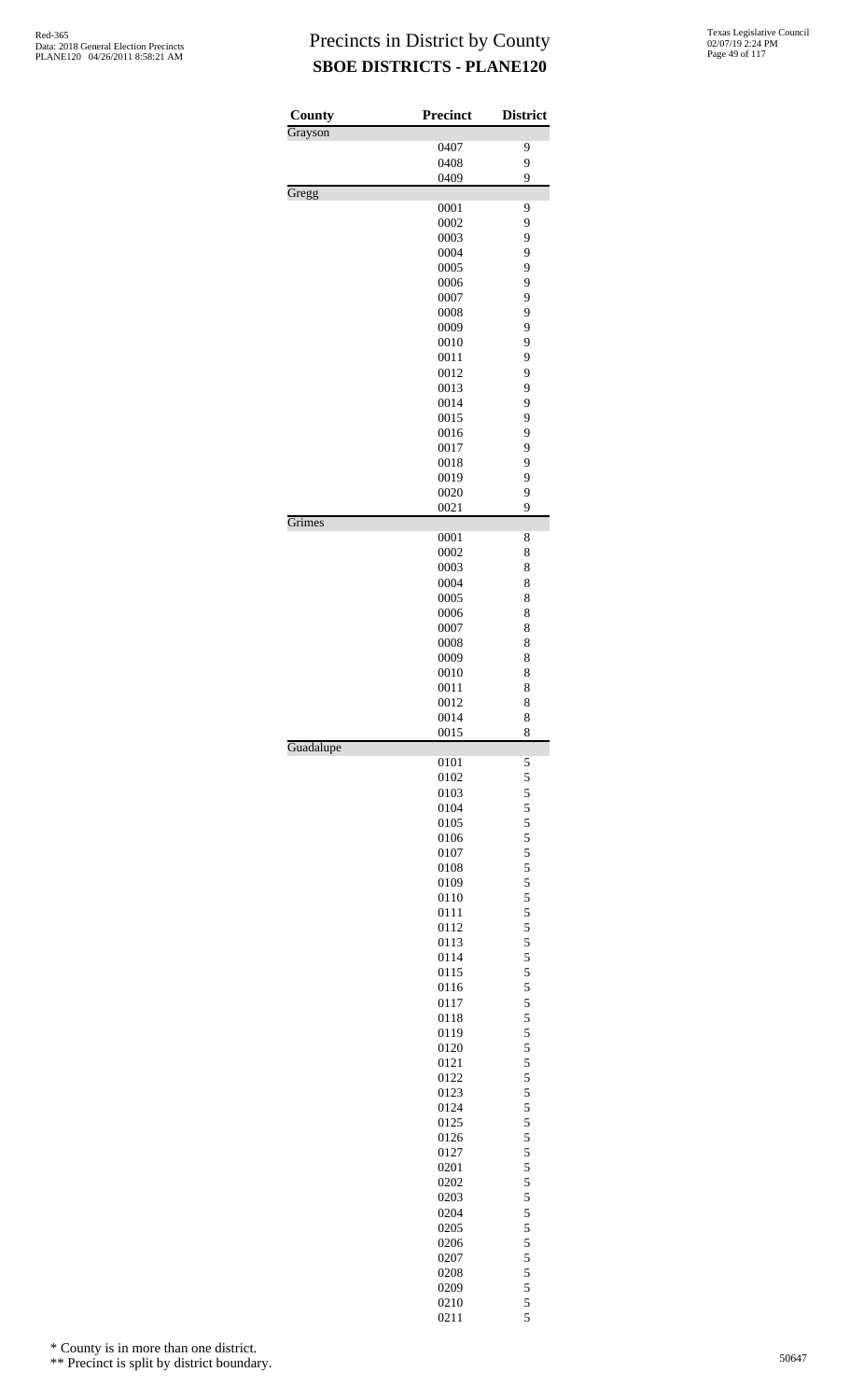| County    | <b>Precinct</b> | <b>District</b> |
|-----------|-----------------|-----------------|
| Guadalupe |                 |                 |
|           | 0212            | 5               |
|           | 0213<br>0214    | 5<br>5          |
|           | 0215            | 5               |
|           | 0216            | 5               |
|           | 0217            | 5               |
|           | 0218            | 5               |
|           | 0219            | 5               |
|           | 0220            | 5               |
|           | 0221            | 5               |
|           | 0222            | 5               |
|           | 0223            | 5               |
|           | 0224<br>0225    | 5<br>5          |
|           | 0226            | 5               |
|           | 0301            | 5               |
|           | 0302            | 5               |
|           | 0303            | 5               |
|           | 0304            | 5               |
|           | 0305            | 5               |
|           | 0306            | 5               |
|           | 0307            | 5               |
|           | 0308            | 5               |
|           | 0401<br>0402    | 5<br>5          |
|           | 0403            | 5               |
|           | 0404            | 5               |
|           | 0405            | 5               |
|           | 0406            | 5               |
|           | 0407            | 5               |
|           | 0408            | 5               |
|           | 0409            | 5               |
|           | 0410            | 5               |
| Hale      | 0411            | 5               |
|           | 0101            | 15              |
|           | 0102            | 15              |
|           | 0103            | 15              |
|           | 0104            | 15              |
|           | 0105            | 15              |
|           | 0110<br>0111    | 15<br>15        |
|           | 0112            | 15              |
|           | 0202            | 15              |
|           | 0203            | 15              |
|           | 0204            | 15              |
|           | 0205            | 15              |
|           | 0206            | 15              |
|           | 0213            | 15              |
|           | 0214            | 15              |
|           | 0215            | 15              |
|           | 0304<br>0305    | 15<br>15        |
|           | 0306            | 15              |
|           | 0307            | 15              |
|           | 0308            | 15              |
|           | 0316            | 15              |
|           | 0317            | 15              |
|           | 0318            | 15              |
|           | 0406            | 15              |
|           | 0407            | 15              |
|           | 0408            | 15              |
|           | 0409            | 15              |
|           | 0419<br>0420    | 15<br>15        |
| Hall      |                 |                 |
|           | 0101            | 15              |
|           | 0201            | 15              |
|           | 0202            | 15              |
|           | 0301            | 15              |
|           | 0302<br>0401    | 15<br>15        |
|           | 0402            | 15              |
| Hamilton  |                 |                 |
|           | 0001<br>0004    | 14<br>14        |
|           | 0005            | 14              |
|           | 0007            | 14              |
|           | 0009            | 14              |

\* County is in more than one district.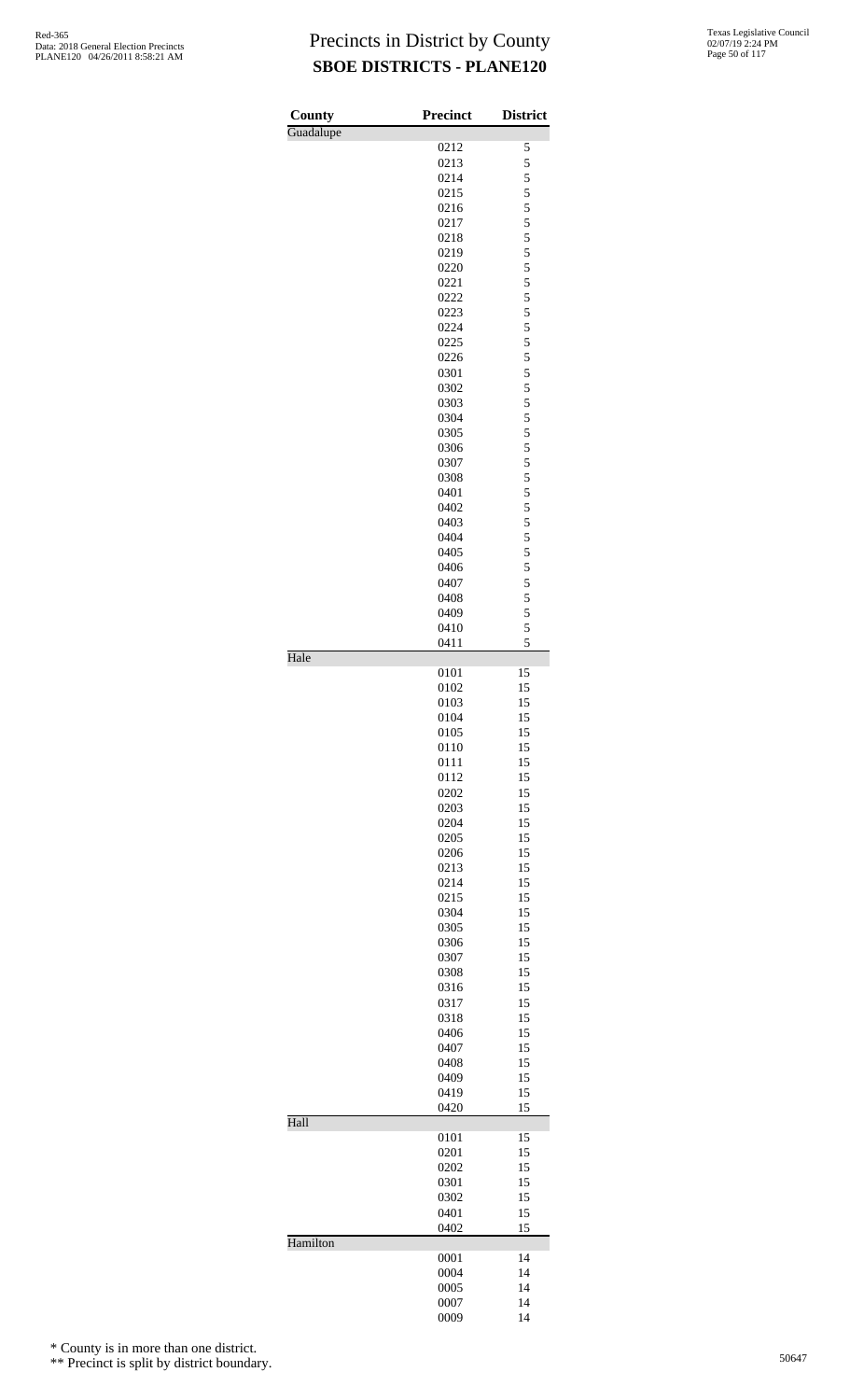| <b>County</b>       | <b>Precinct</b> | <b>District</b>                  |
|---------------------|-----------------|----------------------------------|
| Hamilton            |                 |                                  |
|                     | 0012            | 14                               |
|                     | 0014            | 14                               |
|                     | 0015            | 14                               |
|                     | 0017            | 14                               |
|                     | 0022            | 14                               |
| Hansford            | 0023            | 14                               |
|                     | 0001            |                                  |
|                     | 0002            | 15<br>15                         |
|                     | 0003            | 15                               |
|                     | 0004            | 15                               |
|                     | 0005            | 15                               |
|                     | 0006            | 15                               |
|                     | 0007            | 15                               |
|                     | 0009            | 15                               |
| Hardeman            |                 |                                  |
|                     | 0001            | 15                               |
|                     | 0002            | 15                               |
|                     | 0003            | 15                               |
|                     | 0004            | 15                               |
| Hardin              | 0001            | 7                                |
|                     | 0002            | 7                                |
|                     | 0003            | 7                                |
|                     | 0004            | $\overline{7}$                   |
|                     | 0005            | $\overline{7}$                   |
|                     | 0006            | $\overline{7}$                   |
|                     | 0007            | 7                                |
|                     | 0008            | 7                                |
|                     | 0009            | $\overline{7}$                   |
|                     | 0010            | $\overline{7}$                   |
|                     | 0011            | 7                                |
|                     | 0012            | 7                                |
|                     | 0013            | 7                                |
|                     | 0014            | $\overline{7}$                   |
|                     | 0015            | 7                                |
|                     | 0016            | $\overline{7}$                   |
|                     | 0017            | $\overline{7}$                   |
|                     | 0018            | 7                                |
|                     | 0019            | $\overline{7}$                   |
| Harris <sup>*</sup> |                 |                                  |
|                     | 0001<br>0002    | 6                                |
|                     | 0003            | 6<br>6                           |
|                     | 0004            | 6                                |
|                     | 0005            | 6                                |
|                     | 0006            | 8                                |
|                     | 0007            | $\overline{4}$                   |
|                     | 0008            | 6                                |
|                     | 0009            | $\overline{4}$                   |
|                     | 0010            | $\overline{4}$                   |
|                     | 0011            | $\overline{4}$                   |
|                     | 0012            | 8                                |
|                     | 0013            | 8                                |
|                     | 0014            | 6                                |
|                     | 0015            | 6                                |
|                     | 0016            | $\overline{4}$                   |
|                     | 0017            | $\overline{4}$                   |
|                     | 0018            | 6                                |
|                     | 0019            | $\overline{4}$                   |
|                     | 0020            | $\overline{4}$                   |
|                     | 0021            | $\overline{4}$                   |
|                     | 0022<br>0023    | $\overline{4}$<br>$\overline{4}$ |
|                     | 0024            | $\overline{4}$                   |
|                     | 0025            | $\overline{4}$                   |
|                     | 0026            | $\overline{4}$                   |
|                     | 0027            | $\overline{4}$                   |
|                     | 0028            | 8                                |
|                     | 0029            | $\overline{4}$                   |
|                     | 0030            | $\overline{4}$                   |
|                     | 0031            | $\overline{4}$                   |
|                     | 0032            | 6                                |
|                     | 0033            | 6                                |
|                     | 0034            | 6                                |
|                     | 0035            | $\overline{4}$                   |
|                     | 0036            | $\overline{4}$                   |
|                     | 0037            | 6                                |
|                     | 0038            | 6                                |

\* County is in more than one district.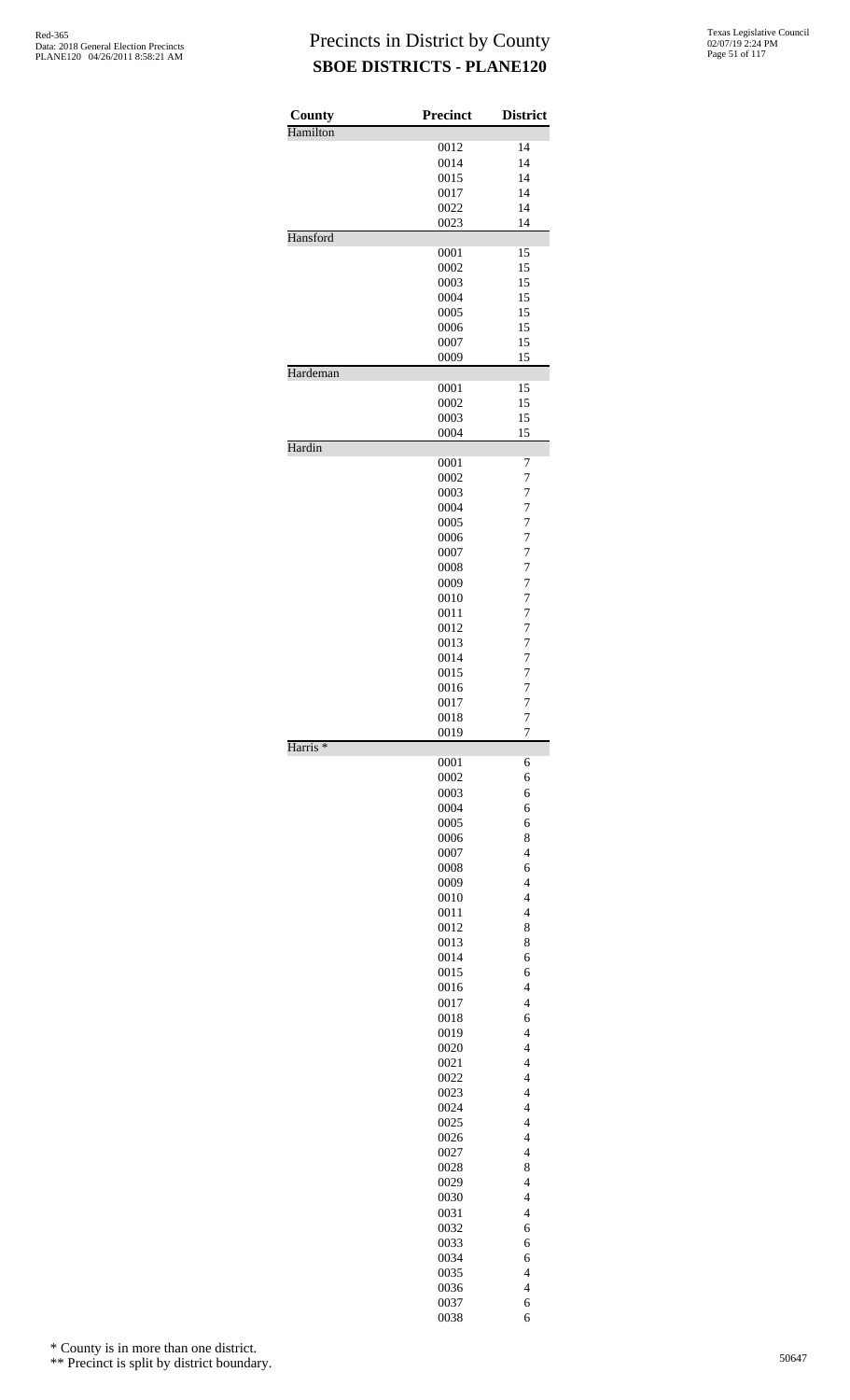| County<br>Harris <sup>*</sup> | <b>Precinct</b> | <b>District</b>                                      |
|-------------------------------|-----------------|------------------------------------------------------|
|                               | 0039            | 6                                                    |
|                               | 0040            | 6                                                    |
|                               | 0041            | 8                                                    |
|                               | 0042            | $\overline{4}$                                       |
|                               | 0043            | 6                                                    |
|                               | 0044<br>0045    | 6<br>$\overline{4}$                                  |
|                               | 0046            | 6                                                    |
|                               | 0047            | $\overline{4}$                                       |
|                               | 0048            | $\overline{4}$                                       |
|                               | 0049            | 8                                                    |
|                               | 0050            | 6                                                    |
|                               | 0051<br>0052    | 8<br>6                                               |
|                               | 0053            | 6                                                    |
|                               | 0054            | 6                                                    |
|                               | 0055            | 6                                                    |
|                               | 0056            | 6                                                    |
|                               | 0057<br>0058    | 6<br>6                                               |
|                               | 0059            | 6                                                    |
|                               | 0060            | 6                                                    |
|                               | 0061            | $\overline{4}$                                       |
|                               | 0062            | $\overline{4}$                                       |
|                               | 0063            | 8                                                    |
|                               | 0064<br>0065    | $\overline{4}$<br>$\overline{4}$                     |
|                               | 0066            | $\overline{4}$                                       |
|                               | 0067            | $\overline{\mathcal{L}}$                             |
|                               | 0068            | $\overline{\mathcal{L}}$                             |
|                               | 0069            | $\overline{4}$                                       |
|                               | 0070            | 6                                                    |
|                               | 0071<br>0072    | 6<br>$\overline{4}$                                  |
|                               | 0073            | $\overline{4}$                                       |
|                               | 0074            | 6                                                    |
|                               | 0075            | 6                                                    |
|                               | 0076            | 8                                                    |
|                               | 0077            | $\overline{\mathcal{L}}$                             |
|                               | 0078<br>0079    | 4<br>$\overline{4}$                                  |
|                               | 0080            | $\overline{\mathcal{L}}$                             |
|                               | 0081            | $\overline{\mathcal{L}}$                             |
|                               | 0082            | 6                                                    |
|                               | 0083            | $\overline{4}$                                       |
|                               | 0084            | 8                                                    |
|                               | 0085<br>0086    | $\overline{\mathcal{L}}$<br>6                        |
|                               | 0087            | 6                                                    |
|                               | 0088            | 8                                                    |
|                               | 0089            | 6                                                    |
|                               | 0090            | 8                                                    |
|                               | 0091            | 8                                                    |
|                               | 0092<br>0093    | 8<br>$\overline{4}$                                  |
|                               | 0094            | $\overline{\mathcal{L}}$                             |
|                               | 0095            | 6                                                    |
|                               | 0096            | $\overline{\mathcal{L}}$                             |
|                               | 0097            | 8                                                    |
|                               | 0098            | 8                                                    |
|                               | 0099<br>0100    | 8<br>8                                               |
|                               | 0101            | $\overline{\mathcal{L}}$                             |
|                               | 0102            | 8                                                    |
|                               | 0103            | 8                                                    |
|                               | 0104            | $\overline{4}$                                       |
|                               | 0105            | $\overline{\mathcal{L}}$                             |
|                               | 0106<br>0107    | $\overline{\mathcal{L}}$<br>$\overline{\mathcal{L}}$ |
|                               | 0108            | 8                                                    |
|                               | 0109            | $\overline{\mathcal{L}}$                             |
|                               | 0110            | 8                                                    |
|                               | 0111            | 6                                                    |
|                               | 0112            | 6                                                    |
|                               | 0113            | 6                                                    |
|                               | 0114<br>0115    | 6<br>$\overline{\mathcal{L}}$                        |
|                               | 0116            | 6                                                    |
|                               | 0117            | 6                                                    |

\* County is in more than one district.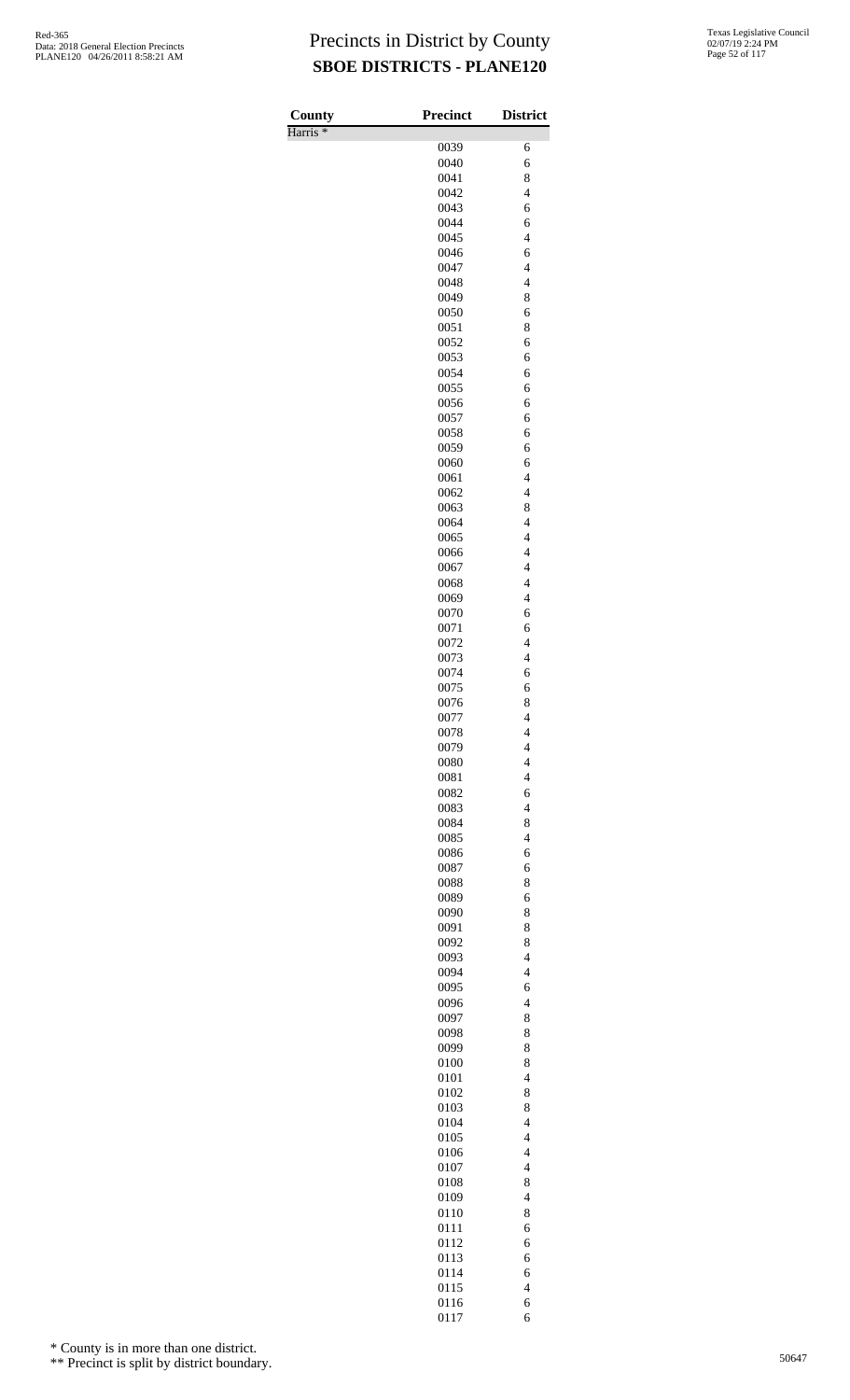Harris \*

| County<br>Harris <sup>*</sup> | <b>Precinct</b> | <b>District</b>                                      |
|-------------------------------|-----------------|------------------------------------------------------|
|                               | 0118            | 4                                                    |
|                               | 0119            | 8                                                    |
|                               | 0120            | 6                                                    |
|                               | 0121            | 8                                                    |
|                               | 0122<br>0123    | $\overline{\mathcal{L}}$<br>6                        |
|                               | 0124            | 6                                                    |
|                               | 0125            | 6                                                    |
|                               | 0126            | 6                                                    |
|                               | 0127            | 6                                                    |
|                               | 0128            | 6                                                    |
|                               | 0129            | 6                                                    |
|                               | 0130<br>0131    | 6<br>$\overline{\mathcal{L}}$                        |
|                               | 0132            | $\overline{\mathbf{4}}$                              |
|                               | 0133            | 6                                                    |
|                               | 0134            | $\overline{\mathcal{L}}$                             |
|                               | 0135            | 6                                                    |
|                               | 0136            | $\overline{\mathcal{L}}$<br>6                        |
|                               | 0137<br>0138    | $\overline{4}$                                       |
|                               | 0139            | 6                                                    |
|                               | 0140            | $\overline{\mathcal{L}}$                             |
|                               | 0141            | 8                                                    |
|                               | 0142            | $\overline{\mathbf{4}}$                              |
|                               | 0143            | 8                                                    |
|                               | 0144<br>0145    | $\overline{4}$<br>$\overline{4}$                     |
|                               | 0146            | $\overline{\mathcal{L}}$                             |
|                               | 0147            | $\overline{\mathcal{L}}$                             |
|                               | 0148            | 6                                                    |
|                               | 0149            | 8                                                    |
|                               | 0150            | $\overline{\mathcal{L}}$                             |
|                               | 0151<br>0152    | $\overline{\mathcal{L}}$<br>$\overline{\mathbf{4}}$  |
|                               | 0153            | $\overline{\mathbf{4}}$                              |
|                               | 0154            | $\overline{4}$                                       |
|                               | 0155            | 6                                                    |
|                               | 0156            | $\overline{4}$                                       |
|                               | 0157            | 4                                                    |
|                               | 0158<br>0159    | $\overline{\mathcal{L}}$<br>$\overline{\mathcal{L}}$ |
|                               | 0160            | $\overline{\mathcal{L}}$                             |
|                               | 0161            | $\overline{\mathcal{L}}$                             |
|                               | 0162            | $\overline{\mathcal{L}}$                             |
|                               | 0163            | $\overline{\mathcal{L}}$                             |
|                               | 0164            | $\overline{\mathcal{L}}$                             |
|                               | 0165<br>0166    | 6<br>6                                               |
|                               | 0167            | $\overline{\mathcal{L}}$                             |
|                               | 0168            | $\overline{\mathcal{L}}$                             |
|                               | 0169            | $\overline{\mathcal{L}}$                             |
|                               | 0170            | 8                                                    |
|                               | 0171            | $\overline{\mathcal{L}}$<br>$\overline{\mathcal{L}}$ |
|                               | 0172<br>0173    | 6                                                    |
|                               | 0174            | 8                                                    |
|                               | 0175            | 6                                                    |
|                               | 0176            | 6                                                    |
|                               | 0177            | 6                                                    |
|                               | 0178            | 6                                                    |
|                               | 0179<br>0180    | 6<br>$\overline{\mathcal{L}}$                        |
|                               | 0181            | $\overline{4}$                                       |
|                               | 0182            | 6                                                    |
|                               | 0183            | 6                                                    |
|                               | 0184            | $\overline{\mathcal{L}}$                             |
|                               | 0185            | $\overline{\mathcal{L}}$                             |
|                               | 0186<br>0187    | $\overline{\mathcal{L}}$<br>$\overline{\mathcal{L}}$ |
|                               | 0188            | $\overline{\mathcal{L}}$                             |
|                               | 0189            | $\overline{4}$                                       |
|                               | 0190            | $\overline{\mathcal{L}}$                             |
|                               | 0191            | $\overline{\mathcal{L}}$                             |
|                               | 0192            | $\overline{4}$                                       |
|                               | 0193<br>0194    | $\overline{\mathcal{L}}$<br>$\overline{\mathcal{L}}$ |
|                               | 0195            | $\overline{\mathcal{L}}$                             |
|                               | 0196            | $\overline{4}$                                       |

\* County is in more than one district.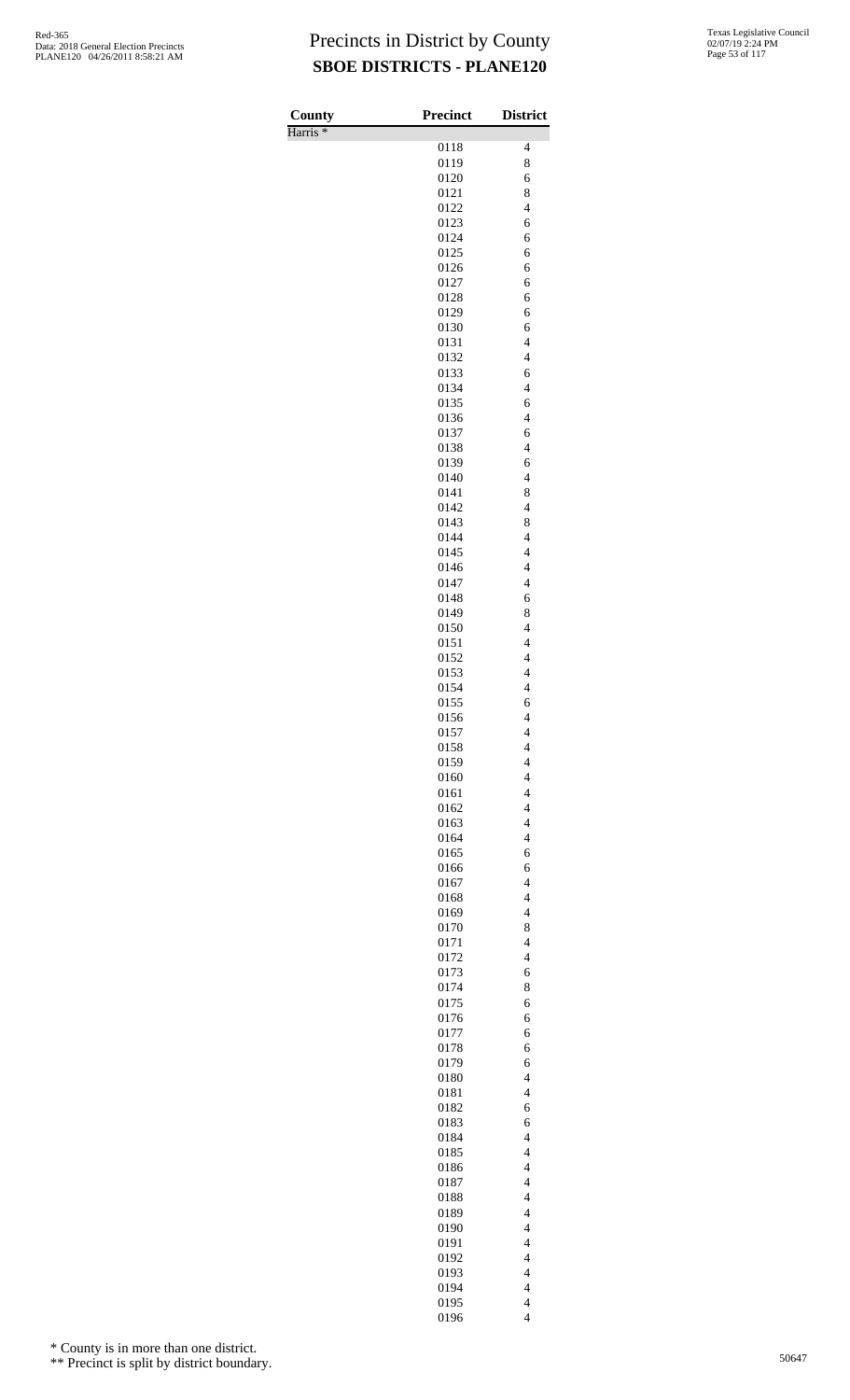Harris \*

| County              | Precinct     | <b>District</b>                                      |
|---------------------|--------------|------------------------------------------------------|
| Harris <sup>*</sup> |              |                                                      |
|                     | 0197         | 4                                                    |
|                     | 0198<br>0199 | $\overline{\mathcal{L}}$<br>8                        |
|                     | 0200         | 6                                                    |
|                     | 0201         | $\overline{\mathcal{L}}$                             |
|                     | 0202         | $\overline{\mathbf{4}}$                              |
|                     | 0203         | $\overline{\mathcal{L}}$                             |
|                     | 0204         | 6                                                    |
|                     | 0205         | $\overline{4}$                                       |
|                     | 0206         | 6                                                    |
|                     | 0207         | $\overline{\mathbf{4}}$<br>$\overline{\mathbf{4}}$   |
|                     | 0208<br>0209 | 6                                                    |
|                     | 0210         | $\overline{4}$                                       |
|                     | 0211         | $\overline{\mathcal{L}}$                             |
|                     | 0212         | $\overline{\mathbf{4}}$                              |
|                     | 0213         | 6                                                    |
|                     | 0214         | 6                                                    |
|                     | 0215         | 6                                                    |
|                     | 0216         | $\overline{\mathcal{L}}$                             |
|                     | 0217         | 6                                                    |
|                     | 0218<br>0219 | $\overline{4}$<br>$\overline{4}$                     |
|                     | 0220         | 8                                                    |
|                     | 0221         | $\overline{\mathcal{L}}$                             |
|                     | 0222         | 6                                                    |
|                     | 0223         | $\overline{\mathbf{4}}$                              |
|                     | 0224         | 6                                                    |
|                     | 0225         | 6                                                    |
|                     | 0226         | $\overline{\mathcal{L}}$                             |
|                     | 0227<br>0228 | 6<br>$\overline{\mathbf{4}}$                         |
|                     | 0229         | $\overline{\mathcal{L}}$                             |
|                     | 0230         | $\overline{4}$                                       |
|                     | 0231         | $\overline{4}$                                       |
|                     | 0232         | 6                                                    |
|                     | 0233         | 6                                                    |
|                     | 0234         | 6                                                    |
|                     | 0235         | 4                                                    |
|                     | 0236<br>0237 | $\overline{\mathcal{L}}$<br>$\overline{\mathcal{L}}$ |
|                     | 0238         | $\overline{\mathcal{L}}$                             |
|                     | 0239         | $\overline{\mathcal{L}}$                             |
|                     | 0240         | $\overline{4}$                                       |
|                     | 0241         | $\overline{4}$                                       |
|                     | 0242         | 8                                                    |
|                     | 0243         | $\overline{\mathcal{L}}$                             |
|                     | 0244         | 6                                                    |
|                     | 0245         | 6                                                    |
|                     | 0246<br>0247 | 6<br>$\overline{\mathcal{L}}$                        |
|                     | 0248         | 8                                                    |
|                     | 0249         | 8                                                    |
|                     | 0250         | 8                                                    |
|                     | 0251         | 8                                                    |
|                     | 0252         | $\overline{\mathcal{L}}$                             |
|                     | 0253         | $\overline{\mathcal{L}}$                             |
|                     | 0254         | $\overline{\mathcal{L}}$                             |
|                     | 0255         | $\overline{4}$                                       |
|                     | 0256<br>0257 | 6<br>$\overline{\mathcal{L}}$                        |
|                     | 0258         | 6                                                    |
|                     | 0259         | $\overline{4}$                                       |
|                     | 0260         | 6                                                    |
|                     | 0261         | $\overline{4}$                                       |
|                     | 0262         | 6                                                    |
|                     | 0263         | 6                                                    |
|                     | 0264         | 6                                                    |
|                     | 0265         | 6                                                    |
|                     | 0266<br>0267 | $\overline{4}$<br>$\overline{\mathcal{L}}$           |
|                     | 0268         | 6                                                    |
|                     | 0269         | 6                                                    |
|                     | 0270         | $\overline{4}$                                       |
|                     | 0271         | $\overline{4}$                                       |
|                     | 0272         | 6                                                    |
|                     | 0273         | 6                                                    |
|                     | 0274         | 6                                                    |
|                     | 0275         | $\overline{4}$                                       |

\* County is in more than one district.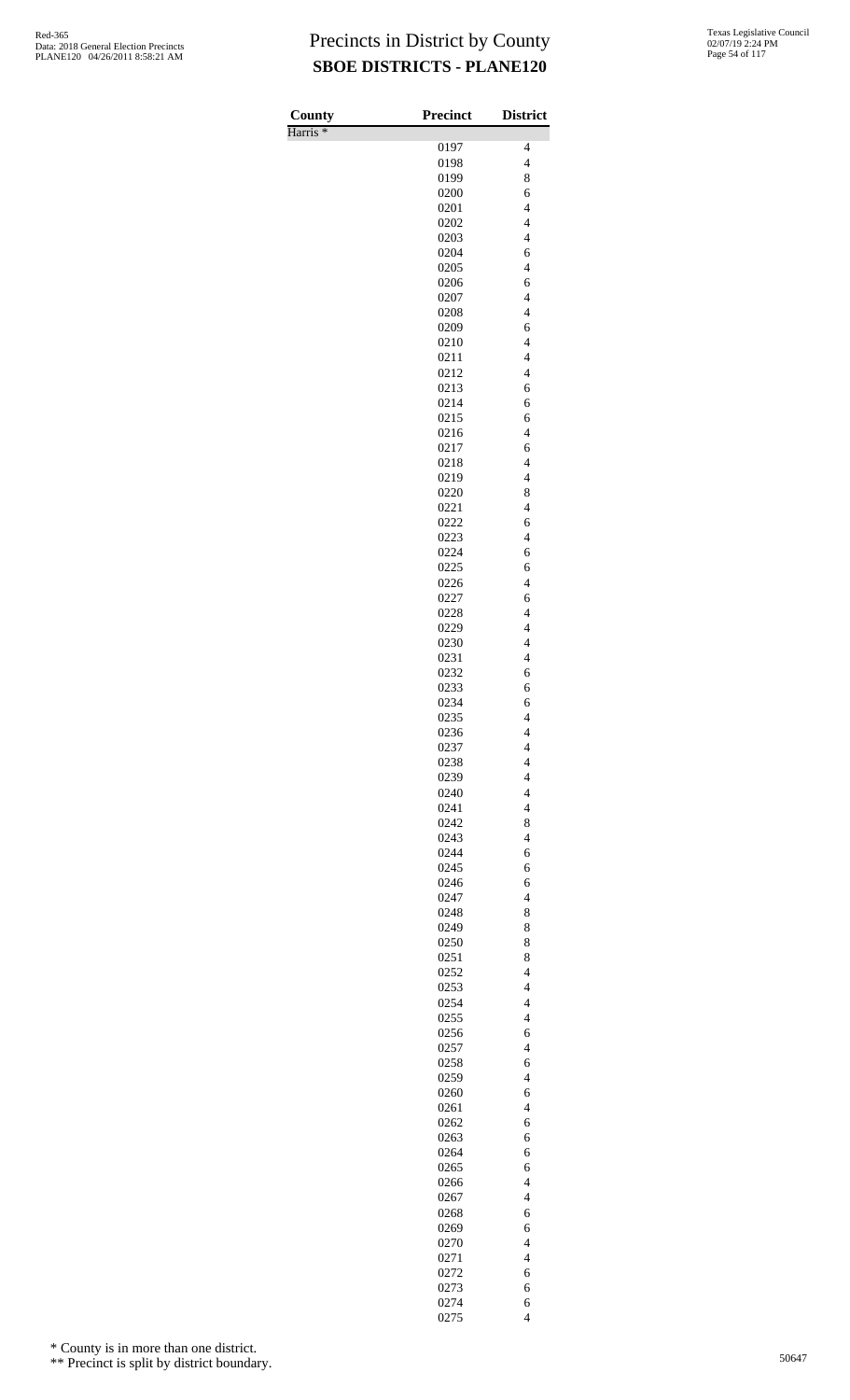Harris \*

| County              | Precinct     | <b>District</b>                                     |
|---------------------|--------------|-----------------------------------------------------|
| Harris <sup>*</sup> |              |                                                     |
|                     | 0276<br>0277 | 4<br>$\overline{\mathcal{L}}$                       |
|                     | 0278         | $\overline{\mathcal{L}}$                            |
|                     | 0279         | 8                                                   |
|                     | 0280         | $\overline{4}$                                      |
|                     | 0281         | 6                                                   |
|                     | 0282         | 6                                                   |
|                     | 0283         | $\overline{\mathcal{L}}$                            |
|                     | 0284<br>0285 | 6<br>$\overline{4}$                                 |
|                     | 0286         | $\overline{\mathbf{4}}$                             |
|                     | 0287         | $\overline{\mathcal{L}}$                            |
|                     | 0288         | $\overline{\mathcal{L}}$                            |
|                     | 0289         | $\overline{4}$                                      |
|                     | 0290         | 8                                                   |
|                     | 0291<br>0292 | $\overline{\mathbf{4}}$<br>$\overline{\mathbf{4}}$  |
|                     | 0293         | $\overline{\mathcal{L}}$                            |
|                     | 0294         | $\overline{4}$                                      |
|                     | 0295         | $\overline{4}$                                      |
|                     | 0296         | 6                                                   |
|                     | 0297         | 6                                                   |
|                     | 0298<br>0299 | 6<br>6                                              |
|                     | 0300         | 6                                                   |
|                     | 0301         | $\overline{\mathbf{4}}$                             |
|                     | 0302         | 8                                                   |
|                     | 0303         | 6                                                   |
|                     | 0304         | 6                                                   |
|                     | 0305         | 8<br>8                                              |
|                     | 0306<br>0307 | 8                                                   |
|                     | 0308         | $\overline{4}$                                      |
|                     | 0309         | 6                                                   |
|                     | 0310         | 6                                                   |
|                     | 0311         | 6                                                   |
|                     | 0312         | 6<br>$\overline{4}$                                 |
|                     | 0313<br>0314 | 6                                                   |
|                     | 0315         | 6                                                   |
|                     | 0316         | 6                                                   |
|                     | 0317         | 6                                                   |
|                     | 0318         | $\overline{\mathcal{L}}$                            |
|                     | 0319         | $\overline{4}$<br>$\overline{4}$                    |
|                     | 0320<br>0321 | $\overline{\mathbf{4}}$                             |
|                     | 0322         | $\overline{\mathcal{L}}$                            |
|                     | 0323         | $\overline{\mathcal{L}}$                            |
|                     | 0324         | $\overline{4}$                                      |
|                     | 0325         | $\overline{\mathcal{L}}$                            |
|                     | 0326<br>0327 | $\overline{\mathbf{4}}$<br>$\overline{\mathcal{L}}$ |
|                     | 0328         | $\overline{\mathcal{L}}$                            |
|                     | 0329         | $\overline{4}$                                      |
|                     | 0330         | 6                                                   |
|                     | 0331         | 8                                                   |
|                     | 0332         | $\overline{4}$                                      |
|                     | 0333<br>0334 | 8<br>$\overline{4}$                                 |
|                     | 0335         | 6                                                   |
|                     | 0336         | $\overline{\mathbf{4}}$                             |
|                     | 0337         | $\overline{\mathcal{L}}$                            |
|                     | 0338         | 6                                                   |
|                     | 0339         | $\overline{4}$                                      |
|                     | 0340         | 8                                                   |
|                     | 0341<br>0342 | $\overline{\mathcal{L}}$<br>$\overline{4}$          |
|                     | 0343         | $\overline{4}$                                      |
|                     | 0344         | $\overline{4}$                                      |
|                     | 0345         | 6                                                   |
|                     | 0346         | 8                                                   |
|                     | 0347         | 8                                                   |
|                     | 0348         | 8                                                   |
|                     | 0349<br>0350 | 8<br>6                                              |
|                     | 0351         | 8                                                   |
|                     | 0352         | 8                                                   |
|                     | 0353         | $\overline{\mathcal{L}}$                            |
|                     | 0354         | $\overline{\mathcal{L}}$                            |

\* County is in more than one district.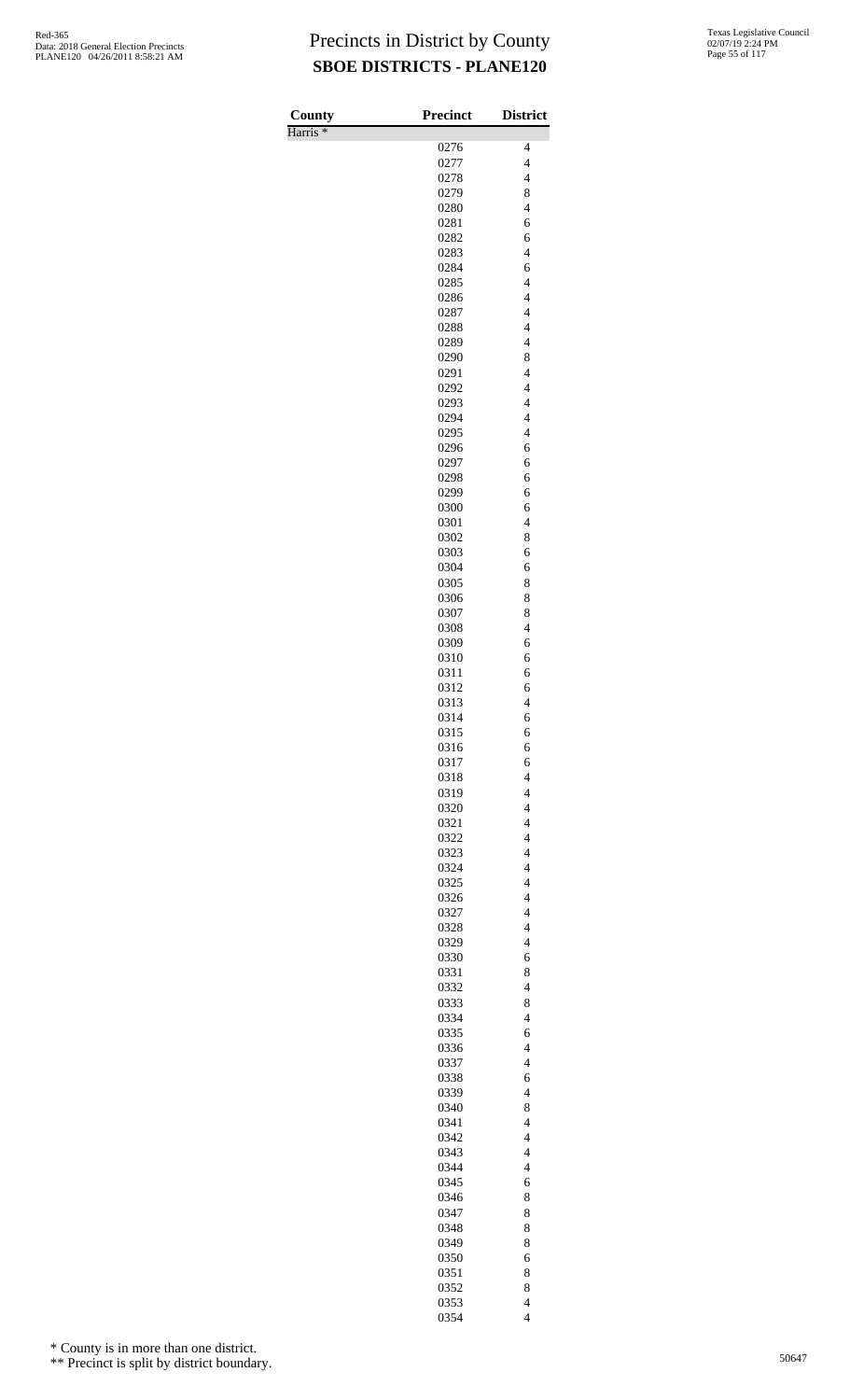Harris \*

| County              | <b>Precinct</b> | <b>District</b>                  |
|---------------------|-----------------|----------------------------------|
| Harris <sup>*</sup> |                 |                                  |
|                     | 0355            | 4                                |
|                     | 0356<br>0357    | 6<br>8                           |
|                     | 0358            | $\overline{4}$                   |
|                     | 0359            | $\overline{4}$                   |
|                     | 0360            | 6                                |
|                     | 0361            | 6                                |
|                     | 0362            | 6                                |
|                     | 0363            | $\overline{\mathcal{L}}$         |
|                     | 0364            | 6                                |
|                     | 0365            | $\overline{\mathcal{L}}$         |
|                     | 0366            | $\overline{\mathcal{L}}$         |
|                     | 0367            | $\overline{4}$                   |
|                     | 0368            | $\overline{4}$                   |
|                     | 0369            | $\overline{4}$                   |
|                     | 0370<br>0371    | 6<br>$\overline{\mathcal{L}}$    |
|                     | 0372            | $\overline{\mathcal{L}}$         |
|                     | 0373            | $\overline{4}$                   |
|                     | 0374            | $\overline{4}$                   |
|                     | 0375            | $\overline{\mathcal{L}}$         |
|                     | 0376            | $\overline{\mathcal{L}}$         |
|                     | 0377            | 8                                |
|                     | 0378            | 8                                |
|                     | 0379            | $\overline{4}$                   |
|                     | 0380            | 8                                |
|                     | 0381            | $\overline{\mathcal{L}}$         |
|                     | 0382            | 8                                |
|                     | 0383            | 6                                |
|                     | 0384            | $\overline{4}$                   |
|                     | 0385            | 6                                |
|                     | 0386            | 8                                |
|                     | 0387            | 8                                |
|                     | 0388            | 8                                |
|                     | 0389            | $\overline{4}$                   |
|                     | 0390            | $\overline{\mathcal{L}}$         |
|                     | 0391<br>0392    | 8<br>$\overline{4}$              |
|                     | 0393            | 8                                |
|                     | 0394            | $\overline{\mathcal{L}}$         |
|                     | 0395            | 6                                |
|                     | 0396            | $\overline{\mathcal{L}}$         |
|                     | 0397            | $\overline{\mathcal{L}}$         |
|                     | 0398            | 6                                |
|                     | 0399            | 8                                |
|                     | 0400            | 6                                |
|                     | 0401            | $\overline{4}$                   |
|                     | 0402            | $\overline{4}$                   |
|                     | 0403            | 6                                |
|                     | 0404            | 8                                |
|                     | 0405            | 6                                |
|                     | 0406            | $\overline{4}$                   |
|                     | 0407            | 6                                |
|                     | 0408            | $\overline{4}$                   |
|                     | 0409            | $\overline{4}$                   |
|                     | 0410            | $\overline{4}$                   |
|                     | 0411            | $\overline{\mathcal{L}}$         |
|                     | 0412<br>0413    | $\overline{4}$<br>$\overline{4}$ |
|                     | 0414            | 8                                |
|                     | 0415            | 8                                |
|                     | 0416            | 8                                |
|                     | 0417            | $\overline{\mathcal{L}}$         |
|                     | 0418            | $\overline{4}$                   |
|                     | 0419            | 8                                |
|                     | 0420            | 8                                |
|                     | 0421            | 8                                |
|                     | 0422            | $\overline{4}$                   |
|                     | 0423            | $\overline{4}$                   |
|                     | 0424            | 6                                |
|                     | 0425            | 6                                |
|                     | 0426            | 6                                |
|                     | 0427            | 6                                |
|                     | 0428            | 6                                |
|                     | 0429            | $\overline{4}$                   |
|                     | 0430            | 6                                |
|                     | 0431            | 6                                |
|                     | 0432            | 6                                |
|                     | 0433            | 6                                |

\* County is in more than one district.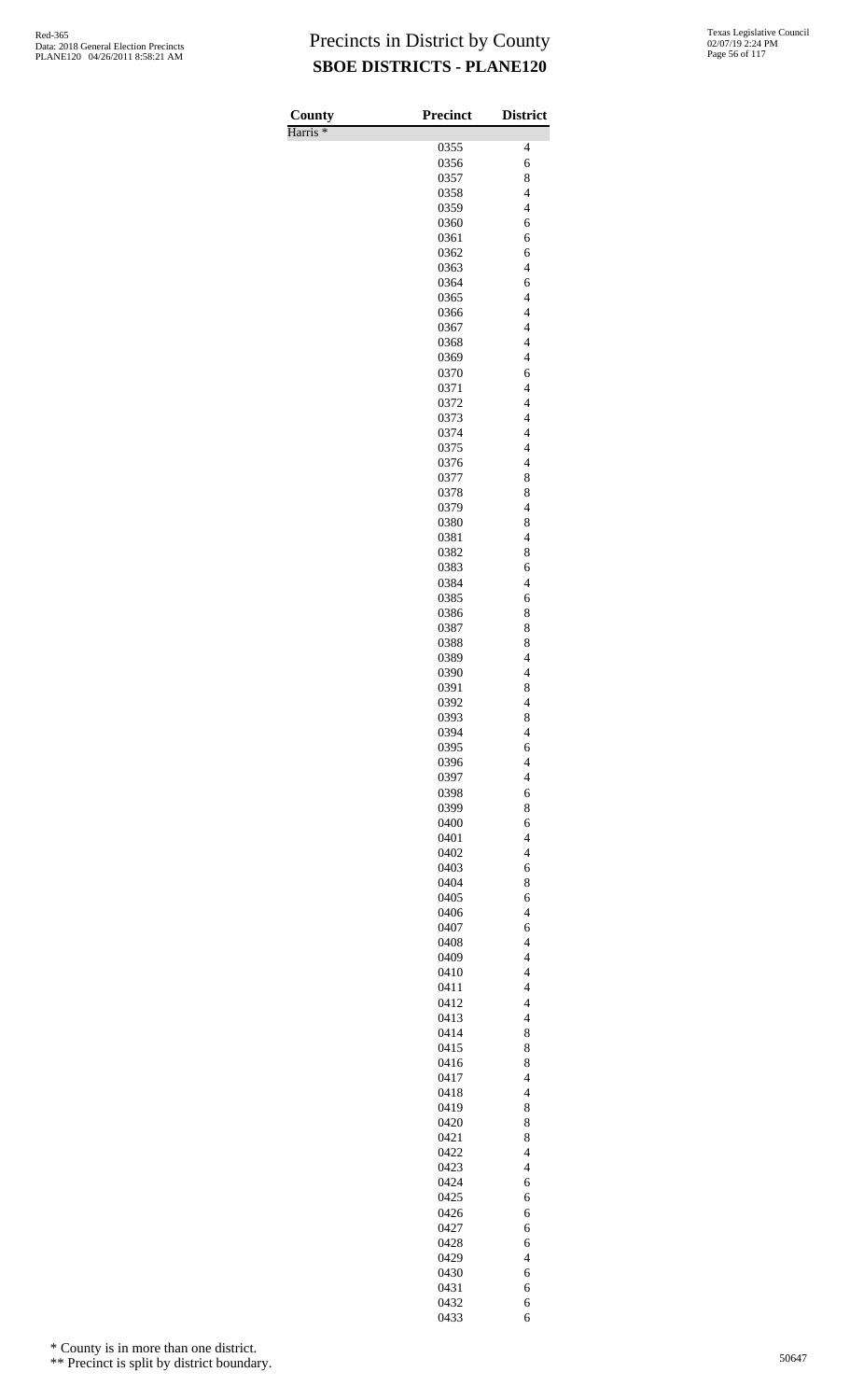| County              | <b>Precinct</b> | <b>District</b>                            |
|---------------------|-----------------|--------------------------------------------|
| Harris <sup>*</sup> | 0434            | 6                                          |
|                     | 0435            | 6                                          |
|                     | 0436            | 6                                          |
|                     | 0437            | 6                                          |
|                     | 0438            | 6                                          |
|                     | 0439            | 6                                          |
|                     | 0440            | 6                                          |
|                     | 0441<br>0442    | 6<br>6                                     |
|                     | 0443            | 6                                          |
|                     | 0444            | 6                                          |
|                     | 0445            | 6                                          |
|                     | 0446            | 6                                          |
|                     | 0447            | 8                                          |
|                     | 0448            | $\overline{4}$                             |
|                     | 0449<br>0450    | $\overline{4}$<br>$\overline{4}$           |
|                     | 0451            | 6                                          |
|                     | 0452            | 6                                          |
|                     | 0453            | $\overline{4}$                             |
|                     | 0454            | $\overline{4}$                             |
|                     | 0455            | $\overline{4}$                             |
|                     | 0456            | 8                                          |
|                     | 0457            | $\overline{4}$<br>$\overline{4}$           |
|                     | 0458<br>0459    | 8                                          |
|                     | 0460            | $\overline{4}$                             |
|                     | 0461            | 6                                          |
|                     | 0462            | $\overline{4}$                             |
|                     | 0463            | 6                                          |
|                     | 0464            | 6                                          |
|                     | 0465            | 6                                          |
|                     | 0466<br>0467    | 6<br>$\overline{4}$                        |
|                     | 0468            | $\overline{\mathcal{L}}$                   |
|                     | 0469            | 8                                          |
|                     | 0470            | 8                                          |
|                     | 0471            | 8                                          |
|                     | 0472            | 6                                          |
|                     | 0473<br>0474    | 8<br>8                                     |
|                     | 0475            | $\overline{\mathcal{L}}$                   |
|                     | 0476            | 8                                          |
|                     | 0477            | 6                                          |
|                     | 0478            | 6                                          |
|                     | 0479            | 6                                          |
|                     | 0480            | 6                                          |
|                     | 0481<br>0482    | 6<br>6                                     |
|                     | 0483            | 6                                          |
|                     | 0484            | 6                                          |
|                     | 0485            | 6                                          |
|                     | 0486            | 6                                          |
|                     | 0487            | 6                                          |
|                     | 0488            | 6                                          |
|                     | 0489<br>0490    | $\overline{\mathcal{L}}$<br>$\overline{4}$ |
|                     | 0491            | 6                                          |
|                     | 0492            | 6                                          |
|                     | 0493            | 6                                          |
|                     | 0494            | $\overline{\mathcal{L}}$                   |
|                     | 0495            | 6                                          |
|                     | 0496<br>0497    | 6<br>$\overline{\mathcal{L}}$              |
|                     | 0498            | 6                                          |
|                     | 0499            | 6                                          |
|                     | 0500            | 6                                          |
|                     | 0501            | 6                                          |
|                     | 0502            | 8                                          |
|                     | 0503            | 6                                          |
|                     | 0504            | 6                                          |
|                     | 0505<br>0506    | $\overline{\mathcal{L}}$<br>$\overline{4}$ |
|                     | 0507            | 6                                          |
|                     | 0508            | 6                                          |
|                     | 0509            | 6                                          |
|                     | 0510            | 6                                          |
|                     | 0511            | 8                                          |

6

\* County is in more than one district.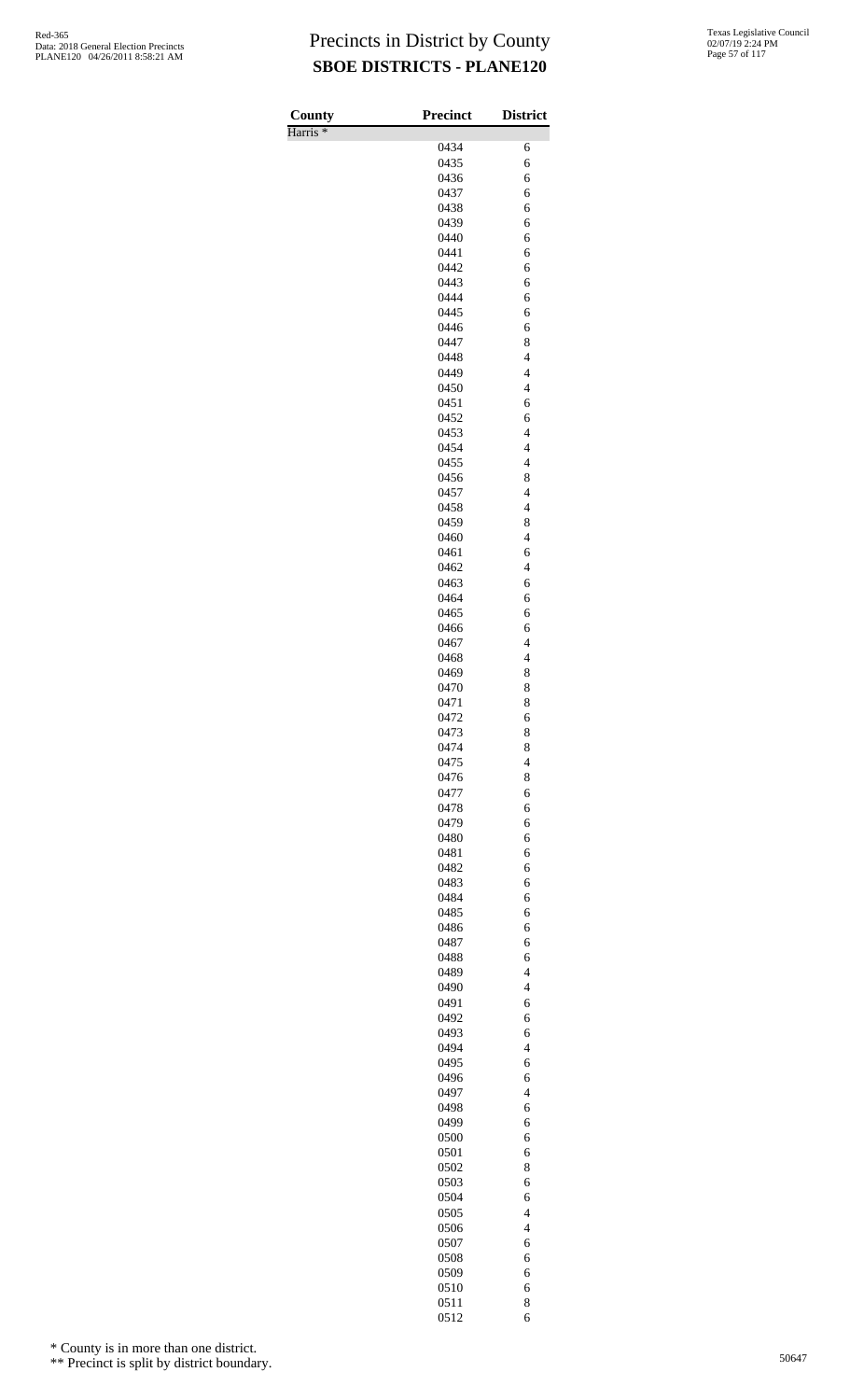| County<br>Harris <sup>*</sup> | <b>Precinct</b> | <b>District</b>               |
|-------------------------------|-----------------|-------------------------------|
|                               | 0513            | 6                             |
|                               | 0514            | 6                             |
|                               | 0515            | 6                             |
|                               | 0516            | 6                             |
|                               | 0517            | 6                             |
|                               | 0518            | 6                             |
|                               | 0519            | 6                             |
|                               | 0520            | $\overline{4}$                |
|                               | 0521<br>0522    | 8<br>6                        |
|                               | 0523            | 6                             |
|                               | 0524            | 6                             |
|                               | 0525            | $\overline{4}$                |
|                               | 0526            | $\overline{\mathcal{L}}$      |
|                               | 0527            | $\overline{4}$                |
|                               | 0528            | $\overline{4}$                |
|                               | 0529            | 6                             |
|                               | 0530<br>0531    | $\overline{\mathcal{L}}$<br>8 |
|                               | 0532            | 8                             |
|                               | 0533            | 8                             |
|                               | 0534            | 8                             |
|                               | 0535            | $\overline{\mathcal{L}}$      |
|                               | 0536            | $\overline{\mathcal{L}}$      |
|                               | 0537            | 8                             |
|                               | 0538            | $\overline{4}$                |
|                               | 0539            | 6<br>$\overline{4}$           |
|                               | 0540<br>0541    | $\overline{\mathcal{L}}$      |
|                               | 0542            | $\overline{\mathcal{L}}$      |
|                               | 0543            | $\overline{4}$                |
|                               | 0544            | $\overline{\mathcal{L}}$      |
|                               | 0545            | 8                             |
|                               | 0546            | 8                             |
|                               | 0547            | 6                             |
|                               | 0548<br>0549    | 6<br>$\overline{\mathcal{L}}$ |
|                               | 0550            | $\overline{4}$                |
|                               | 0551            | 6                             |
|                               | 0552            | 6                             |
|                               | 0553            | 6                             |
|                               | 0554            | $\overline{4}$                |
|                               | 0555            | $\overline{\mathcal{L}}$      |
|                               | 0556            | $\overline{\mathcal{L}}$      |
|                               | 0557            | 6                             |
|                               | 0558<br>0559    | 6<br>6                        |
|                               | 0560            | $\overline{\mathcal{L}}$      |
|                               | 0561            | 8                             |
|                               | 0562            | $\overline{\mathbf{4}}$       |
|                               | 0563            | 8                             |
|                               | 0564            | $\overline{\mathcal{L}}$      |
|                               | 0565            | 6                             |
|                               | 0566<br>0567    | 6<br>6                        |
|                               | 0568            | 8                             |
|                               | 0569            | 6                             |
|                               | 0570            | 6                             |
|                               | 0571            | $\overline{\mathcal{L}}$      |
|                               | 0572            | 6                             |
|                               | 0573            | $\overline{4}$                |
|                               | 0574            | $\overline{\mathcal{L}}$      |
|                               | 0575            | 6                             |
|                               | 0576<br>0577    | $\overline{\mathcal{L}}$<br>6 |
|                               | 0578            | $\overline{4}$                |
|                               | 0579            | $\overline{\mathcal{L}}$      |
|                               | 0580            | $\overline{\mathcal{L}}$      |
|                               | 0581            | $\overline{\mathcal{L}}$      |
|                               | 0582            | $\overline{\mathbf{4}}$       |
|                               | 0583            | $\overline{4}$                |
|                               | 0584            | $\overline{\mathcal{L}}$      |
|                               | 0585<br>0586    | $\overline{\mathcal{L}}$<br>8 |
|                               | 0587            | $\overline{\mathbf{4}}$       |
|                               | 0588            | 8                             |
|                               | 0589            | 8                             |
|                               | 0590            | 8                             |
|                               | 0591            | $\overline{4}$                |

\* County is in more than one district.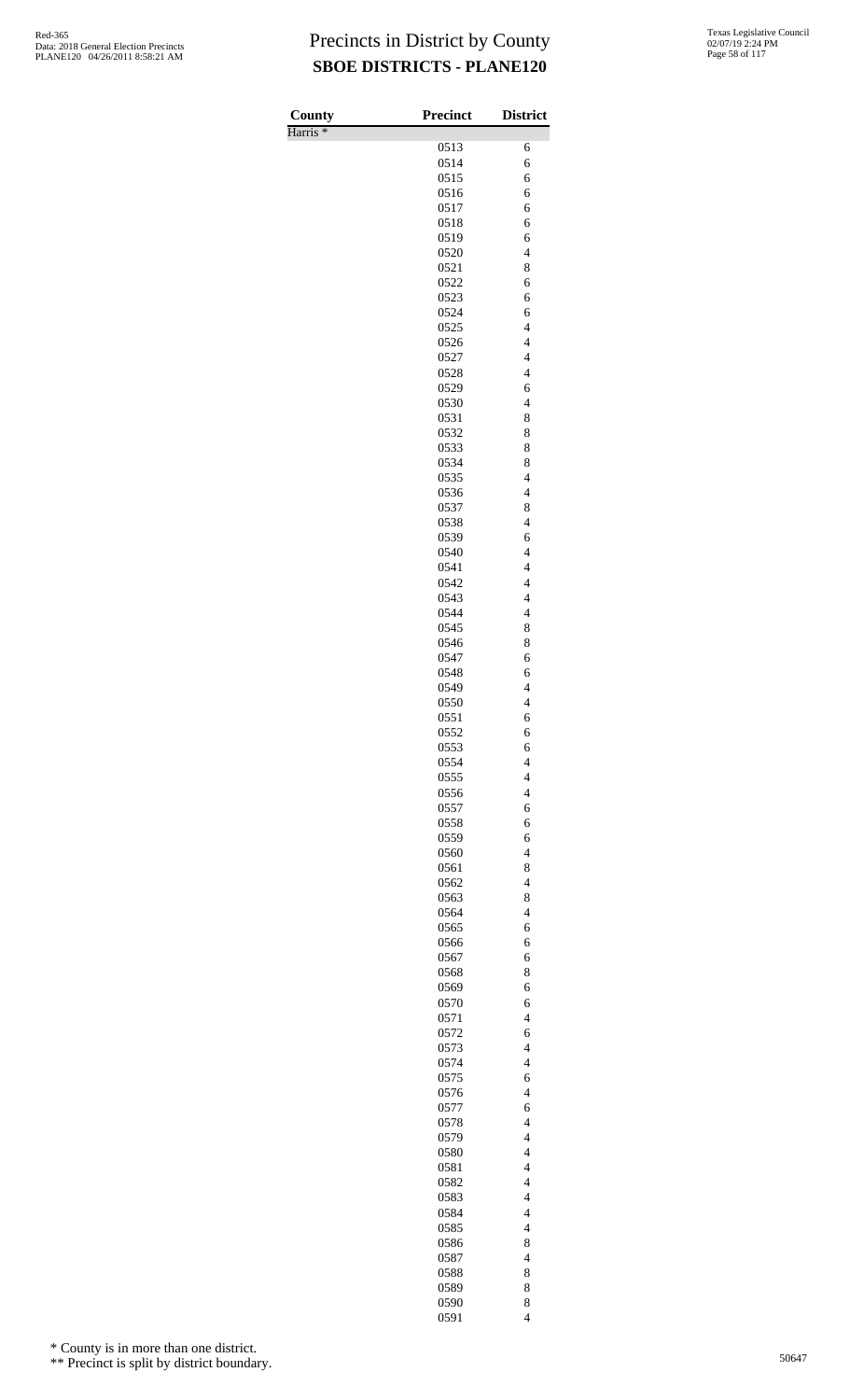Harris \*

| County              | <b>Precinct</b> | <b>District</b>                            |
|---------------------|-----------------|--------------------------------------------|
| Harris <sup>*</sup> | 0592            | 6                                          |
|                     | 0593            | 6                                          |
|                     | 0594            | $\overline{4}$                             |
|                     | 0595            | $\overline{4}$                             |
|                     | 0596            | 8                                          |
|                     | 0597            | 6                                          |
|                     | 0598            | 8                                          |
|                     | 0599            | $\overline{4}$                             |
|                     | 0600<br>0601    | 6<br>6                                     |
|                     | 0602            | 6                                          |
|                     | 0603            | 8                                          |
|                     | 0604            | 8                                          |
|                     | 0605            | $\overline{4}$                             |
|                     | 0606            | $\overline{4}$                             |
|                     | 0607            | $\overline{\mathcal{L}}$                   |
|                     | 0608            | $\overline{4}$                             |
|                     | 0609            | 6<br>6                                     |
|                     | 0610<br>0611    | $\overline{\mathcal{L}}$                   |
|                     | 0612            | 8                                          |
|                     | 0613            | $\overline{4}$                             |
|                     | 0614            | 6                                          |
|                     | 0615            | 6                                          |
|                     | 0616            | 6                                          |
|                     | 0617            | 8                                          |
|                     | 0618            | 8                                          |
|                     | 0619<br>0620    | 6<br>6                                     |
|                     | 0621            | 6                                          |
|                     | 0622            | 6                                          |
|                     | 0623            | 6                                          |
|                     | 0624            | 8                                          |
|                     | 0625            | 6                                          |
|                     | 0626            | 6                                          |
|                     | 0627            | $\overline{\mathcal{L}}$                   |
|                     | 0628            | 6                                          |
|                     | 0629            | $\overline{4}$<br>$\overline{\mathcal{L}}$ |
|                     | 0630<br>0631    | 6                                          |
|                     | 0632            | $\overline{4}$                             |
|                     | 0633            | 6                                          |
|                     | 0634            | 8                                          |
|                     | 0635            | 8                                          |
|                     | 0636            | 8                                          |
|                     | 0637            | $\overline{4}$                             |
|                     | 0638            | $\overline{\mathcal{L}}$                   |
|                     | 0639            | 8                                          |
|                     | 0640<br>0641    | 6<br>6                                     |
|                     | 0642            | 6                                          |
|                     | 0643            | 6                                          |
|                     | 0644            | 6                                          |
|                     | 0645            | 6                                          |
|                     | 0646            | 6                                          |
|                     | 0647            | 6                                          |
|                     | 0648            | 6                                          |
|                     | 0649            | $\overline{4}$                             |
|                     | 0650<br>0651    | 6<br>6                                     |
|                     | 0652            | $\overline{4}$                             |
|                     | 0653            | $\overline{\mathcal{L}}$                   |
|                     | 0654            | 8                                          |
|                     | 0655            | 8                                          |
|                     | 0656            | $\overline{4}$                             |
|                     | 0657            | $\overline{4}$                             |
|                     | 0658            | 8                                          |
|                     | 0659            | 8                                          |
|                     | 0660            | $\overline{4}$                             |
|                     | 0661<br>0662    | 6<br>8                                     |
|                     | 0663            | $\overline{\mathcal{L}}$                   |
|                     | 0664            | $\overline{\mathcal{L}}$                   |
|                     | 0665            | 8                                          |
|                     | 0666            | 8                                          |
|                     | 0667            | 6                                          |
|                     | 0668            | 6                                          |
|                     | 0669            | 6                                          |

8

\* County is in more than one district.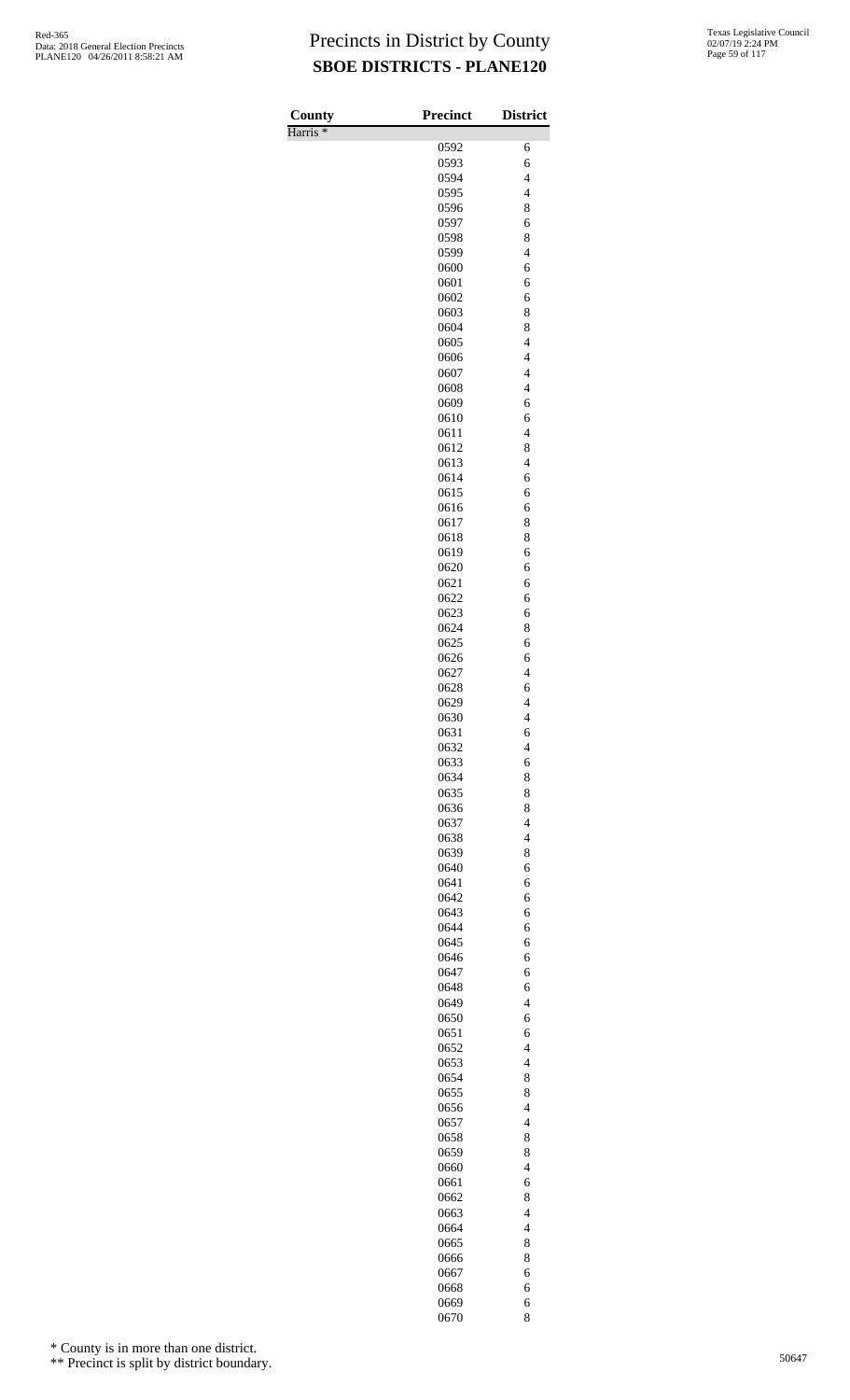Harris \*

| County              | <b>Precinct</b> | <b>District</b>               |
|---------------------|-----------------|-------------------------------|
| Harris <sup>*</sup> |                 |                               |
|                     | 0671<br>0672    | 6<br>6                        |
|                     | 0673            | 8                             |
|                     | 0674            | 8                             |
|                     | 0675            | $\overline{4}$                |
|                     | 0676            | 6                             |
|                     | 0677            | $\overline{\mathcal{L}}$      |
|                     | 0678<br>0679    | $\overline{4}$<br>8           |
|                     | 0680            | $\overline{4}$                |
|                     | 0681            | 6                             |
|                     | 0682            | 8                             |
|                     | 0683            | $\overline{4}$                |
|                     | 0684            | 6                             |
|                     | 0685<br>0686    | 6<br>6                        |
|                     | 0687            | 6                             |
|                     | 0688            | 6                             |
|                     | 0689            | 6                             |
|                     | 0690            | 6                             |
|                     | 0691            | 6                             |
|                     | 0692<br>0693    | 8<br>$\overline{4}$           |
|                     | 0694            | 6                             |
|                     | 0695            | 8                             |
|                     | 0696            | 8                             |
|                     | 0697            | $\overline{\mathcal{L}}$      |
|                     | 0698            | $\overline{4}$                |
|                     | 0699<br>0700    | 8<br>8                        |
|                     | 0701            | 6                             |
|                     | 0702            | $\overline{4}$                |
|                     | 0703            | 8                             |
|                     | 0704            | 8                             |
|                     | 0705            | $\overline{4}$                |
|                     | 0706<br>0707    | 6                             |
|                     | 0708            | 6<br>$\overline{4}$           |
|                     | 0709            | 6                             |
|                     | 0710            | 6                             |
|                     | 0711            | 6                             |
|                     | 0712            | 8                             |
|                     | 0713<br>0714    | 6<br>$\overline{\mathcal{L}}$ |
|                     | 0715            | 8                             |
|                     | 0716            | 8                             |
|                     | 0717            | $\overline{4}$                |
|                     | 0718            | 8                             |
|                     | 0719            | $\overline{\mathcal{L}}$      |
|                     | 0720            | 8                             |
|                     | 0721<br>0722    | 8<br>$\overline{4}$           |
|                     | 0723            | $\overline{4}$                |
|                     | 0724            | 8                             |
|                     | 0725            | $\overline{4}$                |
|                     | 0726            | 6                             |
|                     | 0727            | 6                             |
|                     | 0728<br>0729    | 8<br>$\overline{\mathcal{L}}$ |
|                     | 0730            | 6                             |
|                     | 0731            | 8                             |
|                     | 0732            | 8                             |
|                     | 0733            | $\overline{4}$                |
|                     | 0734            | 6                             |
|                     | 0735<br>0736    | 6<br>$\overline{4}$           |
|                     | 0737            | $\overline{4}$                |
|                     | 0738            | $\overline{\mathcal{L}}$      |
|                     | 0739            | 8                             |
|                     | 0740            | 8                             |
|                     | 0741            | $\overline{4}$                |
|                     | 0742            | 8                             |
|                     | 0743<br>0744    | $\overline{\mathcal{L}}$<br>8 |
|                     | 0745            | 8                             |
|                     | 0746            | 8                             |
|                     | 0747            | 8                             |
|                     | 0748            | 8                             |
|                     | 0749            | $\overline{4}$                |

\* County is in more than one district.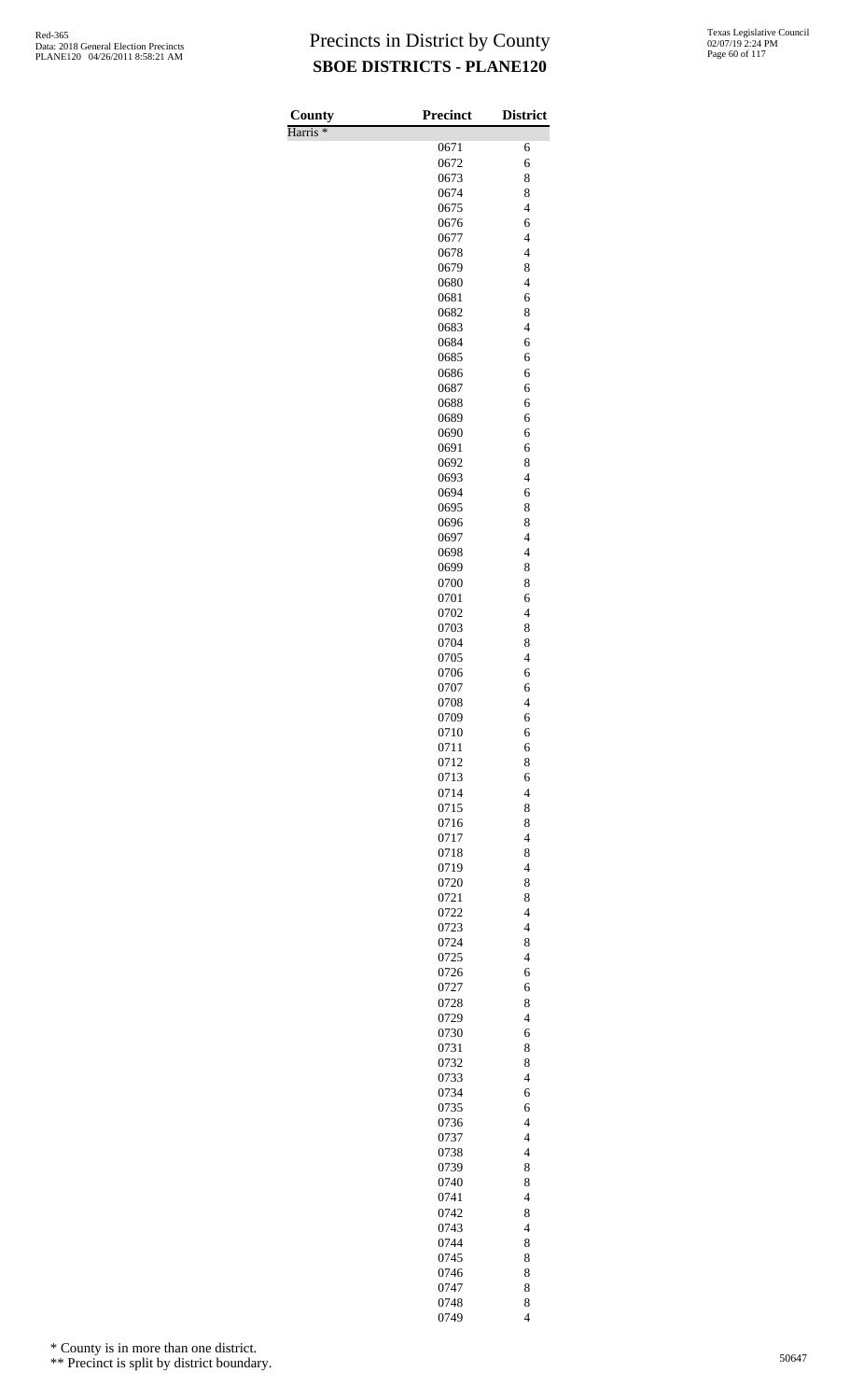Harris \*

| County<br>Harris <sup>*</sup> | <b>Precinct</b> | <b>District</b>                            |
|-------------------------------|-----------------|--------------------------------------------|
|                               | 0750            | 8                                          |
|                               | 0751            | 6                                          |
|                               | 0752            | 8                                          |
|                               | 0753            | 8                                          |
|                               | 0754            | $\overline{\mathcal{L}}$                   |
|                               | 0755            | $\overline{\mathcal{L}}$                   |
|                               | 0756            | $\overline{\mathcal{L}}$                   |
|                               | 0757<br>0758    | $\overline{4}$<br>8                        |
|                               | 0759            | 6                                          |
|                               | 0760            | 8                                          |
|                               | 0761            | 6                                          |
|                               | 0762            | 8                                          |
|                               | 0763            | $\overline{4}$                             |
|                               | 0764            | 8                                          |
|                               | 0765            | 6                                          |
|                               | 0766            | $\overline{4}$                             |
|                               | 0767<br>0768    | $\overline{4}$<br>6                        |
|                               | 0769            | $\overline{\mathcal{L}}$                   |
|                               | 0770            | $\overline{\mathcal{L}}$                   |
|                               | 0771            | 6                                          |
|                               | 0772            | 6                                          |
|                               | 0773            | 6                                          |
|                               | 0774            | $\overline{\mathbf{4}}$                    |
|                               | 0775            | $\overline{\mathcal{L}}$                   |
|                               | 0776            | 8<br>$\overline{4}$                        |
|                               | 0777<br>0778    | $\overline{4}$                             |
|                               | 0779            | $\overline{\mathcal{L}}$                   |
|                               | 0780            | $\overline{\mathcal{L}}$                   |
|                               | 0781            | 6                                          |
|                               | 0782            | 8                                          |
|                               | 0783            | $\overline{4}$                             |
|                               | 0784            | $\overline{\mathbf{4}}$                    |
|                               | 0785            | 8                                          |
|                               | 0786<br>0787    | $\overline{4}$<br>$\overline{\mathcal{L}}$ |
|                               | 0788            | 6                                          |
|                               | 0789            | 6                                          |
|                               | 0790            | 8                                          |
|                               | 0791            | $\overline{4}$                             |
|                               | 0792            | $\overline{4}$                             |
|                               | 0793            | 8                                          |
|                               | 0794            | $\overline{\mathcal{L}}$                   |
|                               | 0795            | $\overline{\mathcal{L}}$                   |
|                               | 0796<br>0797    | 8<br>$\overline{\mathcal{L}}$              |
|                               | 0798            | $\overline{4}$                             |
|                               | 0799            | $\overline{\mathcal{L}}$                   |
|                               | 0800            | 6                                          |
|                               | 0801            | $\overline{4}$                             |
|                               | 0802            | 6                                          |
|                               | 0803            | 6                                          |
|                               | 0804            | 6                                          |
|                               | 0805<br>0806    | 6<br>6                                     |
|                               | 0807            | 6                                          |
|                               | 0808            | $\overline{4}$                             |
|                               | 0809            | 6                                          |
|                               | 0810            | $\overline{\mathcal{L}}$                   |
|                               | 0811            | $\overline{\mathcal{L}}$                   |
|                               | 0812            | $\overline{4}$                             |
|                               | 0813            | 8                                          |
|                               | 0814            | 6<br>$\overline{4}$                        |
|                               | 0815<br>0816    | $\overline{4}$                             |
|                               | 0817            | 6                                          |
|                               | 0818            | $\overline{4}$                             |
|                               | 0819            | 6                                          |
|                               | 0820            | $\overline{\mathcal{L}}$                   |
|                               | 0821            | $\overline{\mathcal{L}}$                   |
|                               | 0822            | $\overline{4}$                             |
|                               | 0823            | 6                                          |
|                               | 0824            | $\overline{\mathcal{L}}$                   |
|                               | 0825<br>0826    | 6<br>6                                     |
|                               | 0827            | $\overline{\mathcal{L}}$                   |
|                               | 0828            | 6                                          |

\* County is in more than one district.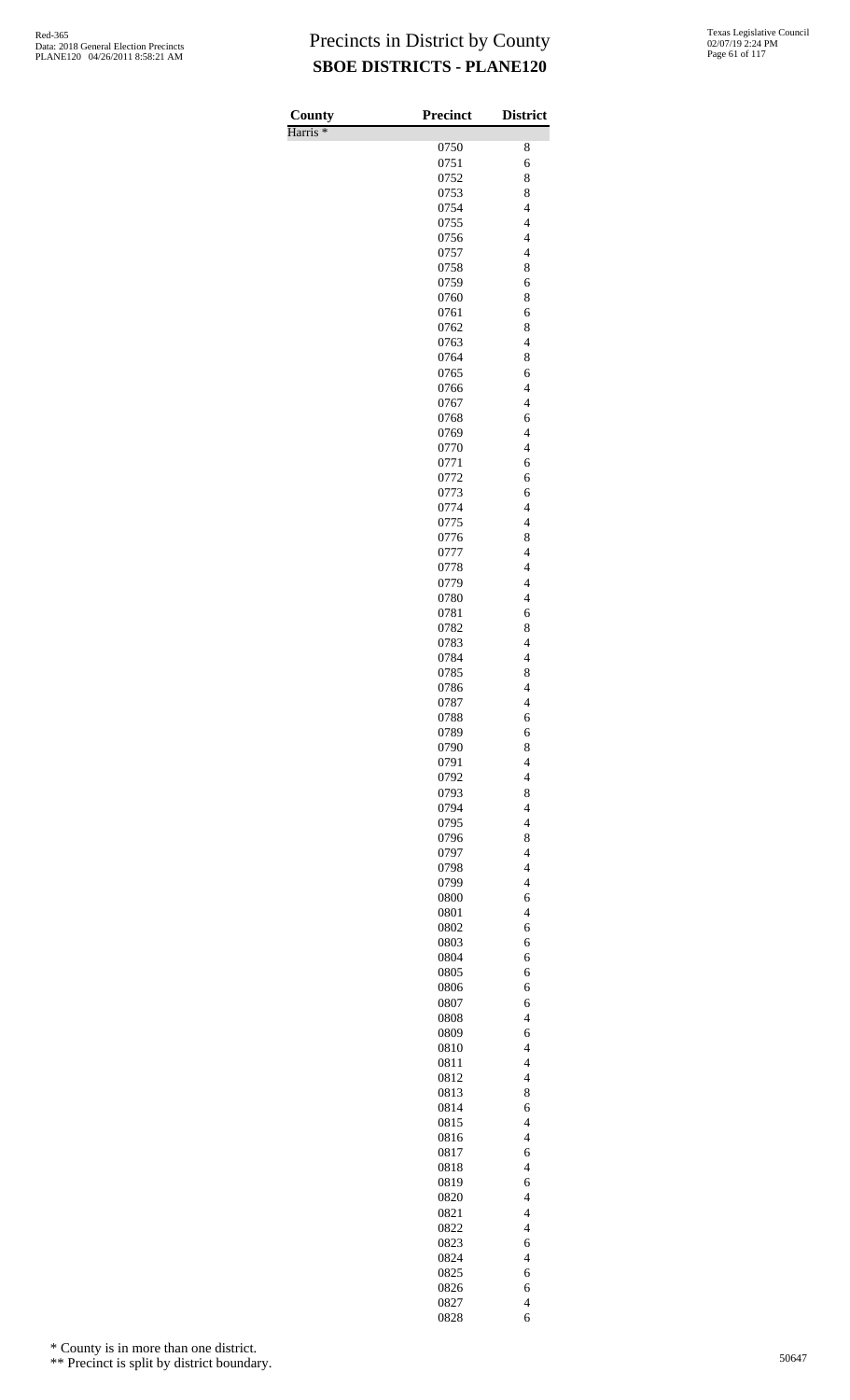Harris \*

| County              | <b>Precinct</b> | <b>District</b>                            |
|---------------------|-----------------|--------------------------------------------|
| Harris <sup>*</sup> | 0829            | $\overline{4}$                             |
|                     | 0830            | $\overline{4}$                             |
|                     | 0831            | 8                                          |
|                     | 0832            | $\overline{4}$                             |
|                     | 0833            | $\overline{\mathcal{L}}$                   |
|                     | 0834<br>0835    | $\overline{\mathcal{L}}$<br>$\overline{4}$ |
|                     | 0836            | $\overline{\mathcal{L}}$                   |
|                     | 0837            | 6                                          |
|                     | 0838            | $\overline{4}$                             |
|                     | 0839            | 6                                          |
|                     | 0840<br>0841    | $\overline{4}$<br>$\overline{\mathcal{L}}$ |
|                     | 0842            | $\overline{4}$                             |
|                     | 0843            | $\overline{4}$                             |
|                     | 0844            | $\overline{\mathcal{L}}$                   |
|                     | 0845            | 8<br>$\overline{\mathcal{L}}$              |
|                     | 0846<br>0847    | $\overline{4}$                             |
|                     | 0848            | $\overline{\mathcal{L}}$                   |
|                     | 0849            | $\overline{\mathcal{L}}$                   |
|                     | 0850            | $\overline{4}$                             |
|                     | 0851<br>0852    | 6<br>$\overline{4}$                        |
|                     | 0853            | 6                                          |
|                     | 0854            | $\overline{4}$                             |
|                     | 0855            | $\overline{\mathcal{L}}$                   |
|                     | 0856            | $\overline{\mathcal{L}}$                   |
|                     | 0857<br>0858    | $\overline{4}$<br>$\overline{4}$           |
|                     | 0859            | $\overline{\mathcal{L}}$                   |
|                     | 0860            | $\overline{4}$                             |
|                     | 0861            | $\overline{4}$                             |
|                     | 0862            | 6<br>$\overline{4}$                        |
|                     | 0863<br>0864    | $\overline{4}$                             |
|                     | 0865            | $\overline{\mathcal{L}}$                   |
|                     | 0866            | $\overline{4}$                             |
|                     | 0867            | 4                                          |
|                     | 0868<br>0869    | $\overline{\mathcal{L}}$<br>$\overline{4}$ |
|                     | 0870            | 6                                          |
|                     | 0871            | $\overline{\mathcal{L}}$                   |
|                     | 0872            | 8                                          |
|                     | 0873<br>0874    | $\overline{\mathcal{L}}$<br>6              |
|                     | 0875            | 8                                          |
|                     | 0876            | 6                                          |
|                     | 0877            | 8                                          |
|                     | 0878            | 6                                          |
|                     | 0879<br>0880    | 8<br>6                                     |
|                     | 0881            | 8                                          |
|                     | 0882            | 6                                          |
|                     | 0883            | $\overline{4}$                             |
|                     | 0884            | $\overline{4}$                             |
|                     | 0885<br>0886    | 8<br>6                                     |
|                     | 0887            | 6                                          |
|                     | 0888            | 8                                          |
|                     | 0889            | $\overline{\mathcal{L}}$                   |
|                     | 0890            | $\overline{4}$                             |
|                     | 0891<br>0892    | 6<br>$\overline{4}$                        |
|                     | 0893            | $\overline{4}$                             |
|                     | 0894            | $\overline{\mathcal{L}}$                   |
|                     | 0895            | 6                                          |
|                     | 0896            | 6                                          |
|                     | 0897<br>0898    | 8<br>8                                     |
|                     | 0899            | 6                                          |
|                     | 0900            | $\overline{\mathcal{L}}$                   |
|                     | 0901            | 8                                          |
|                     | 0902<br>0903    | 6<br>6                                     |
|                     | 0904            | 6                                          |
|                     | 0905            | $\overline{4}$                             |
|                     | 0906            | 6                                          |

8

\* County is in more than one district.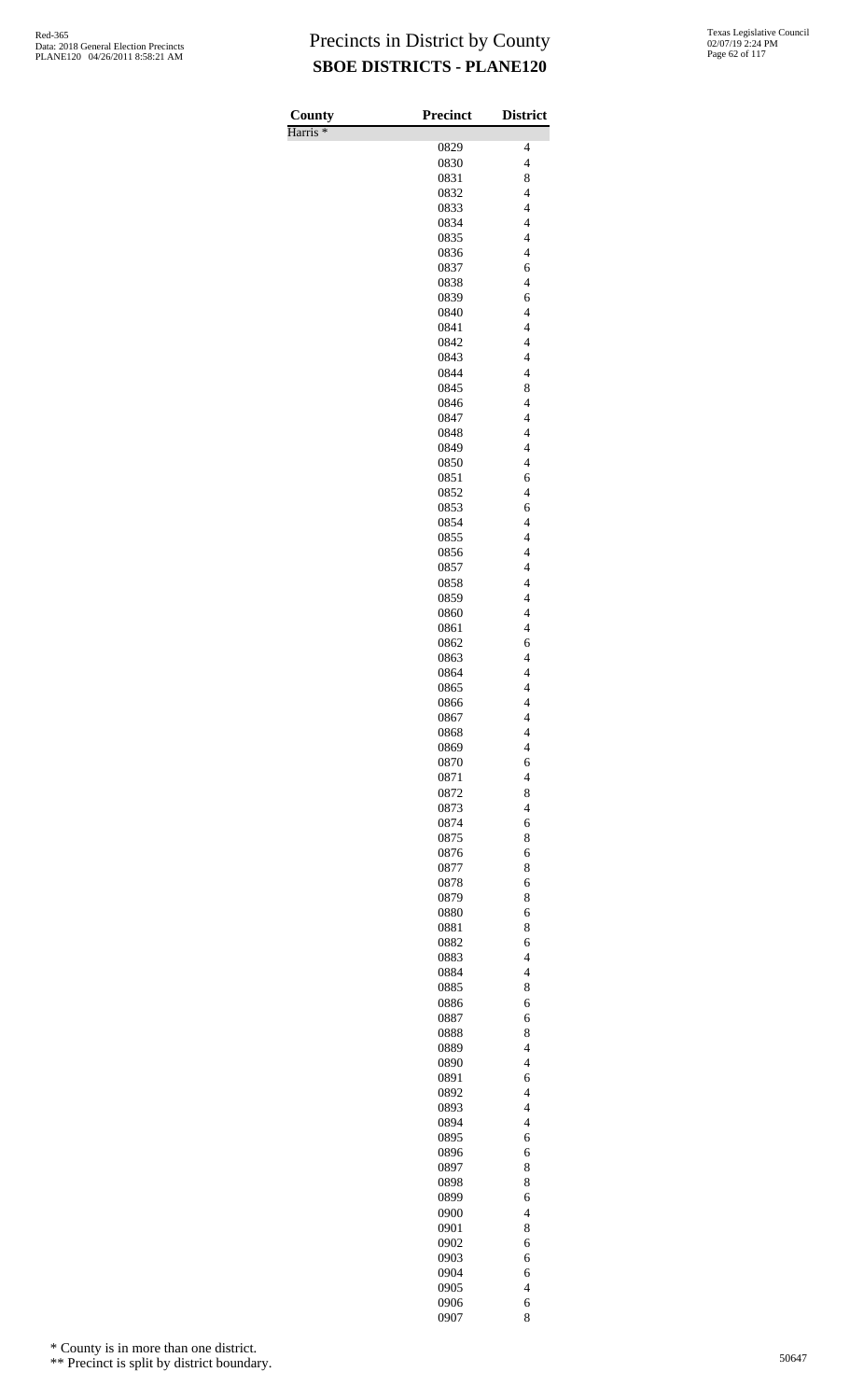Harris \*

| County<br>Harris <sup>*</sup> | <b>Precinct</b>    | <b>District</b>                            |
|-------------------------------|--------------------|--------------------------------------------|
|                               | 0908               | $\overline{\mathcal{L}}$                   |
|                               | 0909               | $\overline{4}$                             |
|                               | 0910               | $\overline{4}$                             |
|                               | 0911               | 8                                          |
|                               | 0912               | 8                                          |
|                               | 0913               | 8                                          |
|                               | 0914               | $\overline{4}$                             |
|                               | 0915<br>0916       | 6<br>6                                     |
|                               | 0917               | $\overline{\mathcal{L}}$                   |
|                               | 0918               | $\overline{4}$                             |
|                               | 0919               | 8                                          |
|                               | 0920               | 8                                          |
|                               | 0921               | $\overline{4}$                             |
|                               | 0922               | $\overline{\mathcal{L}}$                   |
|                               | 0923<br>0924       | 8<br>$\overline{4}$                        |
|                               | 0925               | 8                                          |
|                               | 0926               | 6                                          |
|                               | 0927               | $\overline{\mathcal{L}}$                   |
|                               | 0928               | $\overline{4}$                             |
|                               | 0929               | $\overline{4}$                             |
|                               | 0930               | $\overline{4}$                             |
|                               | 0931               | 6                                          |
|                               | 0932<br>0933       | 6<br>6                                     |
|                               | 0934               | $\overline{4}$                             |
|                               | 0935               | $\overline{4}$                             |
|                               | 0936               | $\overline{\mathcal{L}}$                   |
|                               | 0937               | $\overline{\mathcal{L}}$                   |
|                               | 0938               | 6                                          |
|                               | 0939               | 6                                          |
|                               | 0940               | $\overline{4}$                             |
|                               | 0941<br>0942       | 8<br>6                                     |
|                               | 0943               | $\overline{\mathcal{L}}$                   |
|                               | 0944               | 6                                          |
|                               | 0945               | $\overline{4}$                             |
|                               | 0946               | $\overline{4}$                             |
|                               | 0947               | 4                                          |
|                               | 0948               | $\overline{4}$                             |
|                               | 0949               | $\overline{4}$                             |
|                               | ** 0950<br>** 0950 | $\overline{\mathcal{L}}$<br>8              |
|                               | 0951               | 8                                          |
|                               | 0952               | 6                                          |
|                               | 0953               | $\overline{4}$                             |
|                               | 0954               | $\overline{\mathcal{L}}$                   |
|                               | 0955               | 6                                          |
|                               | 0956               | 6                                          |
|                               | 0957<br>0958       | $\overline{4}$<br>$\overline{4}$           |
|                               | 0959               | $\overline{\mathcal{L}}$                   |
|                               | 0960               | $\overline{4}$                             |
|                               | 0961               | $\overline{\mathcal{L}}$                   |
|                               | 0962               | $\overline{4}$                             |
|                               | 0963               | $\overline{4}$                             |
|                               | 0964               | 8                                          |
|                               | 0965               | 8                                          |
|                               | 0966               | 6<br>8                                     |
|                               | 0967<br>0968       | 8                                          |
|                               | 0969               | $\overline{\mathcal{L}}$                   |
|                               | 0970               | $\overline{\mathcal{L}}$                   |
|                               | 0971               | 6                                          |
|                               | 0972               | $\overline{\mathcal{L}}$                   |
|                               | 0973               | 6                                          |
|                               | 0974               | $\overline{4}$                             |
|                               | 0975               | $\overline{4}$<br>$\overline{\mathcal{L}}$ |
|                               | 0976<br>0977       | $\overline{4}$                             |
|                               | 0978               | $\overline{4}$                             |
|                               | 0979               | 8                                          |
|                               | 0980               | 6                                          |
|                               | 0981               | 6                                          |
|                               | 0982               | 6                                          |
|                               | 0983               | 6                                          |
|                               | 0984<br>0985       | 6<br>$\overline{4}$                        |
|                               |                    |                                            |

\* County is in more than one district.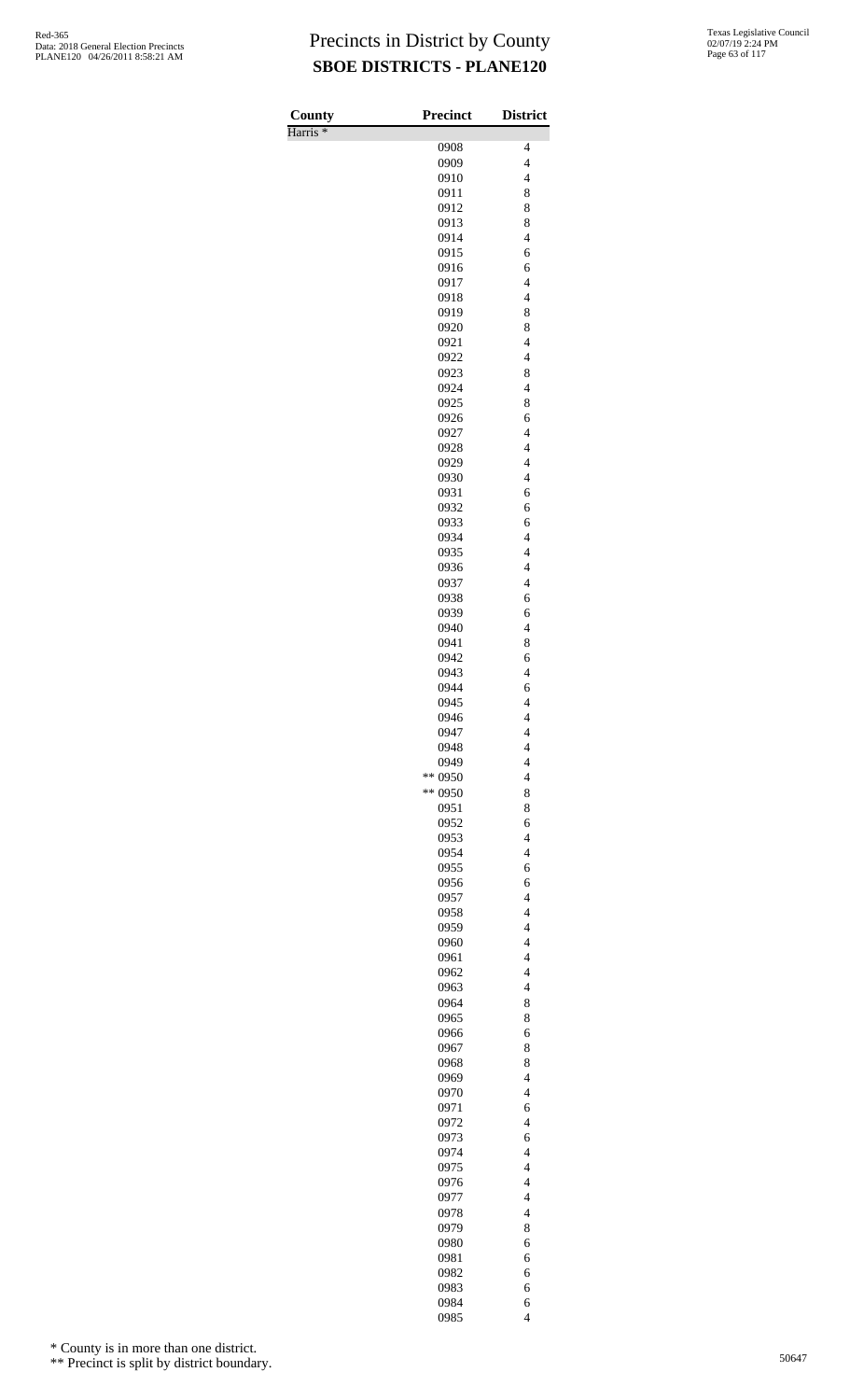| County<br>Harris <sup>*</sup> | <b>Precinct</b> | <b>District</b>     |
|-------------------------------|-----------------|---------------------|
|                               | 0986            | $\overline{4}$      |
|                               | 0987            | $\overline{4}$      |
|                               | 0988            | 8                   |
|                               | 0989            | $\overline{4}$      |
|                               | 0990            | $\overline{4}$      |
|                               | 0991            | 6                   |
|                               | 0992            | 8                   |
|                               | 0993            | $\overline{4}$      |
|                               | 0994            | $\overline{4}$      |
|                               | 0995            | $\overline{4}$      |
|                               | 0996<br>0997    | 8<br>$\overline{4}$ |
|                               | 0998            | 6                   |
|                               | 0999            | 6                   |
|                               | 1000            | $\overline{4}$      |
|                               | 1001            | 6                   |
|                               | 1002            | 6                   |
|                               | 1003            | 6                   |
|                               | 1004            | $\overline{4}$      |
|                               | 1005            | $\overline{4}$      |
|                               | 1006            | 8                   |
|                               | 1007            | $\overline{4}$      |
|                               | 1008            | 8                   |
|                               | 1009            | 8                   |
|                               | 1010            | $\overline{4}$      |
|                               | 1011<br>1012    | 6<br>$\overline{4}$ |
| Harrison                      |                 |                     |
|                               | 0001<br>0002    | 9<br>9              |
|                               | 0003            | 9                   |
|                               | 0004            | 9                   |
|                               | 0005            | 9                   |
|                               | 0006            | 9                   |
|                               | 0007            | 9                   |
|                               | 0008            | 9                   |
|                               | 0009            | 9                   |
|                               | 0010            | 9                   |
|                               | 0011            | 9                   |
|                               | 0012<br>0013    | 9<br>9              |
|                               | 0014            | 9                   |
|                               | 0015            | 9                   |
|                               | 0016            | 9                   |
|                               | 0017            | 9                   |
|                               | 0018            | 9                   |
|                               | 0019            | 9                   |
|                               | 0020            | 9                   |
|                               | 0021            | 9                   |
|                               | 0022            | 9                   |
|                               | 0023            | 9                   |
|                               | 0024            | 9                   |
|                               | 0025            | 9                   |
| Hartley                       | 0026            | 9                   |
|                               | 0101            | 15                  |
|                               | 0102            | 15                  |
|                               | 0201            | 15                  |
|                               | 0202            | 15                  |
|                               | 0301<br>0401    | 15<br>15            |
| Haskell                       |                 |                     |
|                               | 0001            | 15                  |
|                               | 0002            | 15<br>15            |
|                               | 0003<br>0004    | 15                  |
|                               | 0005            | 15                  |
|                               | 0006            | 15                  |
|                               | 0007            | 15                  |
|                               | 0008            | 15                  |
|                               | 0009            | 15                  |
| Hays                          | 0010            | 15                  |
|                               | 0110            | 5                   |
|                               | 0111            | 5                   |
|                               | 0112            | 5                   |
|                               | 0113            | 5                   |
|                               | 0120<br>0125    | 5<br>5              |
|                               |                 |                     |

\* County is in more than one district.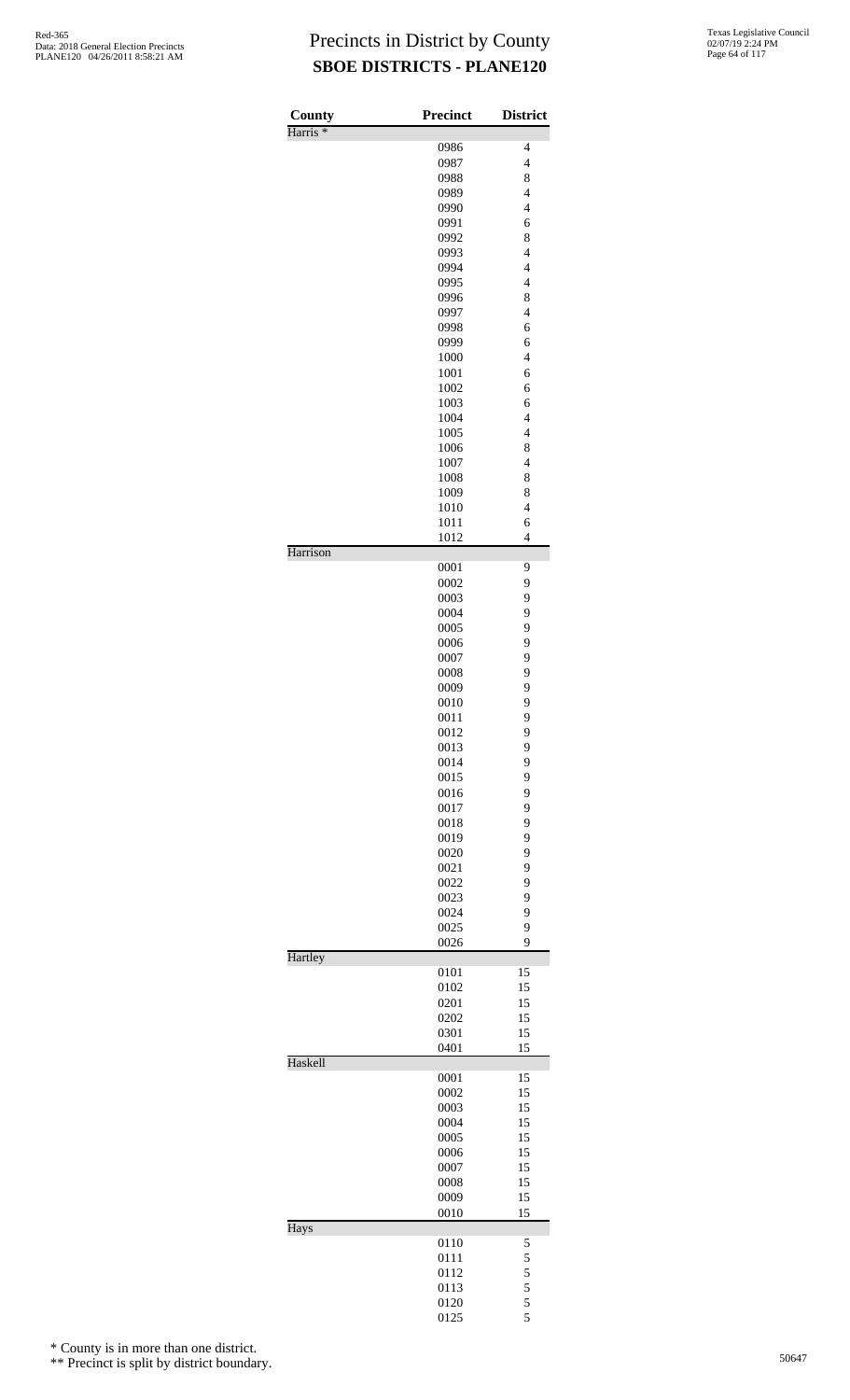| County    | <b>Precinct</b> | <b>District</b> |
|-----------|-----------------|-----------------|
| Hays      |                 |                 |
|           | 0127            | 5               |
|           | 0129            | 5               |
|           | 0221            | $\frac{5}{5}$   |
|           | 0223            | 5               |
|           | 0224<br>0225    | 5               |
|           | 0226            | 5               |
|           | 0228            |                 |
|           | 0229            | $\frac{5}{5}$   |
|           | 0230            | 5               |
|           | 0232            | 5               |
|           | 0234            | 5               |
|           | 0236            |                 |
|           | 0238            | $\frac{5}{5}$   |
|           | 0301            | 5               |
|           | 0315            | 5               |
|           | 0316            | 5               |
|           | 0317            | $\frac{5}{5}$   |
|           | 0318            |                 |
|           | 0330            | 5               |
|           | 0332            | 5               |
|           | 0333            | 5               |
|           | 0334            | $\frac{5}{5}$   |
|           | 0335            |                 |
|           | 0336            | 5               |
|           | 0337            | 5               |
|           | 0339<br>0413    | 5               |
|           | 0414            | $\frac{5}{5}$   |
|           | 0415            | 5               |
|           | 0416            | 5               |
|           | 0417            | 5               |
|           | 0418            |                 |
|           | 0419            | $\frac{5}{5}$   |
|           | 0420            | 5               |
|           | 0421            | 5               |
|           | 0440            | 5               |
|           | 0441            | 5               |
|           | 0442            | 5               |
|           | 0443            | 5               |
|           | 0444            | 5               |
|           | 0447            | 5               |
|           | 0449            | 5               |
| Hemphill  | 0101            | 15              |
|           | 0201            | 15              |
|           | 0202            | 15              |
|           | 0301            | 15              |
|           | 0302            | 15              |
|           | 0303            | 15              |
|           | 0401            | 15              |
|           | 0402            | 15              |
| Henderson |                 |                 |
|           | 0002            | 9               |
|           | 0003            | 9               |
|           | 0004            | 9               |
|           | 001A            | 9               |
|           | 001M            | 9<br>9          |
|           | 001T<br>002E    | 9               |
|           | 003B            | 9               |
|           | 003C            | 9               |
|           | 003M            | 9               |
|           | 003N            | 9               |
|           | 004A            | 9               |
|           | 004W            | 9               |
|           | 01CR            | 9               |
|           | 01MN            | 9               |
|           | $01$ TC         | 9               |
|           | 03WS            | 9               |
|           | 04BV            | 9               |
|           | 04CC            | 9               |
|           | 04MS            | 9               |
|           | 04PF            | 9               |
|           | 04SE            | 9               |
|           | 2GBN            | 9               |
|           | 2GBS            | 9               |
|           | 2PSN            | 9               |
|           | 2PSS            | 9               |

\* County is in more than one district.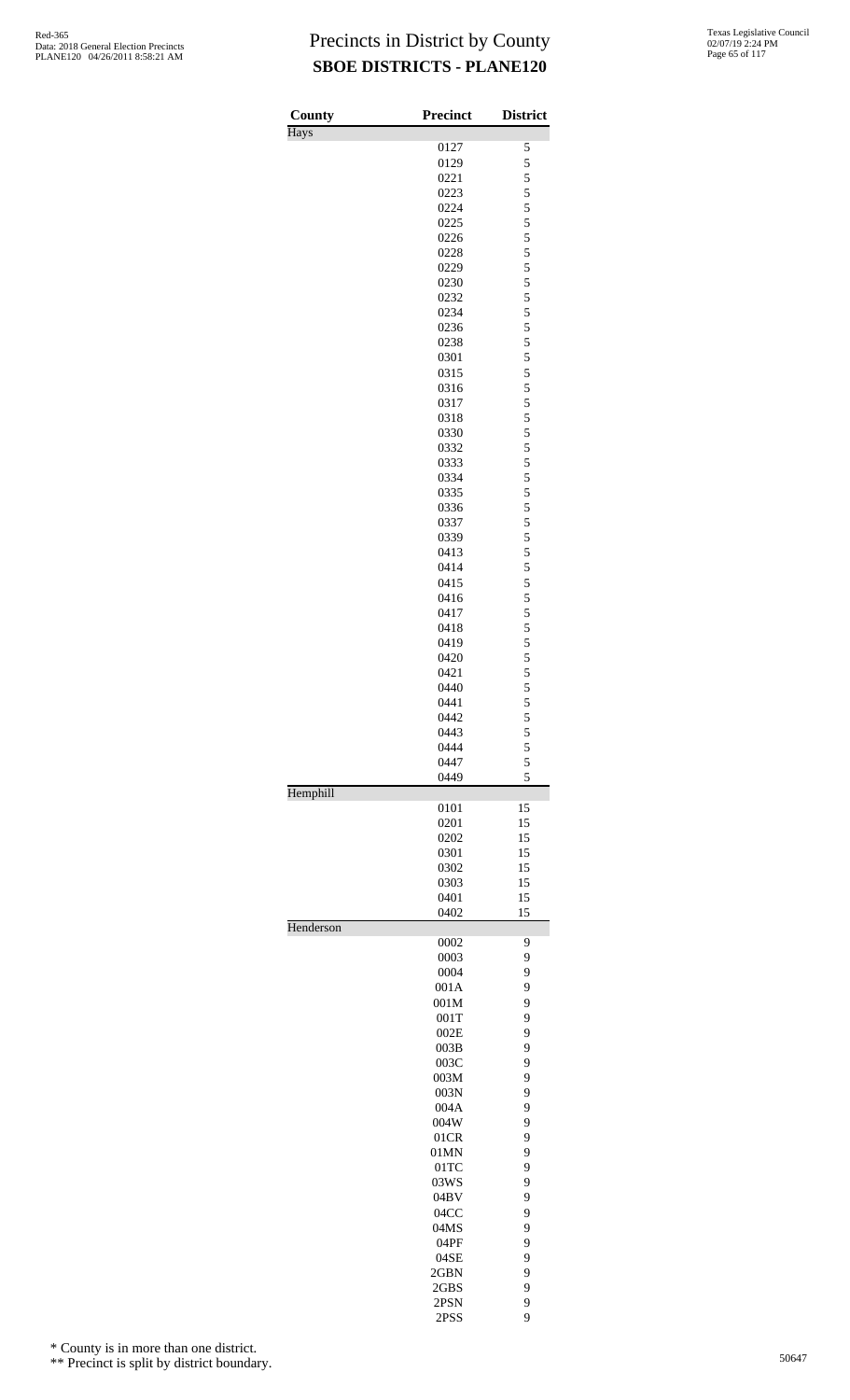| <b>County</b>        | Precinct     | <b>District</b>                                    |
|----------------------|--------------|----------------------------------------------------|
| Henderson            | 4NYL         | 9                                                  |
| Hidalgo <sup>*</sup> |              |                                                    |
|                      | 0001<br>0002 | $\overline{\mathbf{c}}$<br>$\overline{\mathbf{c}}$ |
|                      | 0003         | $\overline{\mathbf{c}}$                            |
|                      | 0004         | $\overline{c}$                                     |
|                      | 0005         | $\overline{c}$                                     |
|                      | 0006<br>0007 | $\overline{c}$<br>$\overline{c}$                   |
|                      | 0008         | $\overline{c}$                                     |
|                      | 0009         | $\overline{\mathbf{c}}$                            |
|                      | 0010         | $\overline{c}$<br>3                                |
|                      | 0011<br>0012 | $\overline{c}$                                     |
|                      | 0013         | 3                                                  |
|                      | 0014         | 3                                                  |
|                      | 0015<br>0016 | $\overline{c}$<br>$\overline{c}$                   |
|                      | 0017         | $\overline{c}$                                     |
|                      | 0018         | $\overline{c}$                                     |
|                      | 0019         | 3                                                  |
|                      | 0020<br>0021 | $\overline{c}$<br>$\overline{c}$                   |
|                      | 0022         | $\overline{c}$                                     |
|                      | 0023         | $\overline{c}$                                     |
|                      | 0024         | 3                                                  |
|                      | 0025<br>0026 | $\overline{c}$<br>$\overline{c}$                   |
|                      | 0027         | $\overline{c}$                                     |
|                      | 0028         | $\overline{c}$                                     |
|                      | 0029<br>0030 | 3<br>3                                             |
|                      | 0031         | 3                                                  |
|                      | 0032         | $\overline{c}$                                     |
|                      | 0033         | $\overline{\mathbf{c}}$                            |
|                      | 0034<br>0035 | $\frac{2}{2}$                                      |
|                      | 0036         | $\overline{c}$                                     |
|                      | 0037         | $\overline{c}$                                     |
|                      | 0038         | $\begin{array}{c}\n2 \\ 2 \\ 2 \\ 2\n\end{array}$  |
|                      | 0039<br>0040 |                                                    |
|                      | 0041         |                                                    |
|                      | 0042         |                                                    |
|                      | 0043<br>0044 | $\overline{c}$<br>$\overline{\mathbf{c}}$          |
|                      | 0045         | $\overline{\mathbf{c}}$                            |
|                      | 0046         |                                                    |
|                      | 0047         | $\begin{array}{c}\n2 \\ 2 \\ 2 \\ 3\n\end{array}$  |
|                      | 0048<br>0049 |                                                    |
|                      | 0050         |                                                    |
|                      | 0051         | 3                                                  |
|                      | 0052         | 3                                                  |
|                      | 0053<br>0054 | 3<br>3                                             |
|                      | 0055         | $\overline{\mathbf{c}}$                            |
|                      | 0056         | $\frac{2}{2}$                                      |
|                      | 0057<br>0058 | $\overline{\mathbf{c}}$                            |
|                      | 0059         | $\overline{\mathbf{c}}$                            |
|                      | 0060         | $\overline{\mathbf{c}}$                            |
|                      | 0061         | $\frac{2}{2}$                                      |
|                      | 0062<br>0063 | $\overline{c}$                                     |
|                      | 0064         | 3                                                  |
|                      | 0065         | $\overline{\mathbf{c}}$                            |
|                      | 0066         | $\overline{c}$<br>$\overline{c}$                   |
|                      | 0067<br>0068 | 3                                                  |
|                      | 0069         | 3                                                  |
|                      | 0070         | $\overline{c}$                                     |
|                      | 0071<br>0072 | $\overline{c}$<br>3                                |
|                      | 0073         | 3                                                  |
|                      | 0074         | 3                                                  |
|                      | 0075         | 3                                                  |
|                      | 0076<br>0077 | 3<br>$\overline{c}$                                |

\* County is in more than one district.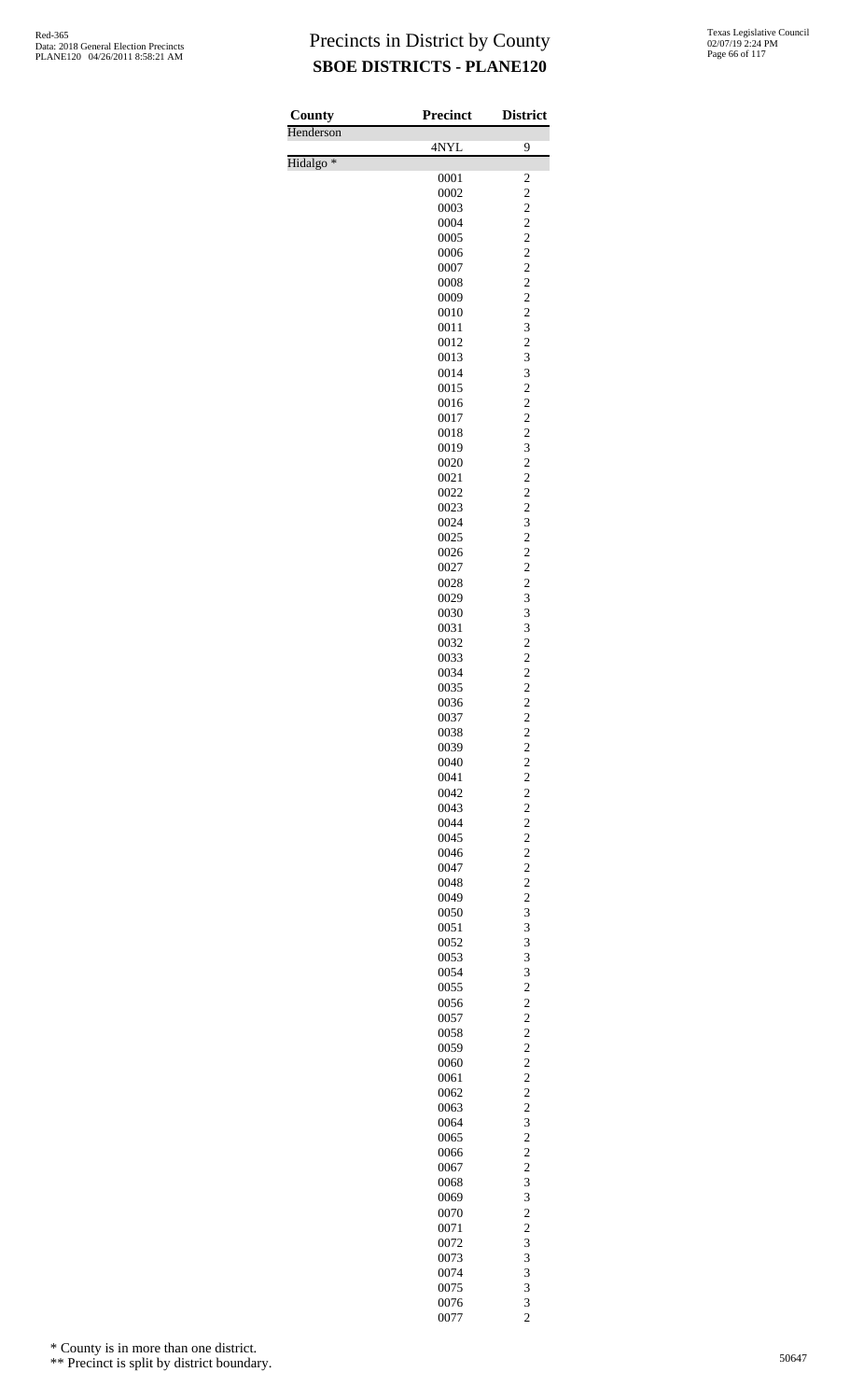| County               | <b>Precinct</b> | <b>District</b>                            |
|----------------------|-----------------|--------------------------------------------|
| Hidalgo <sup>*</sup> |                 |                                            |
|                      | 0078            | 3                                          |
|                      | 0079            | $\overline{c}$                             |
|                      | 0080            | 3                                          |
|                      | 0081            | $\overline{c}$                             |
|                      | 0082<br>0083    | $\overline{c}$<br>$\overline{c}$           |
|                      | 0084            | $\overline{c}$                             |
|                      | 0085            | $\overline{c}$                             |
|                      | 0086            | $\overline{c}$                             |
|                      | 0087            | $\overline{c}$                             |
|                      | 0088            | 3                                          |
|                      | 0089            | 3                                          |
|                      | 0090            | $\overline{c}$                             |
|                      | 0091            | $\overline{c}$                             |
|                      | 0092            | $\overline{c}$                             |
|                      | 0093<br>0094    | 3<br>$\overline{c}$                        |
|                      | 0095            | $\overline{c}$                             |
|                      | 0096            | $\overline{\mathbf{3}}$                    |
|                      | 0097            | $\overline{c}$                             |
|                      | 0098            | $\overline{c}$                             |
|                      | 0099            | 3                                          |
|                      | 0100            | 3                                          |
|                      | 0101            | $\overline{c}$                             |
|                      | 0102            | $\overline{c}$                             |
|                      | 0103            | $\overline{c}$                             |
|                      | 0104            | $\overline{c}$                             |
|                      | 0105            | 3<br>3                                     |
|                      | 0106<br>0107    | 3                                          |
|                      | 0108            | 3                                          |
|                      | 0109            | 3                                          |
|                      | 0110            | $\overline{c}$                             |
|                      | 0111            | $\overline{c}$                             |
|                      | 0112            | $\overline{c}$                             |
|                      | 0113            | $\overline{\mathbf{c}}$                    |
|                      | 0114            | $\overline{c}$                             |
|                      | 0115            | $\overline{c}$<br>$\overline{2}$           |
|                      | 0116<br>0117    |                                            |
|                      | 0118            |                                            |
|                      | 0119            | $\begin{array}{c} 2 \\ 2 \\ 2 \end{array}$ |
|                      | 0120            |                                            |
|                      | 0121            | $\begin{array}{c} 2 \\ 2 \\ 2 \end{array}$ |
|                      | 0122            |                                            |
|                      | 0123            | $\frac{2}{2}$                              |
|                      | 0124            |                                            |
|                      | 0125<br>0126    | $\begin{array}{c} 3 \\ 2 \\ 2 \end{array}$ |
|                      | 0127            |                                            |
|                      | 0128            |                                            |
|                      | 0129            | $\frac{2}{3}$                              |
|                      | 0130            | $\frac{2}{3}$                              |
|                      | 0131            |                                            |
|                      | 0132            | $\overline{c}$                             |
|                      | 0133            | 3                                          |
|                      | 0134            | $\overline{c}$                             |
|                      | 0135<br>0136    | $\begin{array}{c} 2 \\ 2 \\ 2 \end{array}$ |
|                      | 0137            |                                            |
|                      | 0138            |                                            |
|                      | 0139            | $\frac{2}{2}$                              |
|                      | 0140            |                                            |
|                      | 0141            | $\begin{array}{c} 2 \\ 2 \\ 2 \end{array}$ |
|                      | 0142            |                                            |
|                      | 0143            | $\frac{2}{2}$                              |
|                      | 0144            |                                            |
|                      | 0145<br>0146    | $\begin{array}{c} 3 \\ 2 \\ 2 \end{array}$ |
|                      | 0147            |                                            |
|                      | 0148            |                                            |
|                      | 0149            | $\frac{2}{2}$                              |
|                      | 0150            |                                            |
|                      | 0151            | $\frac{2}{3}$                              |
|                      | 0152            | 3                                          |
|                      | 0153            | $\frac{2}{3}$                              |
|                      | 0154            |                                            |
|                      | 0155<br>0156    | $\frac{2}{2}$                              |
|                      |                 |                                            |

\* County is in more than one district.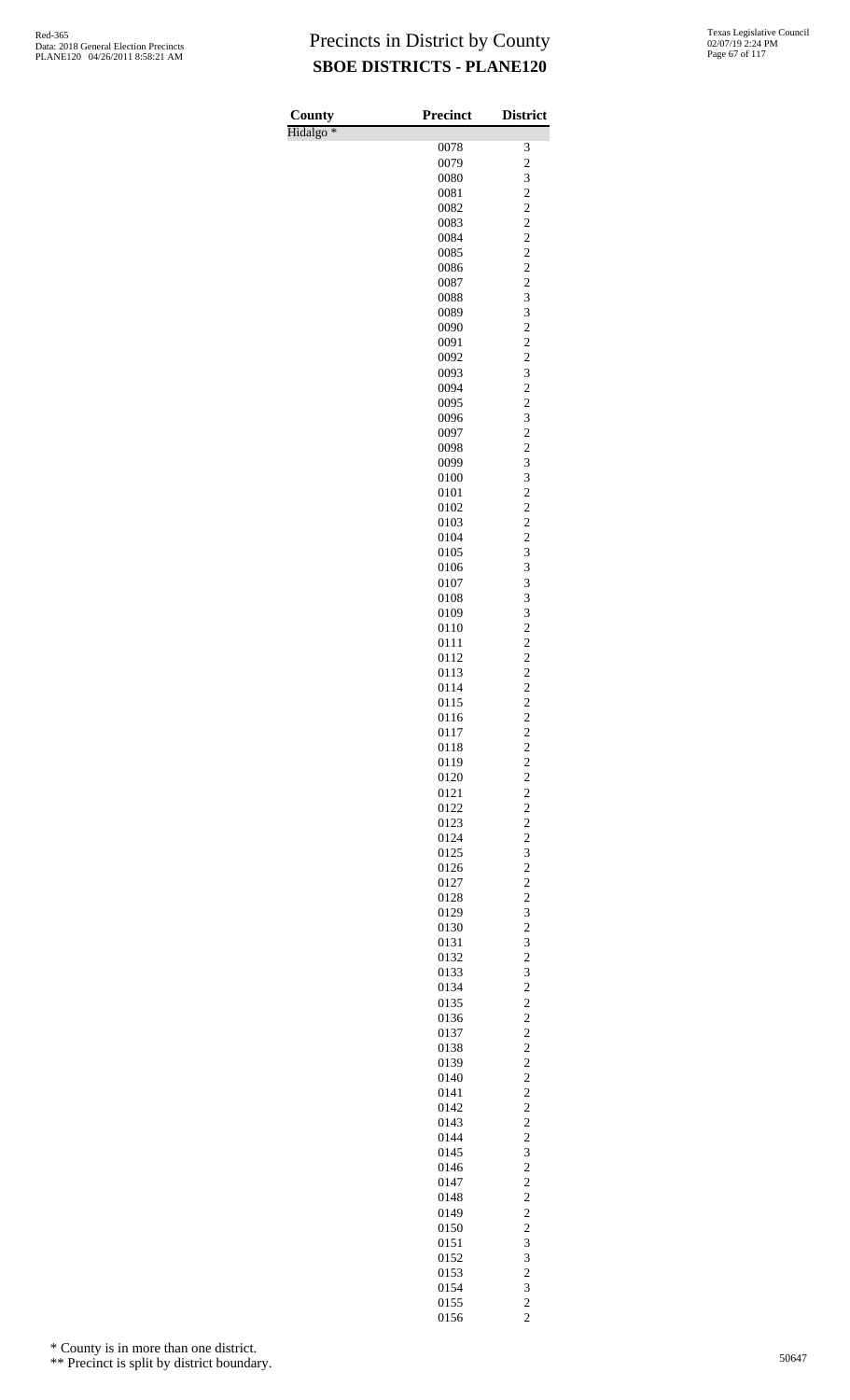| County               | <b>Precinct</b> | <b>District</b>                  |
|----------------------|-----------------|----------------------------------|
| Hidalgo <sup>*</sup> |                 |                                  |
|                      | 0157<br>0158    | 2<br>3                           |
|                      | 0159            | $\overline{c}$                   |
|                      | 0160            | $\overline{c}$                   |
|                      | 0161            | $\overline{c}$                   |
|                      | 0162            | $\overline{c}$                   |
|                      | 0163            | $\overline{c}$                   |
|                      | 0164            | $\overline{c}$                   |
|                      | 0165            | 3                                |
|                      | 0166<br>0167    | 3<br>3                           |
|                      | 0168            | 3                                |
|                      | 0169            | $\overline{c}$                   |
|                      | 0170            | 3                                |
|                      | 0171            | $\overline{c}$                   |
|                      | 0172            | $\overline{c}$                   |
|                      | 0173            | $\overline{c}$                   |
|                      | 0174            | $\overline{c}$<br>$\overline{c}$ |
|                      | 0175<br>0176    | $\overline{\mathbf{c}}$          |
|                      | 0177            | $\overline{c}$                   |
|                      | 0178            | $\overline{c}$                   |
|                      | 0179            | $\overline{c}$                   |
|                      | 0180            | $\overline{c}$                   |
|                      | 0181            | $\overline{c}$                   |
|                      | 0182            | 3                                |
|                      | 0183            | 3                                |
|                      | 0184<br>0185    | $\overline{c}$<br>3              |
|                      | 0186            | $\overline{\mathbf{c}}$          |
|                      | 0187            | 3                                |
|                      | 0188            | $\overline{c}$                   |
|                      | 0189            | $\overline{c}$                   |
|                      | 0190            | $\overline{c}$                   |
|                      | 0191            | $\overline{c}$                   |
|                      | 0192            | $\overline{c}$                   |
|                      | 0193<br>0194    | $\overline{c}$<br>3              |
|                      | 0195            | 3                                |
|                      | 0196            | $\overline{\mathbf{c}}$          |
|                      | 0197            | 3                                |
|                      | 0198            | 3                                |
|                      | 0199            | 3                                |
|                      | 0200            | 3                                |
|                      | 0201            | 3                                |
|                      | 0202            | $\overline{c}$<br>$\overline{c}$ |
|                      | 0203<br>0204    | $\overline{c}$                   |
|                      | 0205            | $\overline{c}$                   |
|                      | 0206            | 3                                |
|                      | 0207            | 3                                |
|                      | 0209            | 3                                |
|                      | 0210            | 3                                |
|                      | 0211            | 3                                |
|                      | 0212            | 3<br>$\overline{c}$              |
|                      | 0213<br>0215    | $\overline{c}$                   |
|                      | 0216            | $\overline{c}$                   |
|                      | 0217            | 3                                |
|                      | 0218            | 3                                |
|                      | 0219            | 3                                |
|                      | 0220            | $\overline{c}$                   |
|                      | 0221            | 3                                |
|                      | 0222            | 3                                |
|                      | 0223<br>0224    | 3<br>3                           |
|                      | 0225            | $\overline{c}$                   |
|                      | 0226            | $\overline{c}$                   |
|                      | 0227            | $\overline{c}$                   |
|                      | 0228            | $\overline{c}$                   |
|                      | 0229            | $\overline{c}$                   |
|                      | 0230            | 3                                |
|                      | 0231            | $\overline{c}$                   |
|                      | 0232<br>0233    | $\overline{c}$<br>$\overline{c}$ |
|                      | 0234            | $\overline{c}$                   |
|                      | 0235            | $\overline{c}$                   |
|                      | 0236            | $\overline{c}$                   |
|                      | 0237            | $\overline{c}$                   |

\* County is in more than one district.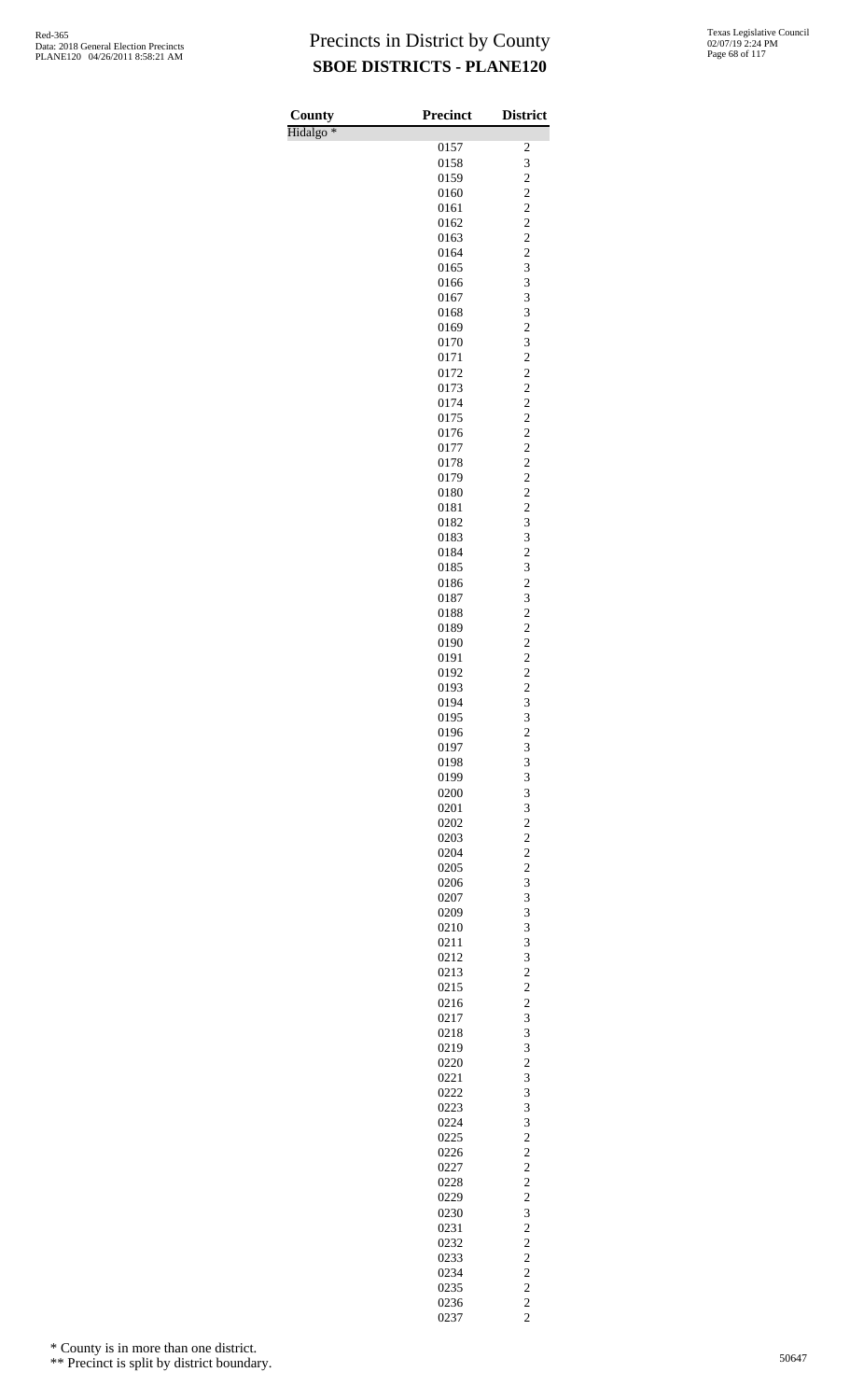| County               | Precinct     | <b>District</b>         |
|----------------------|--------------|-------------------------|
| Hidalgo <sup>*</sup> |              |                         |
|                      | 0238         | $\overline{\mathbf{c}}$ |
|                      | 0239         | 3                       |
|                      | 0240<br>0241 | $\overline{c}$<br>3     |
|                      | 0242         |                         |
|                      | 0243         | $\frac{2}{3}$           |
|                      | 0244         | 3                       |
|                      | 0245         | $\overline{c}$          |
|                      | 0246         | $\overline{c}$          |
|                      | 0247         | $\frac{2}{2}$           |
|                      | 0248         |                         |
|                      | 0249         | $\frac{2}{2}$           |
|                      | 0250<br>0251 | $\overline{c}$          |
|                      | 0252         | $\overline{c}$          |
|                      | 0253         | $\overline{\mathbf{c}}$ |
|                      | 0254         | 3                       |
|                      | 0255         | $\overline{c}$          |
|                      | 0256         | 3                       |
|                      | 0257         | 3                       |
| Hill                 |              |                         |
|                      | 0002         | 14                      |
|                      | 0003<br>0004 | 14<br>14                |
|                      | 0005         | 14                      |
|                      | 0006         | 14                      |
|                      | 0007         | 14                      |
|                      | 0008         | 14                      |
|                      | 0009         | 14                      |
|                      | 0010         | 14                      |
|                      | 0012         | 14                      |
|                      | 0013         | 14                      |
|                      | 0014<br>0015 | 14<br>14                |
|                      | 0016         | 14                      |
|                      | 0018         | 14                      |
|                      | 0019         | 14                      |
|                      | 0020         | 14                      |
|                      | 0021         | 14                      |
|                      | 0022         | 14                      |
|                      | 0023         | 14                      |
|                      | 0024<br>0027 | 14<br>14                |
| Hockley              |              |                         |
|                      | 0011         | 15                      |
|                      | 0014         | 15                      |
|                      | 0015         | 15                      |
|                      | 0016         | 15                      |
|                      | 0021         | 15                      |
|                      | 0024         | 15<br>15                |
|                      | 0032<br>0033 | 15                      |
|                      | 0035         | 15                      |
|                      | 0036         | 15                      |
|                      | 0043         | 15                      |
|                      | 0044         | 15                      |
|                      | 0045         | 15                      |
| Hood                 | 0046         | 15                      |
|                      | 0001         | 14                      |
|                      | 0002         | 14                      |
|                      | 0003         | 14                      |
|                      | 0004         | 14                      |
|                      | 0005         | 14                      |
|                      | 0007         | 14                      |
|                      | 0008         | 14                      |
|                      | 0009         | 14                      |
|                      | 0010<br>0011 | 14<br>14                |
|                      | 0012         | 14                      |
|                      | 0013         | 14                      |
|                      | 0014         | 14                      |
|                      | 0015         | 14                      |
|                      | 0016         | 14                      |
| Hopkins              |              |                         |
|                      | 0001         | 9                       |
|                      | 0002         | 9                       |
|                      | 0003<br>0004 | 9<br>9                  |
|                      |              |                         |

\* County is in more than one district.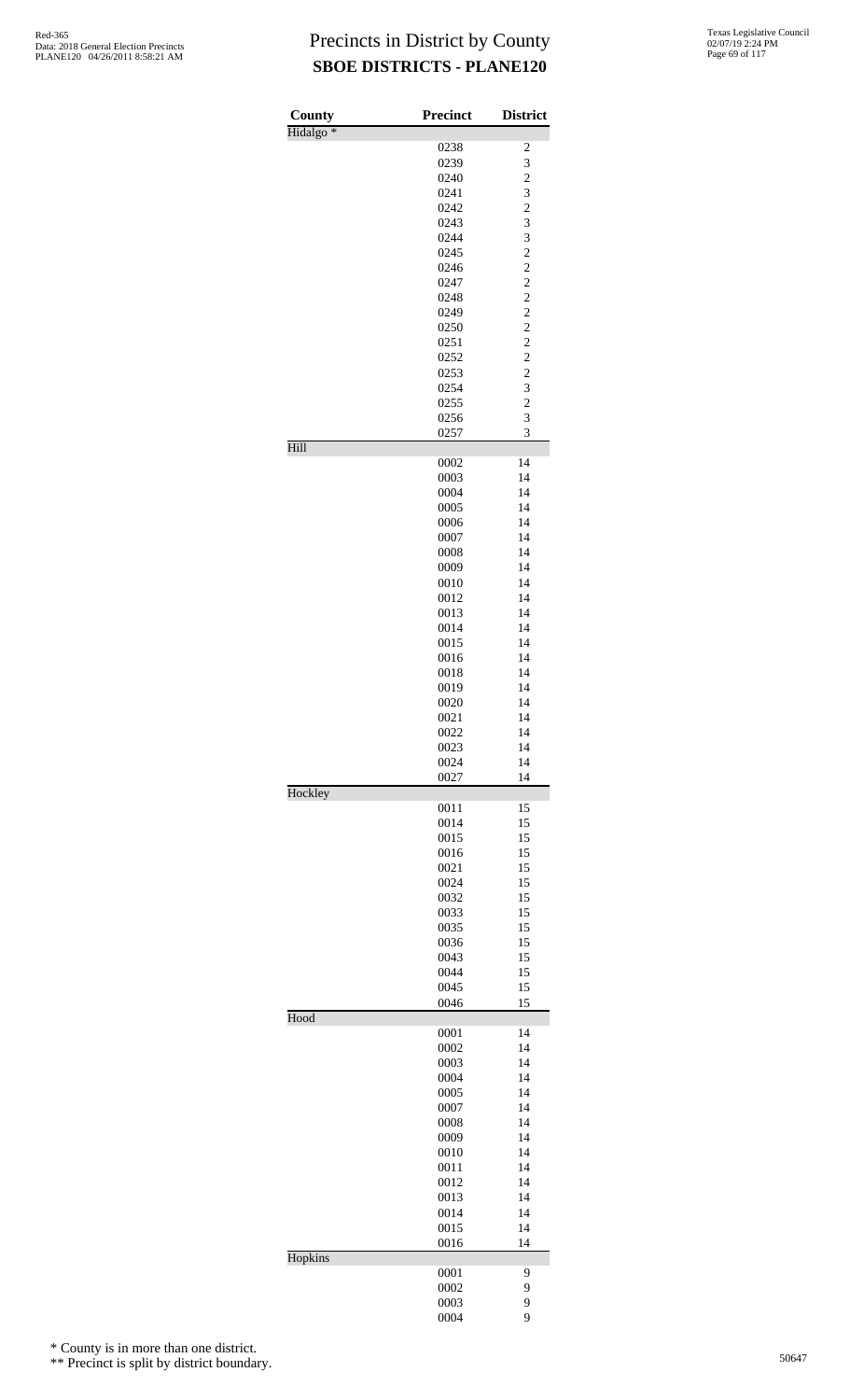| County   | <b>Precinct</b> | <b>District</b>   |
|----------|-----------------|-------------------|
| Hopkins  | 0005            | 9                 |
|          | 0008            | 9                 |
|          | 0011            | 9                 |
|          | 0012            | 9                 |
|          | 0013            | 9                 |
|          | 0014            | 9                 |
|          | 0016            | 9                 |
|          | 0017            | 9                 |
|          | 001A<br>0020    | 9<br>9            |
|          | 0023            | 9                 |
|          | 0024            | 9                 |
|          | 0025            | 9                 |
|          | 002A            | 9                 |
|          | 0036            | 9                 |
|          | 003A            | 9                 |
| Houston  | 004A            | 9                 |
|          | 0001            | 8                 |
|          | 0002            | 8                 |
|          | 0003            | 8                 |
|          | 0004<br>0005    | 8<br>8            |
|          | 0006            | 8                 |
|          | 0007            | 8                 |
|          | 0008            | 8                 |
|          | 0009            | 8                 |
|          | 0010            | 8                 |
|          | 0011            | 8                 |
|          | 0012            | 8                 |
|          | 0014<br>0015    | 8<br>8            |
|          | 0016            | 8                 |
|          | 0017            | 8                 |
|          | 0018            | 8                 |
|          | 0019            | 8                 |
|          | 0020            | 8                 |
|          | 0021<br>0022    | 8<br>8            |
| Howard   |                 |                   |
|          | 0011            | 15                |
|          | 0012            | 15                |
|          | 0013<br>0014    | 15<br>15          |
|          | 0016            | 15                |
|          | 0024            | 15                |
|          | 0025            | 15                |
|          | 0026            | 15                |
|          | 0032            | 15                |
|          | 0033            | 15                |
|          | 0034            | 15                |
|          | 0035            | 15                |
|          | 0037<br>0042    | 15<br>15          |
|          | 0045            | 15                |
|          | 0046            | 15                |
|          | 0103            | 15                |
|          | 0104            | 15                |
|          | 0105            | 15                |
|          | 012A            | 15                |
|          | 0205            | 15                |
|          | 0207<br>0208    | 15<br>15          |
|          | 0209            | 15                |
|          | 0304            | 15                |
|          | 0404            | 15                |
|          | 0405            | 15                |
|          | 0408            | 15                |
|          | 0409<br>207C    | 15<br>15          |
| Hudspeth |                 |                   |
|          | 0001            | 1                 |
|          | 0002            | 1                 |
|          | 0004            | $\mathbf{1}$      |
|          | 003N<br>003S    | $\mathbf{1}$<br>1 |
| Hunt     |                 |                   |
|          | 0101<br>0102    | 9<br>9            |
|          |                 |                   |

\* County is in more than one district.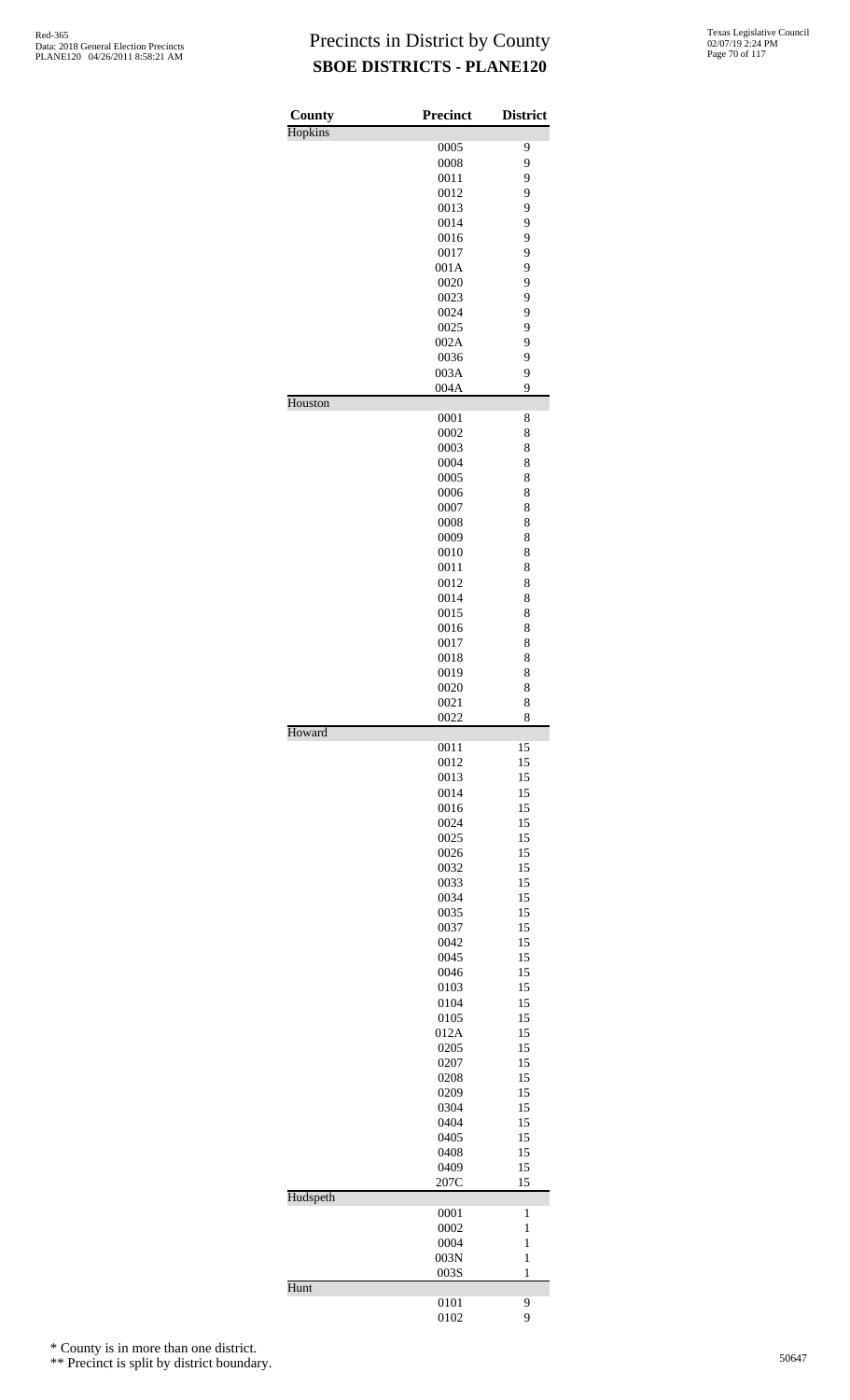| <b>County</b> | <b>Precinct</b> | <b>District</b>         |
|---------------|-----------------|-------------------------|
| Hunt          |                 |                         |
|               | 0103            | 9                       |
|               | 0104            | 9                       |
|               | 0105            | 9                       |
|               | 0106            | 9                       |
|               | 0107            | 9                       |
|               | 0108            | 9                       |
|               | 0109            | 9                       |
|               | 0210            | 9                       |
|               | 0211            | 9                       |
|               | 0212            | 9                       |
|               | 0213            | 9                       |
|               | 0214            | 9                       |
|               |                 | 9                       |
|               | 0215            | 9                       |
|               | 0216            |                         |
|               | 0217            | 9                       |
|               | 0318            | 9                       |
|               | 0319            | 9                       |
|               | 0320            | 9                       |
|               | 0321            | 9                       |
|               | 0322            | 9                       |
|               | 0323            | 9                       |
|               | 0324            | 9                       |
|               | 0325            | 9                       |
|               | 0426            | 9                       |
|               | 0427            | 9                       |
|               | 0428            | 9                       |
|               | 0429            | 9                       |
|               | 0430            | 9                       |
|               | 0431            | 9                       |
|               | 0432            | 9                       |
|               | 0433            | 9                       |
|               | 0434            | 9                       |
| Hutchinson    |                 |                         |
|               | 0011            | 15                      |
|               | 0014            | 15                      |
|               | 0021            | 15                      |
|               | 0023            | 15                      |
|               | 0031            | 15                      |
|               | 0033            | 15                      |
|               | 0041            | 15                      |
|               | 0042            | 15                      |
| Irion         |                 |                         |
|               | 0100            | 1                       |
|               | 0200            | 1                       |
|               | 0300            | 1                       |
|               | 0400            | $\mathbf{1}$            |
| Jack          |                 |                         |
|               | 0001            | 14                      |
|               | 0002            | 14                      |
|               | 0003            | 14                      |
|               | 0004            | 14                      |
|               | 0005            | 14                      |
|               | 0006            | 14                      |
| Jackson       |                 |                         |
|               | 0001            | $\overline{\mathbf{c}}$ |
|               | 0002            | $\overline{c}$          |
|               | 0003            | $\overline{c}$          |
|               | 0004            |                         |
|               | 0005            |                         |
|               | 0006            | $\frac{2}{2}$           |
|               | 0007            | $\overline{c}$          |
|               | 0008            | $\overline{c}$          |
|               | 0009            | $\overline{c}$          |
| Jasper        |                 |                         |
|               | 0001            | 7                       |
|               | 0002            | 7                       |
|               | 0003            | $\overline{7}$          |
|               | 0004            | $\overline{7}$          |
|               | 0005            | 7                       |
|               | 0006            | $\overline{7}$          |
|               |                 | $\overline{7}$          |
|               | 0007            |                         |
|               | 0008            | $\overline{7}$          |
|               | 0009            | $\overline{7}$          |
|               | 0010            | 7                       |
|               | 0011            | $\overline{7}$          |
|               | 0012            | $\overline{7}$          |
|               | 0013            | $\overline{7}$          |
|               | 0014            | $\boldsymbol{7}$        |

7

\* County is in more than one district.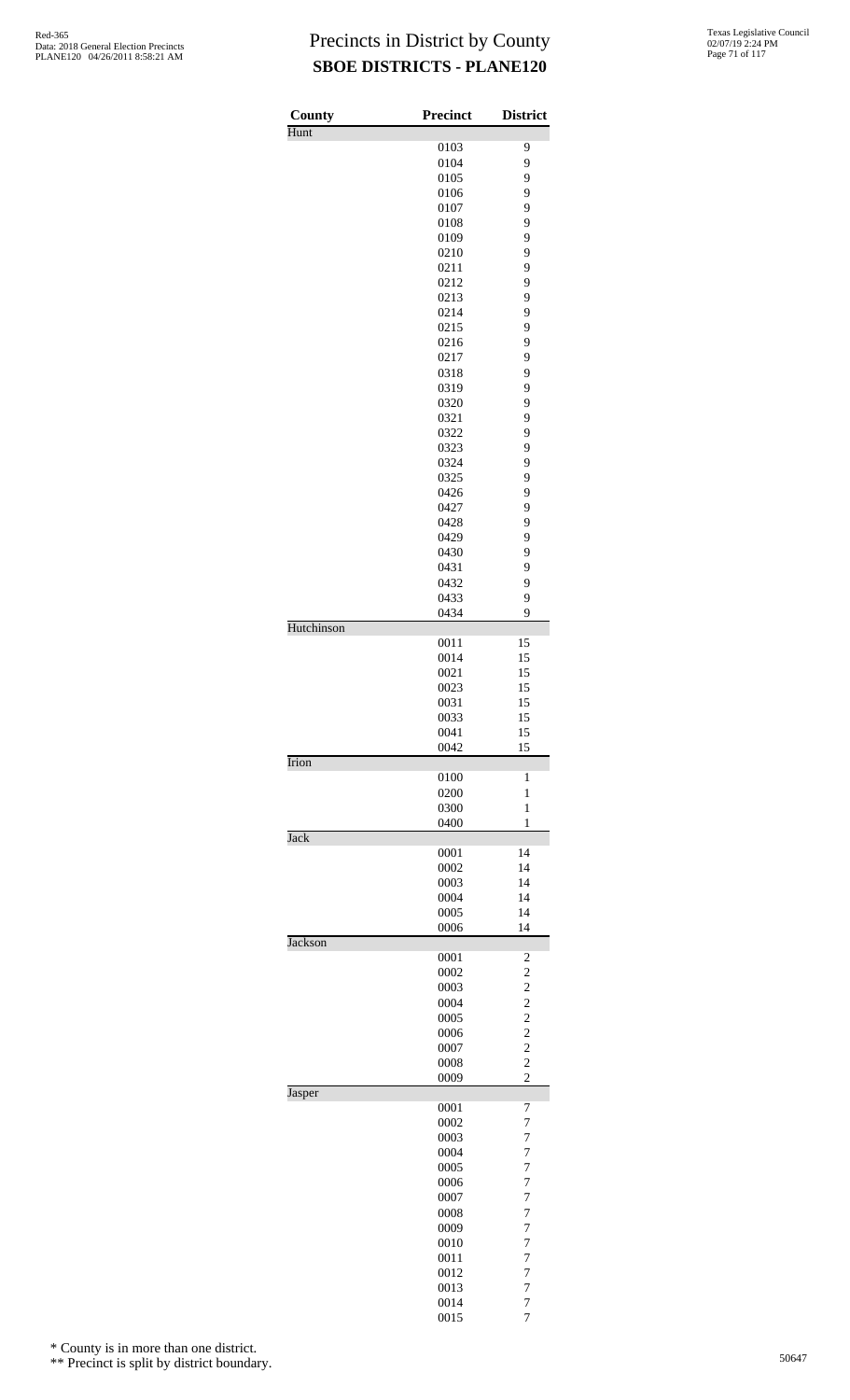| County            | <b>Precinct</b> | <b>District</b>     |
|-------------------|-----------------|---------------------|
| Jasper            |                 |                     |
|                   | 0016            | 7                   |
|                   | 0017            | 7                   |
|                   | 0019            | 7                   |
|                   | 0020            | $\overline{7}$      |
|                   | 0021            | 7                   |
| <b>Jeff Davis</b> | 0001            | $\mathbf{1}$        |
|                   | 0002            | $\mathbf{1}$        |
|                   | 0003            | 1                   |
|                   | 0004            | $\mathbf{1}$        |
|                   | 0005            | $\mathbf{1}$        |
| Jefferson         |                 |                     |
|                   | 0001            | 7                   |
|                   | 0002            | $\overline{7}$      |
|                   | 0003            | 7                   |
|                   | 0004            | 7                   |
|                   | 0005            | $\overline{7}$      |
|                   | 0006            | 7                   |
|                   | 0007            | $\overline{7}$      |
|                   | 0008            | 7                   |
|                   | 0009            | 7                   |
|                   | 0010            | $\overline{7}$      |
|                   | 0011            | 7                   |
|                   | 0012            | 7                   |
|                   |                 |                     |
|                   | 0013            | 7                   |
|                   | 0014            | 7                   |
|                   | 0015            | $\overline{7}$      |
|                   | 0016            | 7                   |
|                   | 0017            | 7                   |
|                   | 0018            | 7                   |
|                   | 0019            | 7                   |
|                   | 0020            | $\overline{7}$      |
|                   | 0021            | 7                   |
|                   | 0022            | 7                   |
|                   | 0023            | 7                   |
|                   | 0024            | 7                   |
|                   | 0025            | $\overline{7}$      |
|                   | 0026            | $\overline{7}$      |
|                   | 0027            | 7                   |
|                   | 0028            | 7                   |
|                   | 0029            | 7                   |
|                   | 0030            | $\overline{7}$      |
|                   | 0031            | $\overline{7}$      |
|                   | 0032            | $\overline{7}$      |
|                   | 0033            | 7                   |
|                   | 0034            | 7                   |
|                   | 0035            | $\overline{7}$      |
|                   | 0036            | $\overline{7}$      |
|                   | 0037            | $\overline{7}$      |
|                   | 0038            | 7                   |
|                   | 0039            | 7                   |
|                   | 0040            | $\overline{7}$      |
|                   |                 |                     |
|                   | 0041            | $\overline{7}$      |
|                   | 0042            | $\overline{7}$      |
|                   | 0043            | 7                   |
|                   | 0044            | 7                   |
|                   | 0045            | $\overline{7}$      |
|                   | 0046            | $\overline{7}$      |
|                   | 0047            | $\overline{7}$      |
|                   | 0048            | 7                   |
|                   | 0049            | 7                   |
|                   | 0050            | $\overline{7}$      |
|                   | 0051            | $\overline{7}$      |
|                   | 0052            | $\overline{7}$      |
|                   | 0053            | 7                   |
|                   | 0054            | 7                   |
|                   | 0055            | $\overline{7}$      |
|                   | 0056            | $\overline{7}$      |
|                   | 0057            | $\overline{7}$      |
|                   | 0058            | 7                   |
|                   | 0059            | 7                   |
|                   | 0060            | $\overline{7}$      |
|                   | 0061            | 7                   |
|                   | 0062            | $\overline{7}$      |
|                   | 0063            | 7                   |
|                   |                 | 7                   |
|                   | 0064            |                     |
|                   | 0065            | $\overline{7}$      |
|                   | 0066            | 7<br>$\overline{7}$ |
|                   | 0067            |                     |

\* County is in more than one district.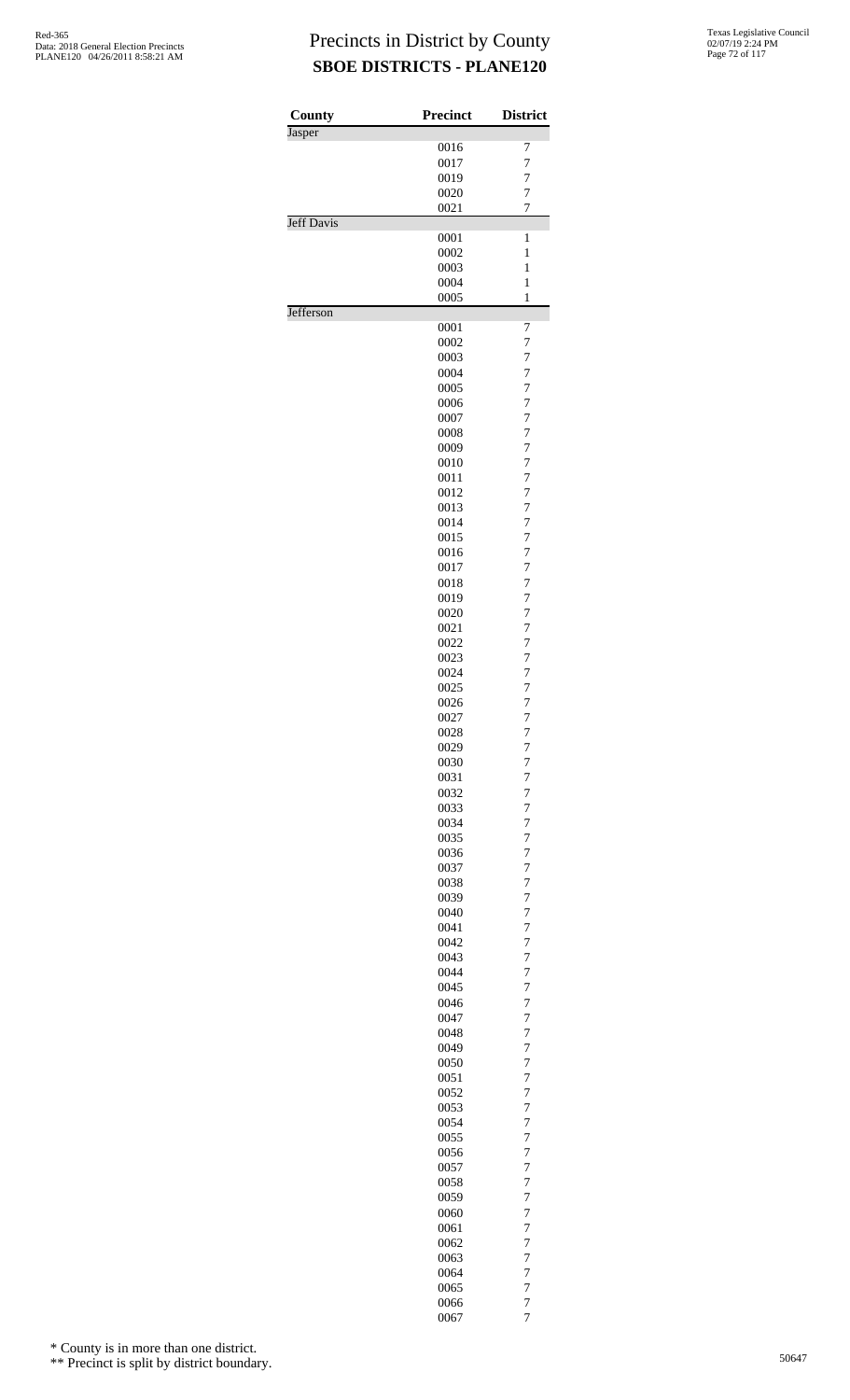| County    | <b>Precinct</b> | <b>District</b>     |
|-----------|-----------------|---------------------|
| Jefferson |                 |                     |
|           | 0068            | 7                   |
|           | 0069            | $\overline{7}$      |
|           | 0070            | $\overline{7}$      |
|           | 0071            | $\overline{7}$      |
|           | 0072            | $\overline{7}$      |
|           | 0073            | 7                   |
|           | 0074            | $\overline{7}$      |
|           | 0075            | 7                   |
|           | 0076            | $\overline{7}$      |
|           | 0077            | $\overline{7}$      |
|           | 0078            | 7<br>$\overline{7}$ |
|           | 0079<br>0080    | 7                   |
|           | 0081            | $\overline{7}$      |
|           | 0082            | $\overline{7}$      |
|           | 0083            | 7                   |
|           | 0084            | $\overline{7}$      |
|           | 0085            | 7                   |
|           | 0086            | $\overline{7}$      |
|           | 0087            | $\overline{7}$      |
|           | 0088            | 7                   |
|           | 0089            | $\overline{7}$      |
|           | 0090            | 7                   |
|           | 0091            | $\overline{7}$      |
|           | 0092            | $\overline{7}$      |
|           | 0093            | 7                   |
|           | 0094            | $\overline{7}$      |
|           | 0095            | 7                   |
|           | 0096            | $\overline{7}$      |
|           | 0097            | $\overline{7}$      |
|           | 0098            | 7                   |
|           | 0099            | $\overline{7}$      |
|           | 0100            | 7                   |
|           | 0101            | $\overline{7}$      |
|           | 0102            | $\overline{7}$      |
|           | 0103            | $\overline{7}$      |
|           | 0104            | $\overline{7}$      |
|           | 0105            | $\overline{7}$      |
|           | 0106            | 7                   |
|           | 0107            | $\overline{7}$      |
|           | 0108            | $\overline{7}$      |
| Jim Hogg  | 0109            | $\overline{7}$      |
|           | 0001            | 3                   |
|           | 0002            | 3                   |
|           | 0003            | 3                   |
|           | 0004            | 3                   |
|           | 0005            | 3                   |
| Jim Wells |                 |                     |
|           | 0001            | 3                   |
|           | 0002            | 3                   |
|           | 0003            | 3                   |
|           | 0004<br>0005    | 3<br>3              |
|           | 0006            | 3                   |
|           | 0007            | 3                   |
|           | 0008            | 3                   |
|           | 0009            | 3                   |
|           | 0010            | 3                   |
|           | 0011            | 3                   |
|           | 0012            | 3                   |
|           | 0013            | 3                   |
|           | 0014            | 3                   |
|           | 0015            | 3                   |
|           | 0016            | 3                   |
|           | 0017            | 3                   |
|           | 0018            | 3                   |
|           | 0019            | 3                   |
|           | 0020            | 3                   |
| Johnson   | 0022            | 3                   |
|           | 0001            | 14                  |
|           | 0002            | 14                  |
|           | 0003            | 14                  |
|           | 0004            | 14                  |
|           | 0005            | 14                  |
|           | 0006            | 14                  |
|           | 0007            | 14                  |

14

\* County is in more than one district.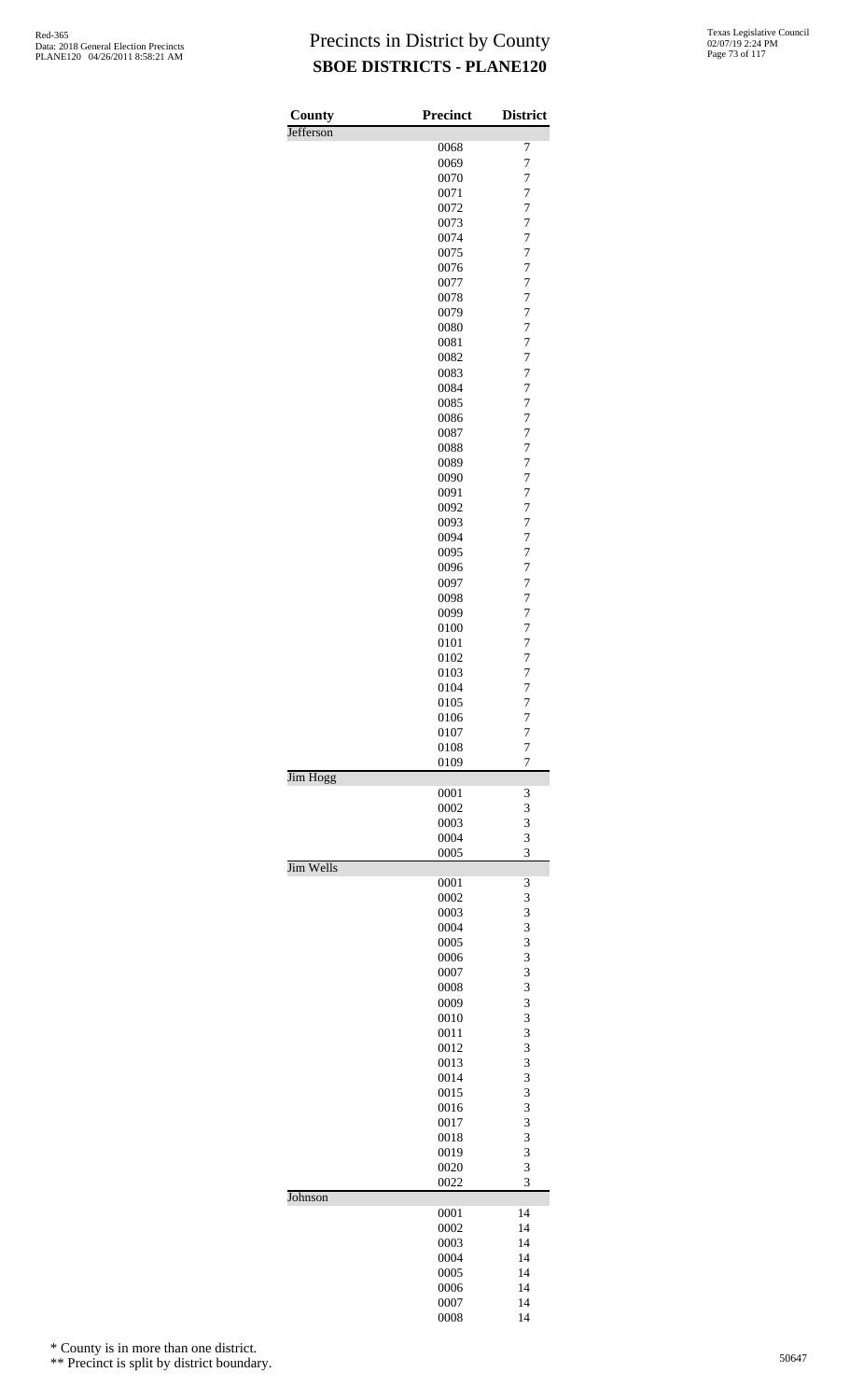| Johnson<br>0009<br>14<br>0010<br>14<br>0011<br>14<br>14<br>0012<br>0013<br>14<br>0014<br>14<br>0015<br>14<br>14<br>0016<br>14<br>0017<br>14<br>0018<br>0019<br>14<br>0020<br>14<br>0021<br>14<br>14<br>0022<br>0023<br>14<br>0024<br>14<br>0025<br>14<br>14<br>0026<br>14<br>0027<br>14<br>0028<br>0029<br>14<br>0030<br>14<br>0031<br>14<br>14<br>0032<br>0033<br>14<br>0034<br>14<br>0035<br>14<br>0036<br>14<br>Jones<br>0101<br>15<br>15<br>0102<br>0103<br>15<br>15<br>0201<br>15<br>0202<br>15<br>0203<br>15<br>0301<br>0302<br>15<br>0303<br>15<br>15<br>0401<br>0402<br>15<br>Karnes<br>0001<br>3<br>3<br>0002<br>3<br>0003<br>3<br>0004<br>3<br>0005<br>3<br>0006<br>3<br>0007<br>3<br>0008<br>3<br>0009<br>3<br>0010<br>3<br>0011<br>3<br>0012<br>3<br>0013<br>3<br>0014<br>3<br>0015<br>Kaufman<br>0001<br>9<br>9<br>0002<br>9<br>0003<br>9<br>0004<br>9<br>0005<br>9<br>0006<br>9<br>0007<br>9<br>0008<br>9<br>0009<br>9<br>0010<br>9<br>0011<br>9<br>0012<br>9<br>0013<br>9<br>0014<br>9<br>0015<br>9<br>0016<br>9<br>0017<br>9<br>0018<br>9<br>0019<br>9<br>0020<br>9<br>0021 | County | <b>Precinct</b> | <b>District</b> |
|---------------------------------------------------------------------------------------------------------------------------------------------------------------------------------------------------------------------------------------------------------------------------------------------------------------------------------------------------------------------------------------------------------------------------------------------------------------------------------------------------------------------------------------------------------------------------------------------------------------------------------------------------------------------------------------------------------------------------------------------------------------------------------------------------------------------------------------------------------------------------------------------------------------------------------------------------------------------------------------------------------------------------------------------------------------------------------------------|--------|-----------------|-----------------|
|                                                                                                                                                                                                                                                                                                                                                                                                                                                                                                                                                                                                                                                                                                                                                                                                                                                                                                                                                                                                                                                                                             |        |                 |                 |
|                                                                                                                                                                                                                                                                                                                                                                                                                                                                                                                                                                                                                                                                                                                                                                                                                                                                                                                                                                                                                                                                                             |        |                 |                 |
|                                                                                                                                                                                                                                                                                                                                                                                                                                                                                                                                                                                                                                                                                                                                                                                                                                                                                                                                                                                                                                                                                             |        |                 |                 |
|                                                                                                                                                                                                                                                                                                                                                                                                                                                                                                                                                                                                                                                                                                                                                                                                                                                                                                                                                                                                                                                                                             |        |                 |                 |
|                                                                                                                                                                                                                                                                                                                                                                                                                                                                                                                                                                                                                                                                                                                                                                                                                                                                                                                                                                                                                                                                                             |        |                 |                 |
|                                                                                                                                                                                                                                                                                                                                                                                                                                                                                                                                                                                                                                                                                                                                                                                                                                                                                                                                                                                                                                                                                             |        |                 |                 |
|                                                                                                                                                                                                                                                                                                                                                                                                                                                                                                                                                                                                                                                                                                                                                                                                                                                                                                                                                                                                                                                                                             |        |                 |                 |
|                                                                                                                                                                                                                                                                                                                                                                                                                                                                                                                                                                                                                                                                                                                                                                                                                                                                                                                                                                                                                                                                                             |        |                 |                 |
|                                                                                                                                                                                                                                                                                                                                                                                                                                                                                                                                                                                                                                                                                                                                                                                                                                                                                                                                                                                                                                                                                             |        |                 |                 |
|                                                                                                                                                                                                                                                                                                                                                                                                                                                                                                                                                                                                                                                                                                                                                                                                                                                                                                                                                                                                                                                                                             |        |                 |                 |
|                                                                                                                                                                                                                                                                                                                                                                                                                                                                                                                                                                                                                                                                                                                                                                                                                                                                                                                                                                                                                                                                                             |        |                 |                 |
|                                                                                                                                                                                                                                                                                                                                                                                                                                                                                                                                                                                                                                                                                                                                                                                                                                                                                                                                                                                                                                                                                             |        |                 |                 |
|                                                                                                                                                                                                                                                                                                                                                                                                                                                                                                                                                                                                                                                                                                                                                                                                                                                                                                                                                                                                                                                                                             |        |                 |                 |
|                                                                                                                                                                                                                                                                                                                                                                                                                                                                                                                                                                                                                                                                                                                                                                                                                                                                                                                                                                                                                                                                                             |        |                 |                 |
|                                                                                                                                                                                                                                                                                                                                                                                                                                                                                                                                                                                                                                                                                                                                                                                                                                                                                                                                                                                                                                                                                             |        |                 |                 |
|                                                                                                                                                                                                                                                                                                                                                                                                                                                                                                                                                                                                                                                                                                                                                                                                                                                                                                                                                                                                                                                                                             |        |                 |                 |
|                                                                                                                                                                                                                                                                                                                                                                                                                                                                                                                                                                                                                                                                                                                                                                                                                                                                                                                                                                                                                                                                                             |        |                 |                 |
|                                                                                                                                                                                                                                                                                                                                                                                                                                                                                                                                                                                                                                                                                                                                                                                                                                                                                                                                                                                                                                                                                             |        |                 |                 |
|                                                                                                                                                                                                                                                                                                                                                                                                                                                                                                                                                                                                                                                                                                                                                                                                                                                                                                                                                                                                                                                                                             |        |                 |                 |
|                                                                                                                                                                                                                                                                                                                                                                                                                                                                                                                                                                                                                                                                                                                                                                                                                                                                                                                                                                                                                                                                                             |        |                 |                 |
|                                                                                                                                                                                                                                                                                                                                                                                                                                                                                                                                                                                                                                                                                                                                                                                                                                                                                                                                                                                                                                                                                             |        |                 |                 |
|                                                                                                                                                                                                                                                                                                                                                                                                                                                                                                                                                                                                                                                                                                                                                                                                                                                                                                                                                                                                                                                                                             |        |                 |                 |
|                                                                                                                                                                                                                                                                                                                                                                                                                                                                                                                                                                                                                                                                                                                                                                                                                                                                                                                                                                                                                                                                                             |        |                 |                 |
|                                                                                                                                                                                                                                                                                                                                                                                                                                                                                                                                                                                                                                                                                                                                                                                                                                                                                                                                                                                                                                                                                             |        |                 |                 |
|                                                                                                                                                                                                                                                                                                                                                                                                                                                                                                                                                                                                                                                                                                                                                                                                                                                                                                                                                                                                                                                                                             |        |                 |                 |
|                                                                                                                                                                                                                                                                                                                                                                                                                                                                                                                                                                                                                                                                                                                                                                                                                                                                                                                                                                                                                                                                                             |        |                 |                 |
|                                                                                                                                                                                                                                                                                                                                                                                                                                                                                                                                                                                                                                                                                                                                                                                                                                                                                                                                                                                                                                                                                             |        |                 |                 |
|                                                                                                                                                                                                                                                                                                                                                                                                                                                                                                                                                                                                                                                                                                                                                                                                                                                                                                                                                                                                                                                                                             |        |                 |                 |
|                                                                                                                                                                                                                                                                                                                                                                                                                                                                                                                                                                                                                                                                                                                                                                                                                                                                                                                                                                                                                                                                                             |        |                 |                 |
|                                                                                                                                                                                                                                                                                                                                                                                                                                                                                                                                                                                                                                                                                                                                                                                                                                                                                                                                                                                                                                                                                             |        |                 |                 |
|                                                                                                                                                                                                                                                                                                                                                                                                                                                                                                                                                                                                                                                                                                                                                                                                                                                                                                                                                                                                                                                                                             |        |                 |                 |
|                                                                                                                                                                                                                                                                                                                                                                                                                                                                                                                                                                                                                                                                                                                                                                                                                                                                                                                                                                                                                                                                                             |        |                 |                 |
|                                                                                                                                                                                                                                                                                                                                                                                                                                                                                                                                                                                                                                                                                                                                                                                                                                                                                                                                                                                                                                                                                             |        |                 |                 |
|                                                                                                                                                                                                                                                                                                                                                                                                                                                                                                                                                                                                                                                                                                                                                                                                                                                                                                                                                                                                                                                                                             |        |                 |                 |
|                                                                                                                                                                                                                                                                                                                                                                                                                                                                                                                                                                                                                                                                                                                                                                                                                                                                                                                                                                                                                                                                                             |        |                 |                 |
|                                                                                                                                                                                                                                                                                                                                                                                                                                                                                                                                                                                                                                                                                                                                                                                                                                                                                                                                                                                                                                                                                             |        |                 |                 |
|                                                                                                                                                                                                                                                                                                                                                                                                                                                                                                                                                                                                                                                                                                                                                                                                                                                                                                                                                                                                                                                                                             |        |                 |                 |
|                                                                                                                                                                                                                                                                                                                                                                                                                                                                                                                                                                                                                                                                                                                                                                                                                                                                                                                                                                                                                                                                                             |        |                 |                 |
|                                                                                                                                                                                                                                                                                                                                                                                                                                                                                                                                                                                                                                                                                                                                                                                                                                                                                                                                                                                                                                                                                             |        |                 |                 |
|                                                                                                                                                                                                                                                                                                                                                                                                                                                                                                                                                                                                                                                                                                                                                                                                                                                                                                                                                                                                                                                                                             |        |                 |                 |
|                                                                                                                                                                                                                                                                                                                                                                                                                                                                                                                                                                                                                                                                                                                                                                                                                                                                                                                                                                                                                                                                                             |        |                 |                 |
|                                                                                                                                                                                                                                                                                                                                                                                                                                                                                                                                                                                                                                                                                                                                                                                                                                                                                                                                                                                                                                                                                             |        |                 |                 |
|                                                                                                                                                                                                                                                                                                                                                                                                                                                                                                                                                                                                                                                                                                                                                                                                                                                                                                                                                                                                                                                                                             |        |                 |                 |
|                                                                                                                                                                                                                                                                                                                                                                                                                                                                                                                                                                                                                                                                                                                                                                                                                                                                                                                                                                                                                                                                                             |        |                 |                 |
|                                                                                                                                                                                                                                                                                                                                                                                                                                                                                                                                                                                                                                                                                                                                                                                                                                                                                                                                                                                                                                                                                             |        |                 |                 |
|                                                                                                                                                                                                                                                                                                                                                                                                                                                                                                                                                                                                                                                                                                                                                                                                                                                                                                                                                                                                                                                                                             |        |                 |                 |
|                                                                                                                                                                                                                                                                                                                                                                                                                                                                                                                                                                                                                                                                                                                                                                                                                                                                                                                                                                                                                                                                                             |        |                 |                 |
|                                                                                                                                                                                                                                                                                                                                                                                                                                                                                                                                                                                                                                                                                                                                                                                                                                                                                                                                                                                                                                                                                             |        |                 |                 |
|                                                                                                                                                                                                                                                                                                                                                                                                                                                                                                                                                                                                                                                                                                                                                                                                                                                                                                                                                                                                                                                                                             |        |                 |                 |
|                                                                                                                                                                                                                                                                                                                                                                                                                                                                                                                                                                                                                                                                                                                                                                                                                                                                                                                                                                                                                                                                                             |        |                 |                 |
|                                                                                                                                                                                                                                                                                                                                                                                                                                                                                                                                                                                                                                                                                                                                                                                                                                                                                                                                                                                                                                                                                             |        |                 |                 |
|                                                                                                                                                                                                                                                                                                                                                                                                                                                                                                                                                                                                                                                                                                                                                                                                                                                                                                                                                                                                                                                                                             |        |                 |                 |
|                                                                                                                                                                                                                                                                                                                                                                                                                                                                                                                                                                                                                                                                                                                                                                                                                                                                                                                                                                                                                                                                                             |        |                 |                 |
|                                                                                                                                                                                                                                                                                                                                                                                                                                                                                                                                                                                                                                                                                                                                                                                                                                                                                                                                                                                                                                                                                             |        |                 |                 |
|                                                                                                                                                                                                                                                                                                                                                                                                                                                                                                                                                                                                                                                                                                                                                                                                                                                                                                                                                                                                                                                                                             |        |                 |                 |
|                                                                                                                                                                                                                                                                                                                                                                                                                                                                                                                                                                                                                                                                                                                                                                                                                                                                                                                                                                                                                                                                                             |        |                 |                 |
|                                                                                                                                                                                                                                                                                                                                                                                                                                                                                                                                                                                                                                                                                                                                                                                                                                                                                                                                                                                                                                                                                             |        |                 |                 |
|                                                                                                                                                                                                                                                                                                                                                                                                                                                                                                                                                                                                                                                                                                                                                                                                                                                                                                                                                                                                                                                                                             |        |                 |                 |
|                                                                                                                                                                                                                                                                                                                                                                                                                                                                                                                                                                                                                                                                                                                                                                                                                                                                                                                                                                                                                                                                                             |        |                 |                 |
|                                                                                                                                                                                                                                                                                                                                                                                                                                                                                                                                                                                                                                                                                                                                                                                                                                                                                                                                                                                                                                                                                             |        |                 |                 |
|                                                                                                                                                                                                                                                                                                                                                                                                                                                                                                                                                                                                                                                                                                                                                                                                                                                                                                                                                                                                                                                                                             |        |                 |                 |
|                                                                                                                                                                                                                                                                                                                                                                                                                                                                                                                                                                                                                                                                                                                                                                                                                                                                                                                                                                                                                                                                                             |        |                 |                 |
|                                                                                                                                                                                                                                                                                                                                                                                                                                                                                                                                                                                                                                                                                                                                                                                                                                                                                                                                                                                                                                                                                             |        |                 |                 |
|                                                                                                                                                                                                                                                                                                                                                                                                                                                                                                                                                                                                                                                                                                                                                                                                                                                                                                                                                                                                                                                                                             |        |                 |                 |
|                                                                                                                                                                                                                                                                                                                                                                                                                                                                                                                                                                                                                                                                                                                                                                                                                                                                                                                                                                                                                                                                                             |        |                 |                 |
|                                                                                                                                                                                                                                                                                                                                                                                                                                                                                                                                                                                                                                                                                                                                                                                                                                                                                                                                                                                                                                                                                             |        |                 |                 |
|                                                                                                                                                                                                                                                                                                                                                                                                                                                                                                                                                                                                                                                                                                                                                                                                                                                                                                                                                                                                                                                                                             |        | 0022            | 9               |

\* County is in more than one district.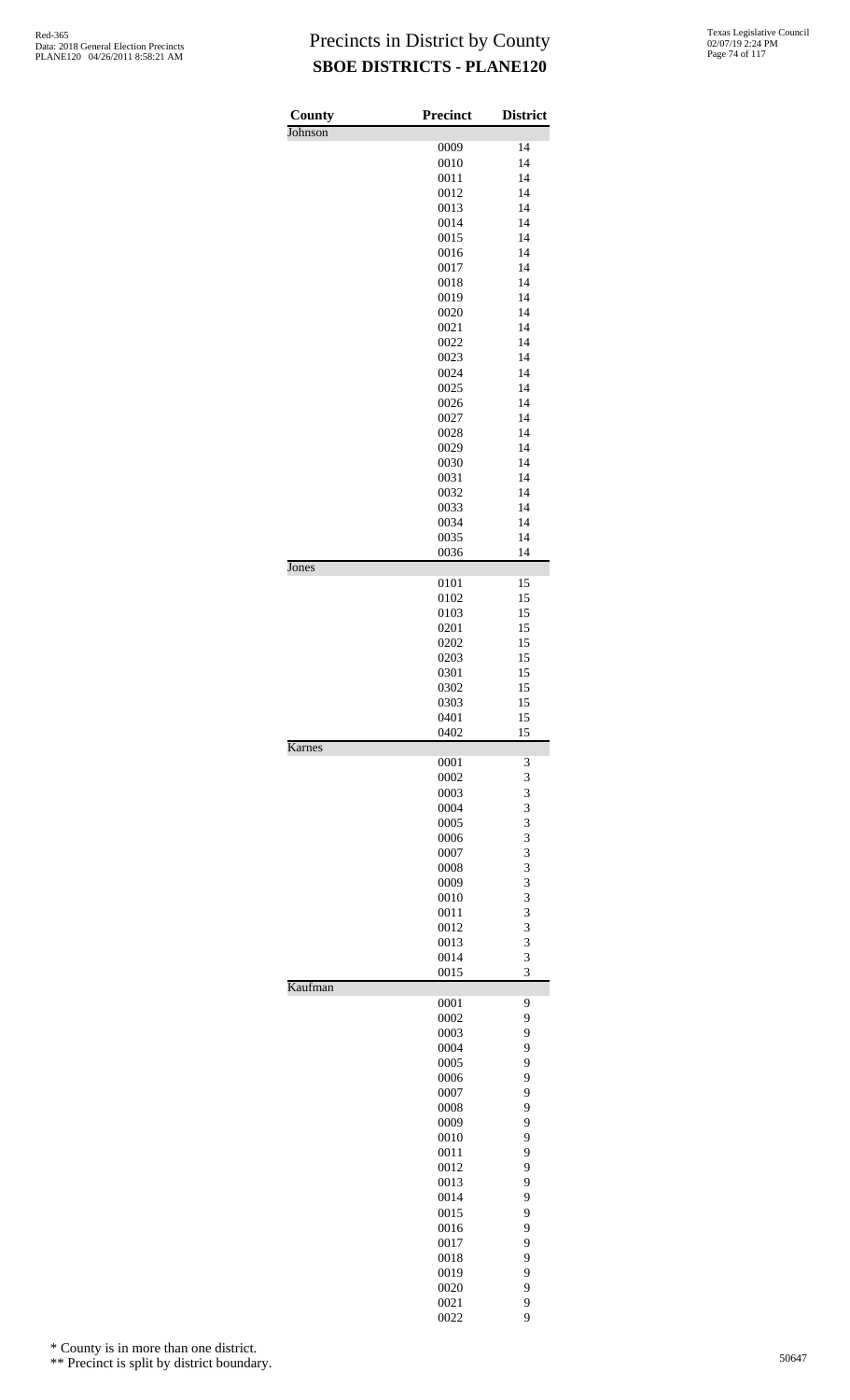| County  | Precinct     | <b>District</b>                            |
|---------|--------------|--------------------------------------------|
| Kaufman |              |                                            |
|         | 0023         | 9                                          |
|         | 0024         | 9                                          |
|         | 0025<br>0026 | 9                                          |
|         | 0027         | 9<br>9                                     |
|         | 0028         | 9                                          |
|         | 0029         | 9                                          |
|         | 0030         | 9                                          |
| Kendall |              |                                            |
|         | 1010         | 5                                          |
|         | 1110         | 5                                          |
|         | 2020         | 5                                          |
|         | 2080         |                                            |
|         | 2120         | $\begin{array}{c} 5 \\ 5 \\ 5 \end{array}$ |
|         | 3030         |                                            |
|         | 3040         | 5                                          |
|         | 3060         | 5                                          |
|         | 4050         | 5                                          |
|         | 4070         | 5                                          |
|         | 4100         | 5                                          |
| Kenedy  |              |                                            |
|         | 0001         | $\overline{c}$                             |
|         | 0002         | $\frac{2}{2}$                              |
|         | 0003         |                                            |
|         | 0004         | $\overline{c}$                             |
|         | 0005         | $\overline{c}$<br>$\overline{c}$           |
| Kent    | 0006         |                                            |
|         | 0101         | 15                                         |
|         | 0201         | 15                                         |
|         | 0202         | 15                                         |
|         | 0301         | 15                                         |
|         | 0302         | 15                                         |
|         | 0401         | 15                                         |
| Kerr    |              |                                            |
|         | 0101         | 5                                          |
|         | 0107         |                                            |
|         | 0109         | $\frac{5}{5}$                              |
|         | 0113         | 5                                          |
|         | 0118         | 5                                          |
|         | 0119         | 5 5 5 5 5 5                                |
|         | 0202         |                                            |
|         | 0211         |                                            |
|         | 0215         |                                            |
|         | 0220         |                                            |
|         | 0303         |                                            |
|         | 0308         |                                            |
|         | 0312<br>0314 |                                            |
|         | 0404         | 5 5 5 5 5 5                                |
|         | 0405         |                                            |
|         | 0406         | $\frac{5}{5}$                              |
|         | 0410         | 5                                          |
|         | 0416         | 5                                          |
|         | 0417         | 5                                          |
| Kimble  |              |                                            |
|         | 0001         | 1                                          |
|         | 0002         | 1                                          |
|         | 0003         | $\mathbf{1}$                               |
|         | 0004         | $\mathbf{1}$                               |
|         | 0006         | 1                                          |
|         | 0007         | $\mathbf{1}$                               |
|         | 0009         | 1                                          |
| King    |              |                                            |
|         | 0001         | 15                                         |
|         | 0002         | 15                                         |
|         | 0003         | 15                                         |
|         | 0004         | 15                                         |
| Kinney  |              |                                            |
|         | 0001         | $\mathbf{1}$                               |
|         | 0002         | 1                                          |
|         | 0003         | $\mathbf{1}$                               |
| Kleberg | 0004         | 1                                          |
|         | 0011         |                                            |
|         | 0012         | 2                                          |
|         | 0013         |                                            |
|         | 0014         | $\begin{array}{c} 2 \\ 2 \\ 2 \end{array}$ |
|         | 0021         |                                            |

\* County is in more than one district.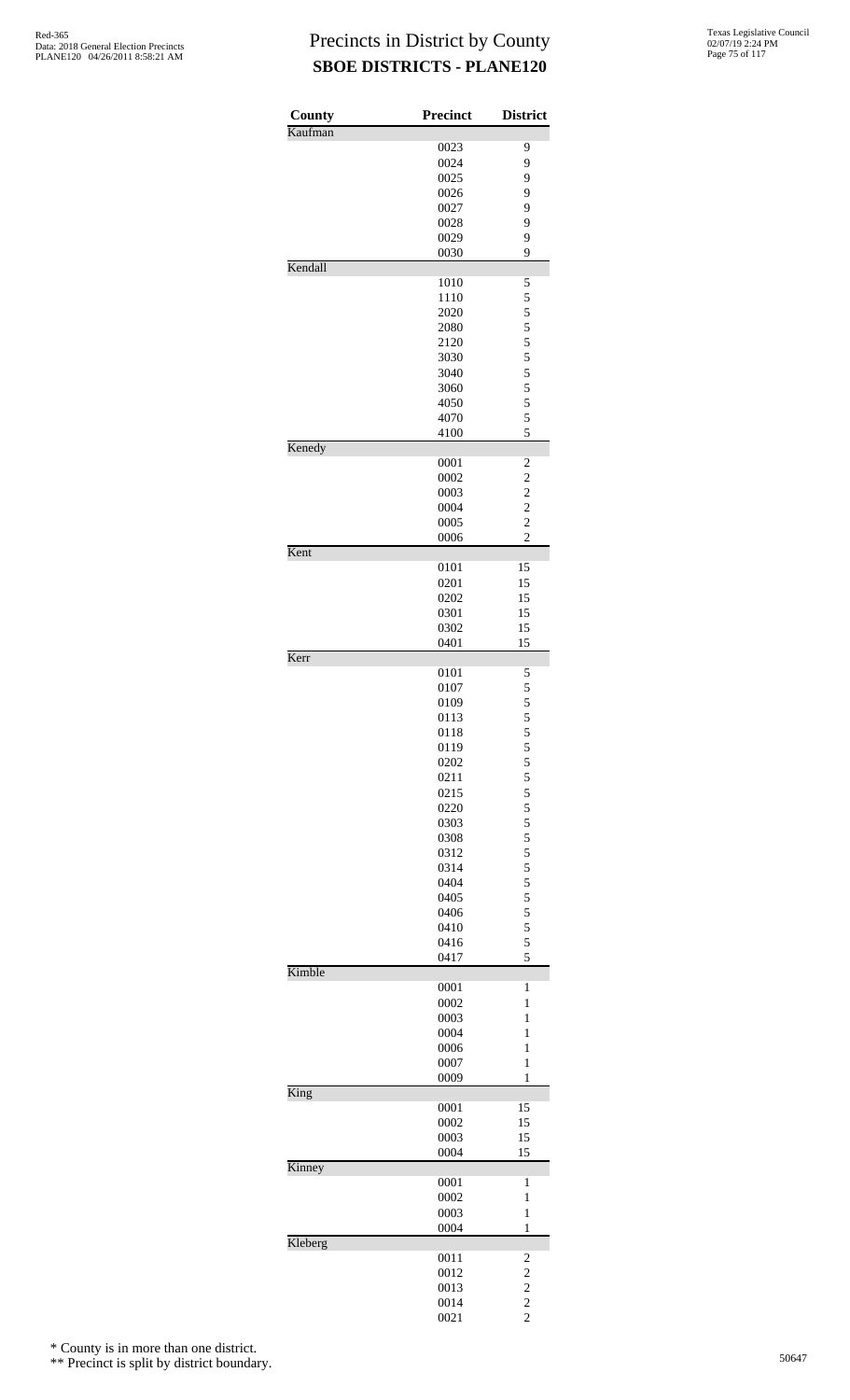| County   | Precinct     | <b>District</b>                  |
|----------|--------------|----------------------------------|
| Kleberg  |              |                                  |
|          | 0022         | $\overline{\mathbf{c}}$          |
|          | 0023         | $\overline{c}$                   |
|          | 0024<br>0031 | $\frac{2}{2}$                    |
|          | 0032         | $\overline{c}$                   |
|          | 0033         | $\overline{c}$                   |
|          | 0034         | $\overline{c}$                   |
|          | 0035         | $\overline{\mathbf{c}}$          |
|          | 0041         | $\overline{c}$                   |
|          | 0042         | $\overline{\mathbf{c}}$          |
|          | 0043<br>0044 | $\overline{c}$<br>$\overline{c}$ |
|          | 0045         | $\overline{c}$                   |
| Knox     |              |                                  |
|          | 0101         | 15                               |
|          | 0201         | 15                               |
|          | 0202         | 15<br>15                         |
|          | 0301<br>0302 | 15                               |
|          | 0401         | 15                               |
| La Salle |              |                                  |
|          | 0001         | 1                                |
|          | 0002         | $\mathbf{1}$                     |
|          | 0003         | $\mathbf{1}$                     |
|          | 0004<br>0005 | 1<br>1                           |
|          | 0006         | $\mathbf{1}$                     |
|          | 003A         | $\mathbf{1}$                     |
| Lamar    |              |                                  |
|          | 001B         | 9                                |
|          | 001C         | 9                                |
|          | 001D<br>001E | 9<br>9                           |
|          | 001F         | 9                                |
|          | 001G         | 9                                |
|          | 001H         | 9                                |
|          | 0011         | 9                                |
|          | 002D         | 9                                |
|          | 002E         | 9                                |
|          | 002F<br>002G | 9<br>9                           |
|          | 003D         | 9                                |
|          | 003E         | 9                                |
|          | 003F         | 9                                |
|          | 003G         | 9                                |
|          | 003I         | 9                                |
|          | 004B         | 9                                |
|          | 004C<br>004D | 9<br>9                           |
|          | 004E         | 9                                |
|          | 004F         | 9                                |
|          | 004G         | 9                                |
|          | 1A3B         | 9                                |
|          | 1A5A         | 9                                |
|          | 1E7C<br>2A1A | 9<br>9                           |
|          | 2B2A         | 9                                |
|          | 2C3A         | 9                                |
|          | 3C7G         | 9                                |
|          | 3H3C         | 9                                |
|          | 4A6E         | 9                                |
| Lamb     | 0001         | 15                               |
|          | 0002         | 15                               |
|          | 0003         | 15                               |
|          | 0004         | 15                               |
|          | 0005         | 15                               |
|          | 0006         | 15                               |
|          | 0007<br>0008 | 15<br>15                         |
|          | 0009         | 15                               |
|          | 0010         | 15                               |
|          | 0011         | 15                               |
|          | 0012         | 15                               |
| Lampasas |              |                                  |
|          | 0001         | 14                               |
|          | 0002<br>0003 | 14<br>14                         |
|          | 0004         | 14                               |

\* County is in more than one district.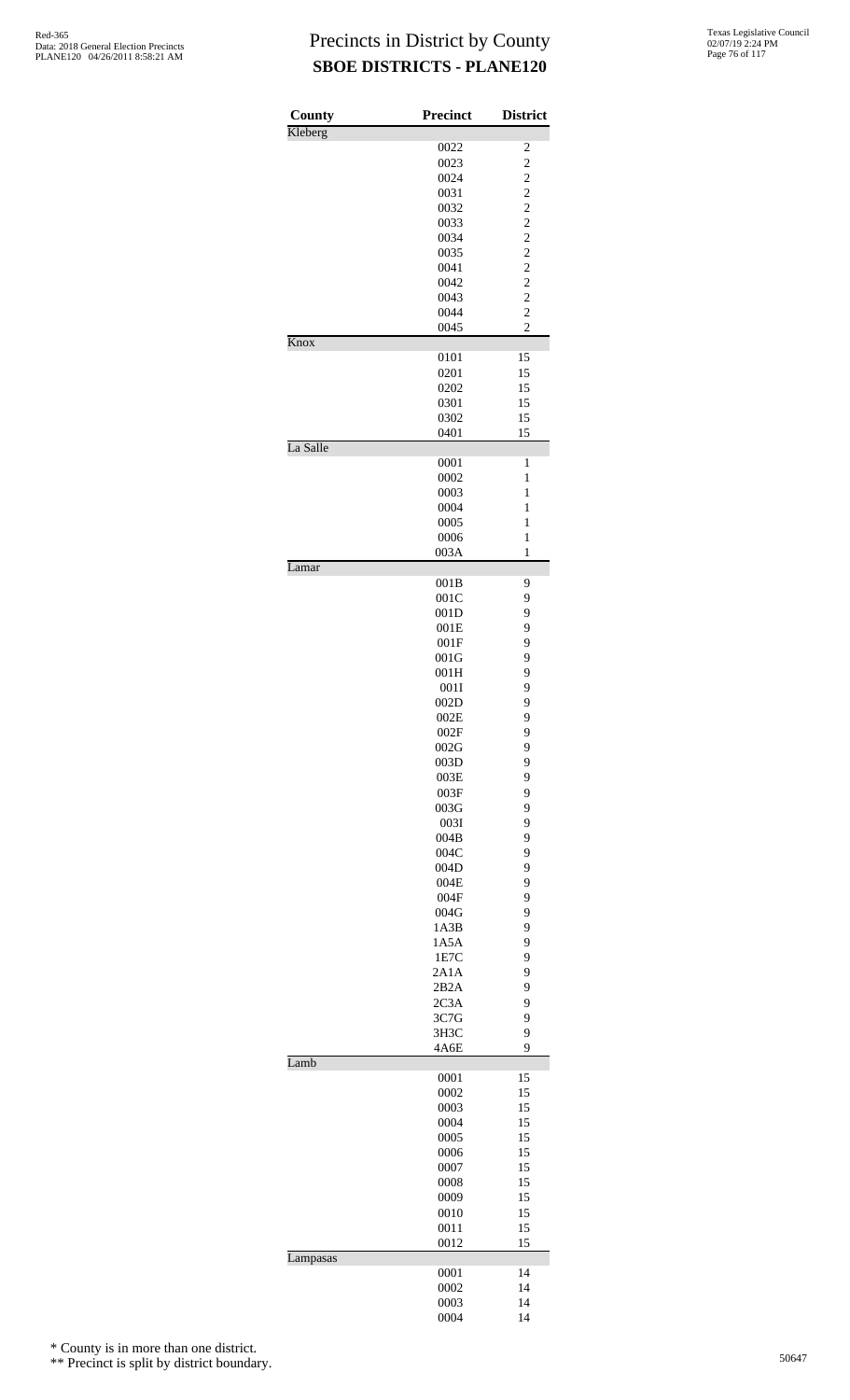| County   | <b>Precinct</b> | <b>District</b>     |
|----------|-----------------|---------------------|
| Lampasas |                 |                     |
|          | 0005<br>0006    | 14<br>14            |
|          |                 | 14                  |
|          | 0007<br>0008    | 14                  |
|          | 0009            | 14                  |
| Lavaca   |                 |                     |
|          | 0001            | 3                   |
|          | 0002            | 3                   |
|          | 0007            | 3                   |
|          | 0008            | 3                   |
|          | 0009            | 3                   |
|          | 0011            | 3                   |
|          | 0012            | 3                   |
|          | 0015            | 3                   |
|          | 0016            | 3                   |
|          | 0017            | 3                   |
|          | 0019            | 3                   |
|          | 0020            | 3                   |
|          | 0023            | 3                   |
|          | 0026            | 3                   |
|          | 0027            | 3                   |
|          | 0029            | 3<br>3              |
|          | 0030<br>0031    | 3                   |
|          | 0032            | 3                   |
| Lee      |                 |                     |
|          | 0101            | 10                  |
|          | 0102            | 10                  |
|          | 0103            | 10                  |
|          | 0201            | 10                  |
|          | 0202            | 10                  |
|          | 0203            | 10                  |
|          | 0301            | 10                  |
|          | 0302            | 10                  |
|          | 0303            | 10                  |
|          | 0304            | 10                  |
|          | 0401            | 10                  |
|          | 0402            | 10                  |
|          | 0403            | 10                  |
|          | 0404            | 10                  |
|          | 0405            | 10                  |
| Leon     |                 |                     |
|          | 0001<br>0002    | 10<br>10            |
|          | 0003            | 10                  |
|          | 0004            | 10                  |
|          | 0005            | 10                  |
|          | 0006            | 10                  |
|          | 0007            | 10                  |
|          | 0008            | 10                  |
|          | 0009            | 10                  |
|          | 0010            | 10                  |
|          | 0011            | 10                  |
|          | 0012            | 10                  |
|          | 0013            | 10                  |
|          | 0014            | 10                  |
|          | 001A            | 10                  |
|          | 005A            | 10                  |
|          | 014A            | 10                  |
| Liberty  |                 |                     |
|          | 0001<br>0002    | 7<br>$\overline{7}$ |
|          | 0003            | $\overline{7}$      |
|          | 0004            | $\overline{7}$      |
|          | 0005            | 7                   |
|          | 0006            | $\overline{7}$      |
|          | 0007            | $\overline{7}$      |
|          | 0008            | $\overline{7}$      |
|          | 0009            | $\overline{7}$      |
|          | 0010            | 7                   |
|          | 0011            | 7                   |
|          | 0012            | $\overline{7}$      |
|          | 0013            | 7                   |
|          | 0014            | $\overline{7}$      |
|          | 0015            | 7                   |
|          | 0016            | 7                   |
|          | 0017            | $\overline{7}$      |
|          | 0018            | $\overline{7}$      |
|          | 0019            | $\overline{7}$      |

\* County is in more than one district.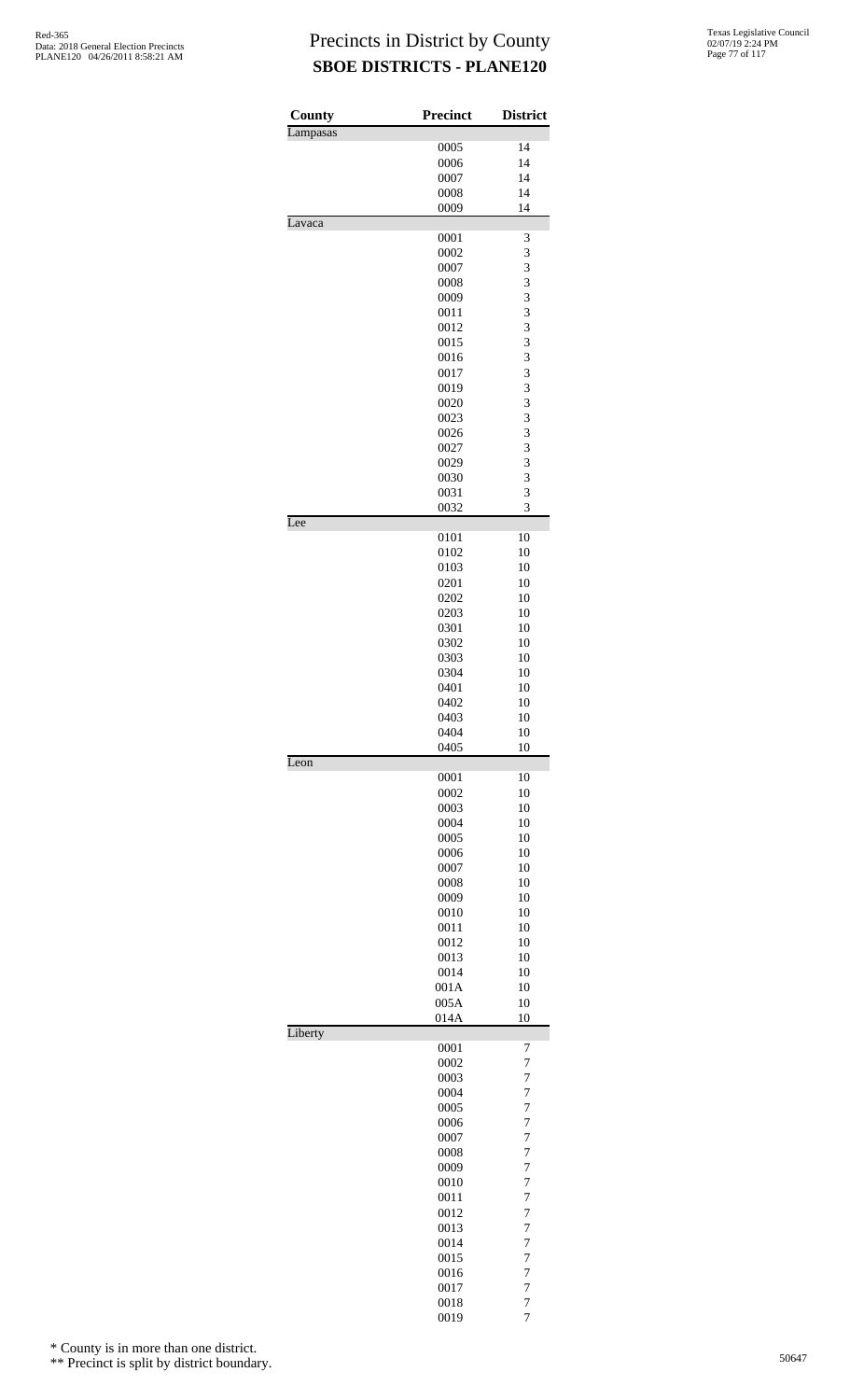| County    | <b>Precinct</b> | <b>District</b>         |
|-----------|-----------------|-------------------------|
| Liberty   | 0020            | 7                       |
|           | 0021            | 7                       |
|           | 0022            | 7                       |
|           | 0023            | 7                       |
|           | 0024            | $\overline{7}$          |
|           | 0025            | 7                       |
|           | 0026            | 7                       |
|           | 0027            | 7                       |
|           | 0028            | 7                       |
|           | 0029            | $\overline{7}$          |
|           | 0030            | 7                       |
| Limestone |                 |                         |
|           | 0101            | 10                      |
|           | 0102            | 10                      |
|           | 0103            | 10                      |
|           | 0104            | 10                      |
|           | 0201            | 10                      |
|           | 0202            | 10                      |
|           | 0203            | 10                      |
|           | 0204            | 10                      |
|           | 0205            | 10                      |
|           | 0206            | 10                      |
|           | 0301            | 10                      |
|           | 0302            | 10                      |
|           | 0303            | 10                      |
|           | 0304            | 10                      |
|           | 0305            | 10                      |
|           | 0401            | 10                      |
|           | 0402            | 10                      |
|           | 0403            | 10                      |
|           | 0404            | 10                      |
|           | 0405            | 10                      |
|           | 0406            | 10                      |
| Lipscomb  |                 |                         |
|           | 0106            | 15                      |
|           | 0202            | 15                      |
|           | 0207            | 15                      |
|           | 0303            | 15                      |
|           | 0308            | 15                      |
|           | 0404            | 15                      |
|           | 0409            | 15                      |
| Live Oak  | 0001            |                         |
|           | 0002            | 3<br>3                  |
|           | 0003            | 3                       |
|           | 0004            | 3                       |
|           | 0005            | 3                       |
|           | 0006            | 3                       |
|           | 0007            | 3                       |
|           | 0008            | 3                       |
|           |                 |                         |
|           | 0009            | 3                       |
|           | 0010            | 3                       |
|           | 0011            | 3                       |
|           | 0012            | 3                       |
|           | 0013<br>0014    | 3<br>3                  |
| Llano     |                 |                         |
|           | 0101            | 5                       |
|           | 0102            | 5                       |
|           | 0108            | 5                       |
|           | 0109            | $\overline{\mathbf{5}}$ |
|           | 0203            | 5                       |
|           | 0204            | 5                       |
|           | 0205            | 5                       |
|           | 0307            | 5                       |
|           | 0410            | 5                       |
| Loving    |                 |                         |
|           | 0001            | 1                       |
|           | 0002            | $\mathbf{1}$            |
|           | 0003            | $\mathbf{1}$            |
|           | 0004            | $\mathbf{1}$            |
| Lubbock   |                 |                         |
|           | 0001            | 15                      |
|           | 0002            | 15                      |
|           | 0003            | 15                      |
|           | 0004            | 15                      |
|           | 0005            | 15                      |
|           | 0006<br>0007    | 15<br>15                |
|           |                 |                         |

\* County is in more than one district.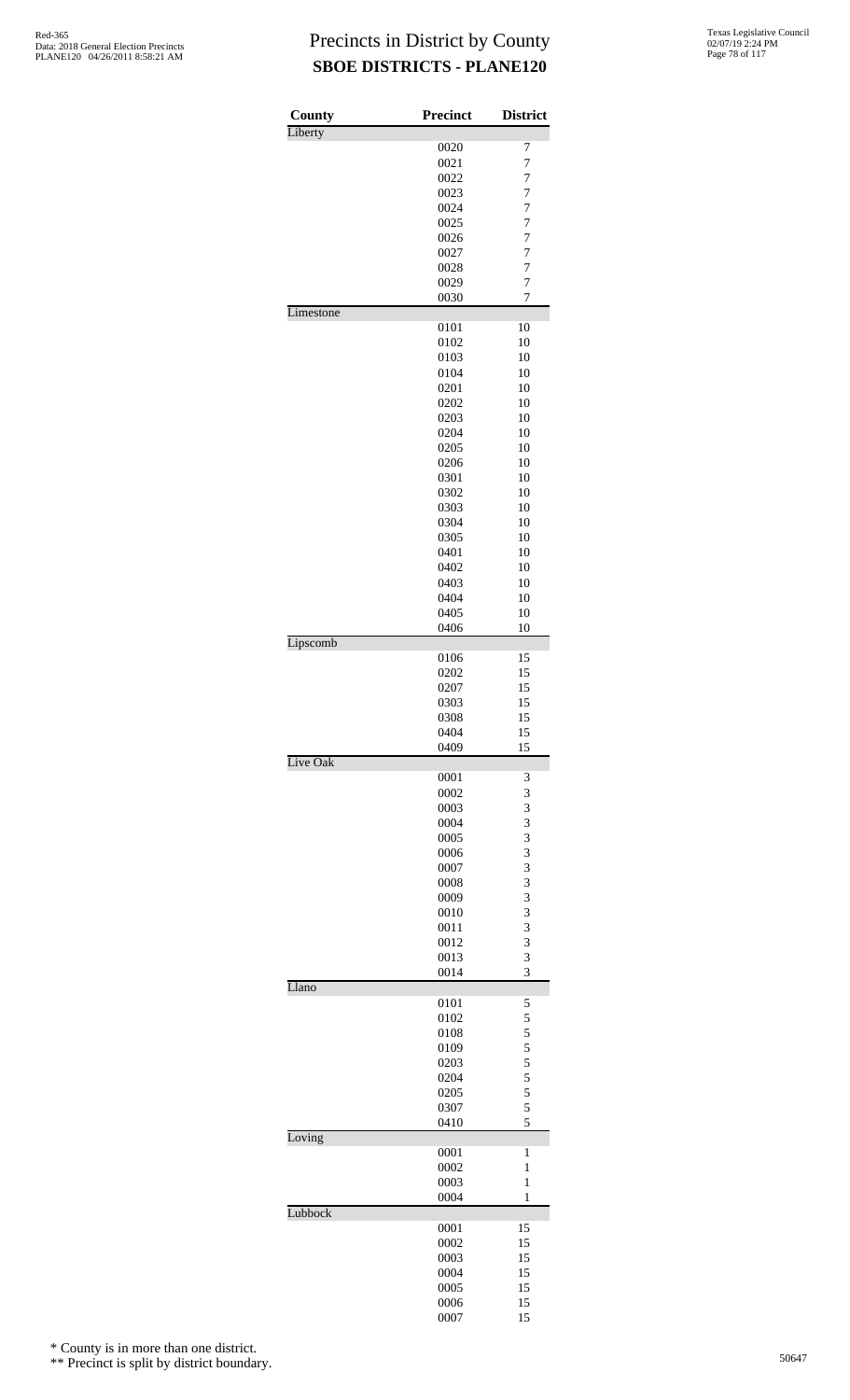Lubbock

| County  | <b>Precinct</b> | <b>District</b> |
|---------|-----------------|-----------------|
| Lubbock | 0008            | 15              |
|         | 0009            | 15              |
|         | 0010            | 15              |
|         | 0012            | 15              |
|         | 0013            | 15              |
|         | 0014<br>0015    | 15<br>15        |
|         | 0016            | 15              |
|         | 0017            | 15              |
|         | 0018            | 15              |
|         | 0019            | 15              |
|         | 0020<br>0021    | 15<br>15        |
|         | 0022            | 15              |
|         | 0023            | 15              |
|         | 0024            | 15              |
|         | 0025            | 15              |
|         | 0026<br>0027    | 15<br>15        |
|         | 0028            | 15              |
|         | 0029            | 15              |
|         | 0030            | 15              |
|         | 0031            | 15              |
|         | 0033<br>0034    | 15<br>15        |
|         | 0035            | 15              |
|         | 0036            | 15              |
|         | 0038            | 15              |
|         | 0039            | 15              |
|         | 0040<br>0041    | 15<br>15        |
|         | 0043            | 15              |
|         | 0044            | 15              |
|         | 0045            | 15              |
|         | 0046            | 15              |
|         | 0047<br>0049    | 15<br>15        |
|         | 0050            | 15              |
|         | 0051            | 15              |
|         | 0052            | 15              |
|         | 0053            | 15              |
|         | 0054<br>0056    | 15<br>15        |
|         | 0057            | 15              |
|         | 0058            | 15              |
|         | 0059            | 15              |
|         | 0060            | 15              |
|         | 0062            | 15<br>15        |
|         | 0063<br>0064    | 15              |
|         | 0065            | 15              |
|         | 0066            | 15              |
|         | 0067            | 15              |
|         | 0069            | 15<br>15        |
|         | 0072<br>0075    | 15              |
|         | 0076            | 15              |
|         | 0078            | 15              |
|         | 0092            | 15              |
|         | 0096<br>0102    | 15<br>15        |
|         | 0104            | 15              |
|         | 0109            | 15              |
|         | 0110            | 15              |
|         | 0111            | 15              |
|         | 0112            | 15              |
|         | 0113<br>0114    | 15<br>15        |
|         | 0117            | 15              |
|         | 0118            | 15              |
|         | 0119            | 15              |
|         | 0120            | 15              |
|         | 0121<br>0122    | 15<br>15        |
|         | 0123            | 15              |
|         | 0124            | 15              |
|         | 0125            | 15              |
|         | 0126<br>0127    | 15<br>15        |
|         |                 |                 |

\* County is in more than one district.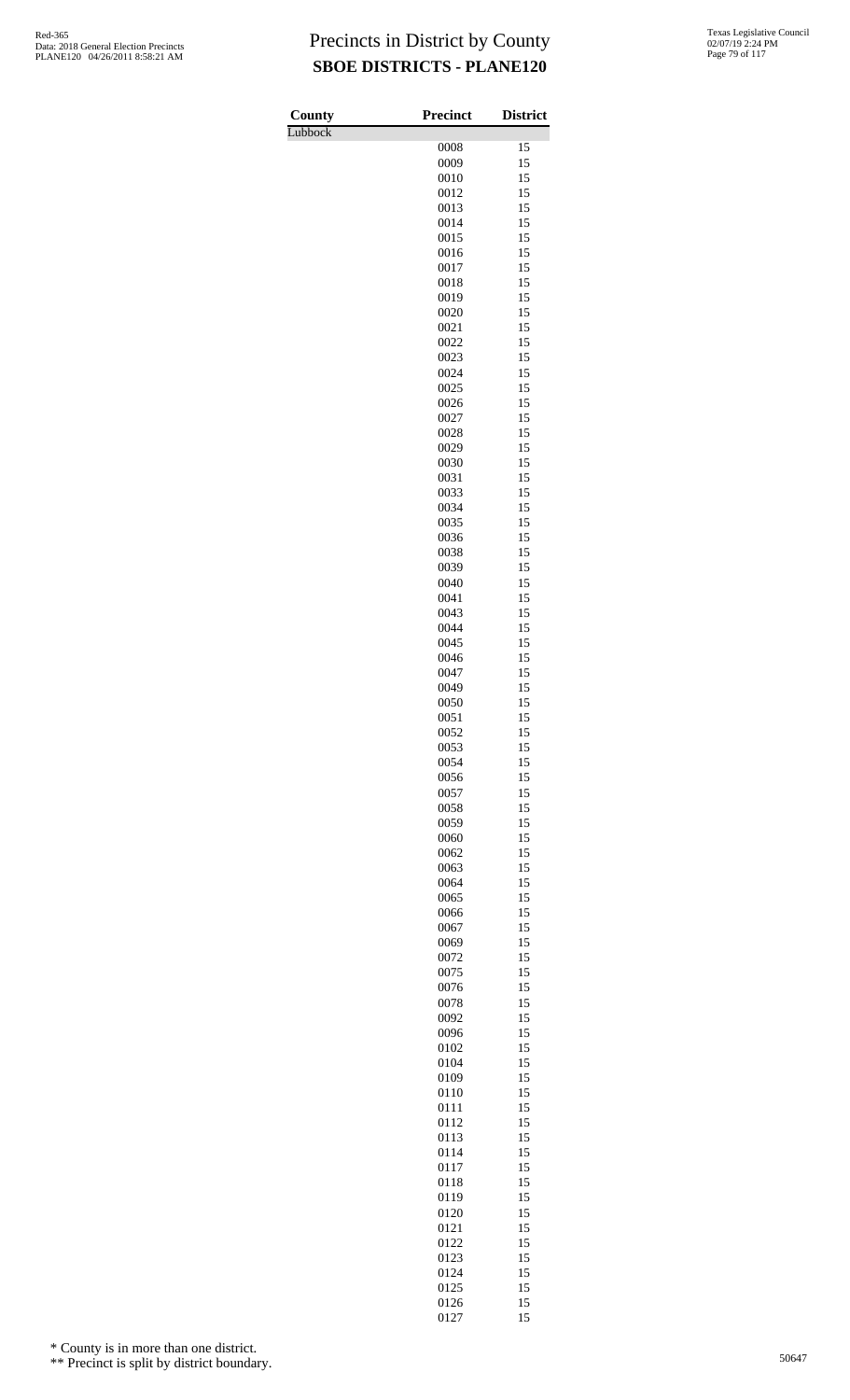| Texas Legislative Council |
|---------------------------|
| 02/07/19 2:24 PM          |
| Page 80 of 117            |

| County  | <b>Precinct</b> | <b>District</b> |
|---------|-----------------|-----------------|
| Lubbock |                 |                 |
|         | 0128            | 15              |
|         | 0129<br>0131    | 15<br>15        |
|         | 0132            | 15              |
|         | 0135            | 15              |
|         | 0138            | 15              |
|         | 0140            | 15              |
|         | 0141            | 15              |
|         | 0142<br>0143    | 15<br>15        |
|         | 0144            | 15              |
|         | 0145            | 15              |
|         | 0146            | 15              |
|         | 0147            | 15              |
|         | 0148<br>0149    | 15<br>15        |
|         | 0150            | 15              |
|         | 0151            | 15              |
|         | 0152            | 15              |
|         | 0153            | 15              |
|         | 0154            | 15              |
|         | 0155<br>0157    | 15<br>15        |
|         | 0158            | 15              |
|         | 0159            | 15              |
|         | 0160            | 15              |
|         | 0161            | 15              |
|         | 0162<br>0163    | 15<br>15        |
|         | 0164            | 15              |
|         | 0165            | 15              |
|         | 0166            | 15              |
|         | 0167            | 15              |
|         | 0168            | 15              |
|         | 0169<br>0170    | 15<br>15        |
|         | 0171            | 15              |
|         | 0172            | 15              |
|         | 0173            | 15              |
|         | 0174            | 15              |
|         | 0175            | 15              |
|         | 0176<br>0177    | 15<br>15        |
|         | 0178            | 15              |
|         | 0180            | 15              |
|         | 0181            | 15              |
| Lynn    | 0182            | 15              |
|         | 0001            | 15              |
|         | 0002            | 15              |
|         | 0003            | 15              |
|         | 0004            | 15              |
|         | 0005<br>0006    | 15<br>15        |
|         | 0007            | 15              |
|         | 0008            | 15              |
|         | 0009            | 15              |
|         | 0010            | 15              |
|         | 0011            | 15              |
|         | 0012<br>0013    | 15<br>15        |
|         | 0014            | 15              |
| Madison |                 |                 |
|         | 0101            | 10              |
|         | 0202            | 10              |
|         | 0303<br>0404    | 10<br>10        |
| Marion  |                 |                 |
|         | 0001            | 9               |
|         | 0002            | 9               |
|         | 0003            | 9               |
|         | 0004<br>0005    | 9<br>9          |
|         | 0006            | 9               |
|         | 0007            | 9               |
|         | 0008            | 9               |
|         | 0009            | 9               |
|         | 0010            | 9               |

\* County is in more than one district.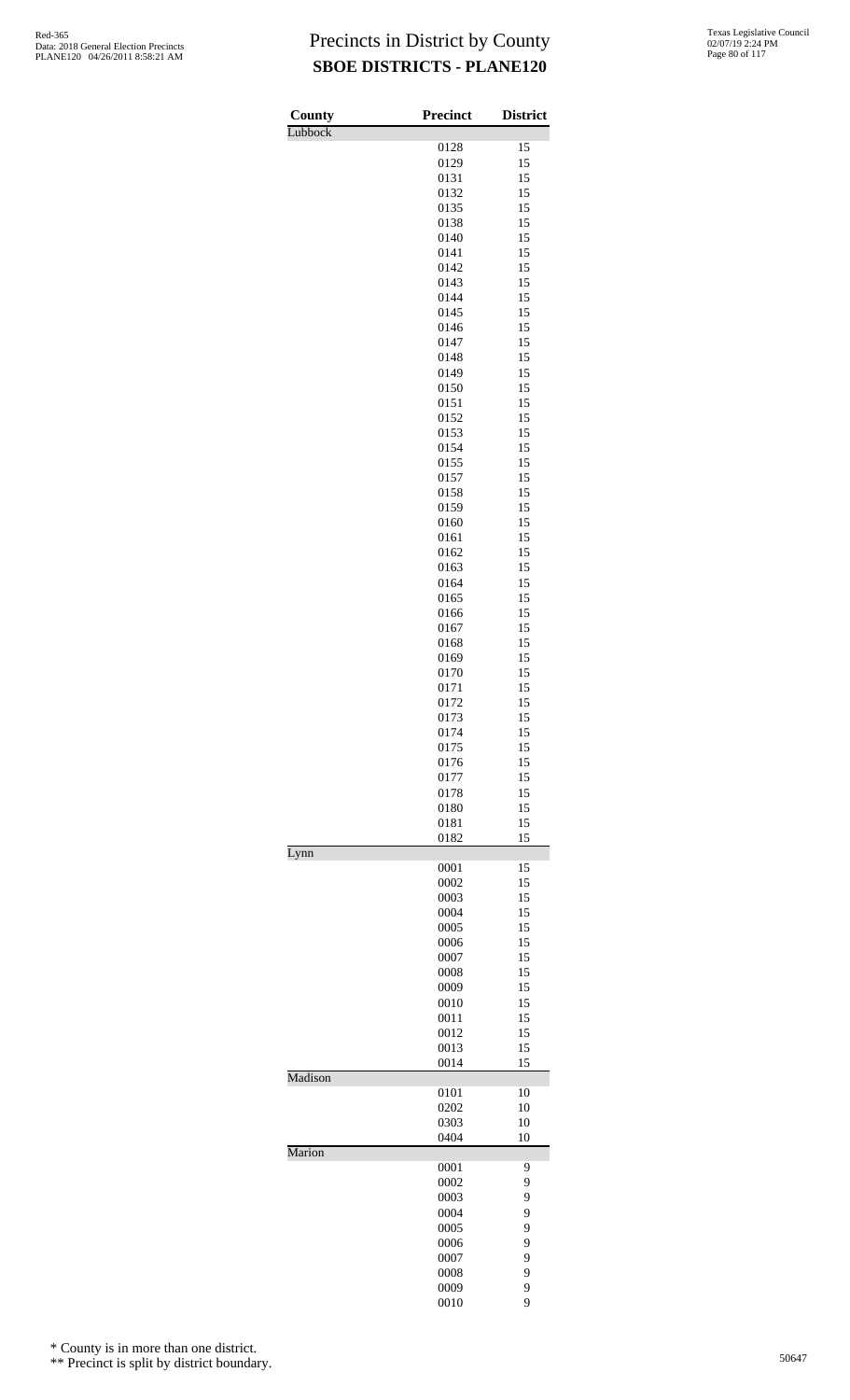| County    | Precinct     | <b>District</b>                  |
|-----------|--------------|----------------------------------|
| Martin    |              |                                  |
|           | 0001<br>0002 | 15<br>15                         |
|           | 0003         | 15                               |
|           | 0004         | 15                               |
|           | 003A         | 15                               |
|           | 004A         | 15                               |
| Mason     |              |                                  |
|           | 0101         | 5                                |
|           | 0210         | 5                                |
|           | 0302         | 5<br>5                           |
| Matagorda | 0405         |                                  |
|           | 0002         | $\overline{\mathbf{c}}$          |
|           | 0004         | $\overline{c}$                   |
|           | 0005         | $\overline{c}$                   |
|           | 0006         | $\overline{c}$                   |
|           | 0007         | $\overline{c}$                   |
|           | 0008         | $\overline{c}$                   |
|           | 0009         | $\overline{c}$                   |
|           | 0010         | $\overline{c}$                   |
|           | 0012         | $\overline{c}$                   |
|           | 0013         | $\overline{c}$                   |
|           | 001A<br>001B | $\overline{c}$<br>$\overline{c}$ |
|           | 001C         | $\overline{c}$                   |
|           | 001D         | $\overline{c}$                   |
|           | 001E         | $\overline{c}$                   |
|           | 001F         | $\overline{c}$                   |
|           | 003A         | $\overline{c}$                   |
|           | 003B         | $\overline{c}$                   |
| Maverick  |              |                                  |
|           | 001A         | $\mathbf{1}$                     |
|           | 001B<br>001C | $\mathbf{1}$<br>$\mathbf{1}$     |
|           | 002A         | $\mathbf{1}$                     |
|           | 002B         | $\mathbf{1}$                     |
|           | 002C         | $\mathbf{1}$                     |
|           | 002D         | 1                                |
|           | 003A         | $\mathbf{1}$                     |
|           | 003B         | $\mathbf{1}$                     |
|           | 003C         | 1                                |
|           | 004A         | 1                                |
|           | 004B         | 1                                |
|           | 004C         | $\mathbf{1}$                     |
| McCulloch | 004D         | $\mathbf{1}$                     |
|           | 0101         | 1                                |
|           | 0102         | 1                                |
|           | 0201         | $\mathbf{1}$                     |
|           | 0202         | $\mathbf{1}$                     |
|           | 0301         | 1                                |
|           | 0302         | 1                                |
|           | 0401         | 1                                |
|           | 0402<br>0403 | $\mathbf{1}$<br>$\mathbf{1}$     |
| McLennan  |              |                                  |
|           | 0001         | 14                               |
|           | 0002         | 14                               |
|           | 0003         | 14                               |
|           | 0004         | 14                               |
|           | 0005         | 14                               |
|           | 0006         | 14                               |
|           | 0007         | 14<br>14                         |
|           | 0008<br>0009 | 14                               |
|           | 0010         | 14                               |
|           | 0011         | 14                               |
|           | 0012         | 14                               |
|           | 0013         | 14                               |
|           | 0014         | 14                               |
|           | 0015         | 14                               |
|           | 0016         | 14                               |
|           | 0017         | 14                               |
|           | 0018         | 14                               |
|           | 0019         | 14                               |
|           |              | 14                               |
|           | 0020         |                                  |
|           | 0021<br>0022 | 14<br>14                         |

\* County is in more than one district.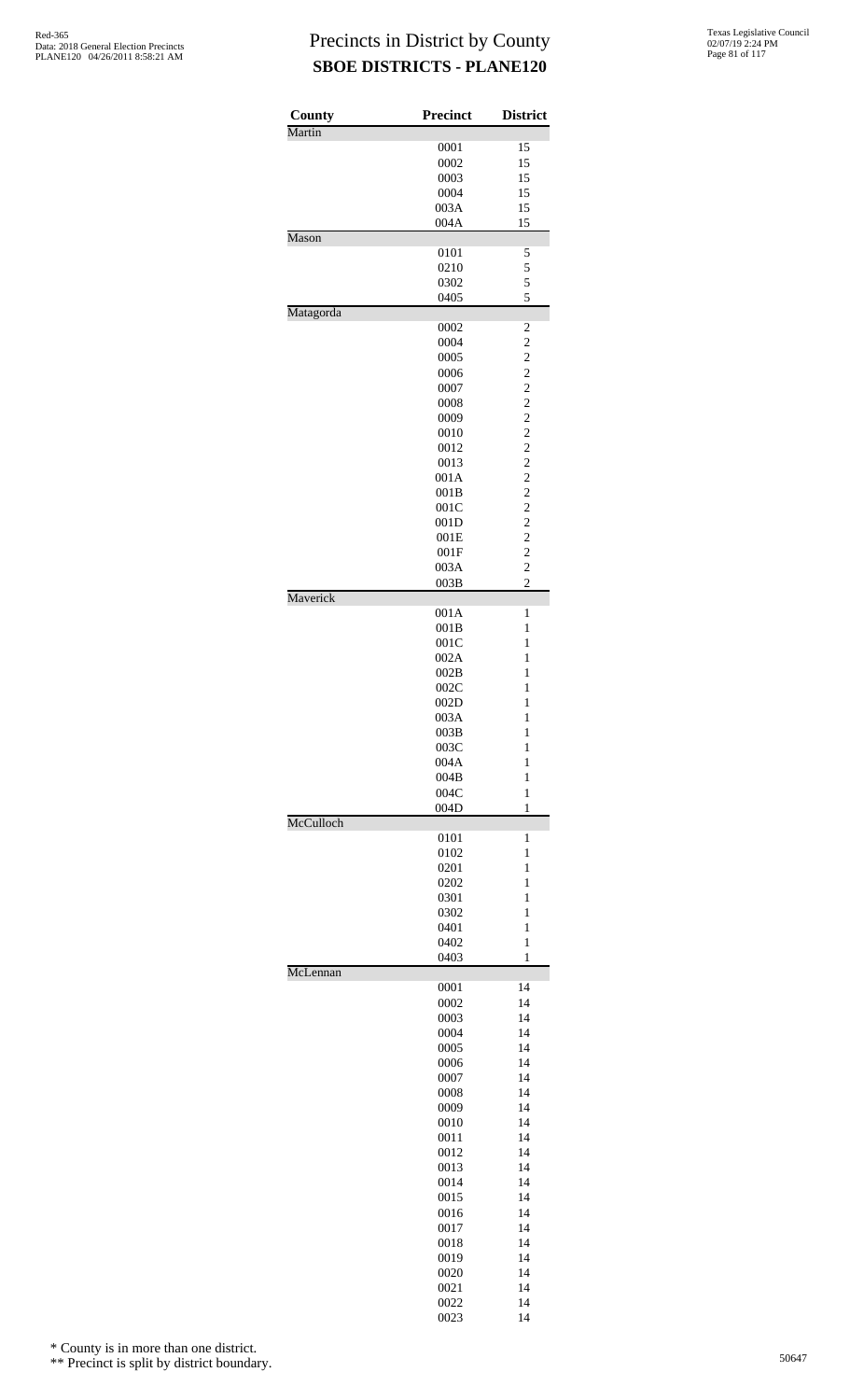| County   | <b>Precinct</b> | <b>District</b> |
|----------|-----------------|-----------------|
| McLennan | 0024            | 14              |
|          | 0025            | 14              |
|          | 0026            | 14              |
|          | 0027            | 14              |
|          | 0028<br>0029    | 14<br>14        |
|          | 0030            | 14              |
|          | 0031            | 14              |
|          | 0032            | 14              |
|          | 0033            | 14              |
|          | 0034<br>0035    | 14<br>14        |
|          | 0036            | 14              |
|          | 0037            | 14              |
|          | 0038            | 14              |
|          | 0039            | 14              |
|          | 0040<br>0041    | 14<br>14        |
|          | 0042            | 14              |
|          | 0043            | 14              |
|          | 0044            | 14              |
|          | 0045            | 14              |
|          | 0046<br>0047    | 14<br>14        |
|          | 0048            | 14              |
|          | 0049            | 14              |
|          | 0050            | 14              |
|          | 0051            | 14              |
|          | 0052            | 14<br>14        |
|          | 0053<br>0054    | 14              |
|          | 0055            | 14              |
|          | 0056            | 14              |
|          | 0057            | 14              |
|          | 0058            | 14<br>14        |
|          | 0059<br>0060    | 14              |
|          | 0061            | 14              |
|          | 0062            | 14              |
|          | 0063            | 14              |
|          | 0064            | 14              |
|          | 0065<br>0066    | 14<br>14        |
|          | 0067            | 14              |
|          | 0068            | 14              |
|          | 0069            | 14              |
|          | 0070            | 14              |
|          | 0071<br>0072    | 14<br>14        |
|          | 0073            | 14              |
|          | 0074            | 14              |
|          | 0075            | 14              |
|          | 0076            | 14              |
|          | 0077<br>0078    | 14<br>14        |
|          | 0079            | 14              |
|          | 0080            | 14              |
|          | 0081            | 14              |
|          | 0082            | 14<br>14        |
|          | 0083<br>0084    | 14              |
|          | 0085            | 14              |
|          | 0086            | 14              |
|          | 0087            | 14              |
|          | 0088            | 14<br>14        |
|          | 0089<br>0090    | 14              |
|          | 0091            | 14              |
| McMullen |                 |                 |
|          | 0001<br>0003    | 3<br>3          |
|          | 002A            | 3               |
|          | 002B            | 3               |
|          | 004A            | 3               |
| Medina   | 004B            | 3               |
|          | 001A            | 1               |
|          | 001B            | $\mathbf{1}$    |
|          | 001C            | $\mathbf{1}$    |

\* County is in more than one district.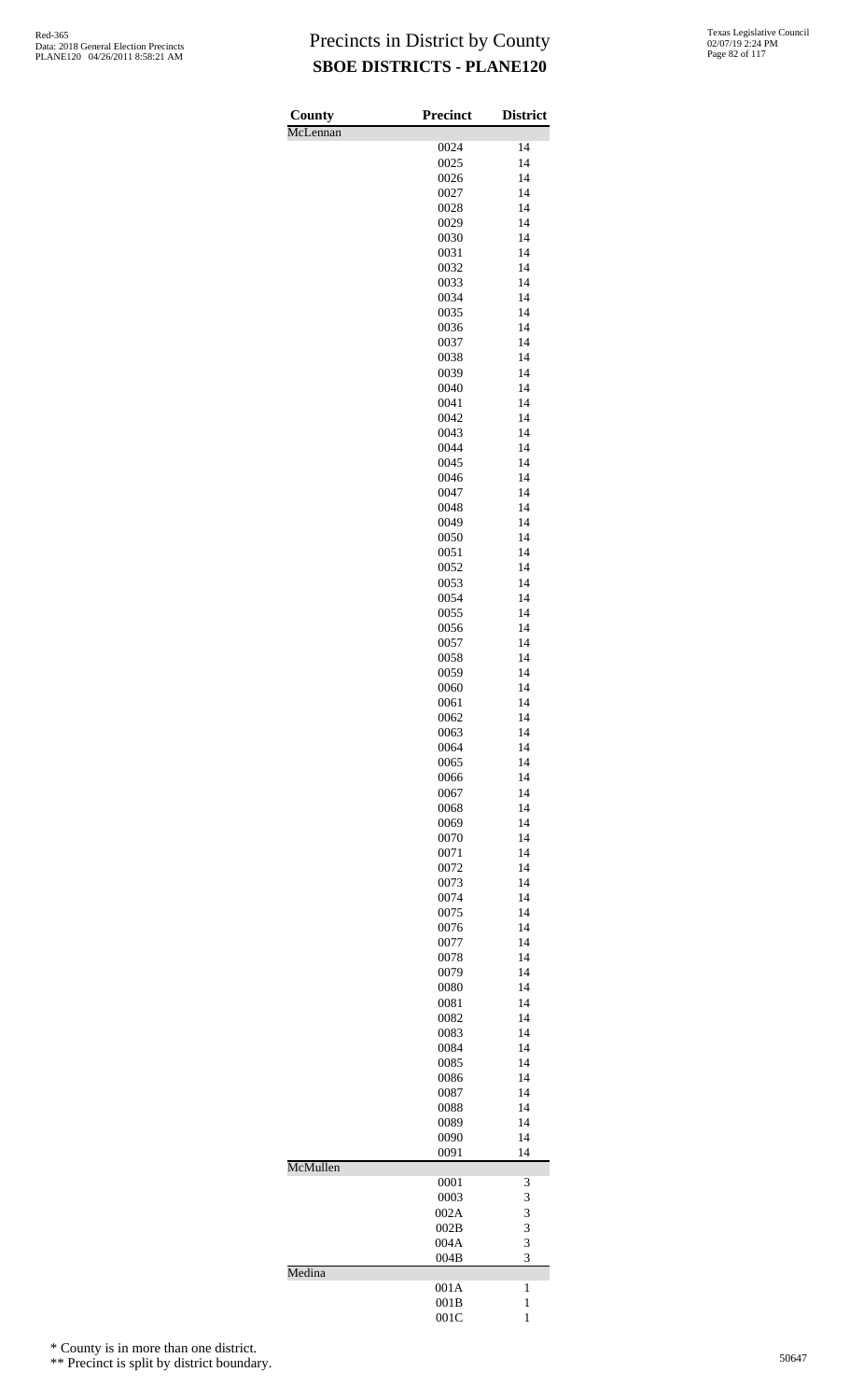| County  | Precinct     | <b>District</b>   |
|---------|--------------|-------------------|
| Medina  |              |                   |
|         | 001D         | 1                 |
|         | 002A         | 1                 |
|         | 002B<br>002C | 1<br>$\mathbf{1}$ |
|         | 003A         | $\mathbf{1}$      |
|         | 003B         | 1                 |
|         | 003C         | 1                 |
|         | 003D         | 1                 |
|         | 004A         | $\mathbf{1}$      |
|         | 004B         | $\mathbf{1}$      |
|         | 004C         | 1                 |
| Menard  |              |                   |
|         | 0001         | 1<br>$\mathbf{1}$ |
|         | 0002<br>0003 | $\mathbf{1}$      |
|         | 0004         | 1                 |
|         | 0005         | $\mathbf{1}$      |
|         | 0006         | $\mathbf{1}$      |
| Midland |              |                   |
|         | 0101         | 15                |
|         | 0102         | 15                |
|         | 0103         | 15                |
|         | 0104         | 15<br>15          |
|         | 0105<br>0106 | 15                |
|         | 0107         | 15                |
|         | 0108         | 15                |
|         | 0109         | 15                |
|         | 0110         | 15                |
|         | 0201         | 15                |
|         | 0202         | 15                |
|         | 0203         | 15                |
|         | 0204         | 15                |
|         | 0205         | 15                |
|         | 0206<br>0207 | 15<br>15          |
|         | 0208         | 15                |
|         | 0210         | 15                |
|         | 0211         | 15                |
|         | 0212         | 15                |
|         | 0302         | 15                |
|         | 0303         | 15                |
|         | 0304         | 15                |
|         | 0305         | 15                |
|         | 0306         | 15                |
|         | 0307         | 15                |
|         | 0308<br>0309 | 15<br>15          |
|         | 0310         | 15                |
|         | 0401         | 15                |
|         | 0402         | 15                |
|         | 0403         | 15                |
|         | 0404         | 15                |
|         | 0405         | 15                |
|         | 0406         | 15                |
|         | 0407         | 15                |
|         | 0408         | 15                |
|         | 0409<br>0410 | 15<br>15          |
|         | 0411         | 15                |
|         | 108A         | 15                |
|         | 109A         | 15                |
|         | 307A         | 15                |
|         | 309A         | 15                |
|         | 402A         | 15                |
| Milam   | 0101         | 10                |
|         | 0105         | 10                |
|         | 0203         | 10                |
|         | 0207         | 10                |
|         | 0210         | 10                |
|         | 0212         | 10                |
|         | 0316         | 10                |
|         | 0317         | 10                |
|         | 0318         | 10                |
|         | 0419         | 10                |
| Mills   | 0420         | 10                |
|         | 0001         | 14                |

\* County is in more than one district.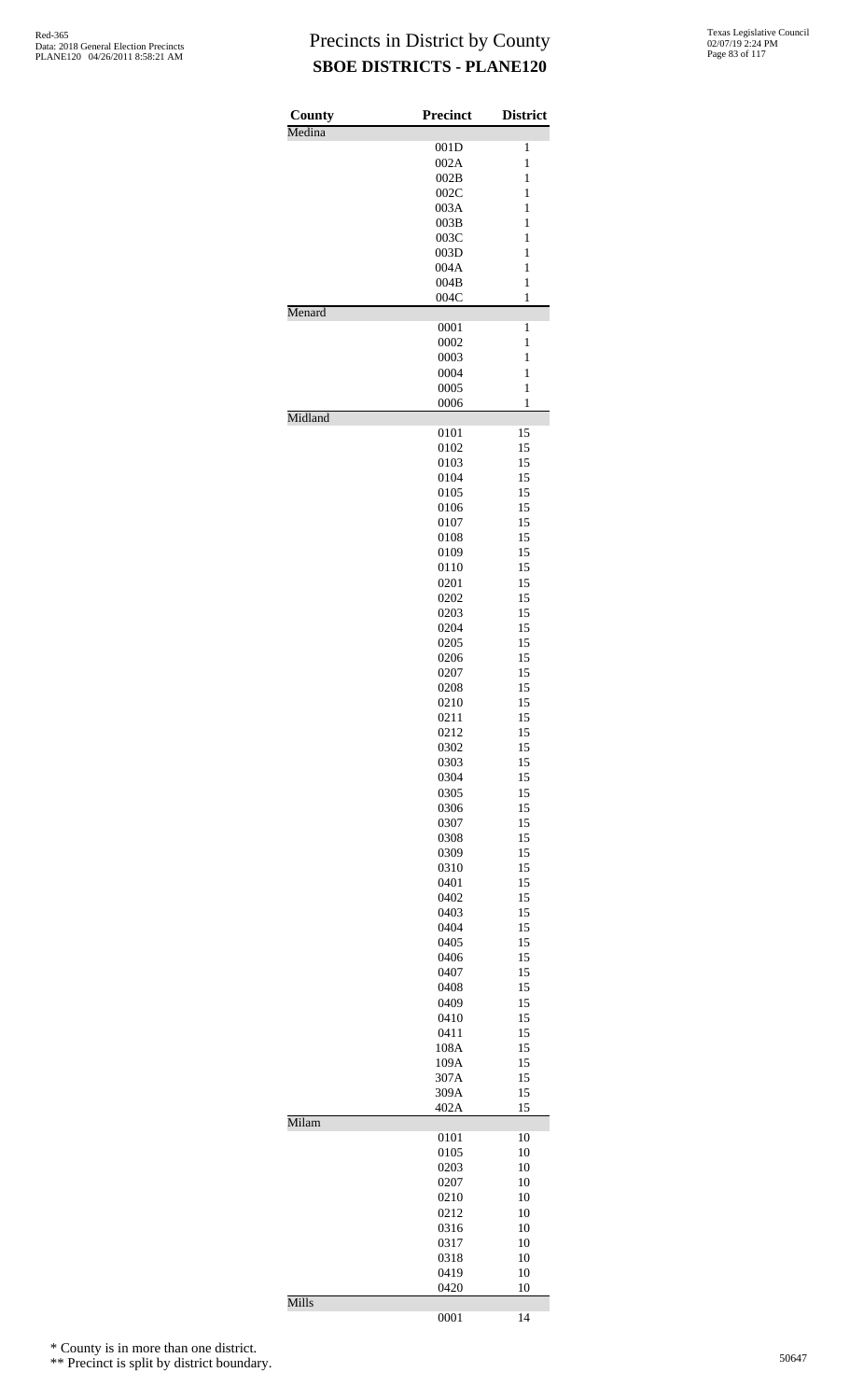| County<br>Mills | <b>Precinct</b> | <b>District</b> |
|-----------------|-----------------|-----------------|
|                 | 0002            | 14              |
|                 | 0003            | 14              |
|                 | 0006            | 14              |
|                 | 0008            | 14              |
|                 | 0009            | 14              |
|                 | 0011            | 14              |
| Mitchell        |                 |                 |
|                 | 0001            | 15              |
|                 | 0002            | 15              |
|                 | 0003            | 15              |
|                 | 0004            | 15              |
|                 | 0025<br>0046    | 15<br>15        |
| Montague        |                 |                 |
|                 | 0002            | 15              |
|                 | 0003            | 15              |
|                 | 0004            | 15              |
|                 | 0005            | 15              |
|                 | 0006            | 15              |
|                 | 0007            | 15              |
|                 | 0008            | 15              |
|                 | 0009            | 15              |
|                 | 0010            | 15<br>15        |
|                 | 0011<br>0012    | 15              |
|                 | 0013            | 15              |
|                 | 0014            | 15              |
|                 | 0015            | 15              |
|                 | 0016            | 15              |
| Montgomery      |                 |                 |
|                 | 0001<br>0002    | 8<br>8          |
|                 | 0003            | 8               |
|                 | 0004            | 8               |
|                 | 0005            | 8               |
|                 | 0006            | 8               |
|                 | 0007            | 8               |
|                 | 0008            | 8               |
|                 | 0009            | 8               |
|                 | 0010            | 8               |
|                 | 0011            | 8               |
|                 | 0012            | 8               |
|                 | 0013<br>0014    | 8<br>8          |
|                 | 0015            | 8               |
|                 | 0016            | 8               |
|                 | 0017            | 8               |
|                 | 0018            | 8               |
|                 | 0019            | 8               |
|                 | 0020            | 8               |
|                 | 0021            | 8               |
|                 | 0022            | 8               |
|                 | 0023            | 8               |
|                 | 0024            | 8               |
|                 | 0025            | 8               |
|                 | 0026            | 8               |
|                 | 0027<br>0028    | 8<br>8          |
|                 | 0029            | 8               |
|                 | 0030            | 8               |
|                 | 0031            | 8               |
|                 | 0032            | 8               |
|                 | 0033            | 8               |
|                 | 0034            | 8               |
|                 | 0035            | 8               |
|                 | 0036            | 8               |
|                 | 0037            | 8               |
|                 | 0038            | 8               |
|                 | 0039            | 8               |
|                 | 0040            | 8               |
|                 | 0041            | 8               |
|                 | 0042            | 8               |
|                 | 0043<br>0044    | 8<br>8          |
|                 | 0045            | 8               |
|                 | 0046            | 8               |
|                 | 0047            | 8               |
|                 | 0048            | 8               |
|                 | 0049            | 8               |

\* County is in more than one district.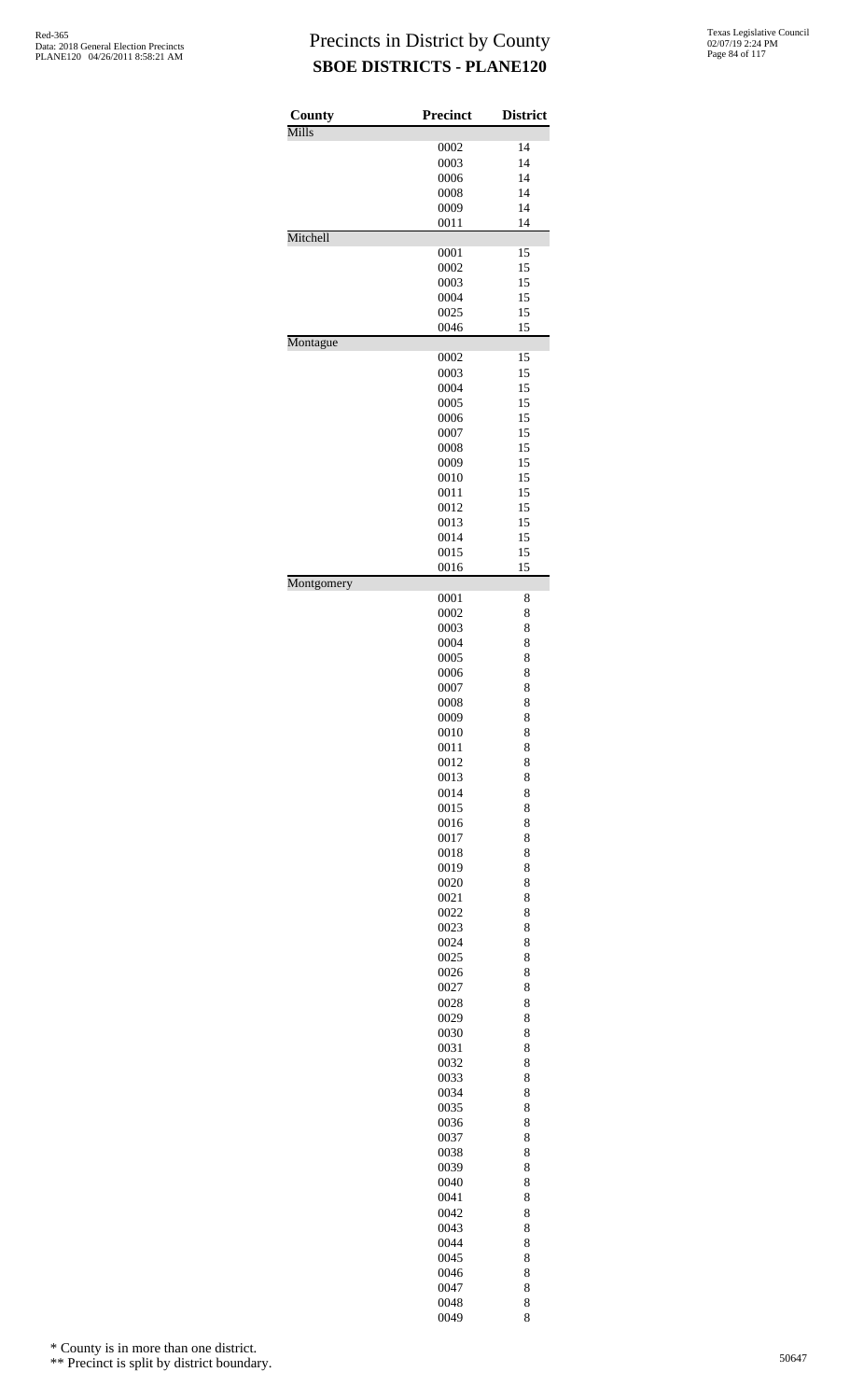| Texas Legislative Council |
|---------------------------|
| 02/07/19 2:24 PM          |
| Page 85 of 117            |

| County      | <b>Precinct</b> | <b>District</b> |
|-------------|-----------------|-----------------|
| Montgomery  |                 |                 |
|             | 0050            | 8               |
|             | 0051            | 8               |
|             | 0052            | 8               |
|             | 0053            | 8               |
|             | 0054<br>0055    | 8<br>8          |
|             | 0056            | 8               |
|             | 0057            | 8               |
|             | 0058            | 8               |
|             | 0059            | 8               |
|             | 0060            | 8               |
|             | 0061            | 8               |
|             | 0062            | 8               |
|             | 0063            | 8               |
|             | 0064            | 8               |
|             | 0065            | 8               |
|             | 0066            | 8               |
|             | 0067            | 8               |
|             | 0068            | 8               |
|             | 0069            | 8               |
|             | 0070            | 8               |
|             | 0071            | 8               |
|             | 0072            | 8               |
|             | 0073            | 8               |
|             | 0074            | 8               |
|             | 0075            | 8               |
|             | 0076            | 8               |
|             | 0077            | 8               |
|             | 0078            | 8               |
|             | 0079            | 8               |
|             | 0080            | 8               |
|             | 0081<br>0082    | 8<br>8          |
|             | 0083            | 8               |
|             | 0084            | 8               |
|             | 0085            | 8               |
|             | 0086            | 8               |
|             | 0087            | 8               |
|             | 0088            | 8               |
|             | 0089            | 8               |
|             | 0090            | 8               |
|             | 0091            | 8               |
|             | 0092            | 8               |
|             | 0093            | 8               |
|             | 0094            | 8               |
|             | 0095            | 8               |
|             | 0096            | 8               |
| Moore       |                 |                 |
|             | 0101            | 15              |
|             | 0201            | 15              |
|             | 0202            | 15              |
|             | 0203            | 15              |
|             | 0301            | 15              |
|             | 0401            | 15              |
| Morris      | 0402            | 15              |
|             | 0101            | 9               |
|             | 0102            | 9               |
|             | 0103            | 9               |
|             | 0202            | 9               |
|             | 0203            | 9               |
|             | 0302            | 9               |
|             | 0303            | 9               |
|             | 0401            | 9               |
| Motley      |                 |                 |
|             | 0001            | 15              |
|             | 0002            | 15              |
|             | 0003            | 15              |
|             | 0004            | 15              |
|             | 0005            | 15              |
|             | 0006            | 15              |
| Nacogdoches |                 |                 |
|             | 0012            | 9               |
|             | 0013            | 9               |
|             | 0014            | 9               |
|             | 0015            | 9               |
|             | 0016            | 9               |
|             | 0017            | 9               |
|             | 0021            | 9               |

\* County is in more than one district.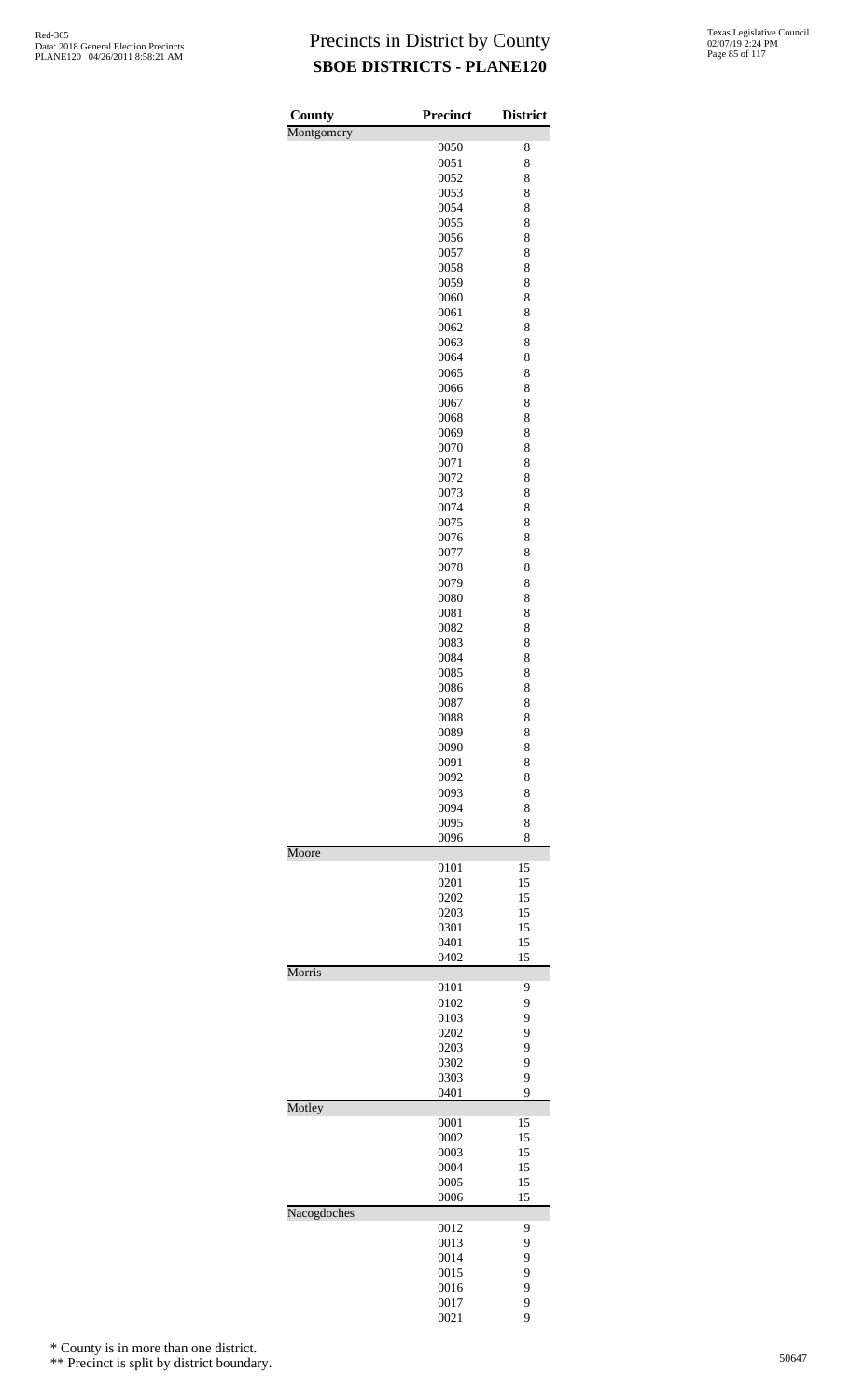| County      | Precinct     | <b>District</b>                  |
|-------------|--------------|----------------------------------|
| Nacogdoches | 0022         | 9                                |
|             | 0023         | 9                                |
|             | 0024         | 9                                |
|             | 0025         | 9                                |
|             | 0026         | 9                                |
|             | 0027         | 9                                |
|             | 0030         | 9                                |
|             | 0031         | 9                                |
|             | 0032<br>0033 | 9<br>9                           |
|             | 0034         | 9                                |
|             | 0041         | 9                                |
|             | 0042         | 9                                |
|             | 0043         | 9                                |
|             | 0044         | 9                                |
|             | 0045         | 9                                |
|             | 0046         | 9                                |
|             | 0047         | 9                                |
| Navarro     | 0101         | 14                               |
|             | 0103         | 14                               |
|             | 0104         | 14                               |
|             | 0105         | 14                               |
|             | 0106         | 14                               |
|             | 0107         | 14                               |
|             | 0108         | 14                               |
|             | 0109         | 14                               |
|             | 0200         | 14                               |
|             | 0201         | 14                               |
|             | 0202<br>0203 | 14<br>14                         |
|             | 0204         | 14                               |
|             | 0205         | 14                               |
|             | 0206         | 14                               |
|             | 0300         | 14                               |
|             | 0301         | 14                               |
|             | 0303         | 14                               |
|             | 0304         | 14                               |
|             | 0305         | 14                               |
|             | 0306         | 14<br>14                         |
|             | 0307<br>0308 | 14                               |
|             | 0400         | 14                               |
|             | 0401         | 14                               |
|             | 0402         | 14                               |
|             | 0403         | 14                               |
|             | 0404         | 14                               |
|             | 0405         | 14                               |
| Newton      | 0406         | 14                               |
|             | 0001         | 7                                |
|             | 0002         | 7                                |
|             | 0003         | 7                                |
|             | 0004         | $\overline{7}$                   |
|             | 0005         | $\overline{7}$                   |
|             | 0006         | $\overline{7}$                   |
|             | 0007         | $\overline{7}$                   |
|             | 0008         | 7                                |
|             | 0009<br>0010 | $\overline{7}$<br>$\overline{7}$ |
|             | 0011         | $\overline{7}$                   |
|             | 0012         | $\overline{7}$                   |
|             | 0013         | 7                                |
|             | 0014         | $\overline{7}$                   |
|             | 0015         | $\overline{7}$                   |
|             | 0016         | $\overline{7}$                   |
|             | 0017         | $\overline{7}$                   |
|             | 0018         | 7<br>7                           |
|             | 0019<br>0020 | 7                                |
|             | 0021         | 7                                |
|             | 0022         | 7                                |
| Nolan       |              |                                  |
|             | 0001         | 15                               |
|             | 0002         | 15                               |
|             | 0003         | 15                               |
|             | 0004<br>0005 | 15<br>15                         |
|             | 0006         | 15                               |

\* County is in more than one district.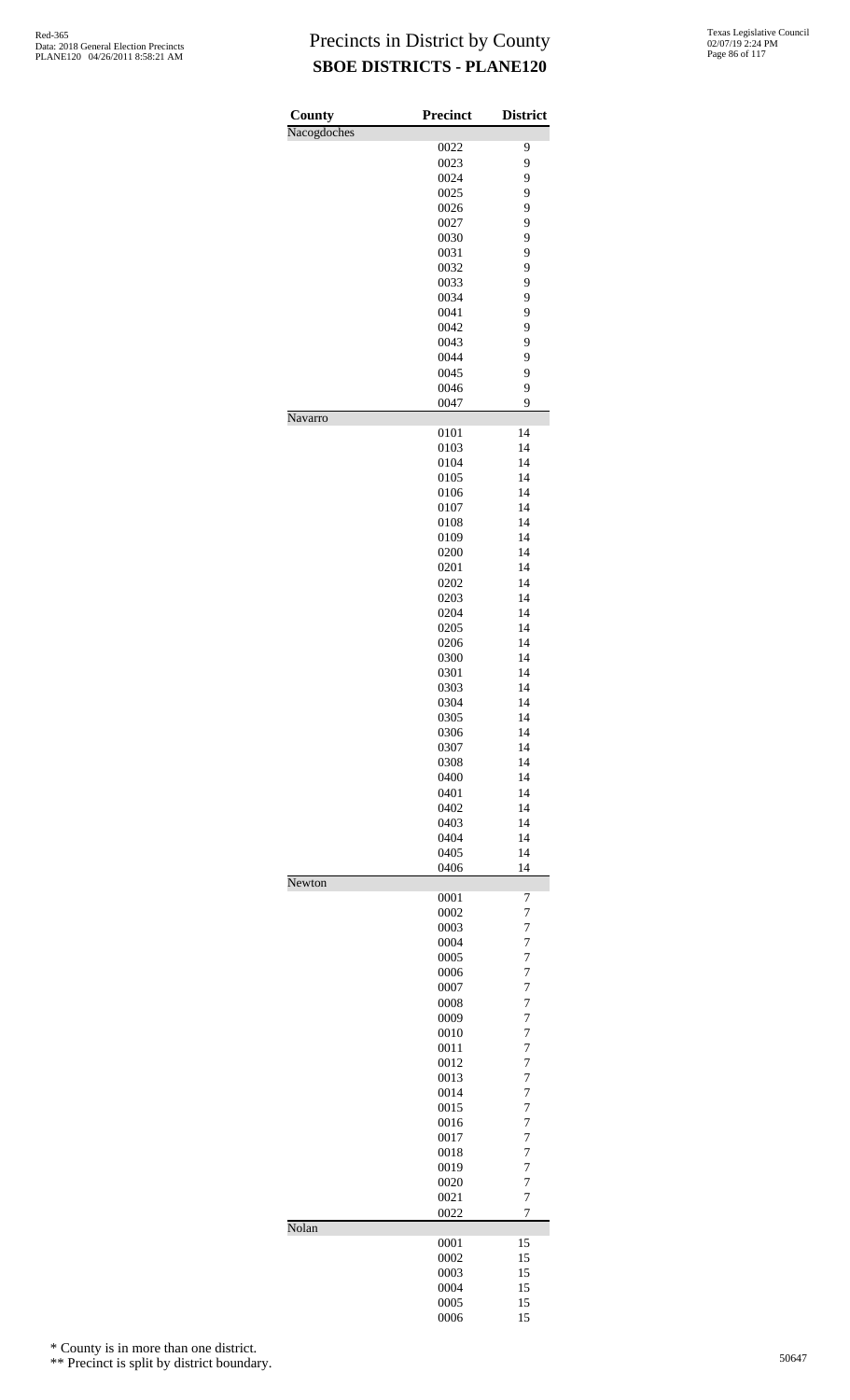| County        | <b>Precinct</b> | <b>District</b>                                    |
|---------------|-----------------|----------------------------------------------------|
| Nolan         | 0007            | 15                                                 |
|               | 0008            | 15                                                 |
|               | 0009            | 15                                                 |
| <b>Nueces</b> | 0001            | $\overline{\mathbf{c}}$                            |
|               | 0002            | $\overline{\mathbf{c}}$                            |
|               | 0003            | $\overline{\mathbf{c}}$                            |
|               | 0004<br>0005    | $\frac{2}{2}$                                      |
|               | 0006            |                                                    |
|               | 0007            | $\frac{2}{2}$                                      |
|               | 0008            | $\begin{array}{c}\n2 \\ 2 \\ 2 \\ 2\n\end{array}$  |
|               | 0009<br>0010    |                                                    |
|               | 0011            |                                                    |
|               | 0012            |                                                    |
|               | 0013            | $\begin{array}{c} 2 \\ 2 \\ 2 \end{array}$         |
|               | 0014<br>0015    |                                                    |
|               | 0016            |                                                    |
|               | 0017            | $\frac{2}{2}$                                      |
|               | 0018            | $\begin{array}{c}\n2 \\ 2 \\ 2 \\ 2\n\end{array}$  |
|               | 0019<br>0020    |                                                    |
|               | 0021            |                                                    |
|               | 0022            |                                                    |
|               | 0023<br>0024    | $\begin{array}{c} 2 \\ 2 \\ 2 \end{array}$         |
|               | 0025            |                                                    |
|               | 0026            | $\overline{\mathbf{c}}$                            |
|               | 0027            | $\overline{\mathbf{c}}$                            |
|               | 0028<br>0029    | $\overline{\mathbf{c}}$                            |
|               | 0030            |                                                    |
|               | 0031            | $2222$<br>$222$<br>$22$                            |
|               | 0032<br>0033    |                                                    |
|               | 0034            |                                                    |
|               | 0035            | $\overline{c}$                                     |
|               | 0036            | $\overline{\mathbf{c}}$                            |
|               | 0037<br>0038    | $\overline{\mathbf{c}}$<br>$\overline{\mathbf{c}}$ |
|               | 0039            |                                                    |
|               | 0040            | $\frac{2}{2}$                                      |
|               | 0041            | $\overline{\mathbf{c}}$                            |
|               | 0042<br>0043    | $\overline{\mathbf{c}}$<br>$\overline{c}$          |
|               | 0044            | $\frac{2}{2}$                                      |
|               | 0045            |                                                    |
|               | 0046<br>0047    | $\overline{\mathbf{c}}$<br>$\overline{\mathbf{c}}$ |
|               | 0048            | $\overline{c}$                                     |
|               | 0049            | $\frac{2}{2}$                                      |
|               | 0050            |                                                    |
|               | 0051<br>0052    | $\overline{\mathbf{c}}$<br>$\overline{\mathbf{c}}$ |
|               | 0053            | $\overline{\mathbf{c}}$                            |
|               | 0054            | $\frac{2}{2}$                                      |
|               | 0055<br>0056    | $\overline{\mathbf{c}}$                            |
|               | 0057            | $\overline{\mathbf{c}}$                            |
|               | 0058            | $\overline{c}$                                     |
|               | 0059            | $\frac{2}{2}$                                      |
|               | 0060<br>0061    | $\overline{\mathbf{c}}$                            |
|               | 0062            | $\overline{\mathbf{c}}$                            |
|               | 0063            | $\overline{\mathbf{c}}$                            |
|               | 0064<br>0065    | $\frac{2}{2}$                                      |
|               | 0066            | $\overline{\mathbf{c}}$                            |
|               | 0067            | $\overline{\mathbf{c}}$                            |
|               | 0068            | $\overline{c}$                                     |
|               | 0069<br>0070    | $\frac{2}{2}$                                      |
|               | 0071            | $\overline{\mathbf{c}}$                            |
|               | 0072            | $\overline{c}$                                     |
|               | 0073            |                                                    |
|               | 0074<br>0075    | $\begin{array}{c} 2 \\ 2 \\ 2 \end{array}$         |

\* County is in more than one district.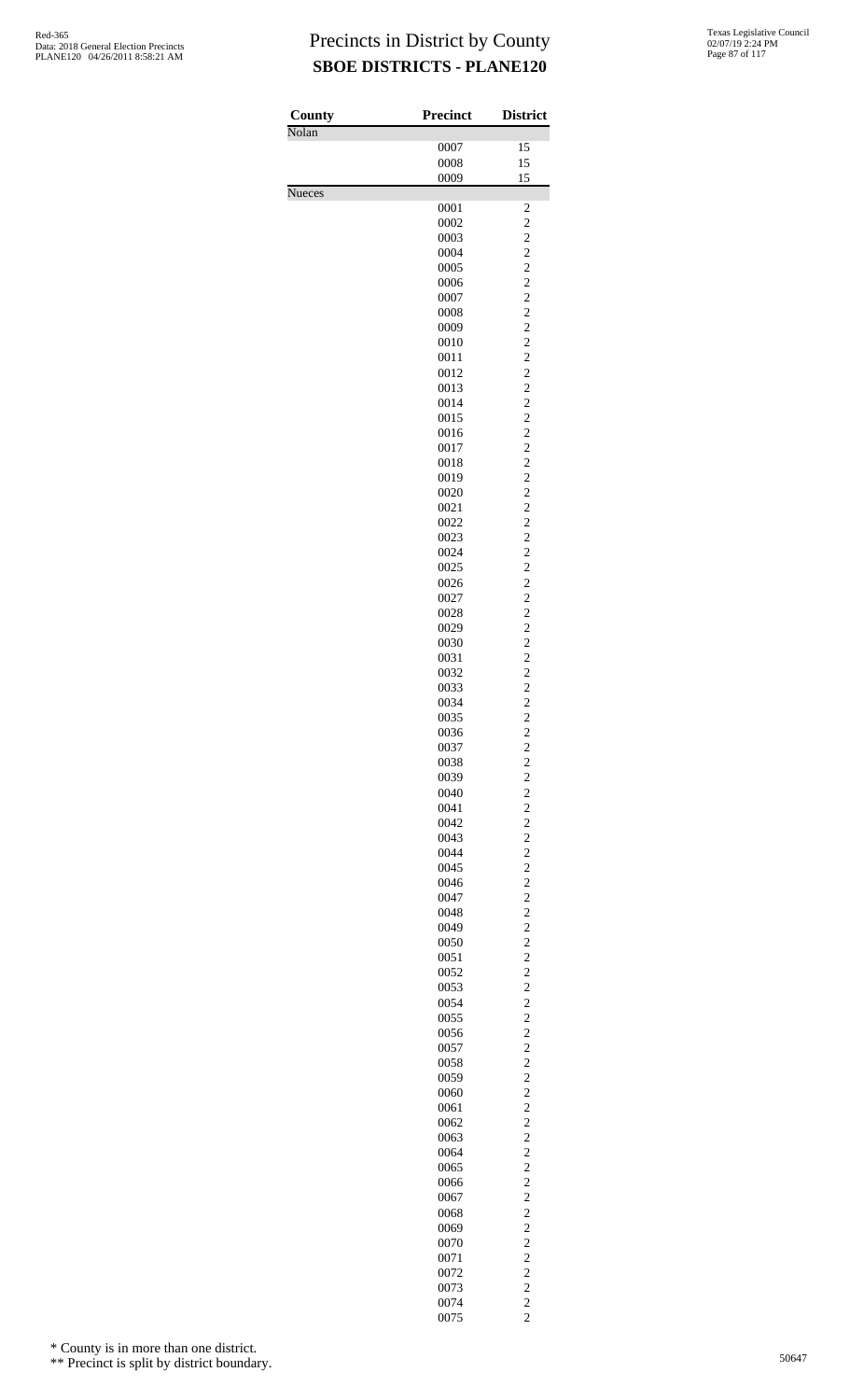| County        | <b>Precinct</b> | <b>District</b>                                   |
|---------------|-----------------|---------------------------------------------------|
| <b>Nueces</b> |                 |                                                   |
|               | 0076            | $\overline{\mathbf{c}}$<br>$\overline{c}$         |
|               | 0077<br>0078    | $\overline{\mathbf{c}}$                           |
|               | 0079            | $\overline{c}$                                    |
|               | 0080            | $\overline{c}$                                    |
|               | 0081            | $\overline{c}$                                    |
|               | 0082            | $\overline{c}$                                    |
|               | 0083<br>0084    | $\overline{\mathbf{c}}$<br>$\overline{c}$         |
|               | 0085            | $\overline{c}$                                    |
|               | 0086            | $\overline{c}$                                    |
|               | 0087            | $\overline{c}$                                    |
|               | 0088            | $\overline{\mathbf{c}}$                           |
|               | 0089            | $\overline{c}$<br>$\overline{c}$                  |
|               | 0090<br>0091    | $\overline{c}$                                    |
|               | 0092            | $\overline{c}$                                    |
|               | 0093            | $\overline{\mathbf{c}}$                           |
|               | 0094            | $\overline{c}$                                    |
|               | 0095            | $\overline{c}$                                    |
|               | 0096            | $\overline{\mathbf{c}}$                           |
|               | 0097<br>0098    | $\overline{c}$<br>$\overline{\mathbf{c}}$         |
|               | 0099            | $\overline{c}$                                    |
|               | 0100            | $\overline{c}$                                    |
|               | 0101            | $\overline{c}$                                    |
|               | 0102            | $\overline{c}$                                    |
|               | 0103            | $\overline{\mathbf{c}}$                           |
|               | 0104<br>0105    | $\overline{c}$<br>$\overline{c}$                  |
|               | 0106            | $\overline{\mathbf{c}}$                           |
|               | 0107            | $\overline{c}$                                    |
|               | 0108            | $\overline{\mathbf{c}}$                           |
|               | 0109            | $\overline{c}$                                    |
|               | 0110            | $\overline{c}$                                    |
|               | 0111<br>0112    | $\frac{2}{2}$                                     |
|               | 0113            | $\overline{\mathbf{c}}$                           |
|               | 0114            | $\overline{c}$                                    |
|               | 0115            | $\overline{\mathbf{c}}$                           |
|               | 0116            | $\begin{array}{c}\n2 \\ 2 \\ 2 \\ 2\n\end{array}$ |
|               | 0117            |                                                   |
|               | 0118<br>0119    |                                                   |
|               | 0120            |                                                   |
|               | 0121            | $\frac{2}{2}$                                     |
|               | 0122            |                                                   |
|               | 0123<br>0124    | $\frac{2}{2}$                                     |
|               | 0125            |                                                   |
|               | 0126            | $\overline{c}$                                    |
|               | 0127            | $\overline{2}$                                    |
| Ochiltree     | 0001            | 15                                                |
|               | 0002            | 15                                                |
|               | 0003            | 15                                                |
| Oldham        | 0004            | 15                                                |
|               | 0101            | 15                                                |
|               | 0103            | 15                                                |
|               | 0202            | 15                                                |
|               | 0203            | 15                                                |
|               | 0303<br>0403    | 15<br>15                                          |
|               | 0404            | 15                                                |
| Orange        |                 |                                                   |
|               | 0001<br>0002    | 7                                                 |
|               | 0003            | 7<br>$\overline{7}$                               |
|               | 0004            | $\overline{7}$                                    |
|               | 0005            | $\overline{7}$                                    |
|               | 0006            | $\overline{7}$                                    |
|               | 0007<br>0008    | $\overline{7}$<br>$\overline{7}$                  |
|               | 0009            | $\overline{7}$                                    |
|               | 0010            | 7                                                 |
|               | 0011            | 7                                                 |
|               | 0012            | 7                                                 |

7

\* County is in more than one district.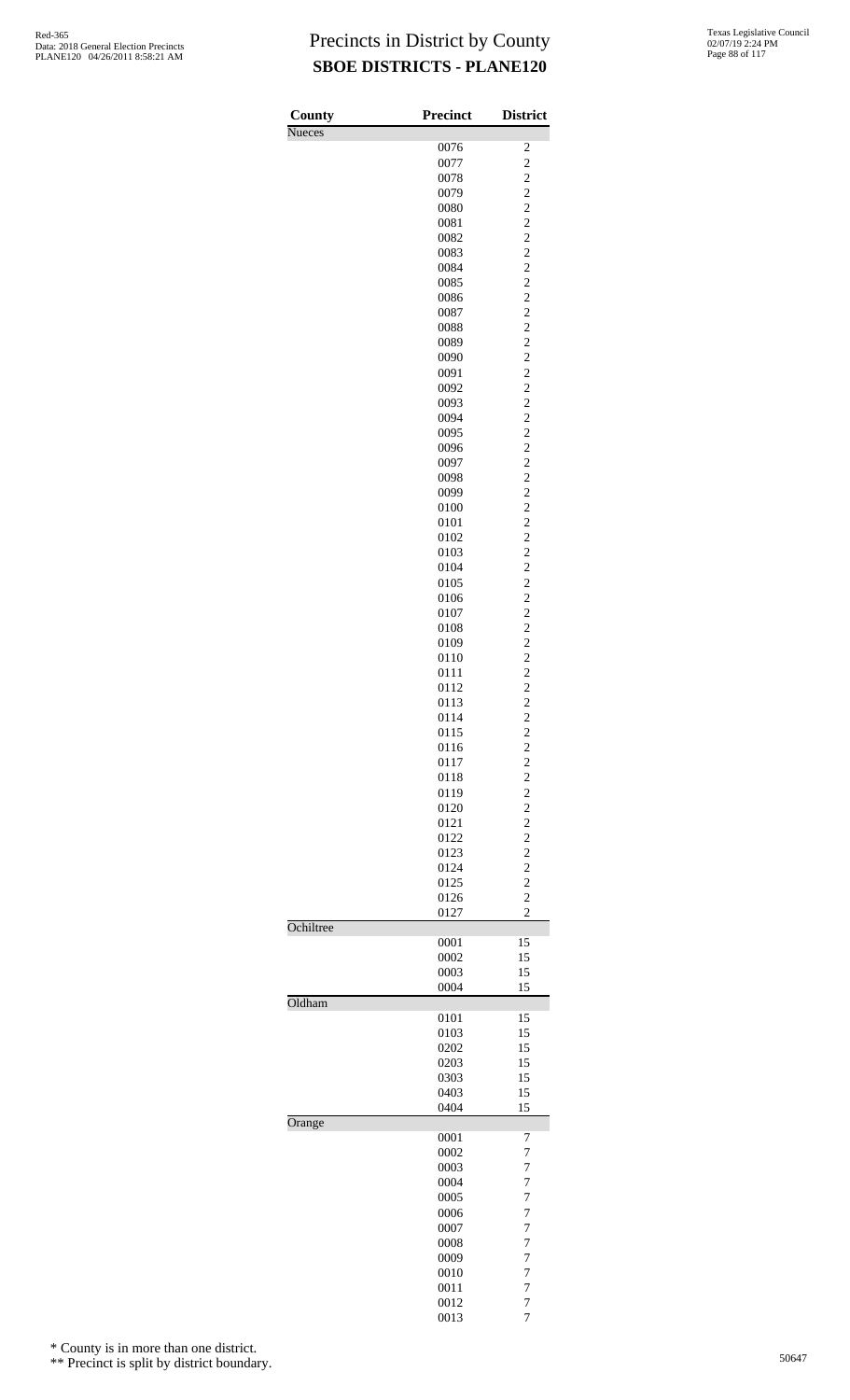| County     | Precinct     | <b>District</b>     |
|------------|--------------|---------------------|
| Orange     |              |                     |
|            | 0014<br>0015 | 7<br>$\overline{7}$ |
|            | 0016         | $\overline{7}$      |
|            | 0017         | $\overline{7}$      |
|            | 0018         | $\overline{7}$      |
|            | 0019         | $\overline{7}$      |
|            | 0020         | $\overline{7}$      |
|            | 0021         | 7                   |
|            | 0022         | 7                   |
|            | 0023         | $\overline{7}$      |
|            | 0024         | $\overline{7}$      |
|            | 0025<br>0026 | $\overline{7}$<br>7 |
|            | 0027         | $\overline{7}$      |
|            | 0028         | $\overline{7}$      |
|            | 0029         | $\overline{7}$      |
|            | 0030         | $\overline{7}$      |
|            | 0031         | 7                   |
|            | 0032         | $\overline{7}$      |
|            | 0033         | $\overline{7}$      |
|            | 0034         | $\overline{7}$      |
| Palo Pinto |              |                     |
|            | 0001<br>0002 | 14<br>14            |
|            | 0003         | 14                  |
|            | 0004         | 14                  |
|            | 0005         | 14                  |
|            | 0006         | 14                  |
|            | 0007         | 14                  |
|            | 0008         | 14                  |
|            | 0009         | 14                  |
|            | 0011         | 14                  |
|            | 0012         | 14                  |
|            | 0013         | 14                  |
|            | 0014         | 14                  |
|            | 0015<br>0016 | 14<br>14            |
|            | 0017         | 14                  |
|            | 0018         | 14                  |
|            | 0020         | 14                  |
|            | 0021         | 14                  |
|            | 0022         | 14                  |
|            | 0023         | 14                  |
|            | 0024         | 14                  |
|            | 0025         | 14                  |
|            | 0026         | 14                  |
|            | 0027         | 14                  |
|            | 0028         | 14                  |
|            | 0029<br>0030 | 14<br>14            |
| Panola     |              |                     |
|            | 0001         | 9                   |
|            | 0002         | 9                   |
|            | 0003         | 9                   |
|            | 0005         | 9                   |
|            | 0007         | 9                   |
|            | 0008<br>0009 | 9<br>9              |
|            | 0010         | 9                   |
|            | 0012         | 9                   |
|            | 0013         | 9                   |
|            | 0014         | 9                   |
|            | 0018         | 9                   |
|            | 0019         | 9                   |
|            | 0020         | 9                   |
|            | 0022         | 9                   |
|            | 0026         | 9                   |
|            | 0027<br>0028 | 9<br>9              |
|            | 0029         | 9                   |
| Parker     |              |                     |
|            | 0100         | 11                  |
|            | 0105         | 11                  |
|            | 0110         | 11                  |
|            | 0111         | 11                  |
|            | 0115<br>0120 | 11<br>11            |
|            | 0125         | 11                  |
|            | 0130         | 11                  |

\* County is in more than one district.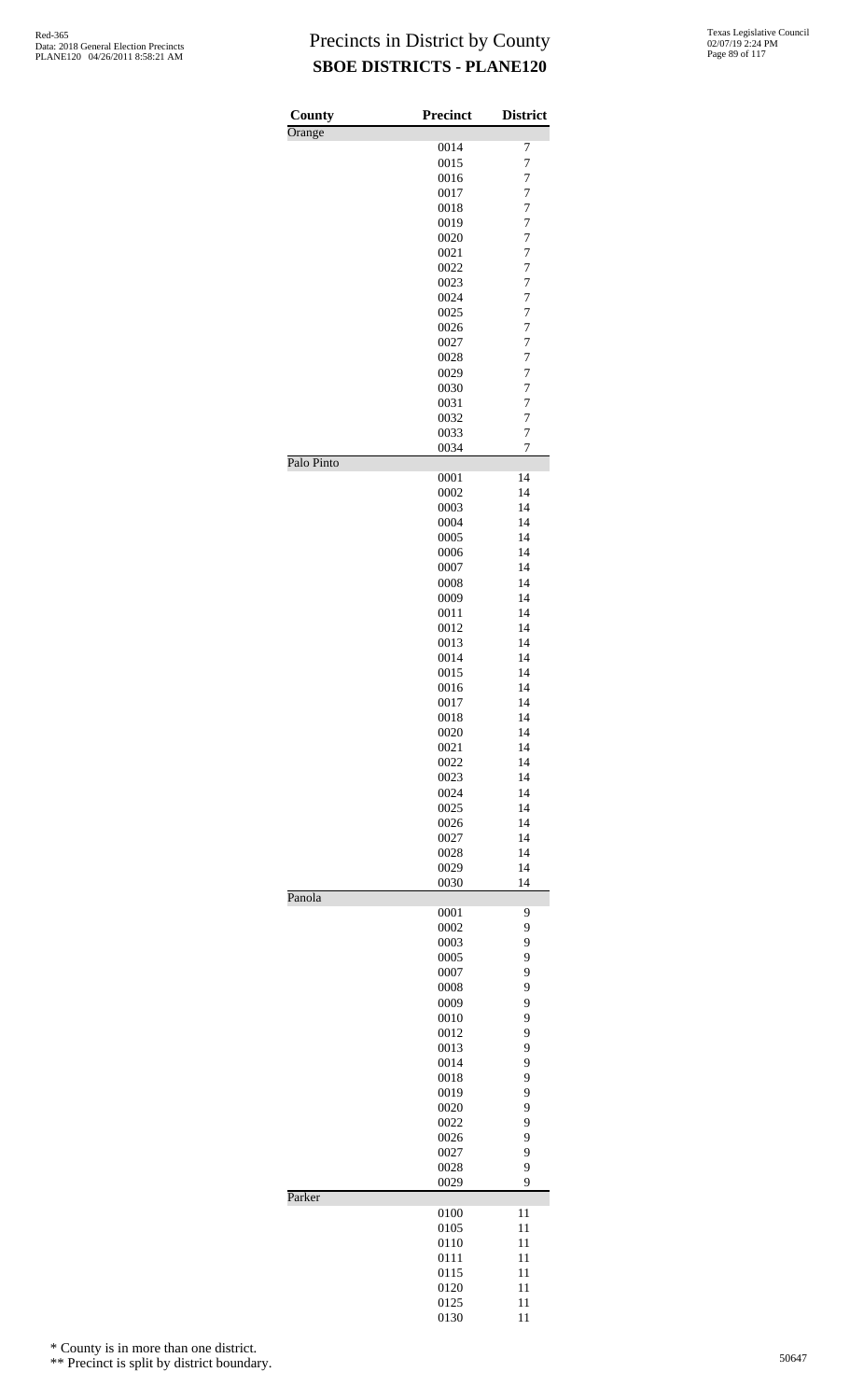| Texas Legislative Council |
|---------------------------|
| 02/07/19 2:24 PM          |
| Page 90 of 117            |

| County | <b>Precinct</b> | <b>District</b>   |
|--------|-----------------|-------------------|
| Parker |                 |                   |
|        | 0135            | 11                |
|        | 0140<br>0200    | 11<br>11          |
|        | 0205            | 11                |
|        | 0210            | 11                |
|        | 0215            | 11                |
|        | 0220            | 11                |
|        | 0225            | 11                |
|        | 0230            | 11                |
|        | 0235            | 11                |
|        | 0240<br>0245    | 11<br>11          |
|        | 0250            | 11                |
|        | 0255            | 11                |
|        | 0300            | 11                |
|        | 0305            | 11                |
|        | 0310            | 11                |
|        | 0315            | 11                |
|        | 0320            | 11                |
|        | 0325            | 11                |
|        | 0330            | 11                |
|        | 0335<br>0340    | 11<br>11          |
|        | 0345            | 11                |
|        | 0350            | 11                |
|        | 0400            | 11                |
|        | 0405            | 11                |
|        | 0410            | 11                |
|        | 0415            | 11                |
|        | 0420            | 11                |
|        | 0425<br>0430    | 11<br>11          |
|        | 0435            | 11                |
|        | 0440            | 11                |
|        | 0445            | 11                |
|        | 0450            | 11                |
| Parmer |                 |                   |
|        | 0101            | 15                |
|        | 0201            | 15                |
|        | 0202<br>0203    | 15<br>15          |
|        | 0301            | 15                |
|        | 0302            | 15                |
|        | 0303            | 15                |
|        | 0401            | 15                |
|        | 0402            | 15                |
| Pecos  |                 |                   |
|        | 0001            | 1                 |
|        | 0002<br>0003    | 1<br>$\mathbf{1}$ |
|        | 0004            | $\mathbf{1}$      |
|        | 0005            | $\mathbf{1}$      |
|        | 0006            | 1                 |
|        | 0007            | 1                 |
|        | 0009            | $\mathbf{1}$      |
|        | 0010            | $\mathbf{1}$      |
| Polk   |                 |                   |
|        | 0001<br>0002    | 8                 |
|        | 0003            | 8<br>8            |
|        | 0004            | 8                 |
|        | 0005            | 8                 |
|        | 0006            | 8                 |
|        | 0007            | 8                 |
|        | 0008            | 8                 |
|        | 0009            | 8                 |
|        | 0010            | 8                 |
|        | 0011            | 8                 |
|        | 0012<br>0013    | 8<br>8            |
|        | 0014            | 8                 |
|        | 0015            | 8                 |
|        | 0016            | 8                 |
|        | 0017            | 8                 |
|        | 0018            | 8                 |
|        | 0019            | 8                 |
|        | 0020            | 8                 |
|        | 0021            | 8                 |

\* County is in more than one district.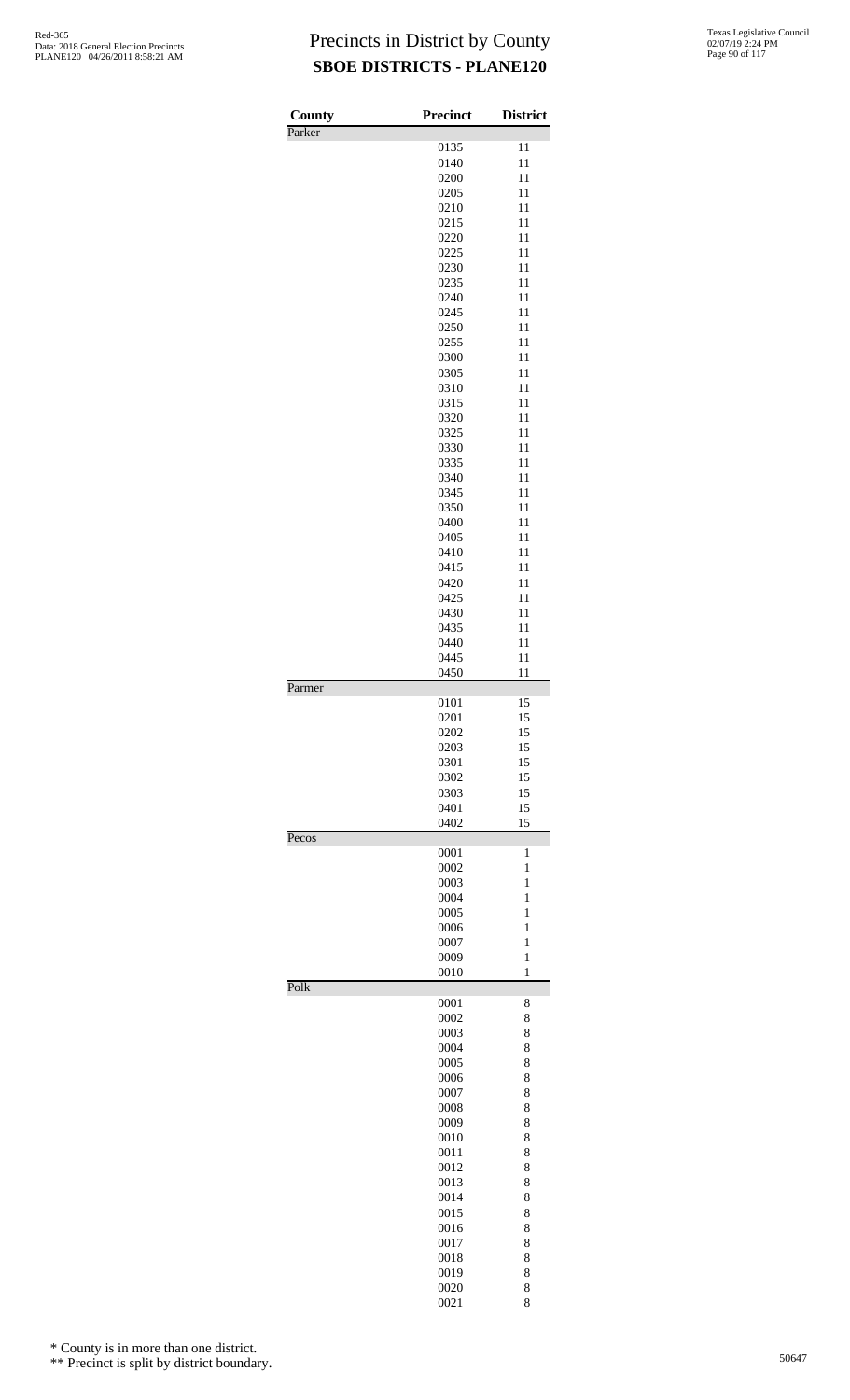| County<br>Potter | Precinct     | <b>District</b> |
|------------------|--------------|-----------------|
|                  | 0121         | 15              |
|                  | 0122         | 15              |
|                  | 0123         | 15              |
|                  | 0124         | 15              |
|                  | 0125         | 15              |
|                  | 0126         | 15              |
|                  | 0221         | 15              |
|                  | 0222         | 15              |
|                  | 0223         | 15              |
|                  | 0224         | 15              |
|                  | 0225         | 15              |
|                  |              |                 |
|                  | 0321         | 15              |
|                  | 0322         | 15              |
|                  | 0323         | 15              |
|                  | 0324         | 15              |
|                  | 0325         | 15              |
|                  | 0326         | 15              |
|                  | 0327         | 15              |
|                  | 0421         | 15              |
|                  | 0422         | 15              |
|                  | 0424         | 15              |
|                  | 0425         | 15              |
|                  | 0426         | 15              |
|                  | 0427         | 15              |
| Presidio         |              |                 |
|                  | 0001         | $\mathbf{1}$    |
|                  | 0002         | 1               |
|                  | 0003         | $\mathbf{1}$    |
|                  | 0004         | $\mathbf{1}$    |
|                  | 0005         | 1               |
|                  | 0006         | $\mathbf{1}$    |
|                  | 0007         | 1               |
| Rains            |              |                 |
|                  | 0101         | 9               |
|                  | 0102         | 9               |
|                  | 0203         | 9               |
|                  | 0204         | 9               |
|                  | 0305         | 9               |
|                  | 0306         | 9               |
|                  | 0407         | 9               |
|                  | 0408         | 9               |
| Randall          |              |                 |
|                  | 0110<br>0111 | 15<br>15        |
|                  | 0112         |                 |
|                  |              | 15              |
|                  | 0114         | 15              |
|                  | 0123         | 15              |
|                  | 0208         | 15              |
|                  | 0220         | 15              |
|                  | 0222         | 15              |
|                  | 0227         | 15              |
|                  | 0228         | 15              |
|                  | 0230         | 15              |
|                  | 0305         | 15              |
|                  | 0306         | 15              |
|                  | 0307         | 15              |
|                  | 0309         | 15              |
|                  | 0324         | 15              |
|                  | 0325         | 15              |
|                  | 0415         | 15              |
|                  | 0418         | 15              |
|                  | 0421         | 15              |
|                  | 0426         | 15              |
|                  | 0429         | 15              |
| Reagan           |              |                 |
|                  | 0001         | 1               |
|                  | 0002         | 1               |
|                  | 0003         | $\mathbf{1}$    |
|                  | 0004         | 1               |
| Real             |              |                 |
|                  | 0001         | 1               |
|                  | 0002         | 1               |
|                  | 0003         | 1               |
|                  | 0004         | 1               |
|                  | 0006         | 1               |
|                  | 0007         | 1               |
| <b>Red River</b> |              |                 |
|                  | 0001         | 9               |
|                  | 0002         | 9               |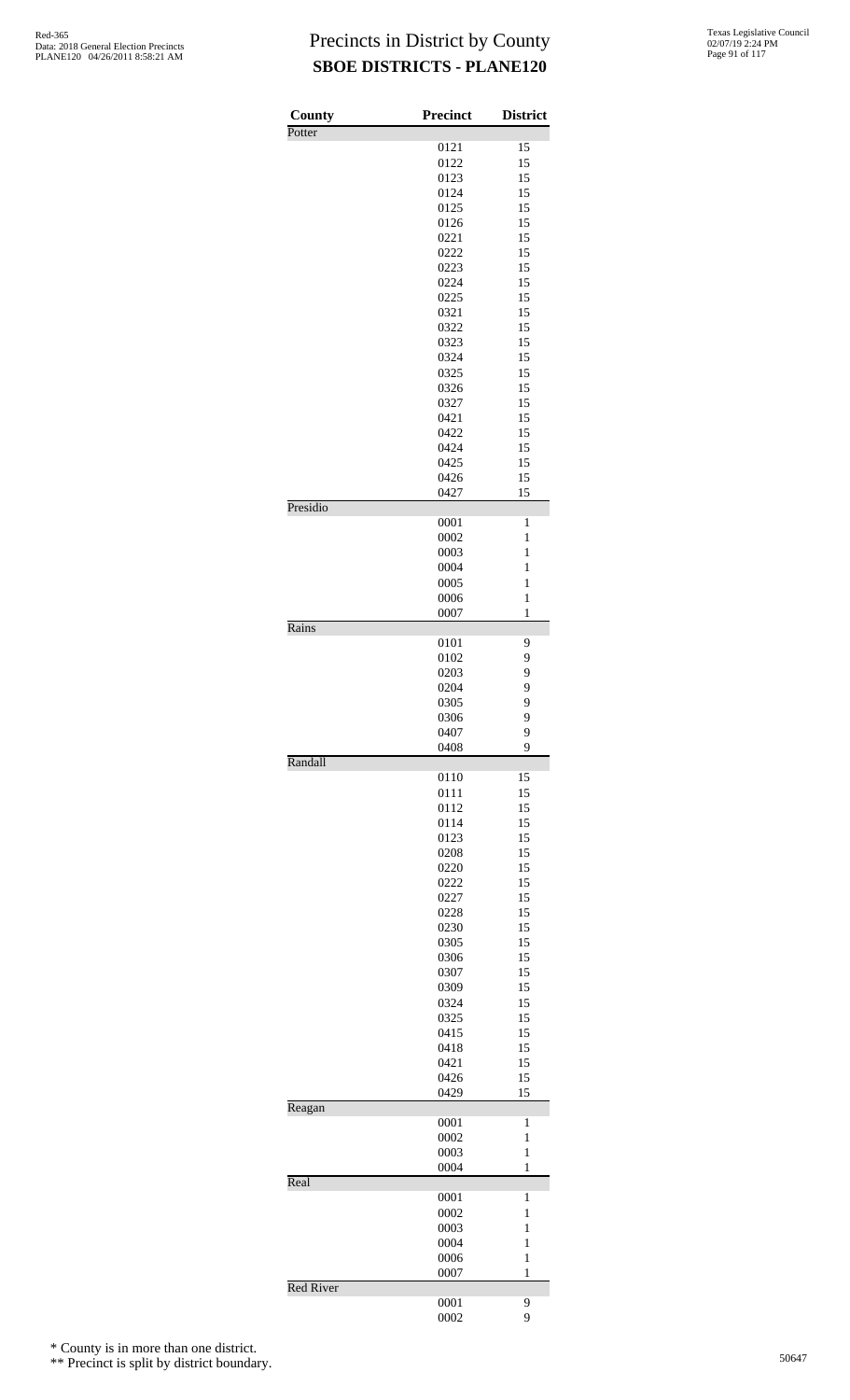| County           | Precinct             | <b>District</b>                                    |
|------------------|----------------------|----------------------------------------------------|
| <b>Red River</b> |                      |                                                    |
|                  | 0003                 | 9                                                  |
|                  | 0004                 | 9                                                  |
|                  | 0005<br>0007         | 9<br>9                                             |
|                  | 0009                 | 9                                                  |
|                  | 0010                 | 9                                                  |
|                  | 0011                 | 9                                                  |
|                  | 0013                 | 9                                                  |
|                  | 0014                 | 9                                                  |
|                  | 0017                 | 9                                                  |
|                  | 0018<br>0019         | 9<br>9                                             |
|                  | 0020                 | 9                                                  |
|                  | 0021                 | 9                                                  |
|                  | 0024                 | 9                                                  |
|                  | 0027                 | 9                                                  |
|                  | 0028                 | 9                                                  |
|                  | 0029                 | 9                                                  |
|                  | 0030<br>0031         | 9<br>9                                             |
| Reeves           |                      |                                                    |
|                  | 0001                 | 1                                                  |
|                  | 0002                 | $\mathbf{1}$                                       |
|                  | 0003                 | $\mathbf{1}$                                       |
|                  | 0004                 | $\mathbf{1}$                                       |
|                  | 0005                 | $\mathbf{1}$                                       |
|                  | 0006                 | $\mathbf{1}$<br>$\mathbf{1}$                       |
|                  | 0007<br>0008         | $\mathbf{1}$                                       |
|                  | 0010                 | $\mathbf{1}$                                       |
|                  | 0011                 | $\mathbf{1}$                                       |
|                  | 0012                 | $\mathbf{1}$                                       |
| Refugio          |                      |                                                    |
|                  | 0001<br>0002         | $\overline{\mathbf{c}}$<br>$\overline{\mathbf{c}}$ |
|                  | 0003                 | $\overline{\mathbf{c}}$                            |
|                  | 0004                 | $\overline{c}$                                     |
|                  | 001A                 | $\overline{c}$                                     |
|                  | 002A                 | $\overline{c}$                                     |
|                  | 002B                 | $\overline{\mathbf{c}}$                            |
|                  | 003A                 | $\overline{c}$                                     |
|                  | 004A<br>004B         | $\overline{c}$<br>$\overline{c}$                   |
| Roberts          |                      |                                                    |
|                  | 0001                 | 15                                                 |
|                  | 0002                 | 15                                                 |
|                  | 0003                 | 15                                                 |
|                  | $04 - 1$<br>$04 - 2$ | 15<br>15                                           |
| Robertson        |                      |                                                    |
|                  | 0001                 | 10                                                 |
|                  | 0002                 | 10                                                 |
|                  | 0003                 | 10                                                 |
|                  | 0004                 | 10                                                 |
|                  | 0005<br>0006         | 10<br>10                                           |
|                  | 0007                 | 10                                                 |
|                  | 0008                 | 10                                                 |
|                  | 0011                 | 10                                                 |
|                  | 0013                 | 10                                                 |
|                  | 0016                 | 10                                                 |
|                  | 0018                 | 10                                                 |
|                  | 0019                 | 10                                                 |
|                  | 0022<br>0023         | 10<br>10                                           |
| Rockwall         |                      |                                                    |
|                  | 0001                 | 9                                                  |
|                  | 0002                 | 9                                                  |
|                  | 0003                 | 9                                                  |
|                  | 0004                 | 9                                                  |
|                  | 001A<br>001B         | 9<br>9                                             |
|                  | 001C                 | 9                                                  |
|                  | 002A                 | 9                                                  |
|                  | 002B                 | 9                                                  |
|                  | 002C                 | 9                                                  |
|                  | 003A                 | 9                                                  |
|                  | 003B                 | 9                                                  |
|                  | 003C                 | 9                                                  |

\* County is in more than one district.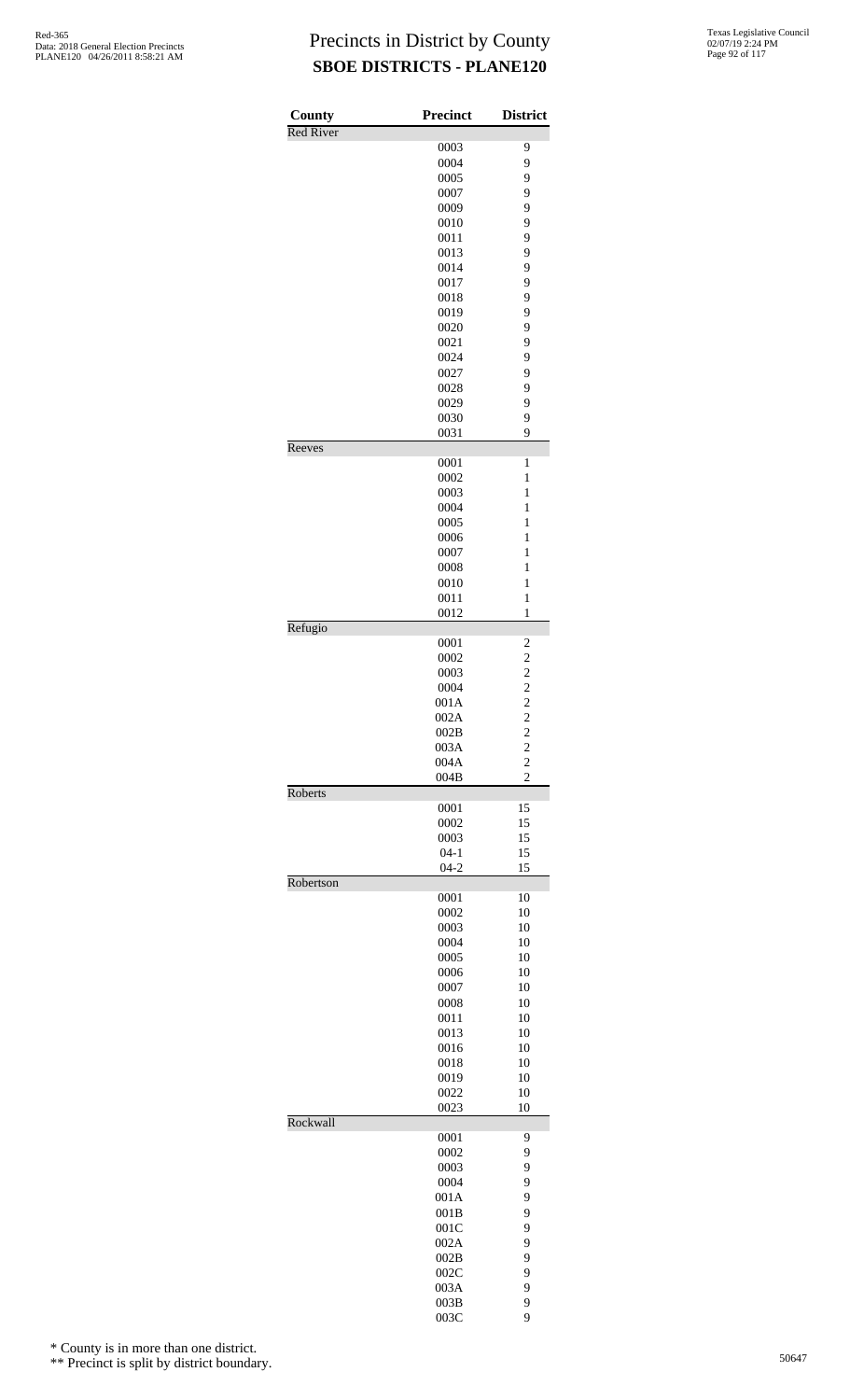| County        | Precinct     | <b>District</b>         |
|---------------|--------------|-------------------------|
| Rockwall      |              |                         |
|               | 003D<br>004A | 9<br>9                  |
|               | 004B         | 9                       |
|               | 004C         | 9                       |
| Runnels       |              |                         |
|               | 0001         | 15                      |
|               | 0002         | 15                      |
|               | 0003<br>0004 | 15<br>15                |
|               | 0005         | 15                      |
|               | 0006         | 15                      |
|               | 0007         | 15                      |
|               | 0008         | 15                      |
|               | 0009         | 15                      |
| <b>Rusk</b>   | 0010         | 15                      |
|               | 0111         | 9                       |
|               | 0112         | 9                       |
|               | 0113         | 9                       |
|               | 0114         | 9                       |
|               | 0201         | 9                       |
|               | 0212         | 9<br>9                  |
|               | 0213<br>0214 | 9                       |
|               | 0215         | 9                       |
|               | 0302         | 9                       |
|               | 0303         | 9                       |
|               | 0314         | 9                       |
|               | 0315         | 9                       |
|               | 0316         | 9                       |
|               | 0317<br>0318 | 9<br>9                  |
|               | 0319         | 9                       |
|               | 0404         | 9                       |
|               | 0405         | 9                       |
|               | 0416         | 9                       |
|               | 0417         | 9                       |
| Sabine        | 0418         | 9                       |
|               | 0001         | 7                       |
|               | 0002         | 7                       |
|               | 0003         | 7                       |
|               | 0004         | 7                       |
|               | 0005         | 7                       |
|               | 0006<br>0007 | $\overline{7}$<br>7     |
|               | 0008         | $\overline{7}$          |
| San Augustine |              |                         |
|               | 0001         | 7                       |
|               | 0002         | 7                       |
|               | 0003         | 7                       |
|               | 0004<br>0005 | 7<br>7                  |
|               | 0006         | 7                       |
|               | 0007         | $\overline{7}$          |
|               | 0008         | 7                       |
|               | 0009         | 7                       |
|               | 0010         | 7                       |
| San Jacinto   | 0011         | 7                       |
|               | 0001         | 8                       |
|               | 0002         | 8                       |
|               | 0003         | 8                       |
|               | 0004         | 8                       |
|               | 0005         | 8                       |
|               | 0006         | 8                       |
|               | 0007<br>0008 | 8<br>8                  |
|               | 0010         | 8                       |
|               | 0013         | 8                       |
|               | 0014         | 8                       |
| San Patricio  |              |                         |
|               | 0101         | 2<br>$\overline{c}$     |
|               | 0102<br>0103 | $\overline{\mathbf{c}}$ |
|               | 0104         | $\overline{c}$          |
|               | 0105         | $\overline{c}$          |
|               | 0106         | $\overline{c}$          |
|               | 0107         | $\overline{c}$          |

\* County is in more than one district.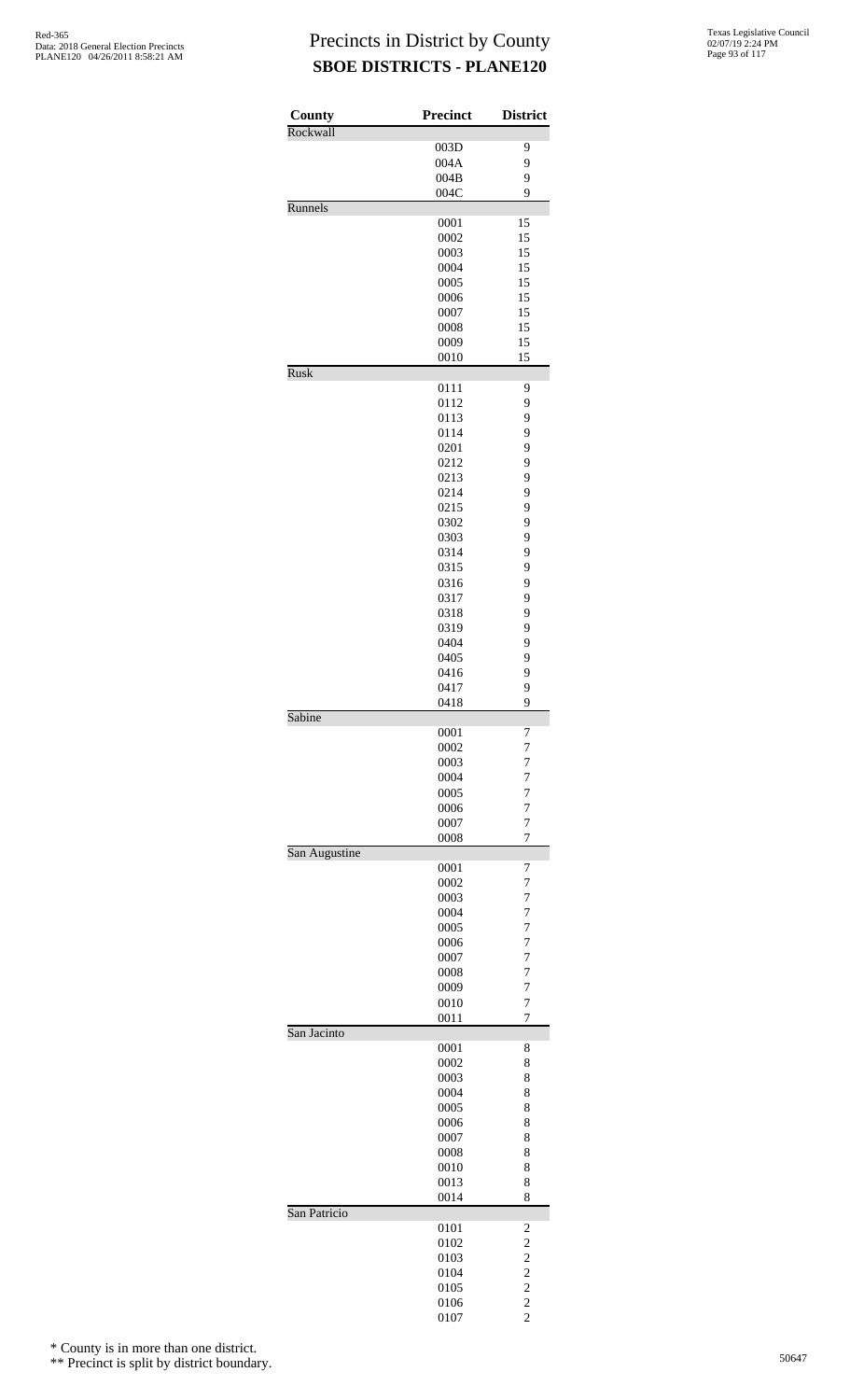| County       | <b>Precinct</b> | <b>District</b>                           |
|--------------|-----------------|-------------------------------------------|
| San Patricio |                 |                                           |
|              | 0108            | $\overline{\mathbf{c}}$                   |
|              | 0109<br>0110    | $\overline{\mathbf{c}}$<br>$\overline{c}$ |
|              | 0111            | $\overline{c}$                            |
|              | 0112            | $\overline{c}$                            |
|              | 0113            | $\overline{c}$                            |
|              | 0114            | $\overline{c}$                            |
|              | 0115            | $\overline{c}$                            |
|              | 0116<br>0117    | $\overline{c}$<br>$\overline{c}$          |
|              | 0118            | $\overline{c}$                            |
|              | 0119            | $\overline{c}$                            |
|              | 0120            | $\overline{c}$                            |
|              | 0121            | $\overline{c}$                            |
|              | 0122<br>0123    | $\overline{c}$<br>$\overline{c}$          |
|              | 0124            | $\overline{c}$                            |
|              | 0125            | $\overline{c}$                            |
| San Saba     |                 |                                           |
|              | 0001            | 5                                         |
|              | 002A            | 5                                         |
|              | 002B<br>003A    | 5<br>5                                    |
|              | 003B            | 5                                         |
|              | 004A            | 5                                         |
|              | 004B            | 5                                         |
| Schleicher   | 0001            | 1                                         |
|              | 0002            | 1                                         |
|              | 0003            | $\mathbf{1}$                              |
|              | 0004            | $\mathbf{1}$                              |
| Scurry       |                 | 15                                        |
|              | 0005<br>0006    | 15                                        |
|              | 0007            | 15                                        |
|              | 0008            | 15                                        |
|              | 0009            | 15                                        |
|              | 0010<br>0011    | 15<br>15                                  |
|              | 0012            | 15                                        |
|              | 0013            | 15                                        |
|              | 0014            | 15                                        |
|              | 0015            | 15                                        |
| Shackelford  | 0101            | 15                                        |
|              | 0202            | 15                                        |
|              | 0303            | 15                                        |
|              | 0307            | 15                                        |
|              | 0404            | 15                                        |
|              | 0405<br>0406    | 15<br>15                                  |
| Shelby       |                 |                                           |
|              | 0002            | 9                                         |
|              | 0003            | 9                                         |
|              | 0004<br>0005    | 9<br>9                                    |
|              | 0006            | 9                                         |
|              | 0007            | 9                                         |
|              | 0008            | 9                                         |
|              | 001N            | 9                                         |
|              | 001S<br>001W    | 9<br>9                                    |
|              | 009N            | 9                                         |
|              | 009S            | 9                                         |
|              | 01SE            | 9                                         |
| Sherman      | 01SW            | 9                                         |
|              | 0101            | 15                                        |
|              | 0102            | 15                                        |
|              | 0201            | 15                                        |
|              | 0202<br>0301    | 15<br>15                                  |
|              | 0302            | 15                                        |
|              | 0401            | 15                                        |
| Smith        |                 |                                           |
|              | 0001<br>0002    | 9<br>9                                    |
|              | 0003            | 9                                         |
|              | 0004            | 9                                         |

\* County is in more than one district.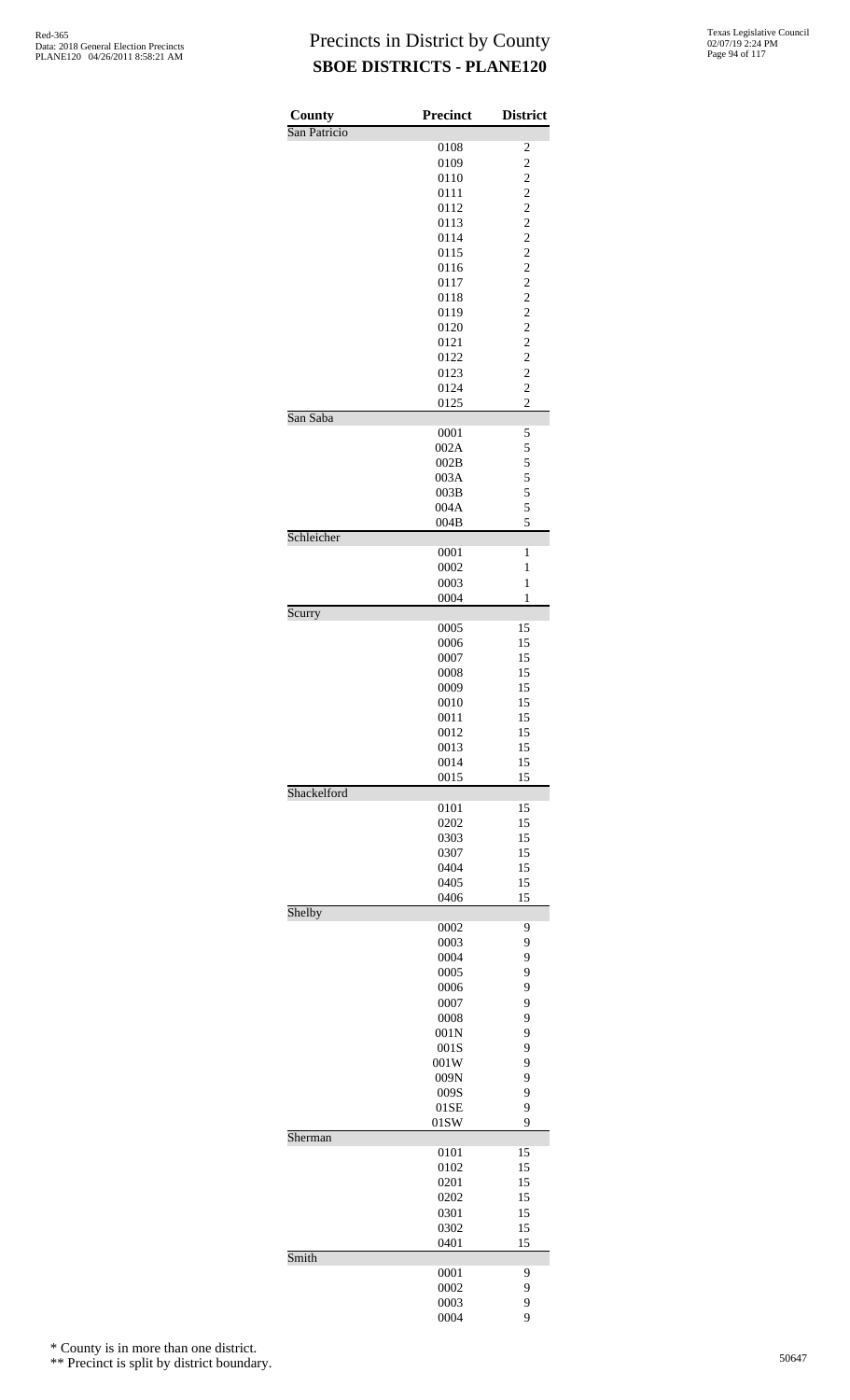| <b>County</b> | <b>Precinct</b> | <b>District</b> |
|---------------|-----------------|-----------------|
| Smith         |                 |                 |
|               | 0005            | 9<br>9          |
|               | 0006<br>0007    | 9               |
|               | 0008            | 9               |
|               | 0009            | 9               |
|               | 0010            | 9               |
|               | 0011            | 9               |
|               | 0012            | 9               |
|               | 0013            | 9               |
|               | 0014            | 9               |
|               | 0015            | 9               |
|               | 0016            | 9               |
|               | 0017            | 9               |
|               | 0018            | 9               |
|               | 0019            | 9               |
|               | 0020            | 9               |
|               | 0021            | 9               |
|               | 0022            | 9               |
|               | 0023            | 9               |
|               | 0025            | 9               |
|               | 0026            | 9               |
|               | 0027            | 9               |
|               | 0028            | 9               |
|               | 0029            | 9<br>9          |
|               | 0030<br>0031    | 9               |
|               | 0032            | 9               |
|               | 0034            | 9               |
|               | 0035            | 9               |
|               | 0036            | 9               |
|               | 0037            | 9               |
|               | 0038            | 9               |
|               | 0039            | 9               |
|               | 0040            | 9               |
|               | 0041            | 9               |
|               | 0042            | 9               |
|               | 0043            | 9               |
|               | 0044            | 9               |
|               | 0045            | 9               |
|               | 0046            | 9               |
|               | 0047            | 9               |
|               | 0048            | 9               |
|               | 0049            | 9               |
|               | 0050            | 9               |
|               | 0052            | 9               |
|               | 0054            | 9               |
|               | 0055            | 9               |
|               | 0056            | 9               |
|               | 0058            | 9               |
|               | 0059            | 9               |
|               | 0060            | 9               |
|               | 0061            | 9               |
|               | 0063            | 9               |
|               | 0064<br>0065    | 9<br>9          |
|               | 0066            | 9               |
|               | 0070            | 9               |
|               | 0071            | 9               |
|               | 0072            | 9               |
|               | 0073            | 9               |
|               | 0074            | 9               |
|               | 0075            | 9               |
|               | 0076            | 9               |
|               | 0077            | 9               |
|               | 0078            | 9               |
|               | 0079            | 9               |
|               | 0080            | 9               |
|               | 0081            | 9               |
|               | 0082            | 9               |
| Somervell     |                 |                 |
|               | 0001            | 14              |
|               | 0002            | 14              |
|               | 0003            | 14              |
|               | 0004            | 14              |
| Starr         |                 |                 |
|               | 0001            | 3               |
|               | 0002<br>0003    | 3               |
|               | 0004            | 3<br>3          |
|               |                 |                 |

\* County is in more than one district.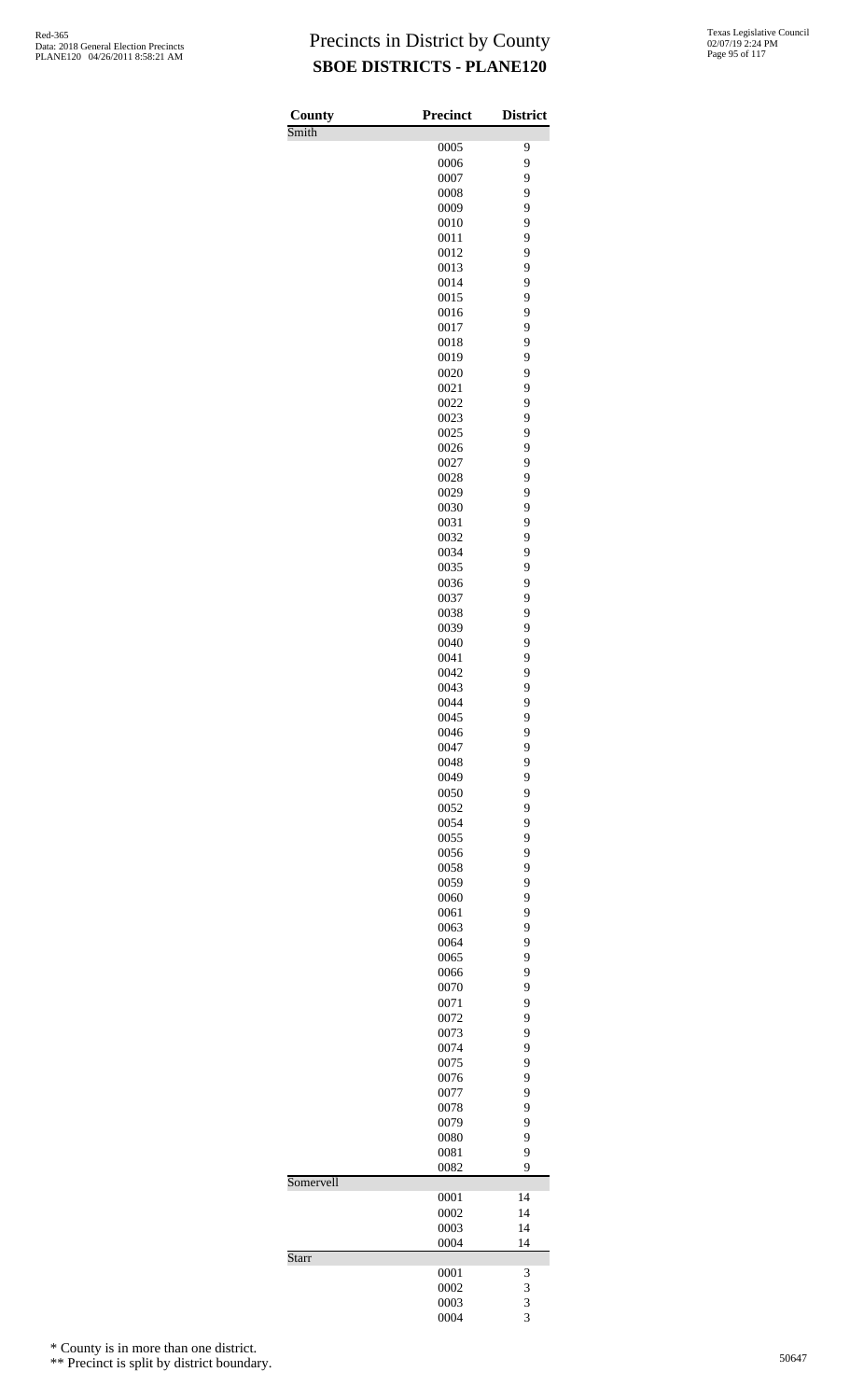| County       | <b>Precinct</b> | <b>District</b> |
|--------------|-----------------|-----------------|
| <b>Starr</b> |                 |                 |
|              | 0005            | 3               |
|              | 0006            | 3               |
|              | 0007            | 3               |
|              | 0008            | 3<br>3          |
|              | 0009<br>0010    | 3               |
| Stephens     |                 |                 |
|              | $1 - 11$        | 14              |
|              | $2 - 11$        | 14              |
|              | $2 - 19$        | 14              |
|              | $3 - 11$        | 14              |
|              | $3-19$          | 14              |
|              | $4 - 11$        | 14              |
|              | $4 - 19$        | 14              |
| Sterling     | $5 - 11$        | 14              |
|              | 0001            | 15              |
|              | 0002            | 15              |
|              | 0003            | 15              |
|              | 0004            | 15              |
| Stonewall    |                 |                 |
|              | 0001            | 15              |
|              | 0002            | 15              |
|              | 0003            | 15              |
| Sutton       | 0004            | 15              |
|              | 0101            | $\mathbf{1}$    |
|              | 0201            | $\mathbf{1}$    |
|              | 0301            | $\mathbf{1}$    |
|              | 0401            | 1               |
| Swisher      |                 |                 |
|              | 0001            | 15              |
|              | 0002            | 15<br>15        |
|              | 0003<br>0004    | 15              |
|              | 0006            | 15              |
|              | 0007            | 15              |
|              | 0009            | 15              |
|              | 0011            | 15              |
| Tarrant*     |                 |                 |
|              | 1001            | 13              |
|              | 1004            | 11              |
|              | 1005            | 13<br>13        |
|              | 1008<br>1009    | 11              |
|              | 1010            | 13              |
|              | 1011            | 13              |
|              | 1012            | 13              |
|              | 1013            | 13              |
|              | 1014            | 11              |
|              | 1015            | 13              |
|              | 1019            | 13              |
|              | 1021            | 11              |
|              | 1022            | 11              |
|              | 1023            | 11              |
|              | 1024            | 11              |
|              | 1025            | 13              |
|              | 1034            | 11              |
|              | 1056            | 13              |
|              | 1059<br>1061    | 13<br>13        |
|              | 1062            | 11              |
|              | 1064            | 11              |
|              | 1066            | 13              |
|              | 1071            | 11              |
|              | 1074            | 13              |
|              | 1075            | 13              |
|              | 1076            | 13              |
|              | 1078            | 13              |
|              | 1079            | 13              |
|              | 1080            | 13              |
|              | 1081            | 11              |
|              | 1082            | 11              |
|              | 1083            | 13              |
|              | 1084            | 13              |
|              | 1085            | 11              |
|              | 1088<br>1089    | 13<br>13        |
|              | 1090            | 13              |
|              |                 |                 |

\* County is in more than one district.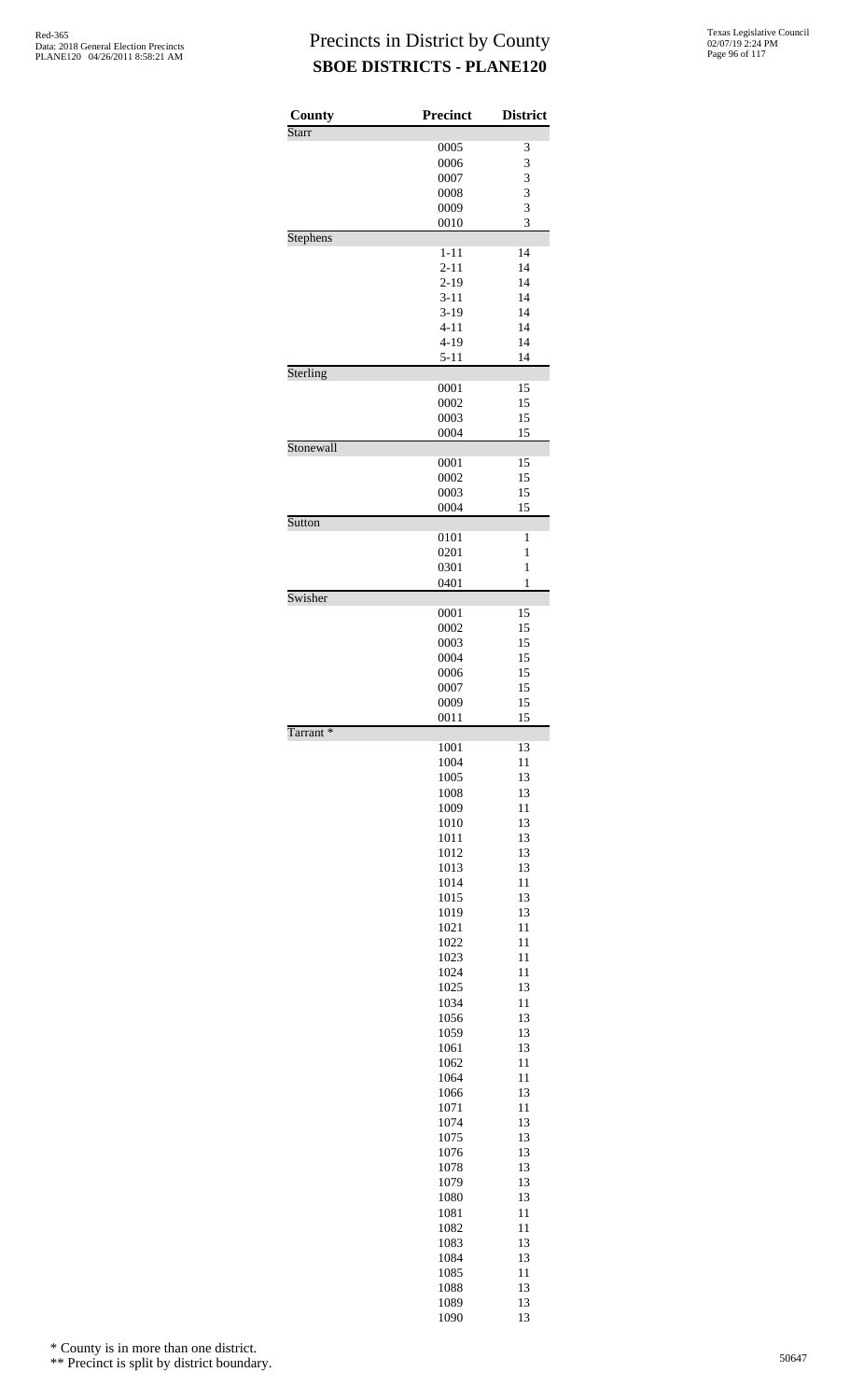| County               | <b>Precinct</b> | <b>District</b> |
|----------------------|-----------------|-----------------|
| Tarrant <sup>*</sup> | 1094            | 13              |
|                      | 1095            | 11              |
|                      | 1098            | 13              |
|                      | 1099            | 13              |
|                      | 1103            | 11              |
|                      | 1104<br>1105    | 13<br>11        |
|                      | 1106            | 13              |
|                      | 1108            | 11              |
|                      | 1109            | 11              |
|                      | 1111<br>1117    | 11<br>11        |
|                      | 1119            | 11              |
|                      | 1120            | 13              |
|                      | 1126            | 13              |
|                      | 1127            | 13              |
|                      | 1132<br>1133    | 13<br>11        |
|                      | 1142            | 11              |
|                      | 1146            | 13              |
|                      | 1149            | 13              |
|                      | 1150<br>1151    | 13<br>13        |
|                      | 1153            | 13              |
|                      | 1154            | 13              |
|                      | 1165            | 11              |
|                      | 1167            | 11              |
|                      | 1170<br>1175    | 13<br>11        |
|                      | 1184            | 11              |
|                      | 1186            | 11              |
|                      | 1188            | 13              |
|                      | 1189<br>1197    | 11<br>11        |
|                      | 1198            | 13              |
|                      | 1199            | 13              |
|                      | 1206            | 11              |
|                      | 1207            | 11              |
|                      | 1208<br>1211    | 11<br>13        |
|                      | 1227            | 13              |
|                      | 1236            | 13              |
|                      | 1237            | 11              |
|                      | 1238<br>1241    | 11<br>11        |
|                      | 1244            | 13              |
|                      | 1251            | 11              |
|                      | 1255            | 11              |
|                      | 1257            | 11              |
|                      | 1264<br>1265    | 11<br>11        |
|                      | 1270            | 13              |
|                      | 1271            | 11              |
|                      | 1273            | 11              |
|                      | 1277<br>1278    | 13<br>13        |
|                      | 1279            | 13              |
|                      | 1291            | 13              |
|                      | 1292            | 11              |
|                      | 1293            | 13              |
|                      | 1294<br>1295    | 11<br>13        |
|                      | 1296            | 11              |
|                      | 1297            | 13              |
|                      | 1298            | 11              |
|                      | 1300<br>1301    | 11<br>13        |
|                      | 1311            | 13              |
|                      | 1337            | 11              |
|                      | 1339            | 11              |
|                      | 1345<br>1346    | 11<br>13        |
|                      | 1347            | 11              |
|                      | 1348            | 11              |
|                      | 1351            | 13              |
|                      | 1352            | 11              |
|                      | 1366<br>1376    | 11<br>13        |
|                      | 1377            | 11              |

\* County is in more than one district.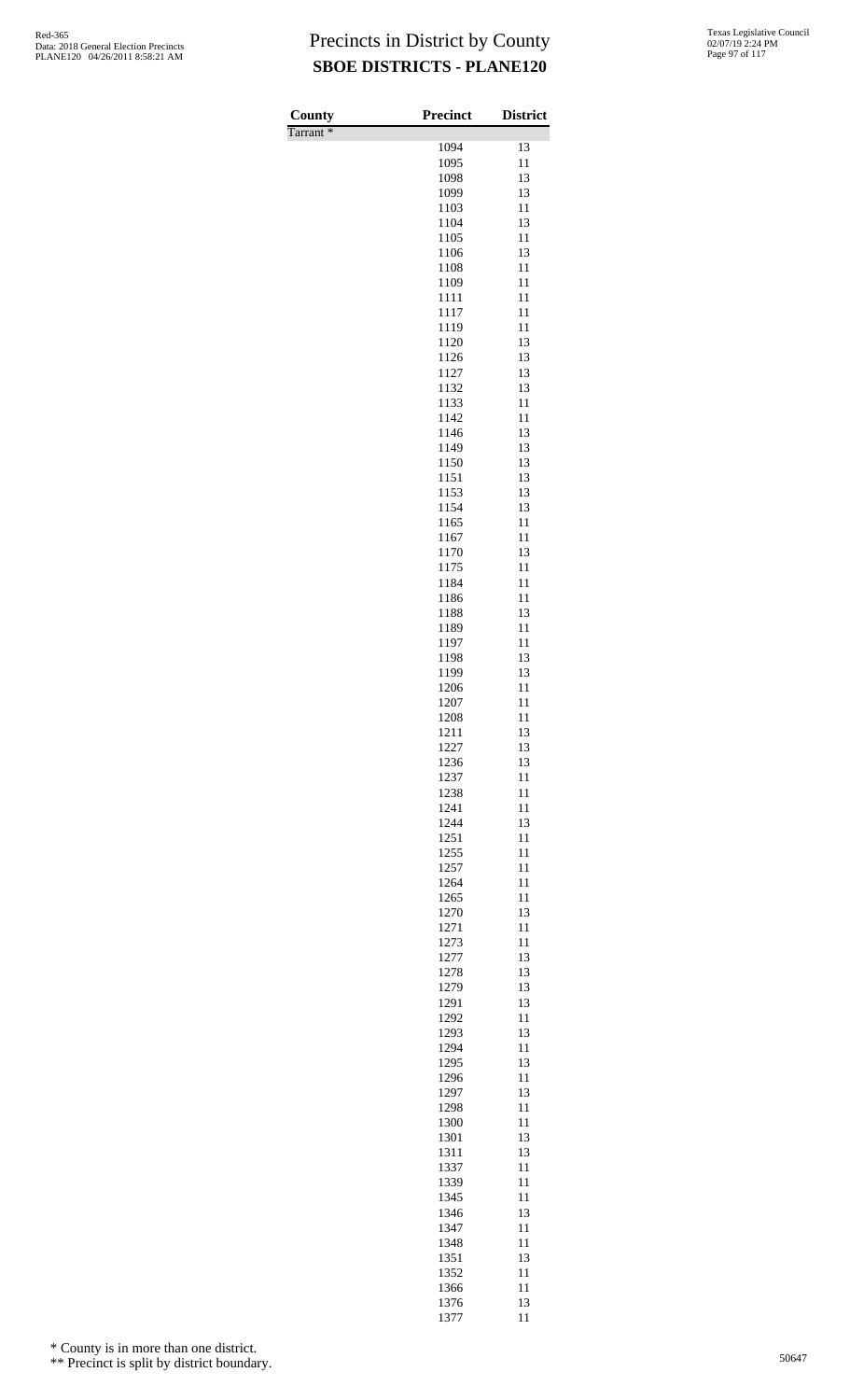| County               | <b>Precinct</b> | <b>District</b> |
|----------------------|-----------------|-----------------|
| Tarrant <sup>*</sup> |                 |                 |
|                      | 1378<br>1380    | 11<br>11        |
|                      | 1382            | 11              |
|                      | 1388            | 11              |
|                      | 1394            | 11              |
|                      | 1404            | 11              |
|                      | 1407            | 13              |
|                      | 1408            | 11              |
|                      | 1412<br>1414    | 13<br>13        |
|                      | 1415            | 13              |
|                      | 1416            | 11              |
|                      | 1418            | 11              |
|                      | 1420            | 11              |
|                      | 1423            | 11              |
|                      | 1424            | 11              |
|                      | 1427            | 13              |
|                      | 1430<br>1431    | 13<br>11        |
|                      | 1434            | 11              |
|                      | 1436            | 11              |
|                      | 1437            | 11              |
|                      | 1439            | 13              |
|                      | 1440            | 11              |
|                      | 1441            | 11              |
|                      | 1444            | 13              |
|                      | 1445<br>1455    | 11<br>13        |
|                      | 1457            | 11              |
|                      | 1459            | 11              |
|                      | 1460            | 13              |
|                      | 1463            | 11              |
|                      | 1472            | 13              |
|                      | 1473            | 13              |
|                      | 1476<br>1477    | 13<br>13        |
|                      | 1479            | 13              |
|                      | 1481            | 13              |
|                      | 1482            | 13              |
|                      | 1489            | 13              |
|                      | 1490            | 11              |
|                      | 1491            | 13              |
|                      | 1501            | 11              |
|                      | 1504            | 11              |
|                      | 1514<br>1515    | 13<br>13        |
|                      | 1518            | 13              |
|                      | 1543            | 13              |
|                      | 1544            | 13              |
|                      | 1547            | 11              |
|                      | 1549            | 13              |
|                      | 1550            | 13              |
|                      | 1555            | 13              |
|                      | 1559<br>1564    | 13<br>11        |
|                      | 1576            | 13              |
|                      | 1577            | 13              |
|                      | 1578            | 13              |
|                      | 1586            | 11              |
|                      | 1589            | 11              |
|                      | 1594            | 11              |
|                      | 1597            | 13              |
|                      | 1603<br>1605    | 11<br>13        |
|                      | 1607            | 11              |
|                      | 1608            | 11              |
|                      | 1610            | 13              |
|                      | 1611            | 11              |
|                      | 1617            | 13              |
|                      | 1619            | 13              |
|                      | 1621            | 13<br>13        |
|                      | 1622<br>1623    | 13              |
|                      | 1625            | 13              |
|                      | 1627            | 11              |
|                      | 1628            | 13              |
|                      | 1631            | 11              |
|                      | 1633            | 11              |
|                      | 1639            | 11              |

\* County is in more than one district.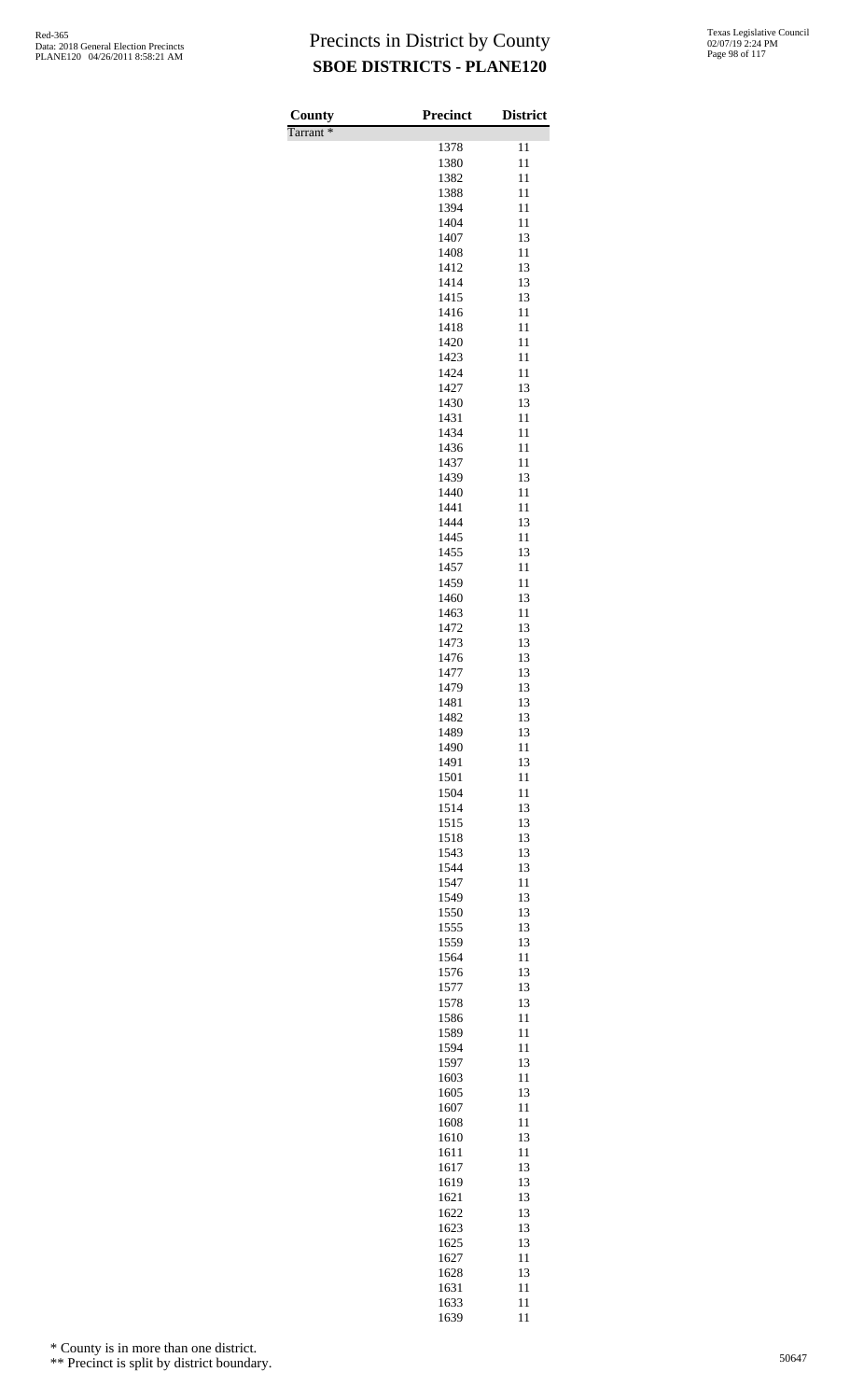| County               | <b>Precinct</b> | <b>District</b> |
|----------------------|-----------------|-----------------|
| Tarrant <sup>*</sup> |                 |                 |
|                      | 1641            | 11              |
|                      | 1642<br>1651    | 11<br>13        |
|                      | 1652            | 13              |
|                      | 1672            | 13              |
|                      | 1674            | 13              |
|                      | 1676            | 13              |
|                      | 1677            | 13              |
|                      | 1678<br>1679    | 13<br>13        |
|                      | 1684            | 13              |
|                      | 1701            | 11              |
|                      | 1704            | 11              |
|                      | 2002            | 13              |
|                      | 2003            | 13              |
|                      | 2007<br>2026    | 11<br>13        |
|                      | 2027            | 13              |
|                      | 2028            | 11              |
|                      | 2029            | 11              |
|                      | 2030            | 13              |
|                      | 2031            | 13              |
|                      | 2033<br>2052    | 11<br>13        |
|                      | 2055            | 11              |
|                      | 2058            | 13              |
|                      | 2100            | 13              |
|                      | 2112            | 13              |
|                      | 2134<br>2143    | 13<br>13        |
|                      | 2145            | 13              |
|                      | 2147            | 13              |
|                      | 2148            | 13              |
|                      | 2158            | 11              |
|                      | 2161<br>2168    | 13<br>13        |
|                      | 2169            | 13              |
|                      | 2171            | 13              |
|                      | 2173            | 11              |
|                      | 2174            | 11              |
|                      | 2180<br>2181    | 13<br>13        |
|                      | 2190            | 13              |
|                      | 2205            | 13              |
|                      | 2210            | 13              |
|                      | 2217            | 13              |
|                      | 2219<br>2220    | 11<br>11        |
|                      | 2221            | 11              |
|                      | 2223            | 11              |
|                      | 2224            | 11              |
|                      | 2225            | 13              |
|                      | 2226<br>2228    | 13<br>11        |
|                      | 2229            | 11              |
|                      | 2235            | 13              |
|                      | 2246            | 11              |
|                      | 2258<br>2262    | 11<br>11        |
|                      | 2263            | 13              |
|                      | 2266            | 11              |
|                      | 2267            | 13              |
|                      | 2268            | 13              |
|                      | 2269<br>2274    | 13<br>13        |
|                      | 2275            | 13              |
|                      | 2280            | 13              |
|                      | 2281            | 11              |
|                      | 2299            | 13              |
|                      | 2302<br>2303    | 13<br>13        |
|                      | 2304            | 11              |
|                      | 2305            | 11              |
|                      | 2306            | 11              |
|                      | 2307            | 11              |
|                      | 2308<br>2309    | 11<br>13        |
|                      | 2310            | 11              |

11

\* County is in more than one district.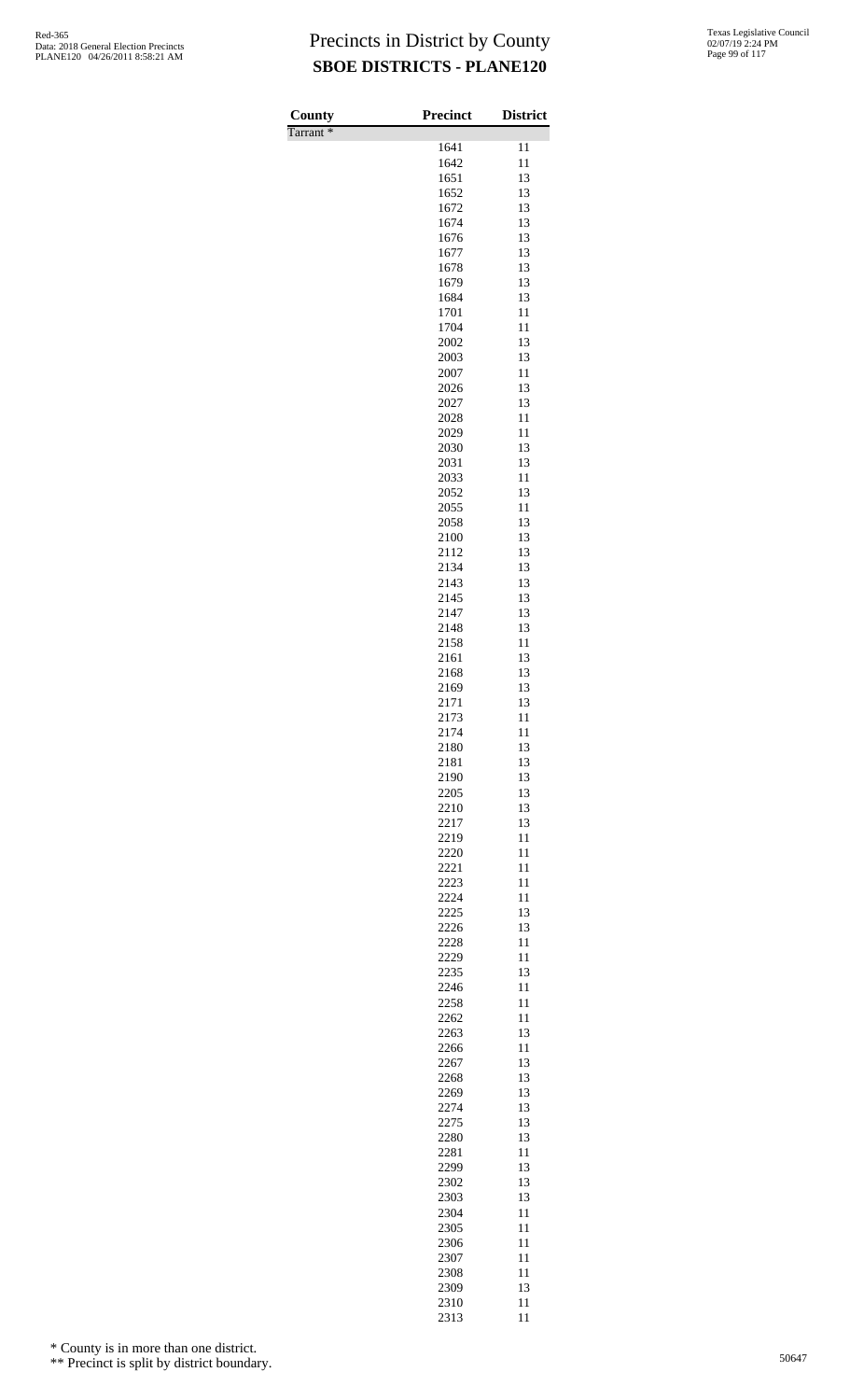| County               | Precinct     | <b>District</b> |
|----------------------|--------------|-----------------|
| Tarrant <sup>*</sup> | 2314         | 11              |
|                      | 2315         | 11              |
|                      | 2316         | 11              |
|                      | 2317         | 11              |
|                      | 2318<br>2319 | 13<br>11        |
|                      | 2320         | 13              |
|                      | 2341         | 13              |
|                      | 2349         | 13              |
|                      | 2353         | 13              |
|                      | 2354<br>2355 | 13<br>11        |
|                      | 2356         | 13              |
|                      | 2357         | 11              |
|                      | 2358         | 11              |
|                      | 2360<br>2379 | 11<br>13        |
|                      | 2381         | 13              |
|                      | 2383         | 13              |
|                      | 2393         | 13              |
|                      | 2401<br>2402 | 13<br>13        |
|                      | 2403         | 13              |
|                      | 2405         | 13              |
|                      | 2411         | 13              |
|                      | 2413<br>2419 | 13<br>13        |
|                      | 2425         | 11              |
|                      | 2426         | 11              |
|                      | 2428         | 13              |
|                      | 2435         | 11              |
|                      | 2438<br>2442 | 13<br>11        |
|                      | 2448         | 13              |
|                      | 2449         | 13              |
|                      | 2450         | 13              |
|                      | 2451<br>2453 | 13<br>13        |
|                      | 2461         | 13              |
|                      | 2462         | 13              |
|                      | 2464         | 11              |
|                      | 2466<br>2467 | 13<br>11        |
|                      | 2468         | 11              |
|                      | 2474         | 11              |
|                      | 2484         | 13              |
|                      | 2488<br>2505 | 13<br>11        |
|                      | 2506         | 11              |
|                      | 2513         | 13              |
|                      | 2519         | 13              |
|                      | 2520<br>2521 | 11<br>11        |
|                      | 2522         | 11              |
|                      | 2523         | 13              |
|                      | 2524         | 11              |
|                      | 2525<br>2535 | 13<br>11        |
|                      | 2536         | 11              |
|                      | 2537         | 11              |
|                      | 2541         | 13              |
|                      | 2546<br>2548 | 11<br>11        |
|                      | 2553         | 13              |
|                      | 2556         | 11              |
|                      | 2557         | 11              |
|                      | 2561         | 11              |
|                      | 2569<br>2571 | 13<br>11        |
|                      | 2581         | 13              |
|                      | 2600         | 11              |
|                      | 2601         | 11              |
|                      | 2606<br>2609 | 13<br>13        |
|                      | 2612         | 11              |
|                      | 2613         | 13              |
|                      | 2614         | 11              |
|                      | 2616         | 11              |

11

\* County is in more than one district.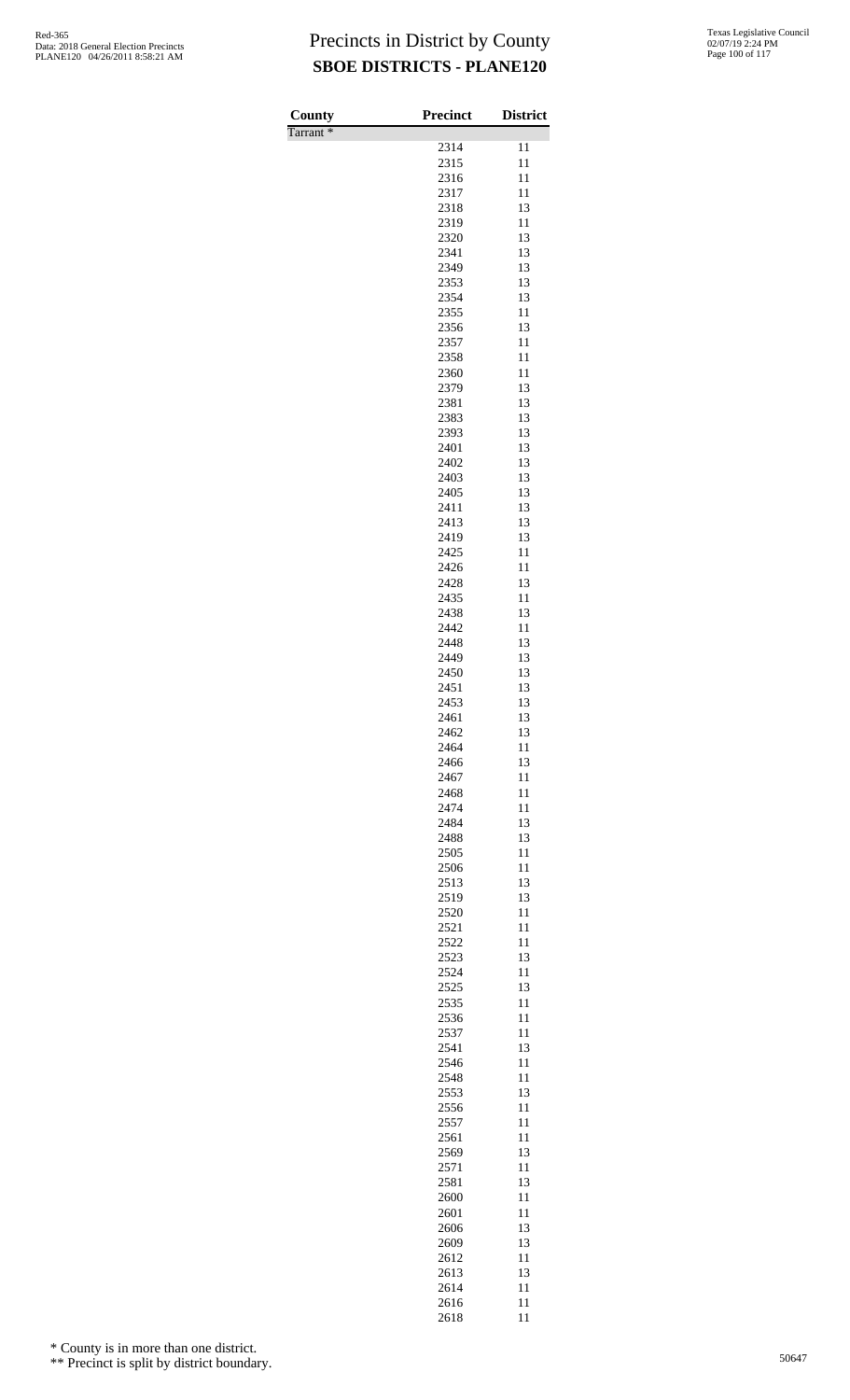| County   | <b>Precinct</b> | <b>District</b> |
|----------|-----------------|-----------------|
| Tarrant* |                 |                 |
|          | 2635            | 13              |
|          | 2636            | 11              |
|          | 2643            | 11              |
|          | 2644            | 11              |
|          | 2645            | 11<br>13        |
|          | 2655<br>2656    | 13              |
|          | 2657            | 13              |
|          | 2658            | 13              |
|          | 2659            | 13              |
|          | 2660            | 13              |
|          | 2670            | 13              |
|          | 2673            | 13              |
|          | 2675            | 13              |
|          | 2680            | 13              |
|          | 2681            | 11              |
|          | 2697            | 11              |
|          | 2699            | 11              |
|          | 3032            | 11<br>11        |
|          | 3035<br>3036    | 11              |
|          | 3037            | 11              |
|          | 3038            | 11              |
|          | 3039            | 11              |
|          | 3040            | 11              |
|          | 3041            | 11              |
|          | 3043            | 11              |
|          | 3049            | 11              |
|          | 3054            | 11              |
|          | 3063            | 11              |
|          | 3072            | 11              |
|          | 3114            | 11              |
|          | 3131            | 11              |
|          | 3139            | 11              |
|          | 3140            | 11              |
|          | 3152            | 11<br>11        |
|          | 3156<br>3157    | 11              |
|          | 3160            | 11              |
|          | 3164            | 11              |
|          | 3166            | 11              |
|          | 3172            | 11              |
|          | 3176            | 11              |
|          | 3177            | 11              |
|          | 3183            | 11              |
|          | 3185            | 11              |
|          | 3187            | 11              |
|          | 3192            | 11              |
|          | 3193            | 11              |
|          | 3194            | 11              |
|          | 3196            | 11<br>11        |
|          | 3200<br>3209    | 11              |
|          | 3212            | 11              |
|          | 3213            | 11              |
|          | 3214            | 11              |
|          | 3215            | 11              |
|          | 3216            | 11              |
|          | 3240            | 11              |
|          | 3247            | 11              |
|          | 3248            | 11              |
|          | 3249            | 11              |
|          | 3254            | 11              |
|          | 3260            | 11              |
|          | 3282            | 11              |
|          | 3283            | 11              |
|          | 3286<br>3287    | 11<br>11        |
|          | 3289            | 11              |
|          | 3321            | 11              |
|          | 3322            | 11              |
|          | 3323            | 11              |
|          | 3324            | 11              |
|          | 3325            | 11              |
|          | 3326            | 11              |
|          | 3327            | 11              |
|          | 3329            | 11              |
|          | 3330            | 11              |
|          | 3331            | 11              |

\* County is in more than one district.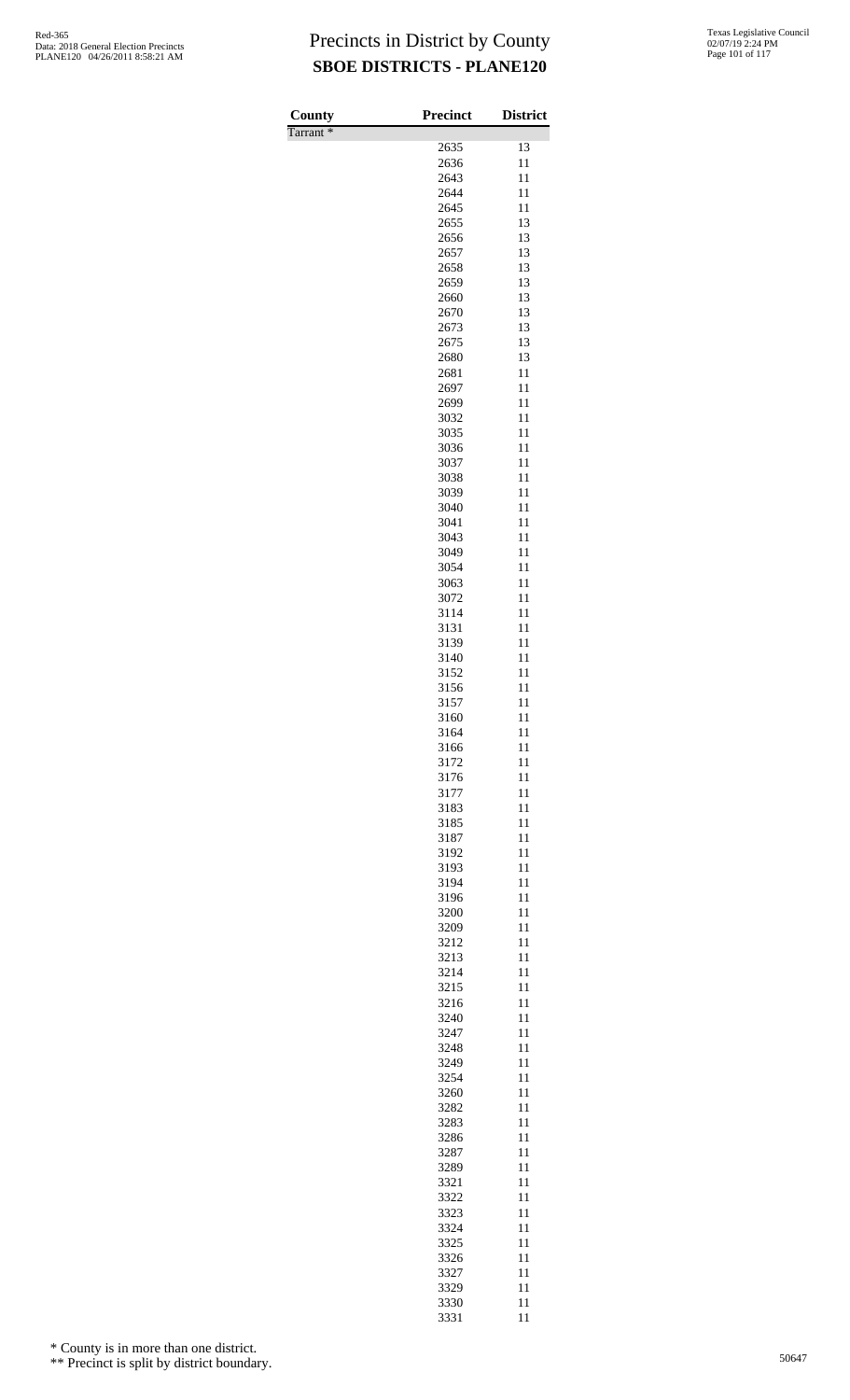| County               | Precinct     | <b>District</b> |
|----------------------|--------------|-----------------|
| Tarrant <sup>*</sup> |              |                 |
|                      | 3332         | 11              |
|                      | 3333<br>3334 | 11<br>11        |
|                      | 3335         | 11              |
|                      | 3336         | 11              |
|                      | 3359         | 11              |
|                      | 3361<br>3363 | 11<br>11        |
|                      | 3364         | 11              |
|                      | 3365         | 11              |
|                      | 3367         | 11              |
|                      | 3368         | 11              |
|                      | 3372<br>3384 | 11<br>11        |
|                      | 3385         | 11              |
|                      | 3386         | 11              |
|                      | 3387         | 11              |
|                      | 3389<br>3390 | 11<br>11        |
|                      | 3391         | 11              |
|                      | 3392         | 11              |
|                      | 3396         | 11              |
|                      | 3398         | 11<br>13        |
|                      | 3406<br>3409 | 11              |
|                      | 3417         | 11              |
|                      | 3421         | 11              |
|                      | 3422         | 11              |
|                      | 3433<br>3443 | 11<br>11        |
|                      | 3446         | 11              |
|                      | 3447         | 11              |
|                      | 3465         | 11              |
|                      | 3469         | 11<br>11        |
|                      | 3470<br>3471 | 11              |
|                      | 3486         | 11              |
|                      | 3500         | 11              |
|                      | 3502         | 11              |
|                      | 3507<br>3509 | 11<br>11        |
|                      | 3510         | 11              |
|                      | 3511         | 11              |
|                      | 3516         | 11              |
|                      | 3517         | 11<br>11        |
|                      | 3526<br>3527 | 11              |
|                      | 3529         | 11              |
|                      | 3530         | 11              |
|                      | 3538         | 11              |
|                      | 3539<br>3542 | 11<br>11        |
|                      | 3545         | 11              |
|                      | 3552         | 11              |
|                      | 3554         | 11              |
|                      | 3558<br>3560 | 11<br>11        |
|                      | 3562         | 11              |
|                      | 3566         | 11              |
|                      | 3567         | 11              |
|                      | 3570         | 11              |
|                      | 3574<br>3575 | 11<br>11        |
|                      | 3579         | 11              |
|                      | 3580         | 11              |
|                      | 3582         | 11              |
|                      | 3583<br>3584 | 11<br>11        |
|                      | 3585         | 11              |
|                      | 3590         | 11              |
|                      | 3624         | 11              |
|                      | 3626         | 11              |
|                      | 3637<br>3646 | 11<br>11        |
|                      | 3647         | 11              |
|                      | 3648         | 11              |
|                      | 3653         | 11              |
|                      | 3654<br>3661 | 11<br>11        |
|                      |              |                 |

\* County is in more than one district.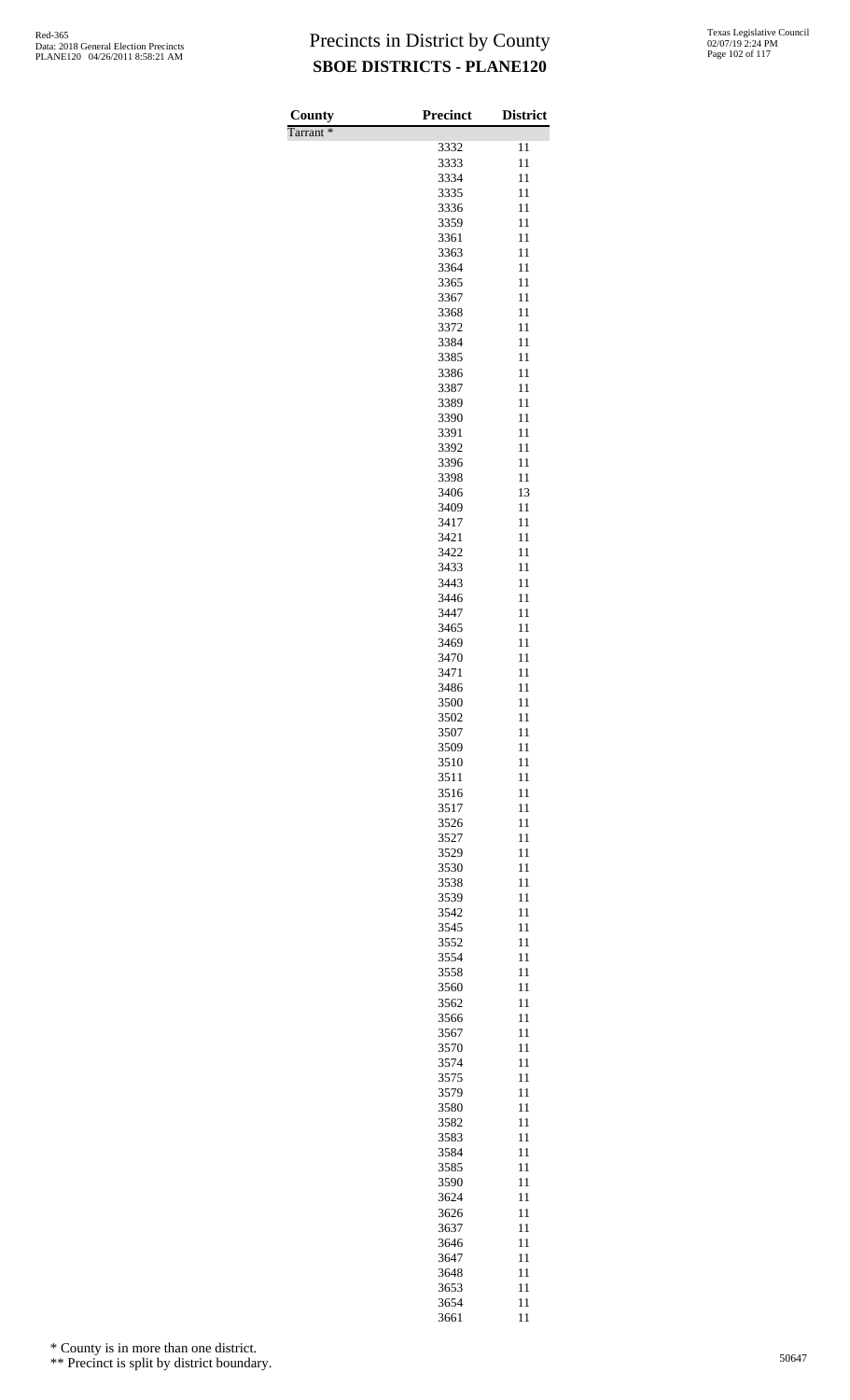| County               | <b>Precinct</b> | <b>District</b> |
|----------------------|-----------------|-----------------|
| Tarrant <sup>*</sup> |                 |                 |
|                      | 3662            | 11              |
|                      | 3663            | 11              |
|                      | 3664            | 11              |
|                      | 3665            | 11              |
|                      | 3667            | 11              |
|                      | 3668            | 11              |
|                      | 3669<br>3671    | 11<br>11        |
|                      | 3695            | 11              |
|                      | 3696            | 11              |
|                      | 3698            | 11              |
|                      | 3700            | 11              |
|                      | 4006            | 13              |
|                      | 4016            | 11              |
|                      | 4017            | 13              |
|                      | 4018            | 11              |
|                      | 4020            | 11              |
|                      | 4042            | 11              |
|                      | 4044            | 11              |
|                      | 4045            | 11              |
|                      | 4046            | 11              |
|                      | 4047            | 11              |
|                      | 4048            | 13              |
|                      | 4050            | 13<br>13        |
|                      | 4051<br>4053    | 11              |
|                      | 4057            | 13              |
|                      | 4060            | 13              |
|                      | 4065            | 11              |
|                      | 4067            | 13              |
|                      | 4068            | 13              |
|                      | 4069            | 11              |
|                      | 4070            | 11              |
|                      | 4073            | 13              |
|                      | 4077            | 13              |
|                      | 4086            | 11              |
|                      | 4087            | 13              |
|                      | 4091            | 11              |
|                      | 4092            | 13              |
|                      | 4093            | 13              |
|                      | 4096            | 13              |
|                      | 4097<br>4101    | 13<br>11        |
|                      | 4102            | 11              |
|                      | 4107            | 13              |
|                      | 4110            | 13              |
|                      | 4113            | 11              |
|                      | 4115            | 11              |
|                      | 4116            | 11              |
|                      | 4118            | 11              |
|                      | 4121            | 11              |
|                      | 4122            | 11              |
|                      | 4123            | 13              |
|                      | 4124            | 11              |
|                      | 4125            | 11              |
|                      | 4128            | 11              |
|                      | 4129<br>4130    | 11<br>11        |
|                      | 4135            | 11              |
|                      | 4136            | 11              |
|                      | 4137            | 11              |
|                      | 4138            | 11              |
|                      | 4141            | 11              |
|                      | 4144            | 11              |
|                      | 4155            | 13              |
|                      | 4159            | 11              |
|                      | 4162            | 11              |
|                      | 4163            | 11              |
|                      | 4178            | 11              |
|                      | 4179            | 11              |
|                      | 4182            | 11              |
|                      | 4191            | 11              |
|                      | 4195<br>4201    | 13<br>13        |
|                      | 4202            | 11              |
|                      | 4203            | 11              |
|                      | 4204            | 11              |
|                      | 4218            | 11              |

11

\* County is in more than one district.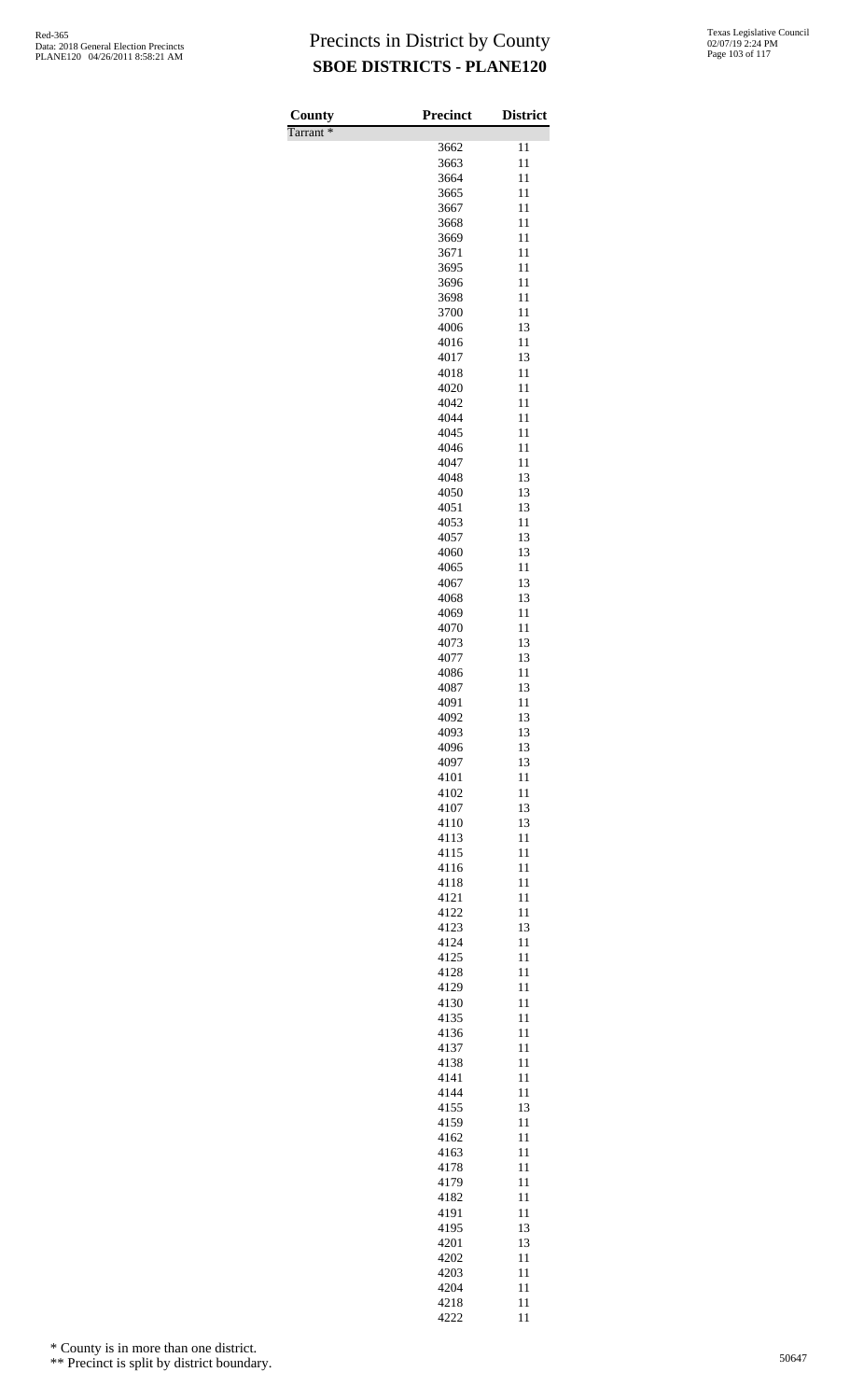| County               | Precinct     | <b>District</b> |
|----------------------|--------------|-----------------|
| Tarrant <sup>*</sup> |              |                 |
|                      | 4230         | 11              |
|                      | 4231         | 13              |
|                      | 4232<br>4233 | 11<br>13        |
|                      | 4234         | 11              |
|                      | 4239         | 11              |
|                      | 4242         | 11              |
|                      | 4243         | 11              |
|                      | 4245<br>4250 | 11<br>11        |
|                      | 4252         | 11              |
|                      | 4253         | 13              |
|                      | 4256         | 11              |
|                      | 4259<br>4261 | 11<br>11        |
|                      | 4272         | 11              |
|                      | 4276         | 11              |
|                      | 4284         | 11              |
|                      | 4285<br>4288 | 11<br>13        |
|                      | 4290         | 11              |
|                      | 4312         | 13              |
|                      | 4328         | 11              |
|                      | 4338         | 11              |
|                      | 4340<br>4342 | 11<br>11        |
|                      | 4343         | 11              |
|                      | 4344         | 11              |
|                      | 4350         | 11              |
|                      | 4362<br>4369 | 13<br>11        |
|                      | 4370         | 13              |
|                      | 4371         | 11              |
|                      | 4373         | 11              |
|                      | 4374         | 11              |
|                      | 4375<br>4395 | 11<br>11        |
|                      | 4397         | 11              |
|                      | 4399         | 11              |
|                      | 4400         | 11              |
|                      | 4410<br>4429 | 11<br>11        |
|                      | 4432         | 13              |
|                      | 4452         | 11              |
|                      | 4454         | 11              |
|                      | 4456<br>4458 | 11<br>13        |
|                      | 4475         | 13              |
|                      | 4478         | 13              |
|                      | 4480         | 11              |
|                      | 4483         | 11              |
|                      | 4485<br>4487 | 11<br>11        |
|                      | 4492         | 13              |
|                      | 4493         | 13              |
|                      | 4494         | 13              |
|                      | 4495<br>4496 | 13<br>11        |
|                      | 4497         | 11              |
|                      | 4498         | 11              |
|                      | 4499         | 11              |
|                      | 4503         | 11              |
|                      | 4508<br>4512 | 11<br>11        |
|                      | 4528         | 11              |
|                      | 4531         | 11              |
|                      | 4532         | 11              |
|                      | 4533<br>4534 | 11<br>11        |
|                      | 4540         | 11              |
|                      | 4551         | 11              |
|                      | 4563         | 13              |
|                      | 4565         | 11              |
|                      | 4568<br>4572 | 11<br>13        |
|                      | 4573         | 11              |
|                      | 4587         | 13              |
|                      | 4588         | 11              |

11

\* County is in more than one district.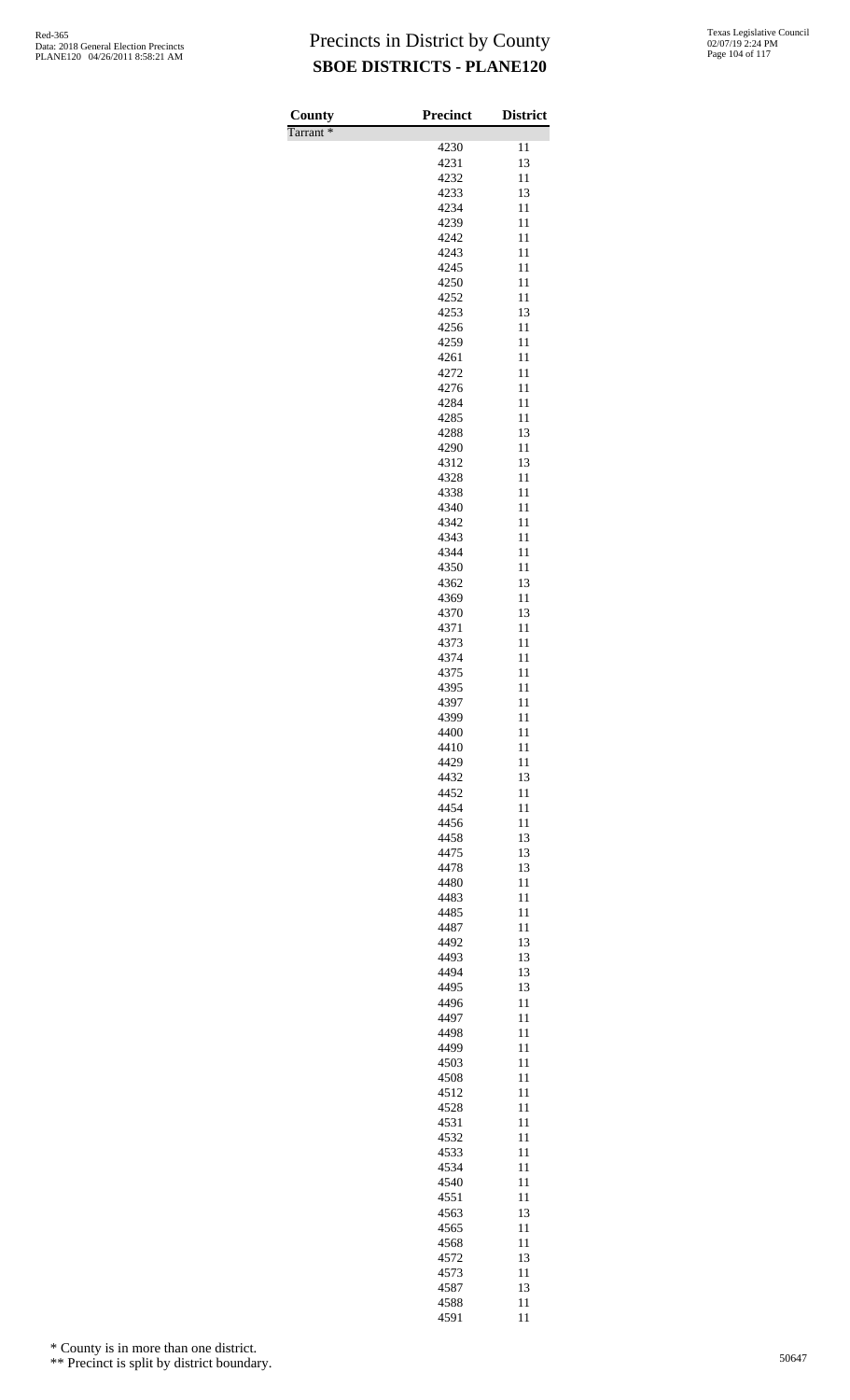| County<br>Tarrant <sup>*</sup> | Precinct     | <b>District</b> |
|--------------------------------|--------------|-----------------|
|                                | 4592         | 11              |
|                                | 4593         | 11              |
|                                | 4595         | 11              |
|                                | 4596         | 11              |
|                                | 4598         | 11              |
|                                | 4599         | 11              |
|                                | 4602         | 11              |
|                                | 4604         | 11              |
|                                | 4615         | 13              |
|                                | 4620         | 11              |
|                                | 4629         | 11              |
|                                | 4630         | 11              |
|                                | 4632         | 13              |
|                                | 4634         | 13              |
|                                | 4638         | 11              |
|                                | 4640         | 13              |
|                                | 4649         | 11              |
|                                | 4650         | 11              |
|                                | 4666         | 11              |
|                                | 4682         | 11              |
|                                | 4683         | 13              |
|                                | 4685         | 13              |
|                                | 4686<br>4687 | 13<br>11        |
|                                | 4688         | 11              |
|                                | 4689         | 11              |
|                                | 4690         | 11              |
|                                | 4691         | 11              |
|                                | 4692         | 11              |
|                                | 4693         | 11              |
|                                | 4694         | 11              |
|                                | 4702         | 11              |
|                                | 4703         | 11              |
| Taylor                         |              |                 |
|                                | 0101         | 15              |
|                                | 0102         | 15              |
|                                | 0103         | 15              |
|                                | 0104         | 15              |
|                                | 0105         | 15              |
|                                | 0106         | 15<br>15        |
|                                | 0107<br>0108 | 15              |
|                                | 0109         | 15              |
|                                | 0110         | 15              |
|                                | 0201         | 15              |
|                                | 0202         | 15              |
|                                | 0203         | 15              |
|                                | 0204         | 15              |
|                                | 0205         | 15              |
|                                | 0206         | 15              |
|                                | 0207         | 15              |
|                                | 0301         | 15              |
|                                | 0302         | 15              |
|                                | 0303         | 15              |
|                                | 0304         | 15              |
|                                | 0305         | 15              |
|                                | 0306         | 15              |
|                                | 0307         | 15              |
|                                | 0308         | 15              |
|                                | 0401         | 15              |
|                                | 0402         | 15              |
|                                | 0403         | 15              |
|                                | 0404         | 15              |
|                                | 0405         | 15              |
|                                | 0406         | 15              |
|                                | 0407         | 15              |
|                                | 0408         | 15<br>15        |
| Terrell                        | 0409         |                 |
|                                | 0001         | $\mathbf{1}$    |
|                                | 0002         | $\mathbf{1}$    |
|                                | 0003         | $\,1$           |
|                                | 0004         | $\mathbf{1}$    |
| Terry                          |              |                 |
|                                | 0101         | 15              |
|                                | 0102         | 15              |
|                                | 0201         | 15              |
|                                | 0202         | 15              |
|                                | 0301         | 15              |

\* County is in more than one district.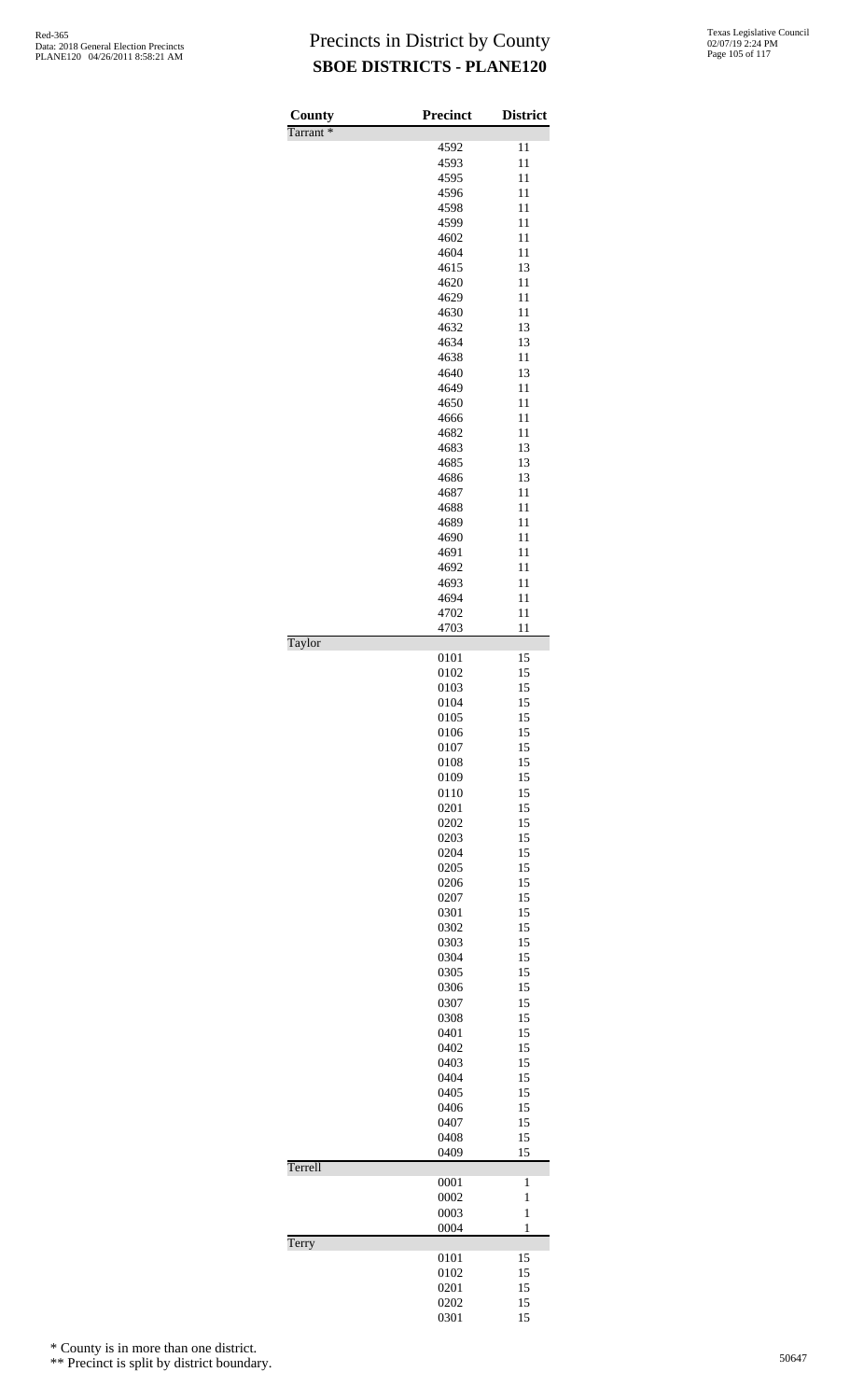| County              | Precinct     | <b>District</b> |
|---------------------|--------------|-----------------|
| Terry               | 0401         | 15              |
|                     | 0402         | 15              |
| Throckmorton        |              |                 |
|                     | 0001         | 15              |
|                     | 0002         | 15              |
|                     | 3003         | 15              |
|                     | 4005         | 15              |
| <b>Titus</b>        | 4006         | 15              |
|                     | 0001         | 9               |
|                     | 0002         | 9               |
|                     | 0003         | 9               |
|                     | 0004         | 9               |
|                     | 0005         | 9               |
|                     | 0006         | 9               |
|                     | 0007         | 9<br>9          |
|                     | 0008<br>0009 | 9               |
|                     | 0010         | 9               |
|                     | 0011         | 9               |
|                     | 0012         | 9               |
|                     | 0014         | 9               |
|                     | 0015         | 9               |
|                     | 0016         | 9               |
|                     | 0017         | 9               |
|                     | 0018         | 9               |
|                     | 0019         | 9<br>9          |
| Tom Green           | 0020         |                 |
|                     | 0106         | 15              |
|                     | 0107         | 15              |
|                     | 0108         | 15              |
|                     | 0112         | 15              |
|                     | 0114         | 15              |
|                     | 0124         | 15              |
|                     | 0137         | 15              |
|                     | 0144         | 15<br>15        |
|                     | 0146<br>0213 | 15              |
|                     | 0215         | 15              |
|                     | 0225         | 15              |
|                     | 0228         | 15              |
|                     | 0230         | 15              |
|                     | 0241         | 15              |
|                     | 0304         | 15              |
|                     | 0305         | 15              |
|                     | 0306         | 15              |
|                     | 0308<br>0319 | 15<br>15        |
|                     | 0327         | 15              |
|                     | 0348         | 15              |
|                     | 0351         | 15              |
|                     | 0358         | 15              |
|                     | 0401         | 15              |
|                     | 0402         | 15              |
|                     | 0420         | 15              |
|                     | 0421         | 15              |
|                     | 0422         | 15              |
|                     | 0423<br>0424 | 15<br>15        |
|                     | 0434         | 15              |
|                     | 0435         | 15              |
|                     | 0436         | 15              |
| Travis <sup>*</sup> |              |                 |
|                     | 0101         | 5               |
|                     | 0102         | 10              |
|                     | 0103<br>0104 | 10<br>10        |
|                     | 0105         | 10              |
|                     | 0106         | 10              |
|                     | 0107         | 10              |
|                     | 0108         | 10              |
|                     | 0109         | 10              |
|                     | 0110         | 10              |
|                     | 0111         | 10              |
|                     | 0112         | 10              |
|                     | 0113         | 10              |
|                     | 0114<br>0115 | 5<br>5          |
|                     |              |                 |

\* County is in more than one district.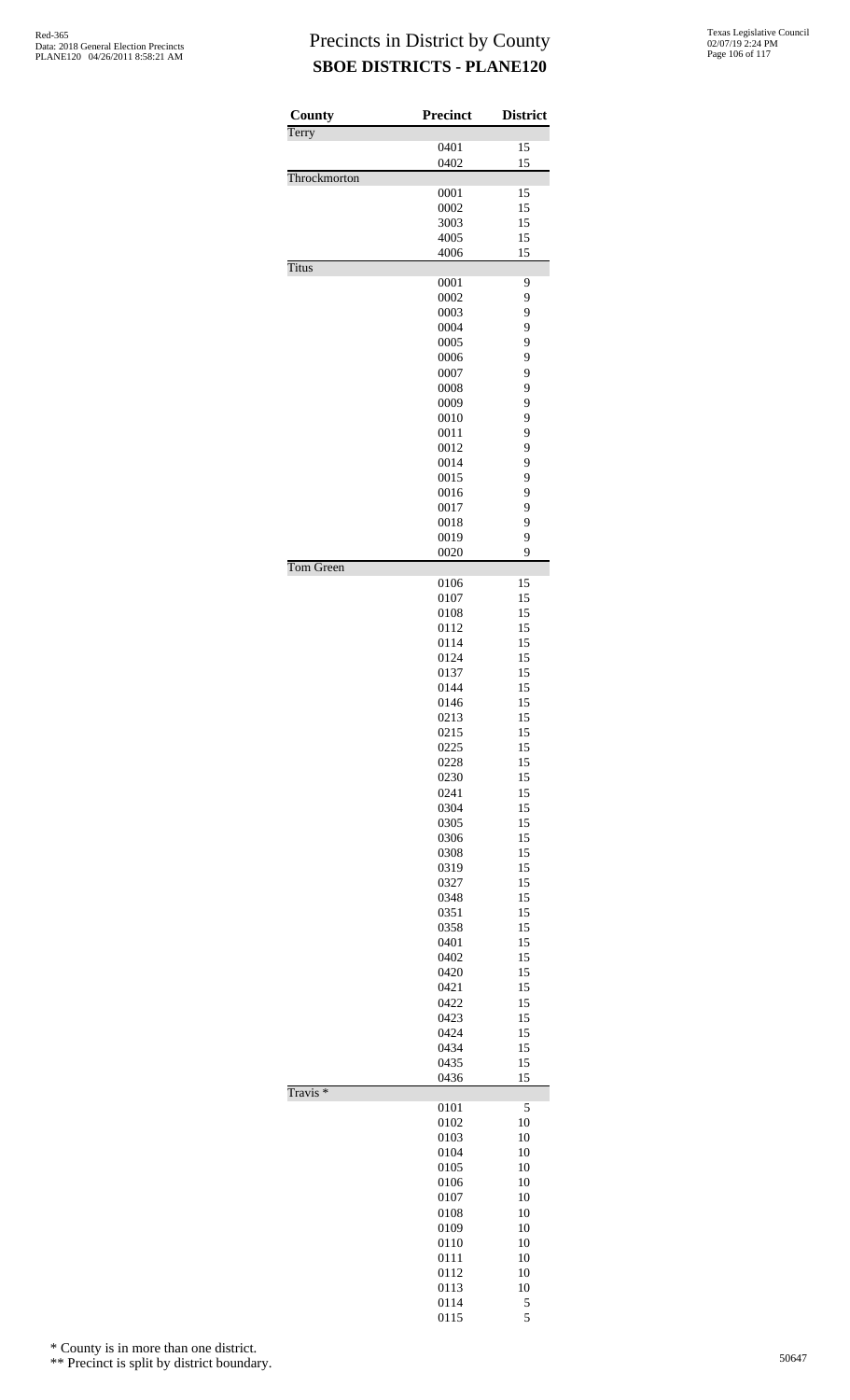Travis \*

| County<br>$\overline{\text{Travis}}$ * | <b>Precinct</b> | <b>District</b> |
|----------------------------------------|-----------------|-----------------|
|                                        | 0116            | 5               |
|                                        | 0117            | 5               |
|                                        | 0118<br>0119    | 5<br>5          |
|                                        | 0120            | 10              |
|                                        | 0121            | 5               |
|                                        | 0122<br>0123    | 5<br>10         |
|                                        | 0124            | 5               |
|                                        | 0125            | 10              |
|                                        | 0126            | 5<br>5          |
|                                        | 0127<br>0128    | 10              |
|                                        | 0129            | 5               |
|                                        | 0130            | 5               |
|                                        | 0131<br>0132    | 10<br>5         |
|                                        | 0133            | 5               |
|                                        | 0134            | 10              |
|                                        | 0135<br>0136    | 5<br>10         |
|                                        | 0137            | 10              |
|                                        | 0138            | 5               |
|                                        | 0139<br>0140    | 10<br>10        |
|                                        | 0141            | 10              |
|                                        | 0142            | 5               |
|                                        | 0145<br>0146    | 10<br>10        |
|                                        | 0148            | 10              |
|                                        | 0149            | 10              |
|                                        | 0150<br>0151    | 10<br>5         |
|                                        | 0152            | 5               |
|                                        | 0153            | 10              |
|                                        | 0154            | 10              |
|                                        | 0156<br>0160    | 10<br>10        |
|                                        | 0161            | 10              |
|                                        | 0163            | 10              |
|                                        | 0164<br>0200    | 10<br>5         |
|                                        | 0202            | 5               |
|                                        | 0203            | 10              |
|                                        | 0205<br>0206    | 10<br>5         |
|                                        | 0207            | 10              |
|                                        | 0208            | 5               |
|                                        | 0209<br>0210    | 10<br>5         |
|                                        | 0211            | 10              |
|                                        | 0212            | 5               |
|                                        | 0213<br>0214    | 5<br>5          |
|                                        | 0215            | 10              |
|                                        | 0216            | 10              |
|                                        | 0217<br>0218    | 10<br>10        |
|                                        | 0219            | 10              |
|                                        | 0220            | 10              |
|                                        | 0221<br>0222    | 5<br>10         |
|                                        | 0223            | 10              |
|                                        | 0224            | 10              |
|                                        | 0225<br>0226    | 10<br>10        |
|                                        | 0227            | 10              |
|                                        | 0228            | 10              |
|                                        | 0229<br>0231    | 10<br>10        |
|                                        | 0232            | 10              |
|                                        | 0233            | 10              |
|                                        | 0234<br>0235    | 10              |
|                                        | 0236            | 5<br>5          |
|                                        | 0237            | 10              |
|                                        | 0238            | 10              |
|                                        | 0239<br>0240    | 10<br>10        |

\* County is in more than one district.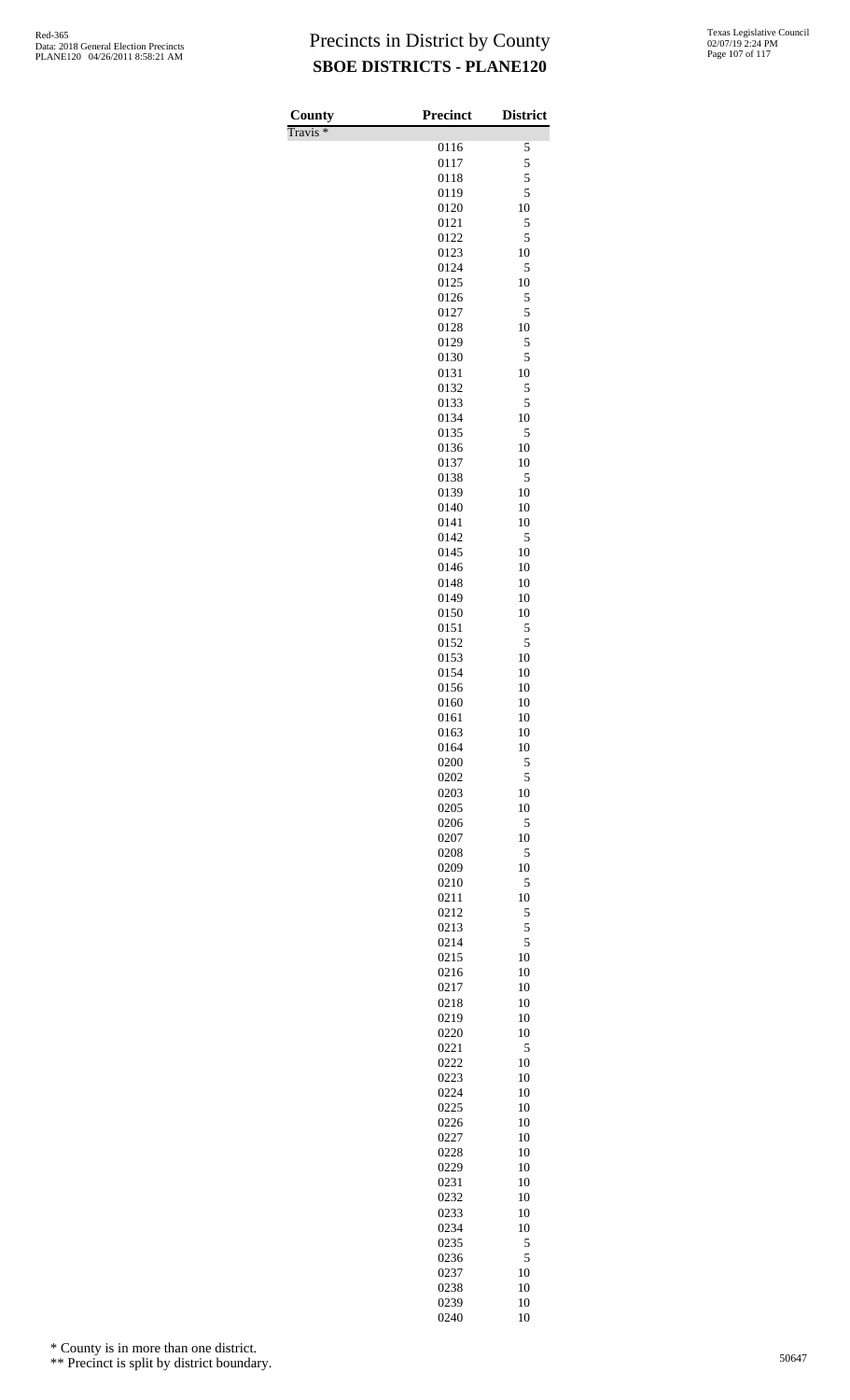Travis \*

| County<br>$\sqrt{\text{ravis}}$ | <b>Precinct</b> | <b>District</b> |
|---------------------------------|-----------------|-----------------|
|                                 | 0241            | 10              |
|                                 | 0242            | 10              |
|                                 | 0243            | 10              |
|                                 | 0244            | 10              |
|                                 | 0245            | 10              |
|                                 | 0246            | 10              |
|                                 | 0247<br>0248    | 10<br>10        |
|                                 | 0249            | 10              |
|                                 | 0250            | 5               |
|                                 | 0251            | 5               |
|                                 | 0252            | 10              |
|                                 | 0253            | 10              |
|                                 | 0254<br>0256    | 10<br>5         |
|                                 | 0258            | 10              |
|                                 | 0259            | 10              |
|                                 | 0260            | 10              |
|                                 | 0262            | 10              |
|                                 | 0263            | 10              |
|                                 | 0266            | 5<br>10         |
|                                 | 0267<br>0268    | 10              |
|                                 | 0273            | 5               |
|                                 | 0274            | 5               |
|                                 | 0275            | $\overline{5}$  |
|                                 | 0277            | 5               |
|                                 | 0301            | 5               |
|                                 | 0302<br>0303    | 5<br>5          |
|                                 | 0304            | 5               |
|                                 | 0305            | 10              |
|                                 | 0306            | 10              |
|                                 | 0307            | 5               |
|                                 | 0308            | 10              |
|                                 | 0309<br>0310    | 5<br>5          |
|                                 | 0311            | 5               |
|                                 | 0312            | 10              |
|                                 | 0313            | 5               |
|                                 | 0314            | 5               |
|                                 | 0315            | 5               |
|                                 | 0316<br>0317    | 10<br>5         |
|                                 | 0318            | 5               |
|                                 | 0319            | 10              |
|                                 | 0320            | 10              |
|                                 | 0321            | 10              |
|                                 | 0323            | 10              |
|                                 | 0324<br>0325    | 10<br>5         |
|                                 | 0326            | 10              |
|                                 | 0327            | 10              |
|                                 | 0328            | 10              |
|                                 | 0329            | 5               |
|                                 | 0330            | 5               |
|                                 | 0331            | 10              |
|                                 | 0332<br>0333    | 5<br>10         |
|                                 | 0334            | 10              |
|                                 | 0335            | 10              |
|                                 | 0336            | 10              |
|                                 | 0337            | 10              |
|                                 | 0338            | 5               |
|                                 | 0339<br>0340    | 5<br>5          |
|                                 | 0341            | 5               |
|                                 | 0342            | 5               |
|                                 | 0343            | 10              |
|                                 | 0344            | 5               |
|                                 | 0345            | 10              |
|                                 | 0346            | 10              |
|                                 | 0347<br>0349    | 5<br>5          |
|                                 | 0350            | 5               |
|                                 | 0351            | 5               |
|                                 | 0352            | 5               |
|                                 | 0354            | 5               |
|                                 | 0356            | 5               |

\* County is in more than one district.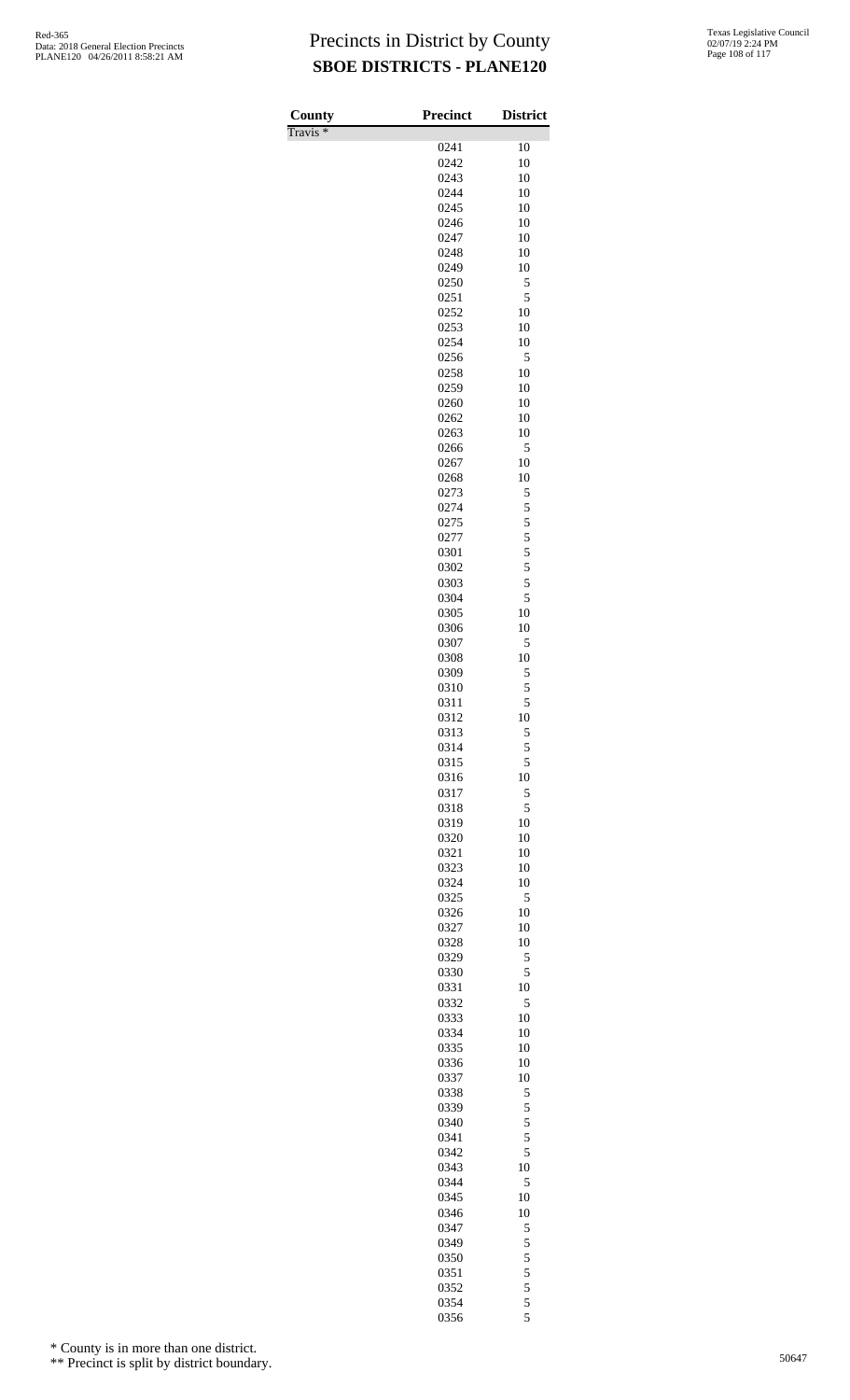| County              | Precinct     | <b>District</b>                            |
|---------------------|--------------|--------------------------------------------|
| Travis <sup>*</sup> | 0357         | 5                                          |
|                     | 0358         | 5                                          |
|                     | 0359         | 10                                         |
|                     | 0360         | 5                                          |
|                     | 0361         | 5                                          |
|                     | 0362         | 5                                          |
|                     | 0363<br>0364 | 5<br>5                                     |
|                     | 0365         | 5                                          |
|                     | 0366         | 5                                          |
|                     | 0367         | 5                                          |
|                     | 0368         | 10                                         |
|                     | 0369         | 10                                         |
|                     | 0370         | 10                                         |
|                     | 0371<br>0372 | 10<br>10                                   |
|                     | 0373         | 10                                         |
|                     | 0374         | 10                                         |
|                     | 0375         | 10                                         |
|                     | 0401         | 5                                          |
|                     | 0402         | 5                                          |
|                     | 0403         | 5                                          |
|                     | 0404         | 5                                          |
|                     | 0405<br>0406 | 5<br>5                                     |
|                     | 0407         | 5                                          |
|                     | 0408         | 5                                          |
|                     | 0409         | 5                                          |
|                     | 0410         | 5                                          |
|                     | 0411         | 5                                          |
|                     | 0412         | 5                                          |
|                     | 0413         | 5                                          |
|                     | 0414<br>0415 | 5                                          |
|                     | 0416         | $\frac{5}{5}$                              |
|                     | 0417         |                                            |
|                     | 0418         | $\begin{array}{c} 5 \\ 5 \\ 5 \end{array}$ |
|                     | 0419         |                                            |
|                     | 0420         | 5                                          |
|                     | 0421         | 5                                          |
|                     | 0422         | 5                                          |
|                     | 0423<br>0424 | 5<br>5                                     |
|                     | 0425         | 5                                          |
|                     | 0426         | 5                                          |
|                     | 0427         | 5                                          |
|                     | 0428         | $\frac{5}{5}$                              |
|                     | 0429         |                                            |
|                     | 0430         | $\frac{5}{5}$                              |
|                     | 0431<br>0432 | 5                                          |
|                     | 0433         |                                            |
|                     | 0434         | $\frac{5}{5}$                              |
|                     | 0435         | 5                                          |
|                     | 0436         | 5                                          |
|                     | 0437         | 5                                          |
|                     | 0438         | $\frac{5}{5}$                              |
|                     | 0439         |                                            |
|                     | 0440<br>0441 | $\frac{5}{5}$                              |
|                     | 0442         | 5                                          |
|                     | 0443         |                                            |
|                     | 0444         | $\frac{5}{5}$                              |
|                     | 0446         | 5                                          |
|                     | 0447         | 5                                          |
|                     | 0448         | 5                                          |
|                     | 0450<br>0451 | $\frac{5}{5}$                              |
|                     | 0452         |                                            |
|                     | 0454         | $\frac{5}{5}$                              |
|                     | 0458         | 5                                          |
|                     | 0460         | 5                                          |
|                     | 0461         | 5                                          |
|                     | 0463         | 5                                          |
| Trinity             |              |                                            |
|                     | 0001<br>0002 | 8<br>8                                     |
|                     | 0003         | 8                                          |
|                     | 0004         | 8                                          |

\* County is in more than one district.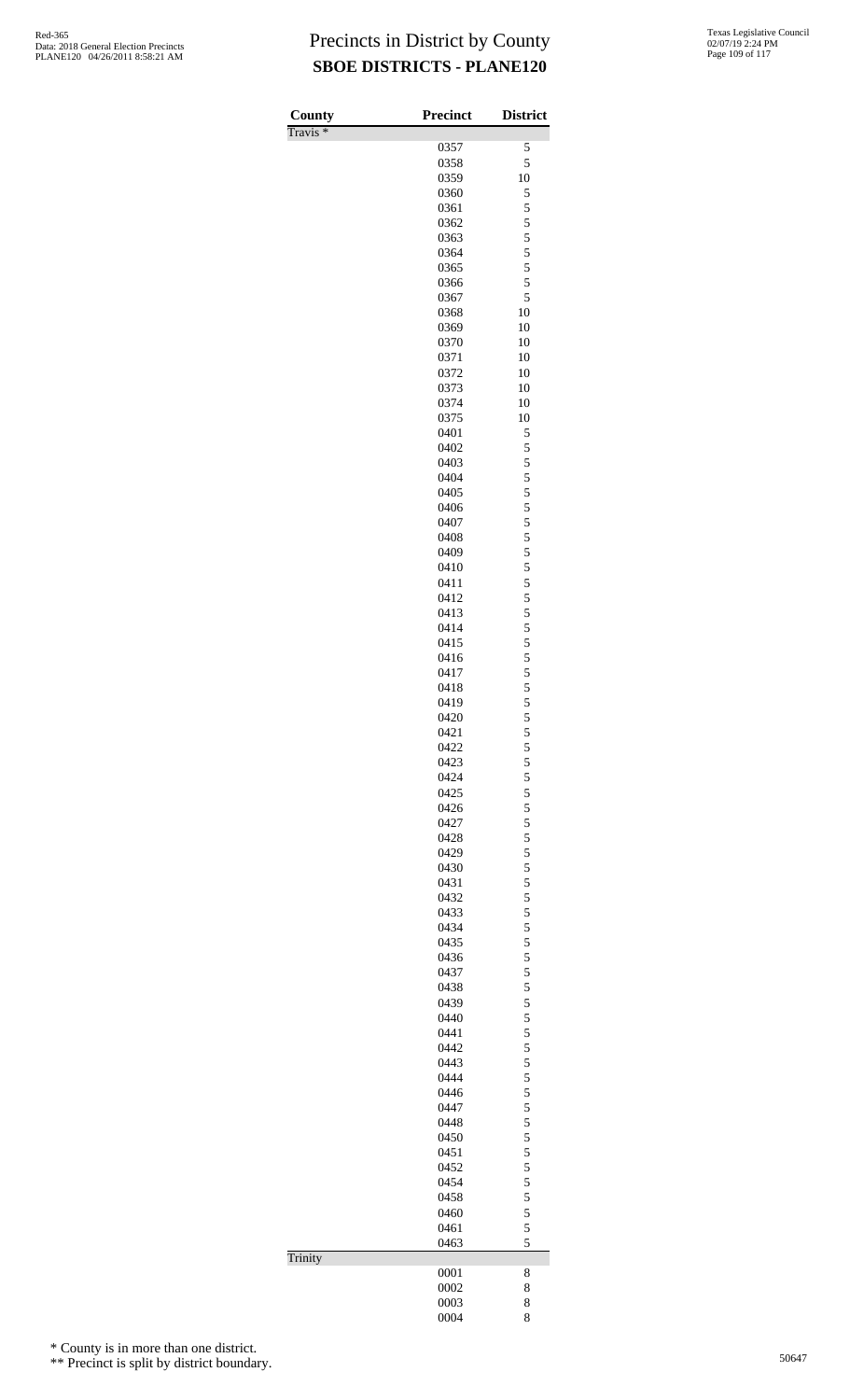| County  | <b>Precinct</b> | <b>District</b>              |
|---------|-----------------|------------------------------|
| Trinity |                 |                              |
|         | 0005            | 8                            |
|         | 0006            | 8                            |
|         | 0007            | 8                            |
|         | 0008            | 8                            |
|         | 0009            | 8                            |
|         | 0010            | 8                            |
|         | 0011            | 8                            |
|         | 0012            | 8                            |
|         | 0014            | 8                            |
|         | 0015            | 8                            |
|         | 0016            | 8                            |
|         | 0017            | 8                            |
|         | 0018            | 8                            |
|         | 0019            | 8                            |
|         | 0020<br>0021    | 8<br>8                       |
| Tyler   |                 |                              |
|         | 0001            | 7                            |
|         | 0002            | $\overline{7}$               |
|         | 0003            | 7                            |
|         | 0004            | $\overline{7}$               |
|         | 0005            | $\overline{7}$               |
|         | 0006            | $\overline{7}$               |
|         | 0007            | $\overline{7}$               |
|         | 0008            | $\overline{7}$               |
|         | 0009            | 7                            |
|         | 0010            | 7                            |
|         | 0011            | $\overline{7}$               |
|         | 0013            | $\overline{7}$               |
|         | 0014            | $\overline{7}$               |
|         | 0015            | $\overline{7}$               |
|         | 0016            | $\overline{7}$               |
|         | 0017            | $\overline{7}$               |
| Upshur  | 0018            | $\overline{7}$               |
|         | 0001            | 9                            |
|         | 0002            | 9                            |
|         | 0003            | 9                            |
|         | 0004            | 9                            |
|         | 0005            | 9                            |
|         | 0006            | 9                            |
|         | 0007            | 9                            |
|         | 0008            | 9                            |
|         | 0009            | 9                            |
|         | 0010            | 9                            |
|         | 0011            | 9                            |
|         | 0012            | 9                            |
|         | 0013            | 9                            |
|         | 0014            | 9                            |
|         | 0015            | 9                            |
|         | 0016            | 9                            |
|         | 0017            | 9                            |
|         | 0018            | 9                            |
|         | 0019            | 9                            |
|         | 0020<br>0021    | 9<br>9                       |
| Upton   |                 |                              |
|         | 0001            | 1                            |
|         | 0002            | 1                            |
|         | 0003            | $\mathbf{1}$                 |
|         | 0004            | $\mathbf{1}$                 |
|         | 0005            | $\mathbf{1}$                 |
|         | 0006            | $\mathbf{1}$                 |
| Uvalde  |                 |                              |
|         | 0001            | 1                            |
|         | 0002            | $\mathbf{1}$                 |
|         | 0003            | 1                            |
|         | 0004            | 1                            |
|         | 0005            | 1                            |
|         | 0006<br>0007    | $\mathbf{1}$<br>$\mathbf{1}$ |
|         | 0008            | $\mathbf{1}$                 |
|         | 0009            | 1                            |
|         | 0010            | 1                            |
|         | 0011            | $\mathbf{1}$                 |
|         | 0012            | $\mathbf{1}$                 |
|         | 0013            | $\mathbf{1}$                 |
|         |                 |                              |

1

\* County is in more than one district.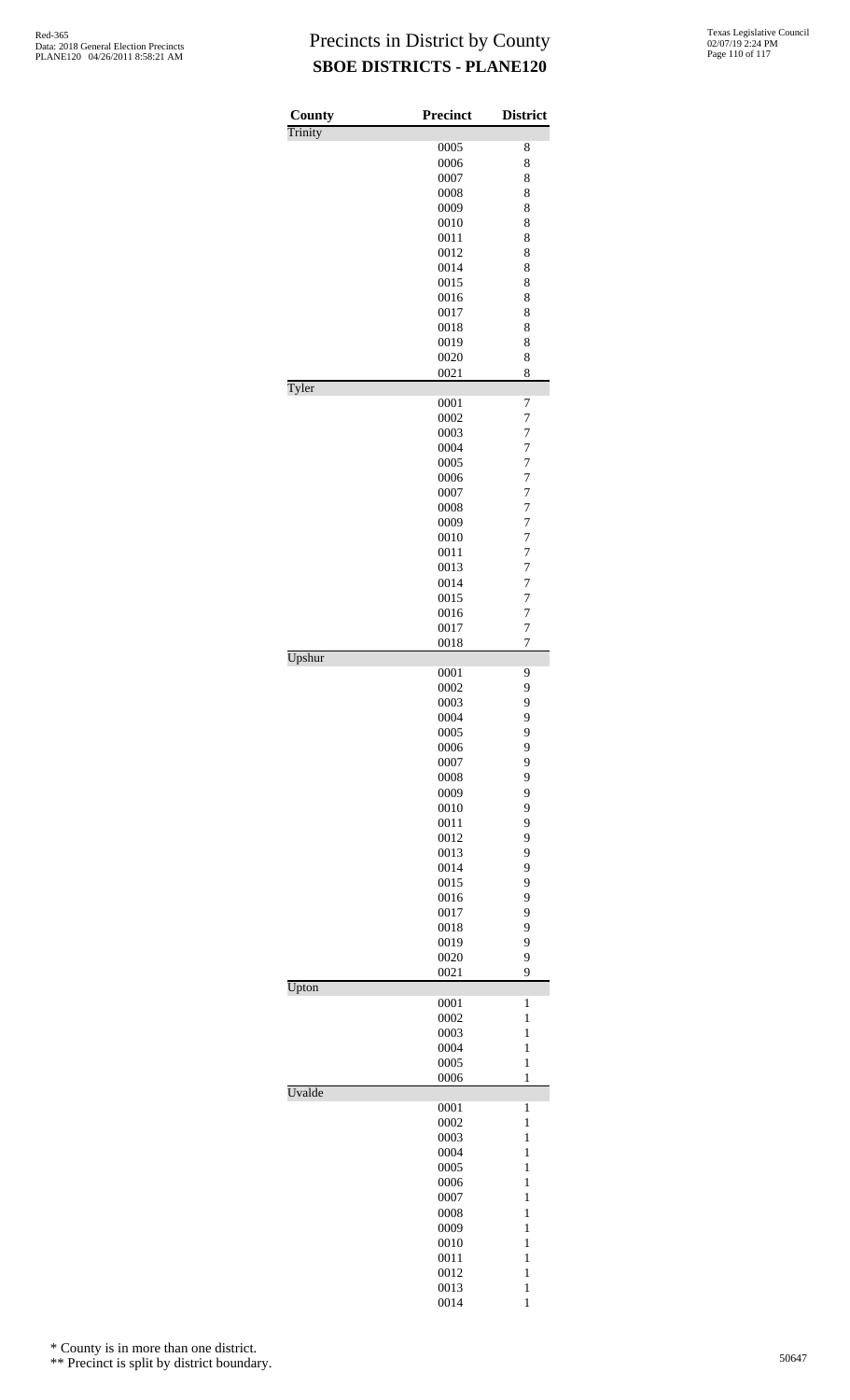| County    | <b>Precinct</b> | <b>District</b>         |
|-----------|-----------------|-------------------------|
| Val Verde |                 |                         |
|           | 0010            | 1                       |
|           | 0011            | 1                       |
|           | 0012            | 1                       |
|           | 0013            | 1                       |
|           | 0020            | $\mathbf{1}$            |
|           | 0021            | $\mathbf{1}$            |
|           | 0022            | $\mathbf{1}$            |
|           | 0023            | 1                       |
|           | 0024            | 1                       |
|           | 0030            | $\mathbf{1}$            |
|           | 0031            | 1                       |
|           | 0032            | 1                       |
|           | 0033            | 1                       |
|           | 0040            | 1                       |
|           | 0041            | $\mathbf{1}$            |
|           | 0042            | 1                       |
|           | 0043            | $\mathbf{1}$            |
| Van Zandt |                 |                         |
|           | 001A            | 9                       |
|           | 001B            | 9                       |
|           | 001C            | 9                       |
|           | 001D            | 9                       |
|           | 001E            | 9                       |
|           | 002A            | 9                       |
|           | 002B            | 9                       |
|           | 002C            | 9                       |
|           | 002D            | 9                       |
|           | 003A            | 9                       |
|           | 003B            | 9                       |
|           | 003C            | 9                       |
|           | 003D            | 9                       |
|           | 004A            | 9                       |
|           |                 |                         |
|           | 004B            | 9                       |
|           | 004C            | 9                       |
|           | 004D            | 9                       |
|           | 004E            | 9                       |
| Victoria  | 0001            | $\overline{\mathbf{c}}$ |
|           | 0002            | $\overline{c}$          |
|           | 0003            | $\overline{\mathbf{c}}$ |
|           | 0004            |                         |
|           | 0005            |                         |
|           |                 |                         |
|           | 0006            |                         |
|           | 0007            |                         |
|           | 0008            |                         |
|           | 0009            |                         |
|           | 0010            |                         |
|           | 0011            |                         |
|           | 0012            |                         |
|           | 0013            |                         |
|           | 0014            |                         |
|           | 0015            |                         |
|           | 0016            |                         |
|           | 0017            |                         |
|           | 0018            |                         |
|           | 0019            |                         |
|           | 0020            |                         |
|           | 0021            |                         |
|           | 0022            |                         |
|           | 0023            |                         |
|           | 0024            |                         |
|           | 0025            |                         |
|           | 0026            |                         |
|           | 0027            |                         |
|           | 0028            |                         |
|           | 0029            |                         |
|           |                 |                         |
|           | 0030            |                         |
|           | 0031            |                         |
|           | 0032            |                         |
|           | 0033            |                         |
|           | 0034            | $\overline{c}$          |
| Walker    | 0035            | $\overline{c}$          |
|           | 0101            | 8                       |
|           | 0102            | 8                       |
|           | 0103            | 8                       |
|           |                 |                         |
|           | 0104            | 8                       |
|           | 0201            | 8                       |
|           | 0203            | 8                       |

\* County is in more than one district.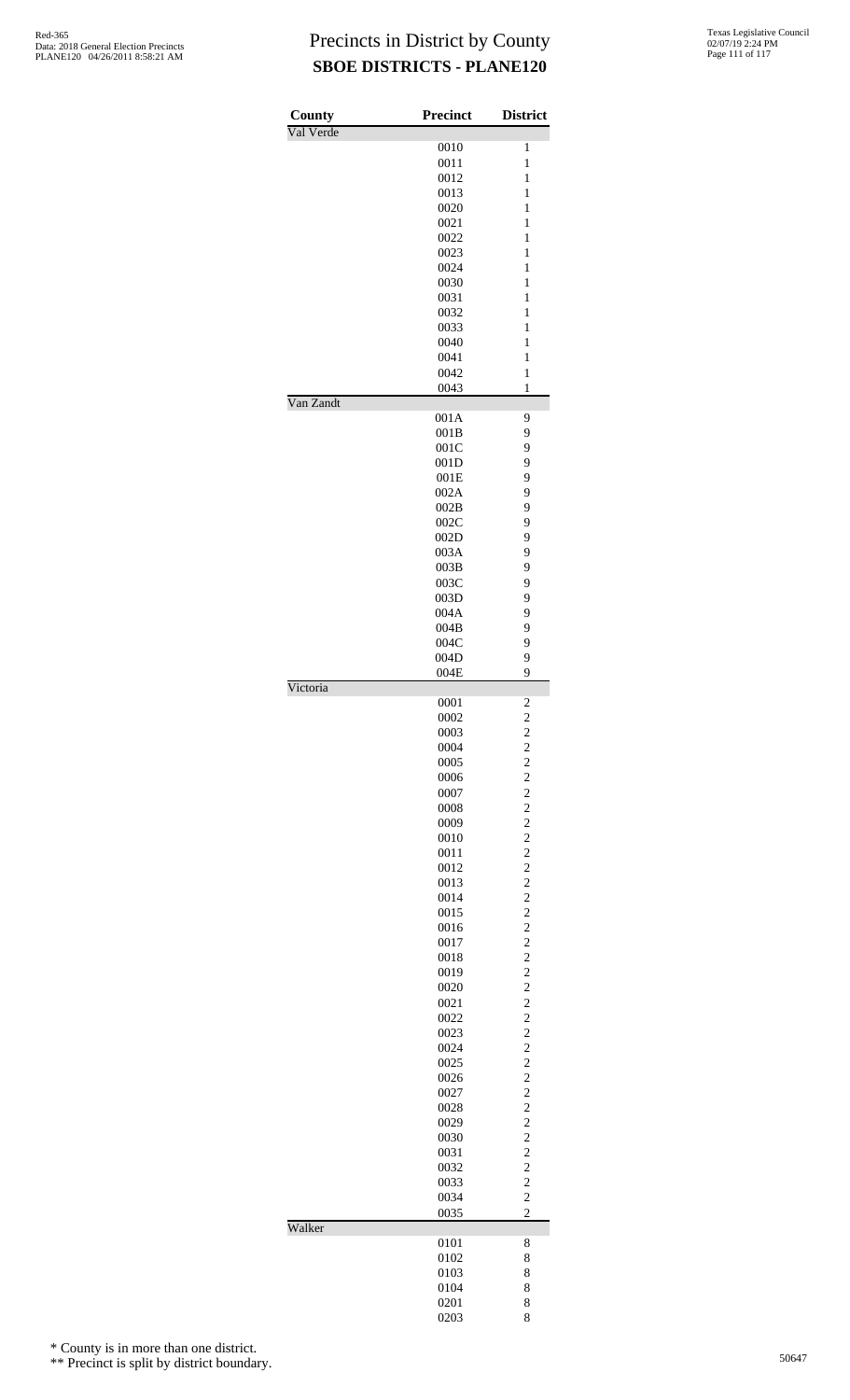| County     | <b>Precinct</b> | <b>District</b>              |
|------------|-----------------|------------------------------|
| Walker     |                 |                              |
|            | 0204            | 8                            |
|            | 0205            | 8                            |
|            | 0206            | 8                            |
|            | 0301            | 8                            |
|            | 0302            | 8                            |
|            | 0303            | 8                            |
|            | 0304            | 8                            |
|            | 0401            | 8                            |
|            | 0403            | 8                            |
| Waller     | 0404            | 8                            |
|            | 0101            | 10                           |
|            | 0102            | 10                           |
|            | 0103            | 10                           |
|            | 0104            | 10                           |
|            | 0105            | 10                           |
|            | 0206            | 10                           |
|            | 0207            | 10                           |
|            | 0208            | 10                           |
|            |                 |                              |
|            | 0309            | 10                           |
|            | 0310            | 10                           |
|            | 0311            | 10                           |
|            | 0312            | 10                           |
|            | 0313            | 10                           |
|            | 0414            | 10                           |
|            | 0415            | 10                           |
|            | 0416            | 10                           |
|            | 0417            | 10                           |
|            | 0418            | 10                           |
|            | 0419            | 10                           |
|            | 0420            | 10                           |
| Ward       |                 |                              |
|            | 0002            | $\mathbf{1}$<br>$\mathbf{1}$ |
|            | 001E            |                              |
|            | 001W            | $\mathbf{1}$                 |
|            | 003N            | $\mathbf{1}$                 |
|            | 003S            | $\mathbf{1}$                 |
|            | 004E            | $\mathbf{1}$                 |
|            | 004M            | $\mathbf{1}$                 |
| Washington | 004W            | 1                            |
|            | 0101            | 10                           |
|            | 0104            | 10                           |
|            | 0109            | 10                           |
|            | 0115            | 10                           |
|            | 0117            | 10                           |
|            | 0121            | 10                           |
|            | 0202            | 10                           |
|            | 0203            | 10                           |
|            | 0205            | 10                           |
|            | 0208            | 10                           |
|            | 0307            | 10                           |
|            |                 | 10                           |
|            | 0311            | 10                           |
|            | 0312            |                              |
|            | 0316            | 10                           |
|            | 0320            | 10                           |
|            | 0406            | 10                           |
|            | 0410            | 10                           |
|            | 0413            | 10                           |
|            | 0414            | 10                           |
|            | 0418            | 10                           |
|            | 0419            | 10                           |
| Webb       | 0122            | 1                            |
|            | 0124            | $\mathbf{1}$                 |
|            | 0125            | $\mathbf{1}$                 |
|            | 0128            | $\mathbf{1}$                 |
|            | 0129            | 1                            |
|            | 0130            | 1                            |
|            | 0132            | 1                            |
|            | 0133            | $\mathbf{1}$                 |
|            | 0134            | $\mathbf{1}$                 |
|            |                 |                              |
|            | 0135            | $\mathbf{1}$                 |
|            | 0136            | 1                            |
|            | 0154            | 1                            |
|            | 0164            | $\mathbf{1}$                 |
|            | 0169            | $\mathbf{1}$                 |
|            | 0215            | $\mathbf{1}$                 |
|            | 0218            | 1                            |

\* County is in more than one district.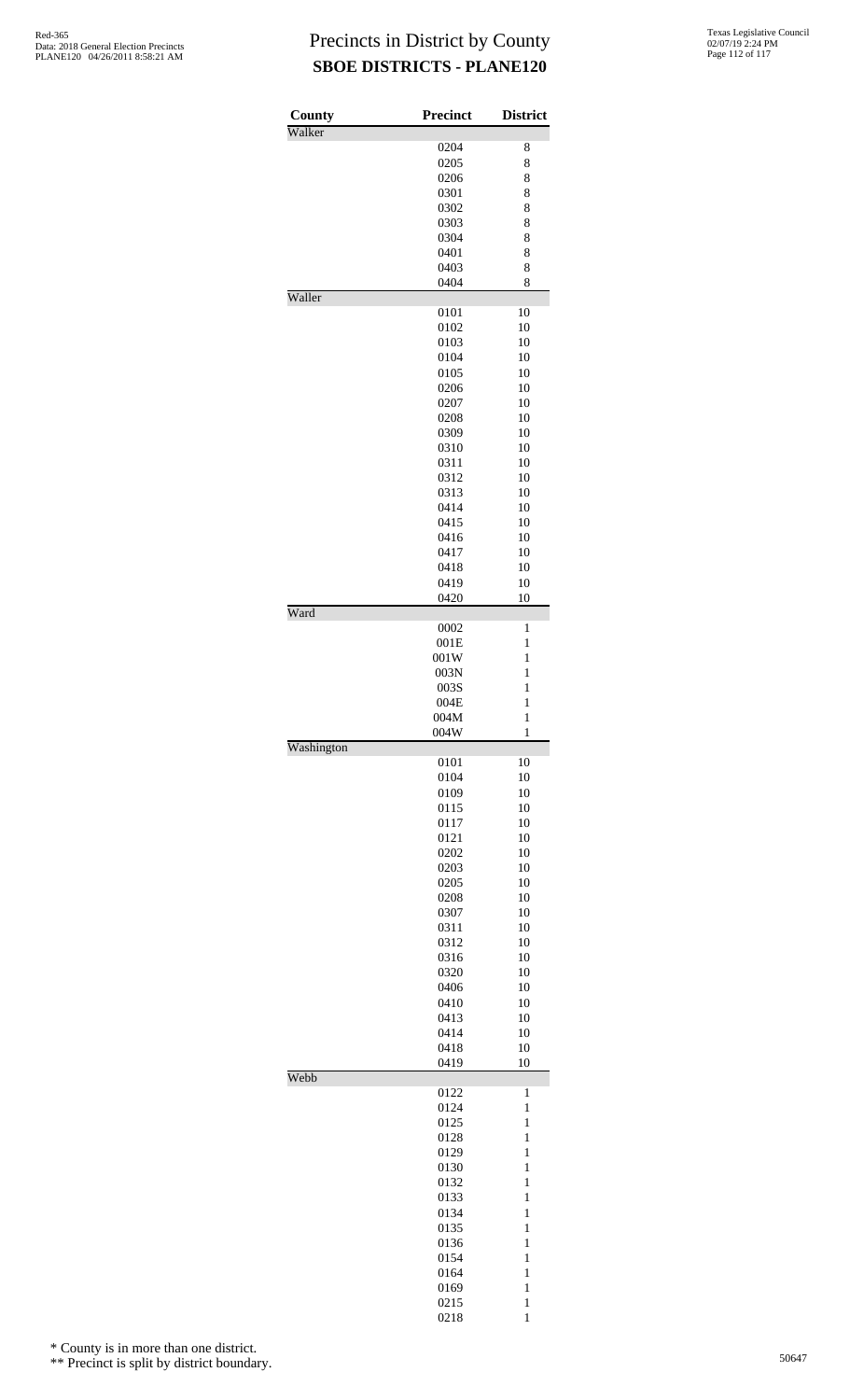| County  | <b>Precinct</b> | <b>District</b>                            |
|---------|-----------------|--------------------------------------------|
| Webb    | 0219            | 1                                          |
|         | 0220            | $\mathbf{1}$                               |
|         | 0221            | $\mathbf{1}$                               |
|         | 0226            | $\mathbf{1}$                               |
|         | 0227<br>0231    | $\mathbf{1}$<br>$\mathbf{1}$               |
|         | 0237            | $\mathbf{1}$                               |
|         | 0239            | $\mathbf{1}$                               |
|         | 0252            | $\mathbf{1}$                               |
|         | 0255            | $\mathbf{1}$                               |
|         | 0266<br>0267    | $\mathbf{1}$<br>$\mathbf{1}$               |
|         | 0268            | $\mathbf{1}$                               |
|         | 0308            | $\mathbf{1}$                               |
|         | 0309            | $\mathbf{1}$                               |
|         | 0310            | $\mathbf{1}$                               |
|         | 0311<br>0312    | $\mathbf{1}$<br>$\mathbf{1}$               |
|         | 0338            | $\mathbf{1}$                               |
|         | 0340            | $\mathbf{1}$                               |
|         | 0341            | $\mathbf{1}$                               |
|         | 0342            | $\mathbf{1}$                               |
|         | 0343            | $\mathbf{1}$                               |
|         | 0344<br>0345    | $\mathbf{1}$<br>$\mathbf{1}$               |
|         | 0349            | $\mathbf{1}$                               |
|         | 0350            | $\mathbf{1}$                               |
|         | 0351            | $\mathbf{1}$                               |
|         | 0356            | $\mathbf{1}$                               |
|         | 0359<br>0360    | $\mathbf{1}$<br>$\mathbf{1}$               |
|         | 0361            | $\mathbf{1}$                               |
|         | 0362            | $\mathbf{1}$                               |
|         | 0363            | $\mathbf{1}$                               |
|         | 0401            | $\mathbf{1}$                               |
|         | 0402<br>0403    | $\mathbf{1}$<br>$\mathbf{1}$               |
|         | 0404            | $\mathbf{1}$                               |
|         | 0405            | $\mathbf{1}$                               |
|         | 0406            | $\mathbf{1}$                               |
|         | 0407            | $\mathbf{1}$                               |
|         | 0413<br>0414    | 1<br>1                                     |
|         | 0416            | 1                                          |
|         | 0417            | $\mathbf{1}$                               |
|         | 0423            | $\mathbf{1}$                               |
|         | 0446            | 1                                          |
|         | 0447<br>0448    | 1<br>1                                     |
|         | 0453            | $\mathbf{1}$                               |
|         | 0457            | $\mathbf{1}$                               |
|         | 0458            | $\mathbf{1}$                               |
| Wharton | 0465            | $\mathbf{1}$                               |
|         | 0101            | 2                                          |
|         | 0102            | $\overline{c}$                             |
|         | 0103            | $\overline{c}$                             |
|         | 0201            | $\begin{array}{c} 2 \\ 2 \\ 2 \end{array}$ |
|         | 0202<br>0203    |                                            |
|         | 0301            | $\overline{\mathbf{c}}$                    |
|         | 0302            | $\overline{c}$                             |
|         | 0303            | $\begin{array}{c} 2 \\ 2 \\ 2 \end{array}$ |
|         | 0401<br>0402    |                                            |
|         | 0403            | $\overline{c}$                             |
| Wheeler |                 |                                            |
|         | 0001            | 15                                         |
|         | 0002            | 15                                         |
|         | 0003<br>0004    | 15<br>15                                   |
|         | 0005            | 15                                         |
|         | 0006            | 15                                         |
|         | 0007            | 15                                         |
|         | 0008            | 15                                         |
|         | 0009<br>0010    | 15<br>15                                   |
| Wichita |                 |                                            |
|         | 0101            | 15                                         |

\* County is in more than one district.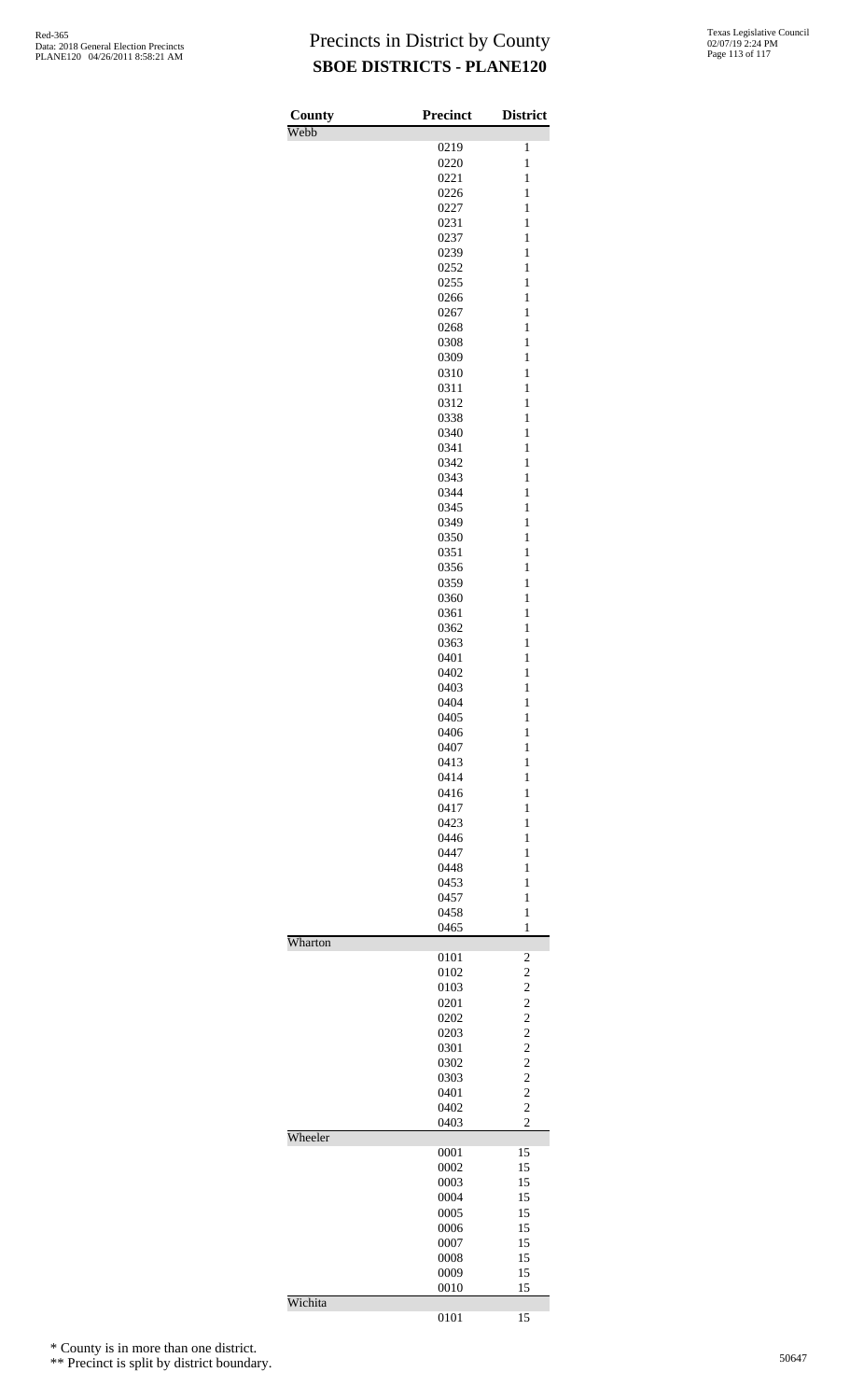| County<br>Wichita | Precinct     | <b>District</b>                                   |
|-------------------|--------------|---------------------------------------------------|
|                   | 0102         | 15                                                |
|                   | 0103         | 15                                                |
|                   | 0104         | 15                                                |
|                   | 0105         | 15                                                |
|                   | 0106         | 15                                                |
|                   | 0107<br>0108 | 15<br>15                                          |
|                   | 0109         | 15                                                |
|                   | 0110         | 15                                                |
|                   | 0111         | 15                                                |
|                   | 0112         | 15                                                |
|                   | 0113<br>0114 | 15<br>15                                          |
|                   | 0115         | 15                                                |
|                   | 0116         | 15                                                |
|                   | 0117         | 15                                                |
|                   | 0201         | 15                                                |
|                   | 0202<br>0203 | 15<br>15                                          |
|                   | 0204         | 15                                                |
|                   | 0205         | 15                                                |
|                   | 0206         | 15                                                |
|                   | 0207         | 15                                                |
|                   | 0208         | 15<br>15                                          |
|                   | 0209<br>0210 | 15                                                |
|                   | 0211         | 15                                                |
|                   | 0301         | 15                                                |
|                   | 0302         | 15                                                |
|                   | 0303<br>0304 | 15<br>15                                          |
|                   | 0305         | 15                                                |
|                   | 0306         | 15                                                |
|                   | 0307         | 15                                                |
|                   | 0308<br>0309 | 15<br>15                                          |
|                   | 0310         | 15                                                |
|                   | 0311         | 15                                                |
|                   | 0312         | 15                                                |
|                   | 0313<br>0314 | 15<br>15                                          |
|                   | 0315         | 15                                                |
|                   | 0316         | 15                                                |
|                   | 0317         | 15                                                |
|                   | 0318<br>0319 | 15<br>15                                          |
|                   | 0401         | 15                                                |
|                   | 0402         | 15                                                |
|                   | 0403         | 15                                                |
|                   | 0404<br>0405 | 15<br>15                                          |
|                   | 0406         | 15                                                |
|                   | 0407         | 15                                                |
|                   | 0408         | 15                                                |
|                   | 0409         | 15<br>15                                          |
|                   | 0410<br>0411 | 15                                                |
|                   | 0412         | 15                                                |
|                   | 0413         | 15                                                |
| Wilbarger         | 0414         | 15                                                |
|                   | 0001         | 15                                                |
|                   | 0009         | 15                                                |
|                   | 0019         | 15<br>15                                          |
|                   | 0020<br>0021 | 15                                                |
| Willacy           |              |                                                   |
|                   | 0001<br>0002 | $\frac{2}{2}$                                     |
|                   | 0003         |                                                   |
|                   | 0004         | $\begin{array}{c} 2 \\ 2 \\ 2 \end{array}$        |
|                   | 0005         |                                                   |
|                   | 0006<br>0007 | $\frac{2}{2}$                                     |
|                   | 0008         |                                                   |
|                   | 0009         |                                                   |
|                   | 0010         |                                                   |
|                   | 0011<br>0012 | $\begin{array}{c}\n2 \\ 2 \\ 2 \\ 2\n\end{array}$ |
|                   |              |                                                   |

\* County is in more than one district.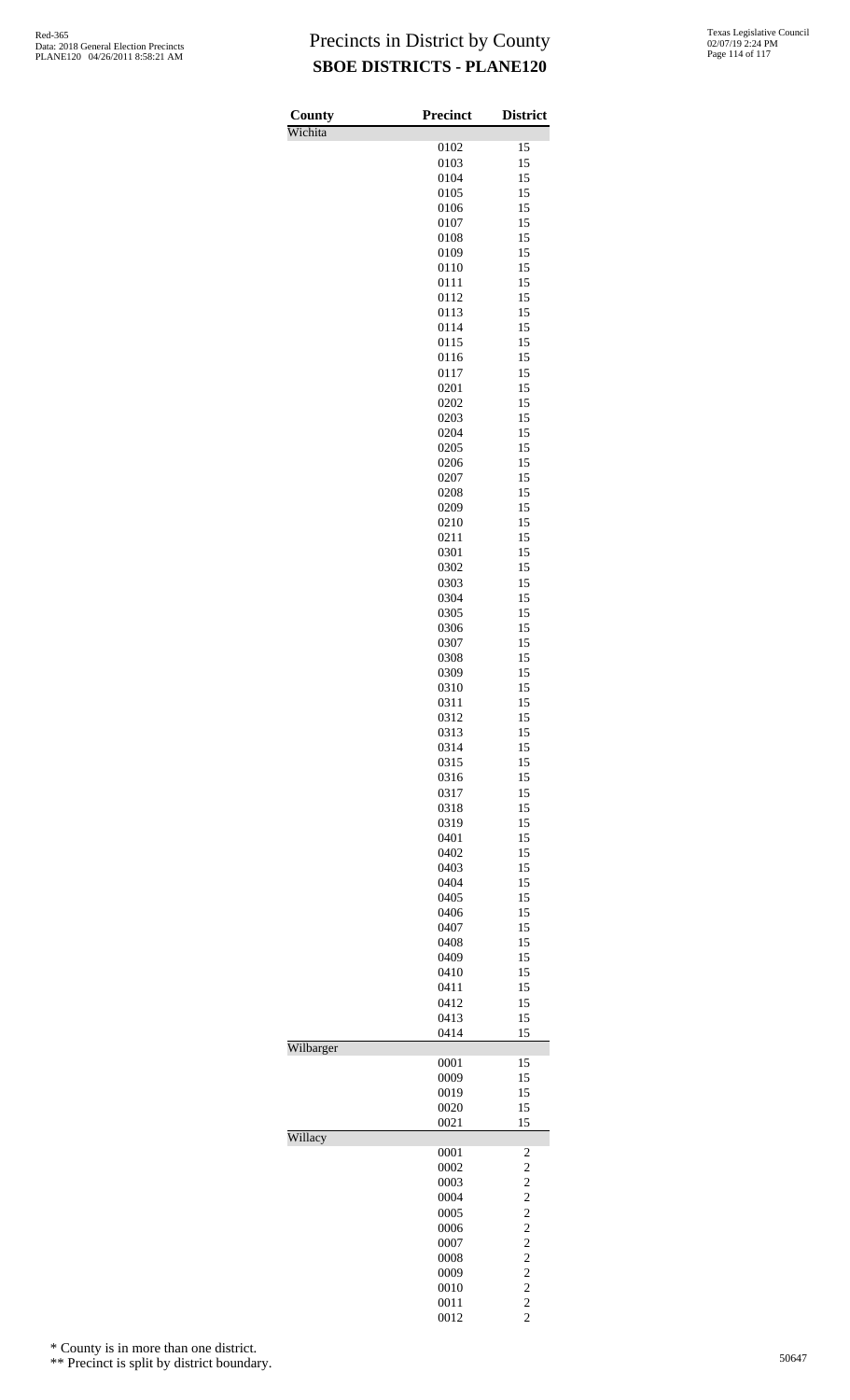| County     | <b>Precinct</b> | <b>District</b> |
|------------|-----------------|-----------------|
| Williamson |                 | 10              |
|            | 0119<br>0122    | 10              |
|            | 0135            | 10              |
|            | 0138            | 10              |
|            | 0140<br>0145    | 10<br>10        |
|            | 0146            | 10              |
|            | 0147            | 10              |
|            | 0149            | 10              |
|            | 0150<br>0151    | 10<br>10        |
|            | 0152            | 10              |
|            | 0160            | 10              |
|            | 0162<br>0172    | 10<br>10        |
|            | 0182            | 10              |
|            | 0185            | 10              |
|            | 0186            | 10              |
|            | 0189<br>0190    | 10<br>10        |
|            | 0197            | 10              |
|            | 0198            | 10              |
|            | 0201            | 10              |
|            | 0202<br>0204    | 10<br>10        |
|            | 0206            | 10              |
|            | 0207            | 10              |
|            | 0216            | 10              |
|            | 0218<br>0253    | 10<br>10        |
|            | 0254            | 10              |
|            | 0259            | 10              |
|            | 0263            | 10              |
|            | 0264<br>0266    | 10<br>10        |
|            | 0267            | 10              |
|            | 0273            | 10              |
|            | 0274<br>0275    | 10<br>10        |
|            | 0277            | 10              |
|            | 0278            | 10              |
|            | 0283            | 10              |
|            | 0287<br>0305    | 10<br>10        |
|            | 0309            | 10              |
|            | 0310            | 10              |
|            | 0311<br>0312    | 10<br>10        |
|            | 0314            | 10              |
|            | 0330            | 10              |
|            | 0331            | 10              |
|            | 0332<br>0333    | 10<br>10        |
|            | 0337            | 10              |
|            | 0339            | 10              |
|            | 0341            | 10              |
|            | 0342<br>0343    | 10<br>10        |
|            | 0344            | 10              |
|            | 0345            | 10              |
|            | 0368<br>0369    | 10<br>10        |
|            | 0370            | 10              |
|            | 0371            | 10              |
|            | 0379            | 10              |
|            | 0381<br>0392    | 10<br>10        |
|            | 0393            | 10              |
|            | 0394            | 10              |
|            | 0395            | 10              |
|            | 0396<br>0402    | 10<br>10        |
|            | 0403            | 10              |
|            | 0413            | 10              |
|            | 0415<br>0420    | 10              |
|            | 0423            | 10<br>10        |
|            | 0424            | 10              |
|            | 0425            | 10              |

\* County is in more than one district.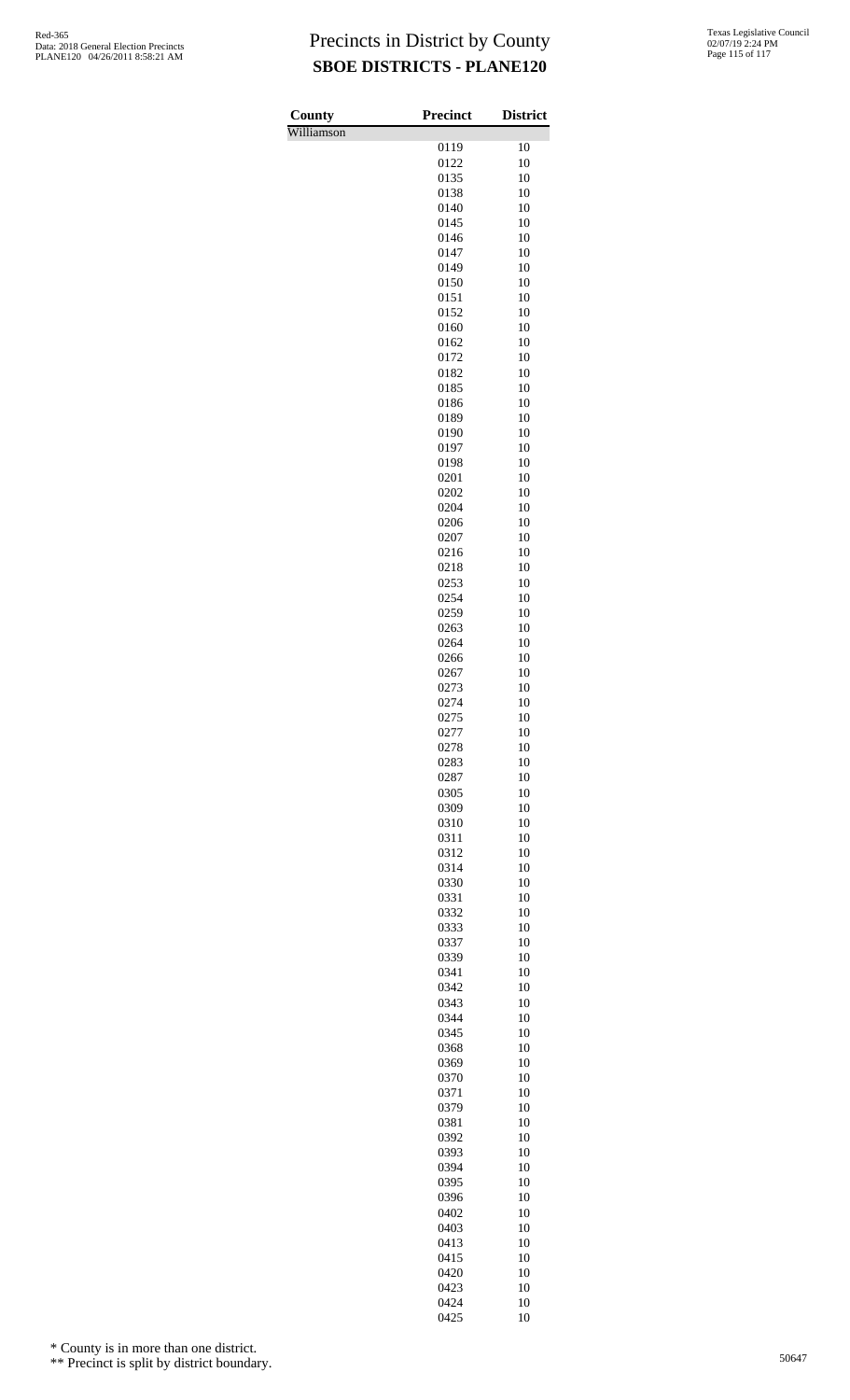| County     | Precinct             | <b>District</b>              |
|------------|----------------------|------------------------------|
| Williamson |                      |                              |
|            | 0426                 | 10                           |
|            | 0427<br>0428         | 10<br>10                     |
|            | 0429                 | 10                           |
|            | 0434                 | 10                           |
|            | 0436                 | 10                           |
|            | 0455                 | 10                           |
|            | 0456                 | 10                           |
|            | 0463                 | 10                           |
|            | 0480                 | 10                           |
|            | 0484<br>0488         | 10<br>10                     |
|            | 0489                 | 10                           |
|            | 0490                 | 10                           |
|            | 0491                 | 10                           |
| Wilson     |                      |                              |
|            | 0101                 | 3                            |
|            | 0102<br>0103         | 3<br>3                       |
|            | 0104                 | 3                            |
|            | 0205                 | 3                            |
|            | 0206                 | 3                            |
|            | 0207                 | 3                            |
|            | 0208                 | 3                            |
|            | 0209                 | 3                            |
|            | 0310                 | 3                            |
|            | 0311                 | 3                            |
|            | 0312<br>0313         | 3<br>3                       |
|            | 0414                 | 3                            |
|            | 0415                 | 3                            |
|            | 0416                 | 3                            |
| Winkler    |                      |                              |
|            | 0101                 | 1                            |
|            | 0201<br>0202         | $\mathbf{1}$<br>$\mathbf{1}$ |
|            | 0301                 | $\mathbf{1}$                 |
|            | 0401                 | $\mathbf{1}$                 |
| Wise       |                      |                              |
|            | 0001                 | 14                           |
|            | 0002                 | 14                           |
|            | 0003<br>0004         | 14<br>14                     |
|            | 0005                 | 14                           |
|            | 0006                 | 14                           |
|            | 0007                 | 14                           |
|            | 0008                 | 14                           |
|            | 0009                 | 14                           |
|            | 0010                 | 14                           |
|            | 0011<br>0012         | 14<br>14                     |
|            | 0013                 | 14                           |
|            | 0014                 | 14                           |
|            | 0015                 | 14                           |
|            | 0016                 | 14                           |
|            | 0017                 | 14                           |
|            | 0018                 | 14                           |
|            | 0019                 | 14                           |
|            | 0020                 | 14                           |
|            | 0022<br>0023         | 14<br>14                     |
|            | 0024                 | 14                           |
|            | 0025                 | 14                           |
|            | 0027                 | 14                           |
| Wood       |                      |                              |
|            | $01 - 1$             | 9                            |
|            | $01-2$               | 9                            |
|            | $01-3$<br>$01 - 4$   | 9<br>9                       |
|            | $02 - 1$             | 9                            |
|            | $02 - 2$             | 9                            |
|            | $02 - 3$             | 9                            |
|            | $03-1$               | 9                            |
|            | $03 - 2$             | 9                            |
|            | $03 - 3$             | 9                            |
|            | $04 - 1$             | 9                            |
|            | $04 - 2$<br>$04 - 3$ | 9<br>9                       |
|            | $04 - 4$             | 9                            |

\* County is in more than one district.